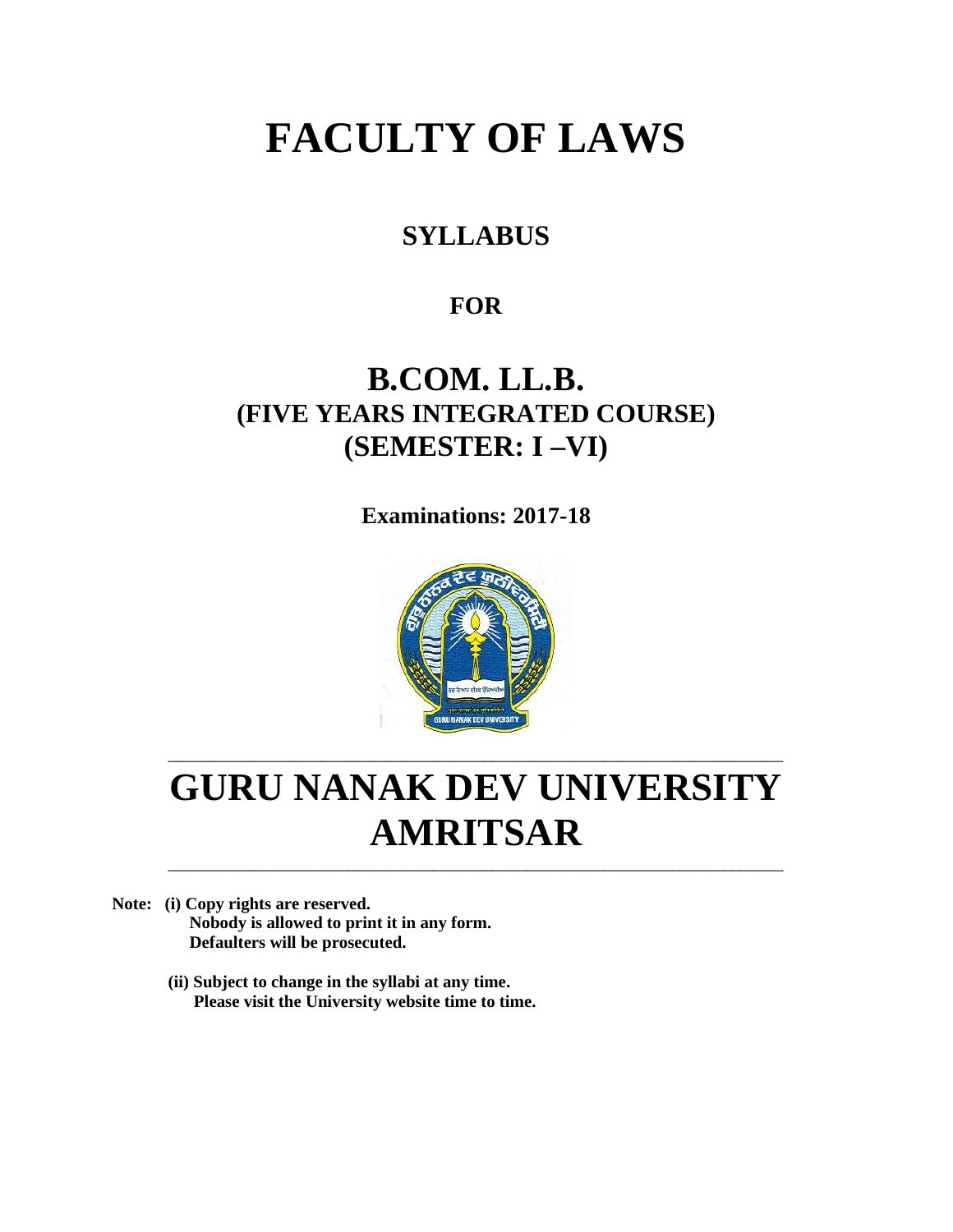### **B.COM. LL.B. (Five Years Integrated Course) (Semester System)**

### **Semester-I**

| Paper     | <b>Title of the Course</b>                                    | <b>Total</b><br><b>Marks</b> |
|-----------|---------------------------------------------------------------|------------------------------|
| Paper-I   | Law of Contract $-I$                                          | 100                          |
| Paper-II  | Law of Torts                                                  | 100                          |
| Paper-III | Legal English-I                                               | 100                          |
| Paper-IV  | Principles of Financial Accounting                            | 100                          |
| Paper-V   | <b>Business Organisation</b>                                  | 100                          |
| Paper-VI  | Punjabi- I/ਮੱਢਲੀ ਪੰਜਾਬੀ-I                                     | 100                          |
| Paper-VII | * Drug Abuse: Problem, Management and Prevention (Compulsory) | 50                           |
|           | <b>Total</b>                                                  | 600                          |

### **Semester II**

| Paper     | <b>Title of Course</b>                                        | <b>Total</b><br><b>Marks</b> |
|-----------|---------------------------------------------------------------|------------------------------|
| Paper-I   | Law of Contract -II                                           | 100                          |
| Paper-II  | Jurisprudence                                                 | 100                          |
| Paper-III | Legal English –II(Legal Profession and Communication Skills)  | 100                          |
| Paper-IV  | <b>Advanced Financial Accounting</b>                          | 100                          |
| Paper-V   | <b>Business Statistics</b>                                    | 100                          |
| Paper-VI  | Punjabi-II / ਮੁੱਢਲੀ ਪੰਜਾਬੀ -II                                | 100                          |
| Paper-VII | * Drug Abuse: Problem, Management and Prevention (Compulsory) | 50                           |
|           | <b>Total</b>                                                  | 600                          |

**\* Note: The marks of Paper will not be added in the Grand Total.**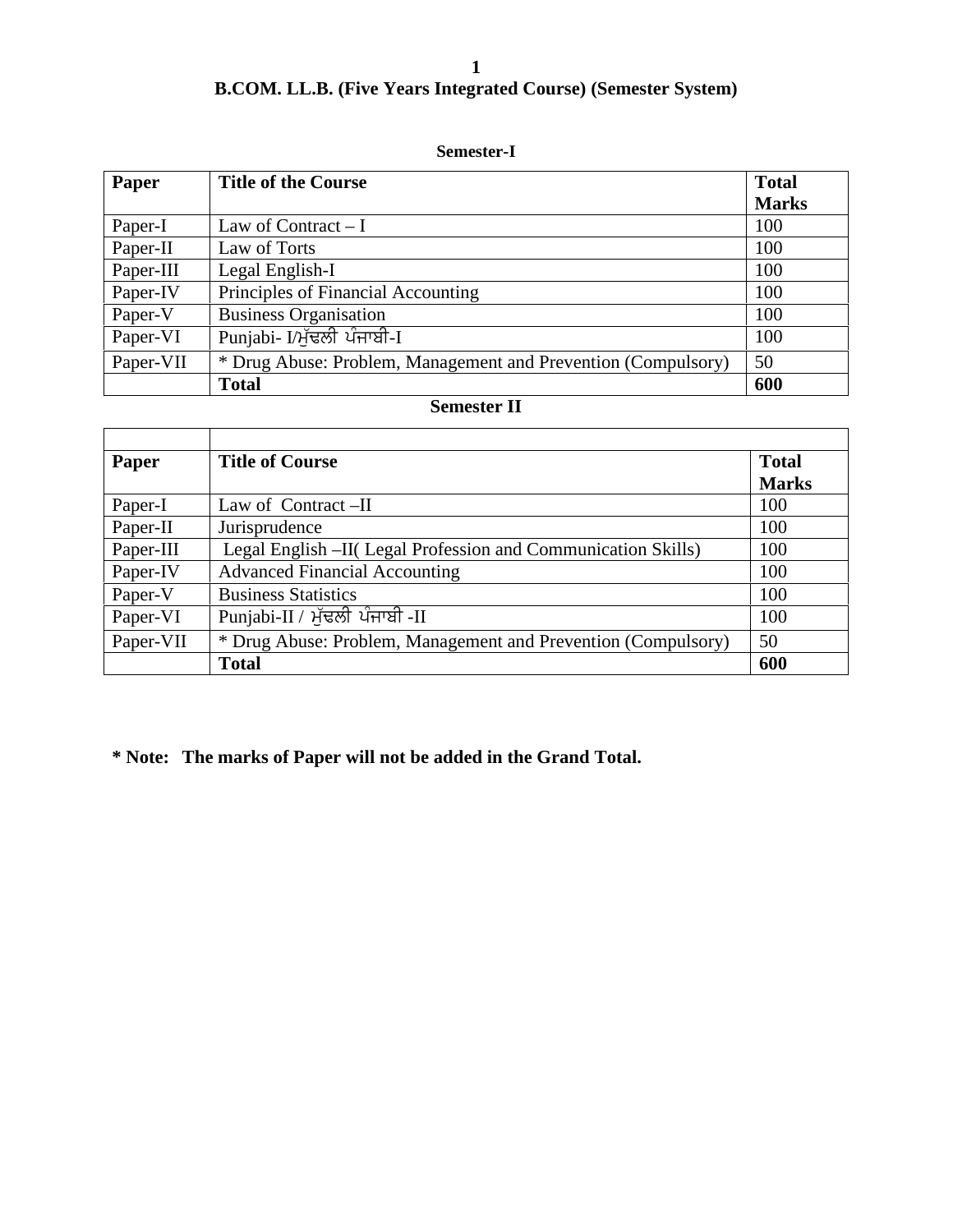### **B.COM. LL.B. (Five Years Integrated Course) (Semester System)**

### **SEMESTER – III:**

| Paper I: | English – III Compulsory (Same as for B.A. LL.B.)                                   | 100 |
|----------|-------------------------------------------------------------------------------------|-----|
|          | Paper II: Punjabi Compulsory – III / ਮੁੱਢਲੀ ਪੰਜਾਬੀ-III (Same as for B.A. LL.B.) 100 |     |
|          | Paper III: Financial Market Operations                                              | 100 |
|          | Paper IV: History-III (Legal & Constitutional History)                              | 100 |
|          | Paper V: Business Environment                                                       | 100 |
|          | Paper VI: Corporate Accounting                                                      | 100 |
|          | Paper VII: Environmental Studies-I (Compulsory)                                     | 050 |

### **Note: Environmental Studies marks are not included in the total Marks.**

### **SEMESTER – IV:**

| Paper I: English – IV (Same as for B.A. LL.B.)                                    | 100 |
|-----------------------------------------------------------------------------------|-----|
| Paper II: Punjabi (Compulsory)– IV/ਮੁੱਢਲੀ ਪੰਜਾਬੀ – IV (Same as for B.A. LL.B.)100 |     |
| Paper III: Operational Research                                                   | 100 |
| Paper IV: Law of Torts including MV Accident and Consumer Protection Laws 100     |     |
| (Same as for B.A. LL.B.)                                                          |     |
| Paper V: Local Self Government including Panchayat Administration                 | 100 |
| Paper VI: Entrepreneurship and Small Business                                     | 100 |
| Paper VII: Environmental Studies – II (Compulsory)                                | 050 |

### **Note:**

**Environmental Studies marks are not included in the total Marks.**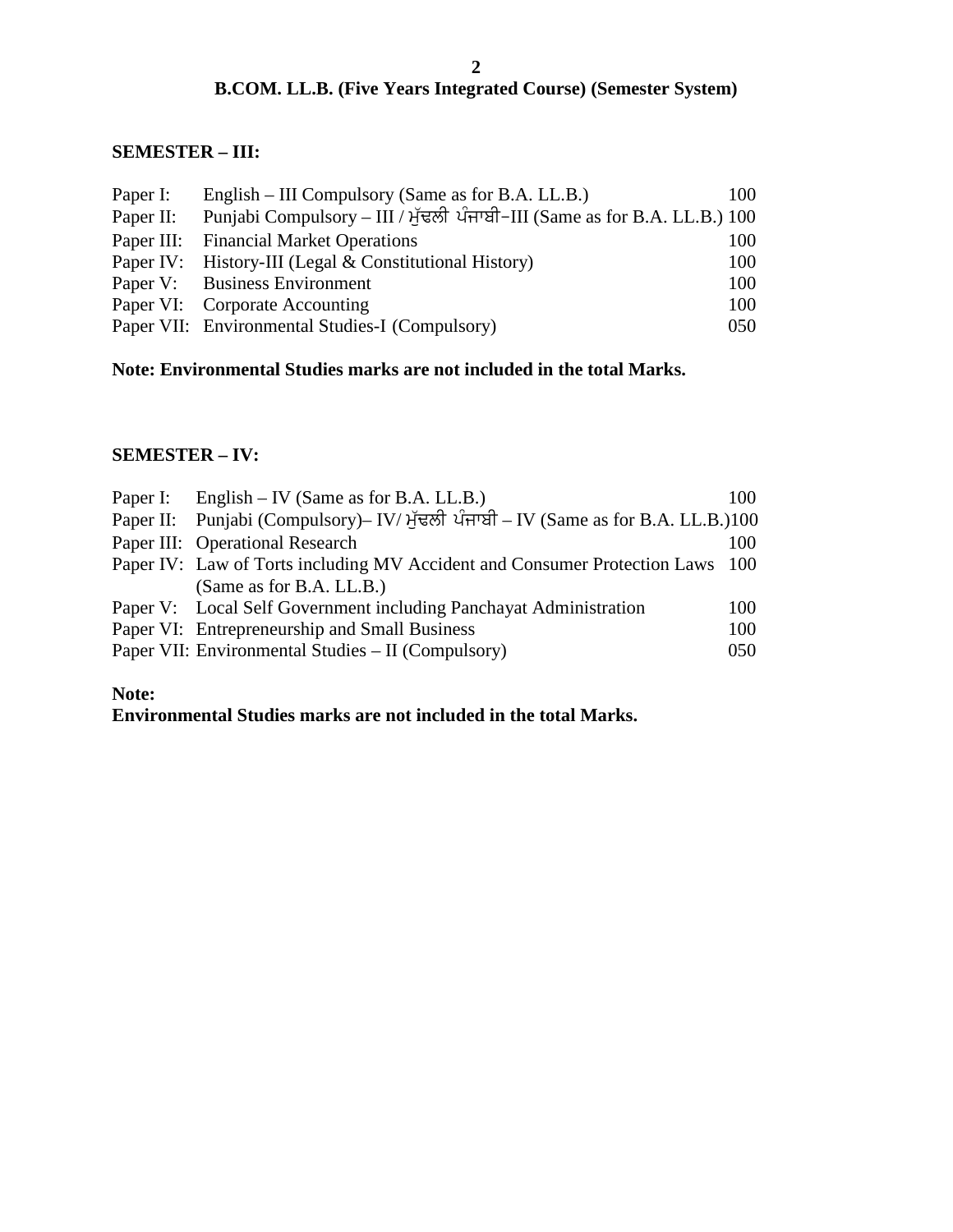### **B.COM. LL.B. (Five Years Integrated Course) (Semester System)**

### **Semester-V**

| Paper     | <b>Subject</b>                                                 | <b>Max.Marks</b> |
|-----------|----------------------------------------------------------------|------------------|
| Paper-I   | Direct Taxation Law                                            | 100              |
| Paper-II  | Constitutional Law–I (Same as for B.A LL.B)                    | 100              |
| Paper-III | Management Accounting (Same as for B.A LL.B)                   | 100              |
| Paper-IV  | Law of Contract and Specific Relief Act (Same as for B.A LL.B) | 100              |
| Paper-V   | Law of Crimes-I (Penal Law) (Same as for B.A LL.B)             | 100              |
| Paper-VI  | Contemporary Accounting                                        | 100              |

### **Semester-VI**

| Paper     | <b>Subject</b>                                | <b>Max.Marks</b> |
|-----------|-----------------------------------------------|------------------|
| Paper-I   | Banking Law and Negotiable Instruments        | 100              |
| Paper-II  | Constitutional Law- II (Same as for B.A LL.B) | 100              |
| Paper-III | <b>Cost Accounting</b>                        | 100              |
| Paper-IV  | Specific Contract (Same as for B.A LL.B)      | 100              |
| Paper-V   | Law of Crimes - II (Same as for B.A LL.B)     | 100              |
| Paper-VI  | <b>Investment Laws</b>                        | 100              |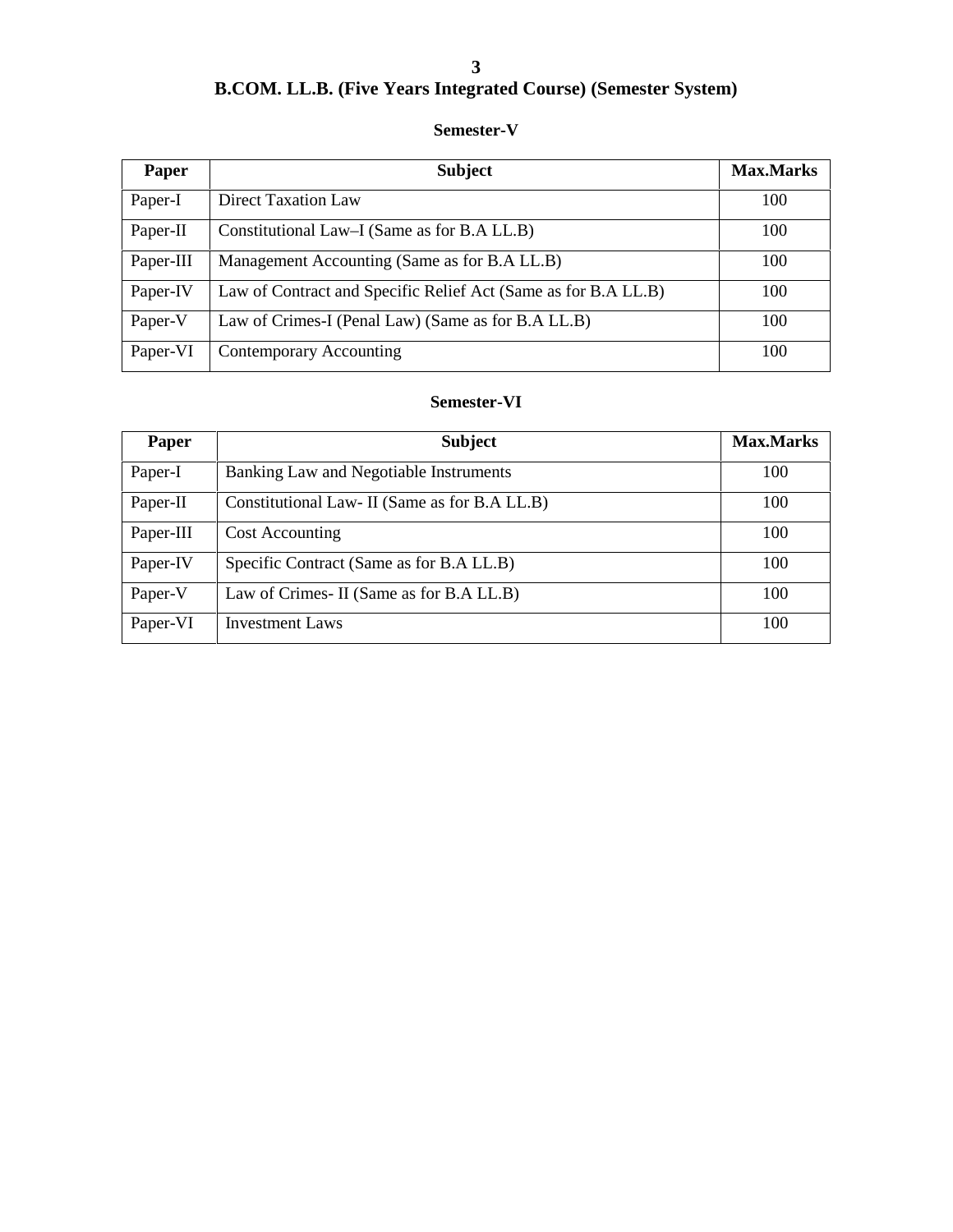**Paper-I Law of Contract-I**

**Time: 3Hrs. Total Marks: 100**

**The syllabus consists of three sections & the paper setter is required to set the paper as under:**

**Section-A:** It consists of 10 compulsory questions of 2 marks each. Answer to each question is to be in five lines. The paper setter is required to set out not less than three questions from each section. **Total 20 Marks**

**Section-B:** It consists of 9 questions of 8 marks each. Answer to each question is to be in 2 pages. Three questions are to be set from each section  $\&$  the candidates are required to attempt 6 questions attempting two questions from each section. **Total 48 Marks**

Section-C: It consists of four questions of 16 marks. Answer to each question is to be in 5 pages. One question is to be set from each section and the candidates are required to attempt any two questions. **Total 32 Marks**

### **Section A Indian Contract Act**

- —Formation of Contract--- Proposal and Acceptance
- —What agreements are contract?
- —Consideration, Ingredients and Privity of consideration
- —Capacity to contract and Sound mind for the purpose of contract

### **Judgments:-**

Khan Gul and Ors. v. Lakha Singh, AIR 1928 Lahore 609 Dresser Rand A. v. Binda Agra Chemical Lt. AIR 2006 SC 871

### **Section B**

- —Free Consent
- —Coercion
- —Undue Influence
- —Fraud
- —Misrepresentation
- —Mistake
- —Legality of consideration and object
- —Void agreements
- —Contingent contracts

### **Judgments:-**

Sonia Bhatia v. State of UP AIR 1981 SC 1274

M. Rangasamy V/s Rangamal AIR 2007 SC 2967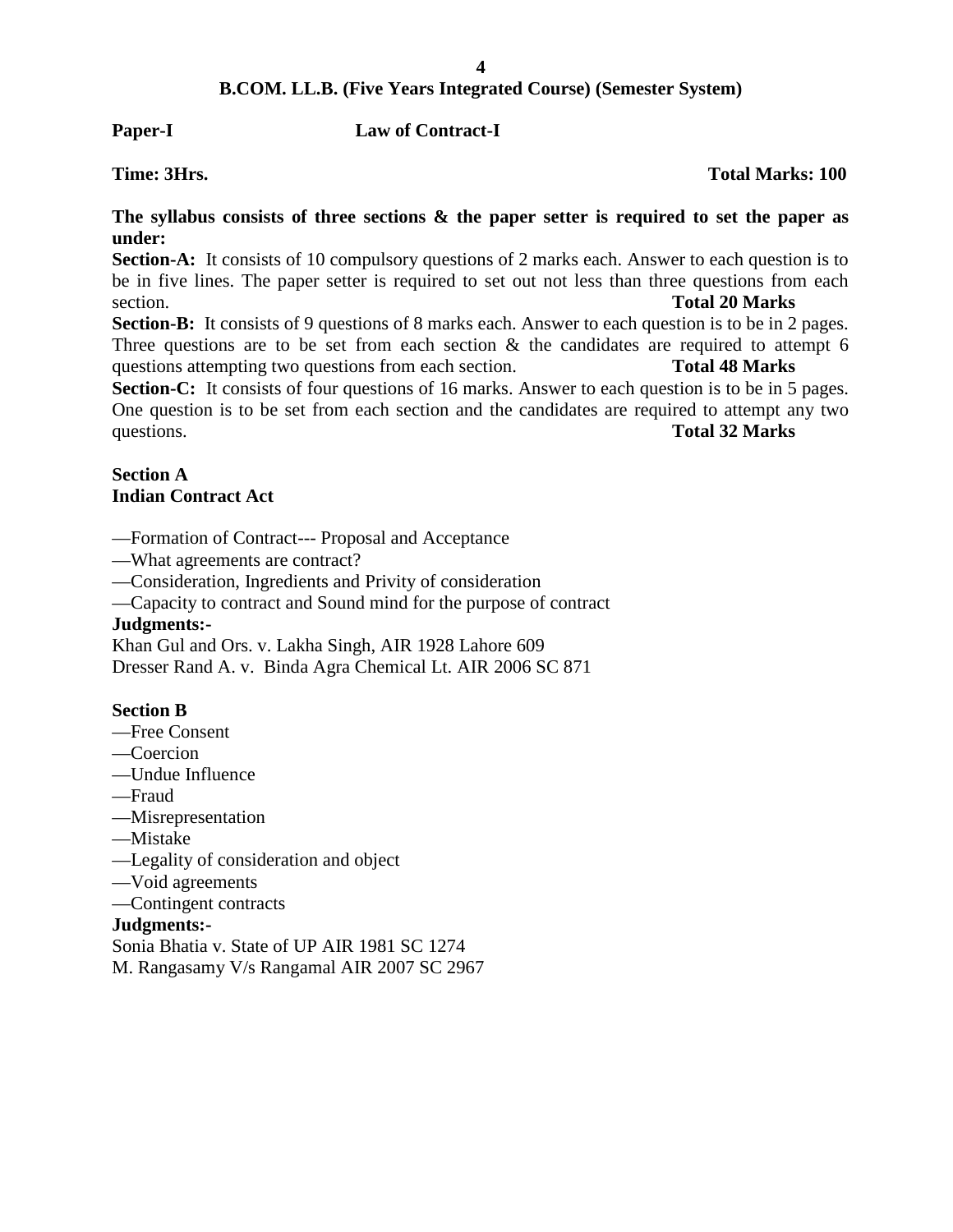### **Section C**

- —Performance and discharge of contract
- —Breach of contract ---Anticipatory breach
- ---Remedies for Breach of Contract
- —Quasi contract

Specific Relief Act:

- —Specific Performance of Contract
- —Contracts which can be specifically enforced (Sec. 10-13)
- —Contracts which cannot be specifically enforced (Sec. 14-19)
- —Discretion and powers of the Court (Sec. 20-25)
- —Injunctions (Sec. 36-42)

### **Judgments:-**

Ghaziabad Development Authority V/s. Union of India AIR 2000 SC 2003 Puran Lal Shah v. State of UP AIR 1971 SC 712 Ram Niwas v. Bano, AIR 2000 SC 2921 Moti Lal Jain v. Ramdasi Devi, AIR 2000 SC 2408

### **Suggested Readings:**

Pollock & Mulla: Indian Contract Act Specific Relief Ac R.K. BangiaL: Indian Contract Act Allahabad Law Avta Singh: Indian Contract Act Eastern Book Co. Subha Rao: Law of Specific Relief Law of Contract-I & II with specific Relief Act, Sale of Goods Act, Partnership Act & Negotiable Instruments Act - By S.S. Srivastava Indian Contract & Specific Relief Act - By Mulla Law of Contract - By Anson Law of Contract - By Dutt.

**NOTE: The examiner in law subjects will discuss judgement in the tutorial classes as moot propositions and at least 20 marks from Minor I to Major ( in all) will be attributed to the judgment related questions.**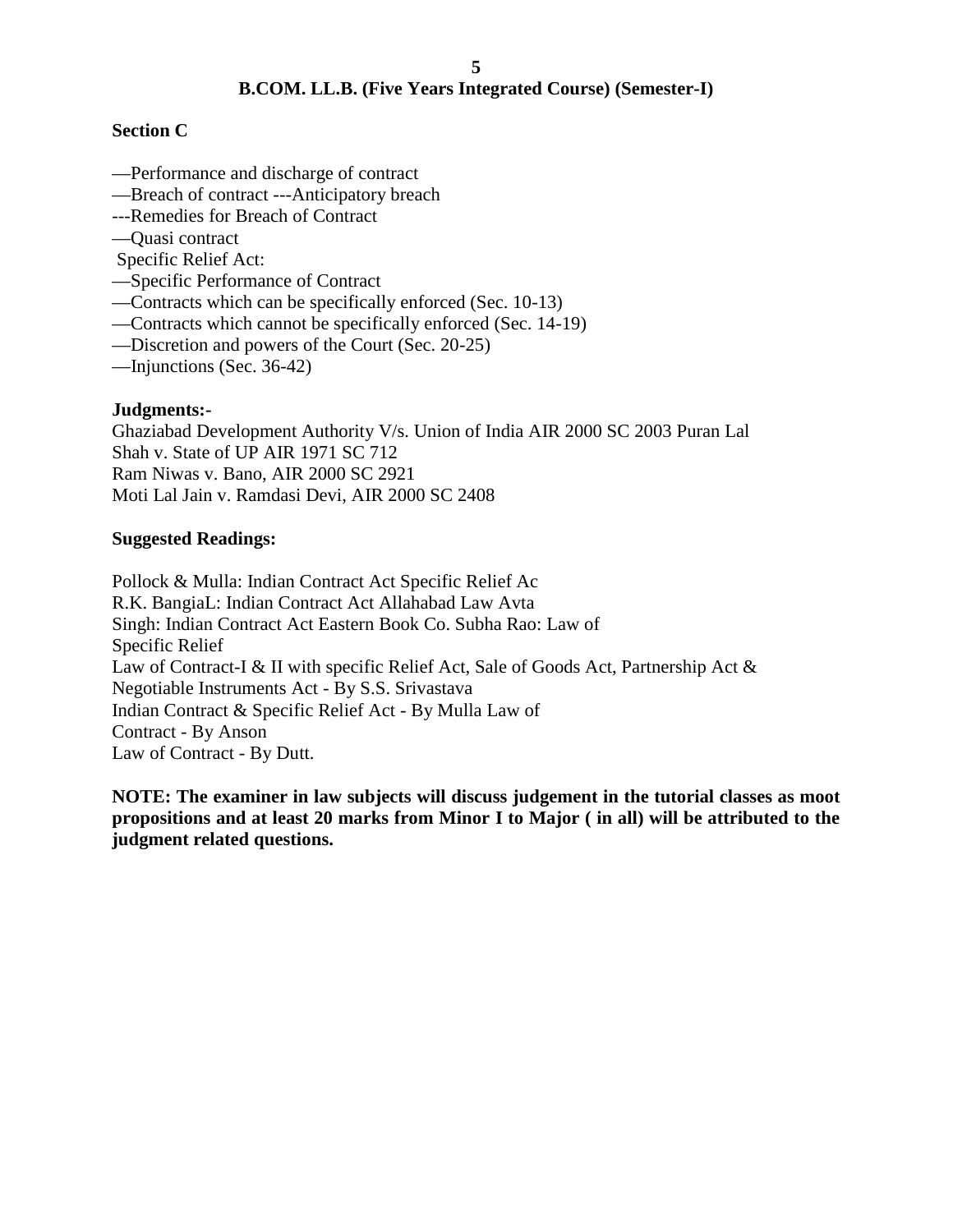### **Paper-II Law of Torts**

### **The syllabus consists of three sections & the paper setter is required to set the paper as under:**

**Section-A:** It consists of 10 compulsory questions of 2 marks each. Answer to each question is to be in five lines. The paper setter is required to set out not less than three questions from each section. **Total 20 Marks**

Section-B: It consists of 9 questions of 8 marks each. Answer to each question is to be in 2 pages. Three questions are to be set from each section  $\&$  the candidates are required to attempt 6 questions attempting two questions from each section. **Total 48 Marks**

Section-C: It consists of four questions of 16 marks. Answer to each question is to be in 5 pages. One question is to be set from each section and the candidates are required to attempt any two questions. **Total 32 Marks**

### **Section A**

Introduction- Meaning and Nature of Torts Main Features, Significance and Objectives Mental Element in Torts Nuisance Negligence **Judgements:-** Ramanuja Mudali v. M. Gagan, AIR 1984 Mad. 103 Anita Bhandari v. Union of India AIR 2004 Guj.67

### **Section B**

Principle of Liability in Torts -Vicarious liability -Strict liability -State liability -Defamation **Judgements:-** Municipal Corp. of Delhi v. Subhagwant, AIR 1964 Sc 1750 Jacob Mathew V. State of Punjab, (2005) 6 SCC 1

### **Section C**

-General Defences -Tresspass against immovable Property -Definition,History and Need of Consumer Protection -Consumer Rights under the Consumer Protection Act, 1986 -Redressal Mechanism under the Consumer Protection Act, 1986 -Amendments to the CPA, 1986

### **Time: 3Hrs. Total Marks: 100**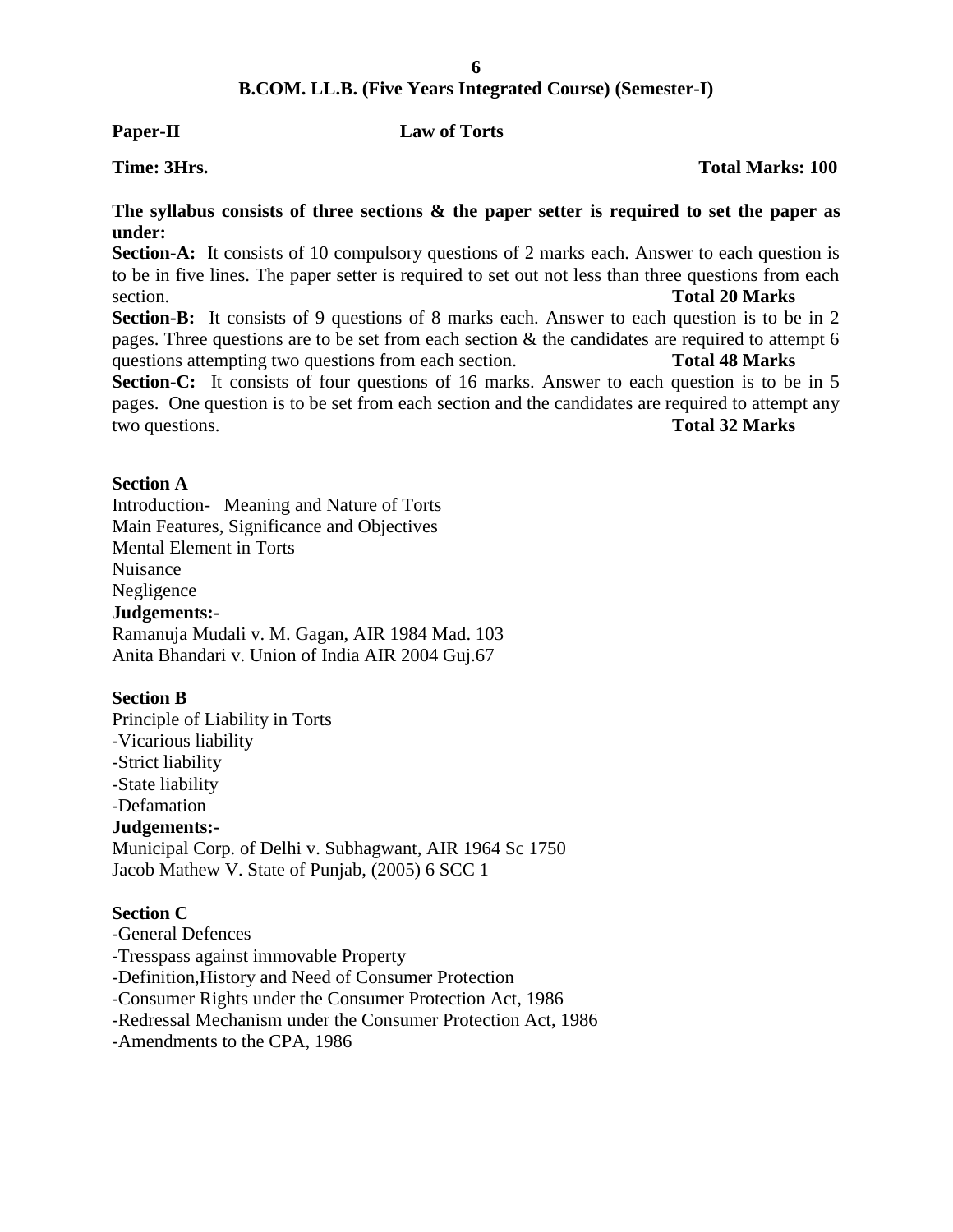### **Judgements:-**

X VZ Hospital (1999) CTJ (SC) Spring Meadows Hospital v. Harjot Ahluwalia & anothers 1998(2) SCALE.456 (SC)

### **Suggested Readings:**

R.K. Bangia: Law of Torts Ramaswamy Iyer: The Law of Torts Salmond and Hueston: The Law of Torts Tones Michael: Text Book on Torts S.K. Kapoor: The Law of Torts D.N. Saraf: Law of Consumer Protection Gurjeet Singh: Law of Consumer Protection in India M.N. Shukla: The Law of Torts and Consumer Protection Act

**NOTE: The examiner in law subjects will discuss judgement in the tutorial classes as moot propositions and at least 20 marks from Minor I to Major ( in all) will be attributed to the judgment related questions.**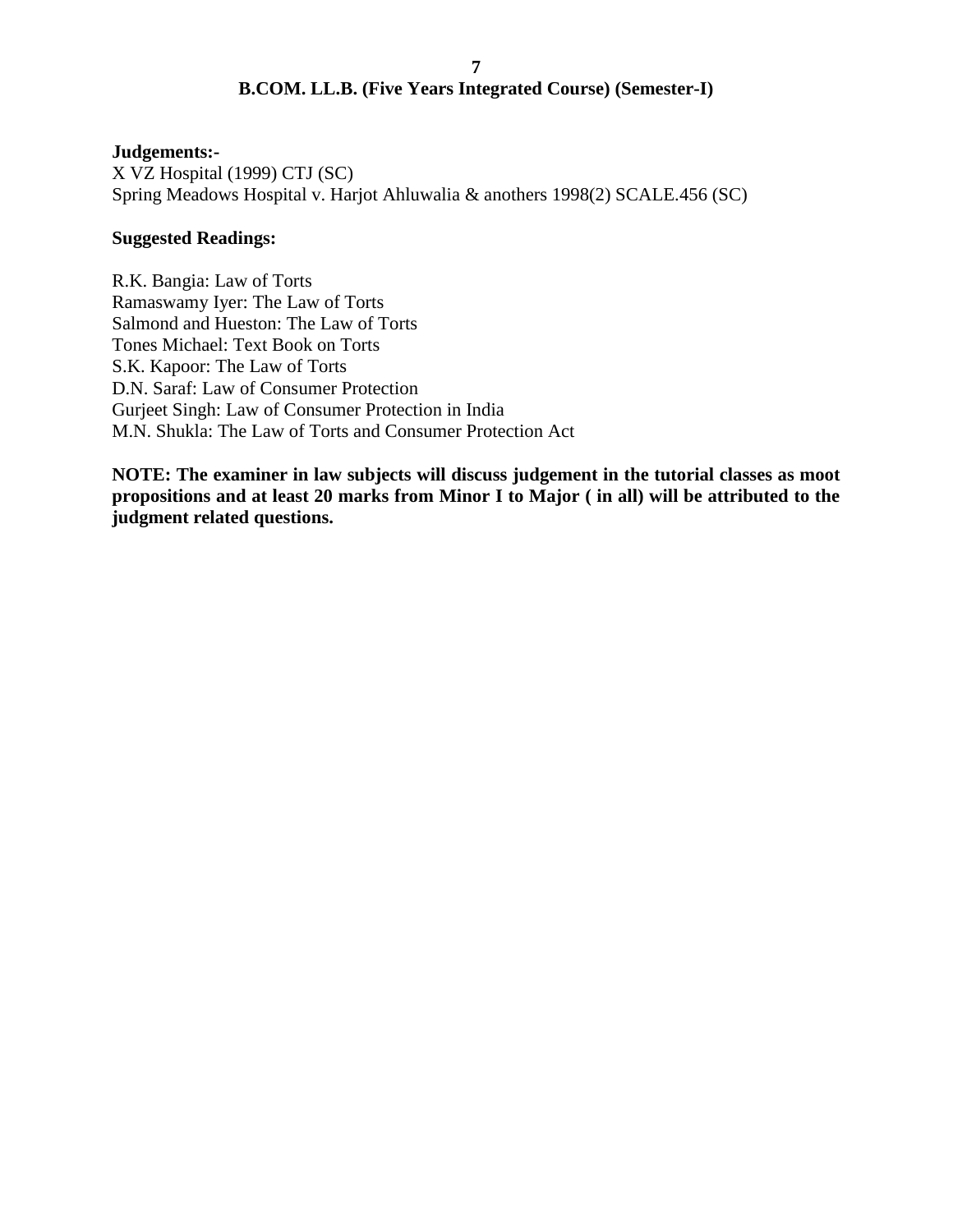### **Paper–III Legal English-I**

**The syllabus consists of three sections & the paper setter is required to set the paper as under:**

**Section-A:** It consists of 10 compulsory questions of 2 marks each. Answer to each question is to be in five lines. The paper setter is required to set out not less than three questions from each section. **Total 20 Marks**

Section-B: It consists of 9 questions of 8 marks each. Answer to each question is to be in 2 pages. Three questions are to be set from each section  $\&$  the candidates are required to attempt 6 questions attempting two questions from each section. **Total 48 Marks**

Section-C: It consists of four questions of 16 marks. Answer to each question is to be in 5 pages. One question is to be set from each section and the candidates are required to attempt any two questions. **Total 32 Marks**

### **Section A**

### **Short Stories (Tales of Life)**

- 1. The Umbrella
- 2. The Egg
- 3. The Story Teller
- 4. The Lament.

### **Grammar, Vocabulary and Word Power**

- 1. Use of Articles
- 2. Voice
- 3. Narration
- 4. Testing the proficiency in Spellings.

### **Legal and Foreign Terms:**

**Legal Terms:** Plaint, Plaintiff, Defendant, Petition, Alimony, Maintenance, Monogamy, Bigamy, Polygamy, Tort, Libel, Slander, Homicide, Suicide.

**Foreign Words and Phrases:** Ad hoc, alma mater, alter ego, ante bell bum, ergo, erratum, etcetera, ex cathedra, finis, ex gracia, in toto, modus Vivendi.

### **Section B**

### **Short Stories:**

- 1. The Luncheon
- 2. The Shroud
- 3. The Doll's House
- 4. In Another Country.

### **Grammar and Vocabulary:**

1. Transformation of Sentences (Interchanging affirmative, assertive, negative, interrogative, exclamatory sentences and Degrees of Comparisons)

- 2. Punctuation
- 3. Gerunds

**Time: 3Hrs. Total Marks: 100**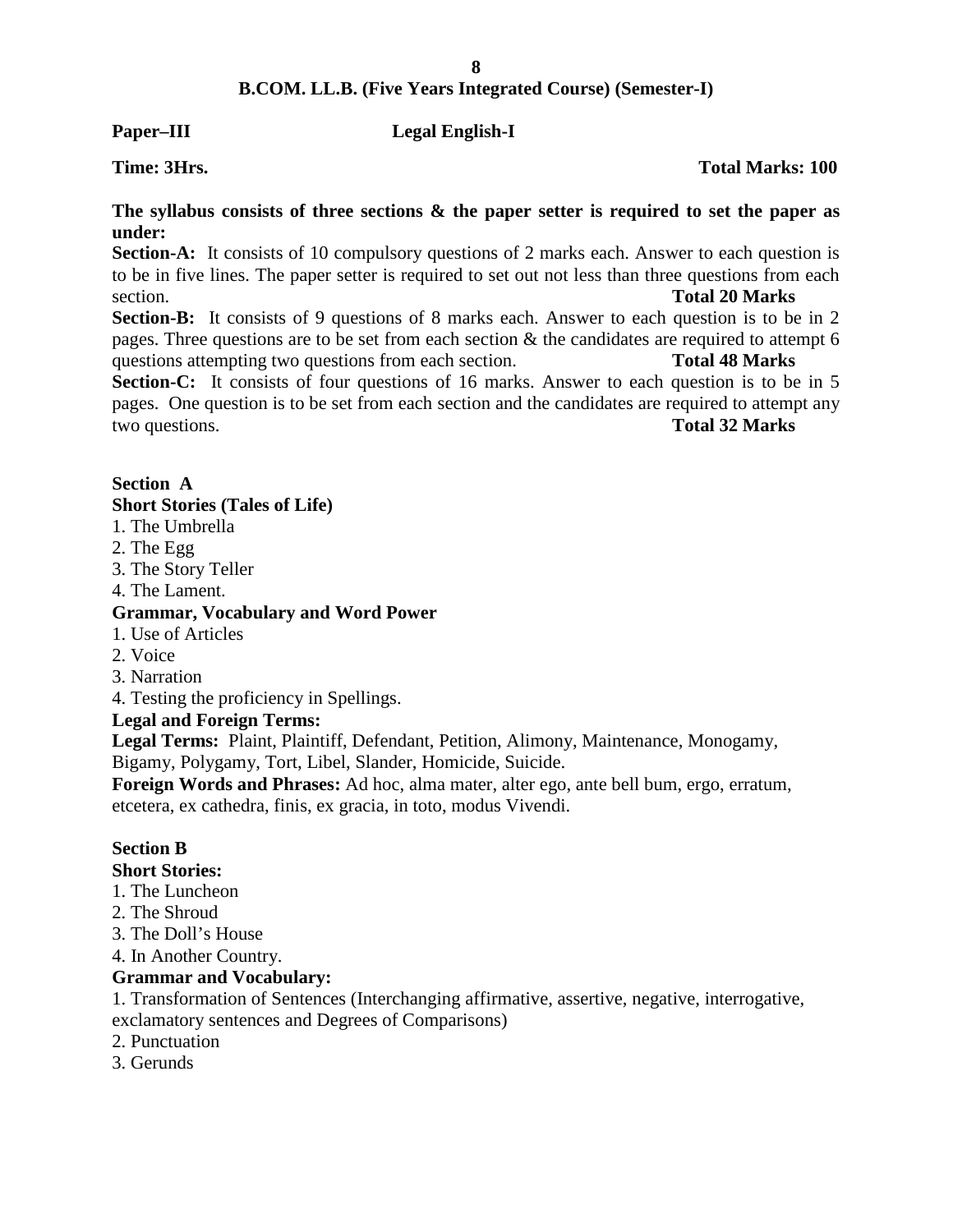**Paragraph Writing**

(100-150 words)

**Legal and Foreign Terms:**

**Legal Terms:** Lease, Mortgage, Eviction, Tenancy., Void, Ultra vires, Mandamus,

Jurisprudence, Parole, Alibi, Forgery, Prima Facie, Sub judice.

**Foreign Words and Phrases:** persona non grata, post factum, status quo, versus, amour, avant garde, bourgeois, canard, carte blanche, detente, fete.

## **Section C**

### **Short Stories:**

1. Eveline

2. The Taboo.

### **Grammar and Vocabulary:**

1. Infinitives

2. Antonyms

### **Legal Words and Foreign Terms:**

**Legal Words:** Locus Standi, Suo Moto, Bona Fides, Mala Fide, Ex Parte, Ex-Officio, Sine-Die, Modus Operandi, Inter alia, De facto, D-jure.

**Foreign Words and Phrases:** fiancé, fiancée, liaison, motif, res time, visa-vis, in ure, vox populi, gleesome, faux pas, eureka.

**Letter Writing (Personal and Professional)**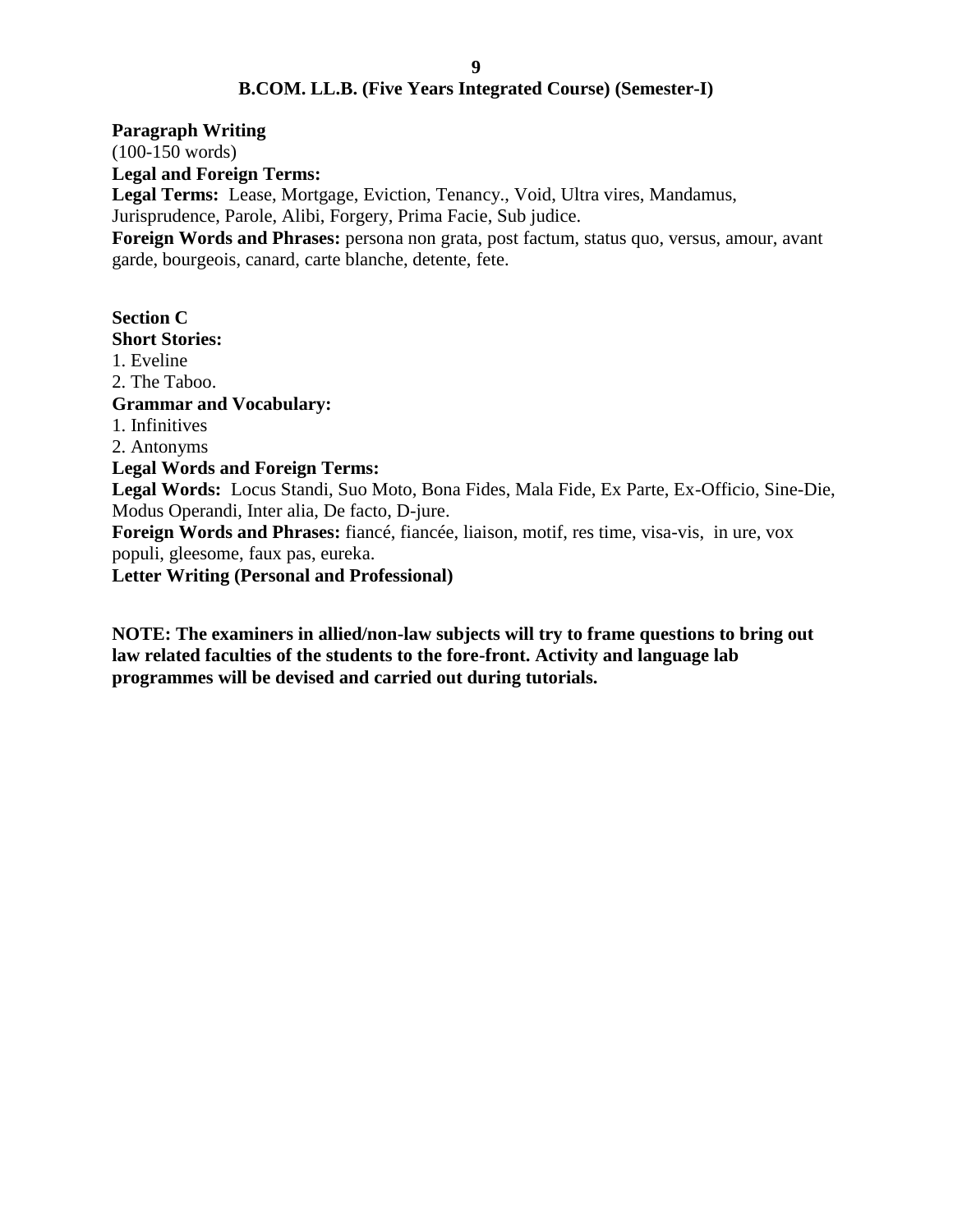| Paper-IV    | <b>Principles of Financial Accounting</b> |                         |
|-------------|-------------------------------------------|-------------------------|
| Time: 3Hrs. |                                           | <b>Total Marks: 100</b> |

### **The syllabus consists of three sections & the paper setter is required to set the paper as under:**

**Section-A:** It consists of 10 compulsory questions of 2 marks each. Answer to each question is to be in five lines. The paper setter is required to set out not less than three questions from each section. **Total 20 Marks**

**Section-B:** It consists of 9 questions of 8 marks each. Answer to each question is to be in 2 pages. Three questions are to be set from each section  $\&$  the candidates are required to attempt 6 questions attempting two questions from each section. **Total 48 Marks**

**Section-C:** It consists of four questions of 16 marks. Answer to each question is to be in 5 pages. One question is to be set from each section and the candidates are required to attempt any two questions. **Total 32 Marks**

### **Section A**

Introduction – Nature of financial Accounting – scope – objects – limitations – Accounting concepts and conventions

Conceptual Frame Work for preparation and presentation of financial statements –Capital, Revenue and deferred revenue expenditure – Capital and revenue receipts – Final Accounts of Sole Proprietor

### **Section B**

Joint Venture – Meaning, types, determination of profits under different methods.

Consignment Accounts– Meaning, features, consignee's commission, account sales, distinction between joint venture & consignment, accounting treatment in the books of consignor & consignee Voyage Accounts– Meaning, accounting treatment in case of complete voyage & incomplete voyage.

Departmental Accounts – Meaning – Objects – Advantages – Accounting procedure – Allocation of expenses and incomes – Interdepartmental transfers – Provision for unrealized profit.

### **Section C**

Branch Accounts – Features – Objects– Types of branches –Dependent branches – Account Systems –Stock and Debtors System –Independent branch –Features – Preparation of Consolidated Profit and Loss Account and Balance Sheet.

### **Suggested Readings:**

- 1. Maheshwari, S.N. and Maheshwari, S.K, "*Financial Accounting*", 2009, Vikas Publishing House, New Delhi.
- 2. Narayanswami, R., "*Financial Accounting*: *A Managerial Perspective*", 3rd Edition, 2008, Prentice Hall of India, New Delhi.
- 3. Mukherjee, A. and Hanif, M., "*Financial Accounting*", 1st Edition, 2003, Tata McGraw Hill.
- 4. Ramchandran, N. and Kakani, R.K., "*Financial Accounting for Management*", 2nd Edition, 2007, Tata McGraw Hill.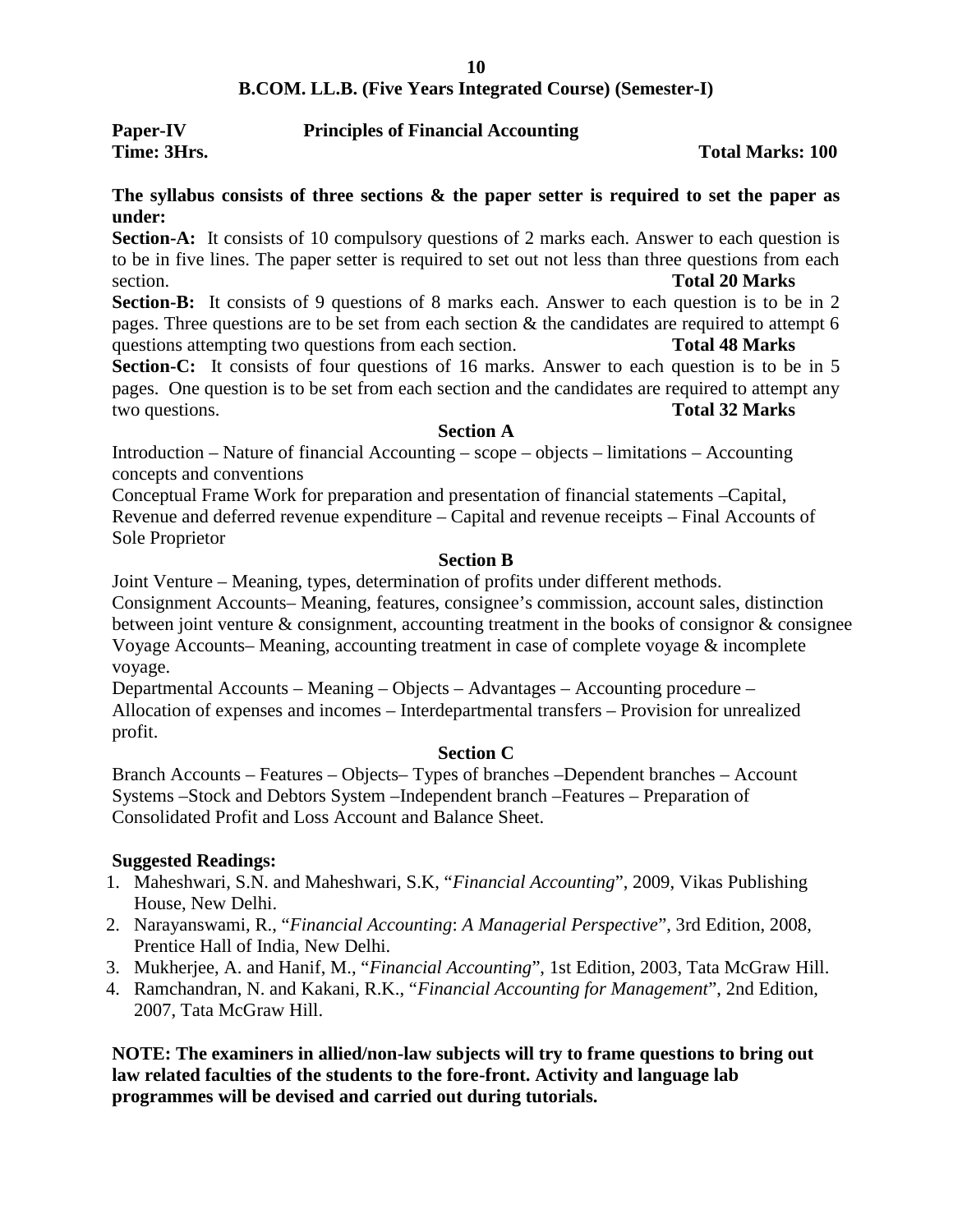### **Paper-V Business Organisation**

### **Time: 3Hrs. Total Marks: 100**

### **The syllabus consists of three sections & the paper setter is required to set the paper as under:**

**Section-A:** It consists of 10 compulsory questions of 2 marks each. Answer to each question is to be in five lines. The paper setter is required to set out not less than three questions from each section. **Total 20 Marks**

Section-B: It consists of 9 questions of 8 marks each. Answer to each question is to be in 2 pages. Three questions are to be set from each section  $\&$  the candidates are required to attempt 6 questions attempting two questions from each section. **Total 48 Marks**

Section-C: It consists of four questions of 16 marks. Answer to each question is to be in 5 pages. One question is to be set from each section and the candidates are required to attempt any two questions. **Total 32 Marks**

### **Section -A**

Business: Meaning and types – profession – meaning and importance of business organization. Social Responsibilities of Business – Business Ethics.

Forum of Business organization – sole trader – partnership – joint Hindu family – joint stock companies – co–operative societies – public utilities and public enterprises. Public Sector vs. Private sector

### **Section– B**

Location of industry – factors influencing location – size of industry – optimum firm – advantages of large – scale operation – limitation of small scale operation – industrial estates – district industries centres.

### **Section– C**

Stock Exchange – Function – Types – Working – Regulation of Stock Exchange in India Business Combination – Causes – Types – Effects of Combination in India. Trade association – Chamber of commerce – Function – Objectives Working in – India.

### **Suggested Readings:**

- 1. Bhusan, Y.K. "Fundamentals of Business Organisation and Management", 10, Sultan Chand & Sons, New Delhi.
- 2. Tulsian, P.C.and Pandey V., "Business Organisation and Management", 200, Pearson Education, New Delhi
- 3. Talloo, T.J., "Business Organisation and Management", 200, Tata McGraw Hill Company, New Delhi
- 4. Basu, C.R., "Business Organisation and Management", 2010, Tata McGraw Hill Company, New Delhi
- 5. Singla, R.K., "Business Organisation & Management", 2011, VK (India) Enterprises, New Delhi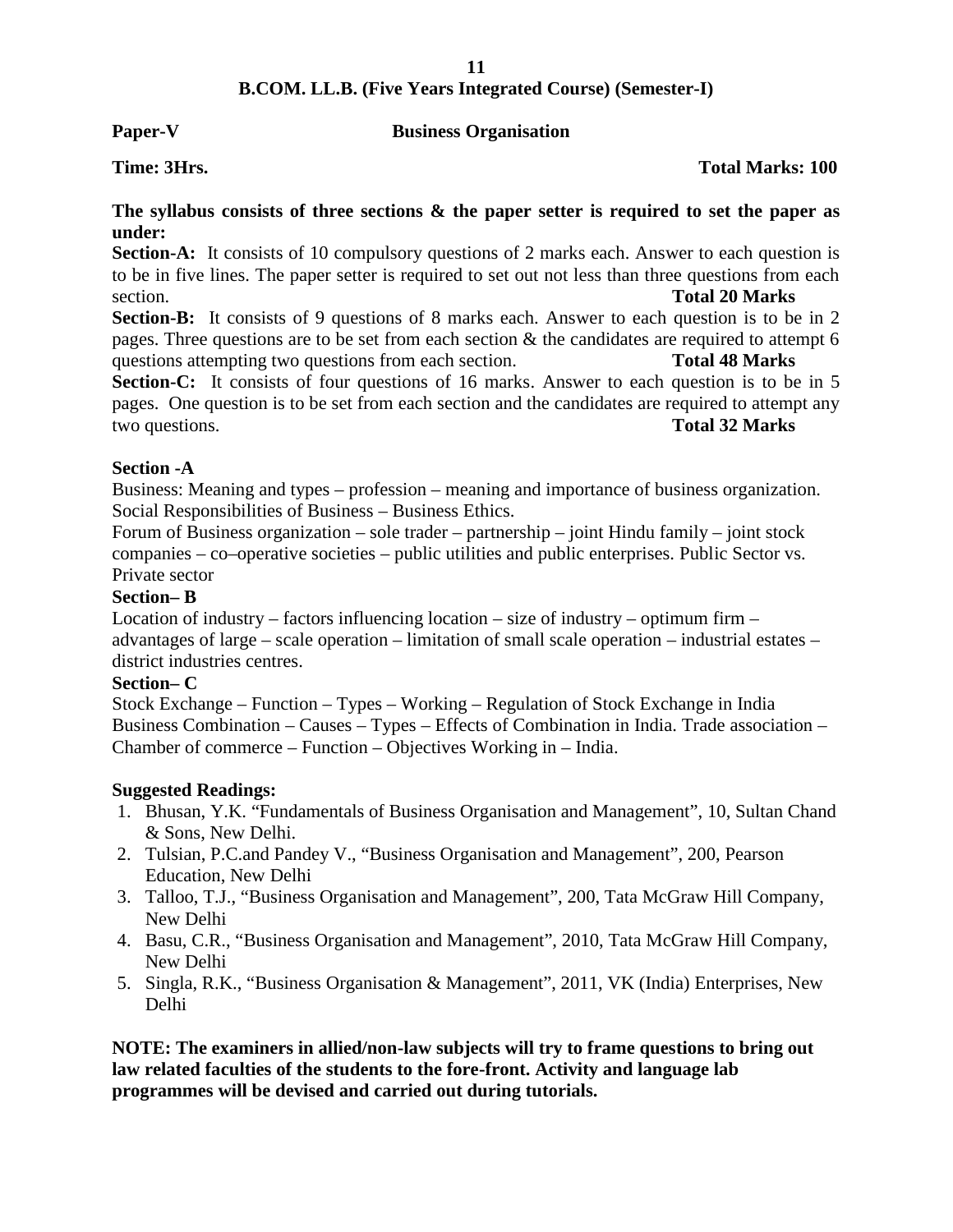# **B.COM. LL.B. (Five Years Integrated Course) (Semester-I)** B.COM. LL.B. (Five Years Integrated Course) (Semester-I)<br>Paper – VI ਲਾਜਮੀ ਪੰਜਾਬੀ-।<br>Time: 3Hrs. ਕੁੱਲ ਅੰਕ : 100

**Paper** – VI ਨਾਜਮੀ ਪੰਜਾਬੀ-I

### <u>(ਭਾਗ–ੳ)</u>

1. ਗਿਆਨ ਮਾਲਾ (ਵਿਗਿਆਨਕ ਤੇ ਸਮਾਜ–ਵਿਗਿਆਨਕ ਲੇਖਾਂ ਦਾ ਸੰਗ੍ਰਹਿ) Time: 3Hrs.<br>(ਭਾਗ–ੳ)<br>1. ਗਿਆਨ ਮਾਲਾ (ਵਿਗਿਆਨਕ ਤੇ ਸਮਾਜ–ਵਿਗਿਆਨਕ ਲੇਖਾਂ ਦਾ ਸੰਗ੍ਰਹਿ)<br>(ਸੰਪ. ਡਾ. ਸਤਿੰਦਰ ਸਿੰਘ, ਪ੍ਰੋ. ਮਹਿੰਦਰ ਸਿੰਘ ਬਨਵੈਂਤ) ਗੁਰੂ ਨਾਨਕ ਦੇਵ ਯੂਨੀਵਰਸਿਟੀ, ਅੰਮ੍ਰਿਤਸਰ, 2007<br>ਲੇਖ : ਪਹੀਆ ਪ੍ਰਦੂਸ਼ਣ, ਭਰੂਣ ਹੱਤਿਆ ਦੇ ਦੇਸ਼ ਵਿੱਚ, ਨਾਰੀ ਸ਼ (**ਭਾਗ-ੳ)**<br>1. ਗਿਆਨ ਮਾਲਾ (ਵਿਗਿਆਨਕ ਤੇ ਸਮਾਜ-ਵਿਗਿਆਨਕ ਲੇਖਾਂ ਦਾ ਸੰਗ੍ਰਹਿ)<br>(ਸੰਪ. ਡਾ. ਸਤਿੰਦਰ ਸਿੰਘ, ਪ੍ਰੋ. ਮਹਿੰਦਰ ਸਿੰਘ ਬਨਵੈਂਤ) ਗੁਰੂ ਨਾਨਕ ਦੇਵ ਯੂਨੀਵਰਸਿਟੀ, ਅੰਮ੍ਰਿਤਸਰ, 2007<br>ਲੇਖ : ਪਹੀਆ ਪ੍ਰਦੂਸ਼ਣ, ਭਰੂਣ ਹੱਤਿਆ ਦੇ ਦੇਸ਼ ਵਿੱਚ, ਨਾਰੀ ਸ਼ਕਤੀ, ਵਾਤਾਵ ਏਡਜ਼ : ਇੱਕ ਗੰਭੀਰ ਸੰਕਟ ।<br>(ੳ) ਕਿਸੇ ਨਿਬੰਧ ਦਾ ਸਾਰ/ ਵਿਸ਼ਾ ਵਸਤ (ਦੋ ਵਿੱਚੋਂ ਇੱਕ) 1. ਗਿਆਨ ਮਾਲਾ (ਵਿਗਿਆਨਕ ਤੇ ਸਮਾਜ–ਵਿਗਿਆਨਕ ਲੇਖਾਂ ਦਾ ਸੰਗ੍ਰਹਿ)<br>(ਸੰਪ. ਡਾ. ਸਤਿੰਦਰ ਸਿੰਘ, ਪ੍ਰੋ. ਮਹਿੰਦਰ ਸਿੰਘ ਬਨਵੈਂਤ) ਗੁਰੂ ਨਾਨਕ ਦੇਵ ਯੂ<br>ਲੇਖ : ਪਹੀਆ ਪ੍ਰਦੂਸ਼ਣ, ਭਰੂਣ ਹੱਤਿਆ ਦੇ ਦੇਸ਼ ਵਿੱਚ, ਨਾਰੀ ਸ਼ਕਤੀ, ਵਾਤਾ<br>ਏਡਜ਼ : ਇੱਕ ਗੰਭੀਰ ਸੰਕਟ ।<br>(ੳ) ਕਿਸੇ ਨਿ (ਸੰਪ. ਡਾ. ਸਤਿੰਦਰ ਸਿੰਘ, ਪ੍ਰੋ. ਮਹਿੰਦਰ ਸਿੰਘ ਬਨਵੈਂਤ) ਗੁਰੂ ਨਾਨਕ ਦੇਵ ਯੂ<br>ਲੇਖ : ਪਹੀਆ ਪ੍ਰਦੂਸ਼ਣ, ਭਰੂਣ ਹੱਤਿਆ ਦੇ ਦੇਸ਼ ਵਿੱਚ, ਨਾਰੀ ਸ਼ਕਤੀ, ਵਾਤਾ<br>ਏਡਜ਼ : ਇੱਕ ਗੰਭੀਰ ਸੰਕਟ ।<br>(ੳ) ਕਿਸੇ ਨਿਬੰਧ ਦਾ ਸਾਰ/ ਵਿਸ਼ਾ ਵਸਤੂ (ਦੋ ਵਿੱਚੋਂ ਇੱਕ)<br>(ਅ) ਗਿਆਨ ਮਾਲਾ ਪਾਠ **(ਭਾਗ–ਅ)**<br>ਪੰਜਾਬ ਦੇ ਮਹਾਨ ਕਲਾਕਾਰ (ਬਲਵੰਤ ਗਾਰਗੀ), ਗੁਰੂ ਨਾਨਕ ਦੇਵ ਯੂਨੀਵਰਸਿਟੀ, ਅੰਮ੍ਰਿਤਸਰ । ਏਡਜ਼ : ਇੱਕ ਗੰਭੀਰ ਸੰਕਟ ।<br>(ੳ) ਕਿਸੇ ਨਿਬੰਧ ਦਾ ਸਾਰ/ ਵਿਸ਼ਾ ਵਸਤੂ (ਦੋ ਵਿੱਚੋਂ ਇੱਕ)<br>(ਅ) ਗਿਆਨ ਮਾਲਾ ਪਾਠ ਪੁਸਤਕ ਵਿੱਚੋਂ ਪ੍ਰਸ਼ਨ-ਉੱਤਰ ।5<br>ਪੰਜਾਬ ਦੇ ਮਹਾਨ ਕਲਾਕਾਰ (ਬਲਵੰਤ ਗਾਰਗੀ), ਗੁਰੂ ਨਾਨਕ ਦੇਵ ਯੂਨੀਵਰਸਿਟੀ, ਅੰਮ੍ਰਿਤਸਰ ।<br>ਲੇਖ : ਅੰਮ੍ਰਿਤਾ ਸ਼ੇਰਗਿਲ, ਕੇ ਲੇਖ : ਅੰਮ੍ਰਿਤਾ ਸ਼ੇਰਗਿਲ, ਕੇ.ਐਲ. ਸਹਿਗਲ, ਬੜੇ ਗੁਲਾਮ ਅਲੀ ਖਾਂ, ਸੋਭਾ ਸਿੰਘ, ਪ੍ਰਿਥਵੀਰਾਜ ਕਪੂਰ, ਭਾਈ ਸਮੰਦ ਸਿੰਘ । (ੳ) ਨਾਇਕ ਬਿੰਬ  $(M)$  ਵਿਸ਼ਾ ਵਸਤੂ/ ਸਾਰ (ੲ) ਕਲਾਤਮਕ ਗੁਣ ਸਮੁੰਦ ਸਿੰਘ ।<br>(ੳ) ਨਾਇਕ ਬਿੰਬ<br>(ਅ) ਵਿਸ਼ਾ ਵਸਤੂ/ ਸਾਰ<br>(ੲ) ਕਲਾਤਮਕ ਗੁਣ<br>(ਸ) ਲੇਖਕ ਦੀ ਰੇਖਾ ਸਾਹਿਤ ਨੂੰ ਦੇਣ<br>(ਭਾਗ−ੲ)<br>1 ਮੈਜਾ ਰਚਨਾ (ਭਾਗ–ੲ) (ਸ) ਲੇਖਕ ਦੀ ਰੇਖਾ ਸਾਹਿਤ ਨੂੰ ਦੇਣ<br>**(ਭਾਗ–ੲ)**<br>1. ਪੈਰ੍ਹਾ ਰਚਨਾ 3. (ੳ) ਪੰਜਾਬੀ ਧੁਨੀ ਵਿਉਂਤ : ਉਚਾਰਨ ਅੰਗ, ਉਚਾਰਨ ਸਥਾਨ ਤੇ ਵਿਧੀਆਂ, ਸਵਰ,ਵਿਅੰਜਨ, ਸੁਰ (ਸ) ਲੇਖਕ ਦੀ ਰੇਖਾ ਸਾਹਿਤ ਨੂੰ ਦੇਣ<br>(**ਭਾਗ-ੲ)**<br>1. ਪੈਰ੍ਹਾ ਰਚਨਾ<br>2. ਪੈਰ੍ਹਾ ਪੜ੍ਹ ਕੇ ਪ੍ਰਸ਼ਨਾਂ ਦੇ ਉੱਤਰ<br>3. (ੳ) ਪੰਜਾਬੀ ਧੁਨੀ ਵਿਉਂਤ : ਉਚਾਰਨ ਅੰਗ, ਉਚਾਰਨ ਸਥਾਨ ਤੇ ਵਿਧੀਆਂ, ਸਵਰ,ਵਿਅੰਜਨ, ਸੁਰ<br>(ਅ) ਭਾਸ਼ਾ ਵੰਨਗੀਆਂ : ਭਾਸ਼ਾ ਦਾ ਟਕਸਾਲੀ ਰੂਪ, ਭਾਸ਼ਾ ਅਤੇ ਉਪ– (ਭਾਗ–ੲ)<br>1. ਪੈਰ੍ਹਾ ਰਚਨਾ<br>2. ਪੈਰ੍ਹਾ ਪੜ੍ਹ ਕੇ ਪ੍ਰਸ਼ਨਾਂ ਦੇ ਉੱਤਰ<br>3. (ੳ) ਪੰਜਾਬੀ ਧੁਨੀ ਵਿਉਂਤ : ਉਚਾਰਨ ਅੰਗ, ਉਚਾਰਨ ਸਥਾਨ ਤੇ ਵਿਧੀਆਂ, ਸਵਰ,ਵਿਅੰਜਨ, ਸੁਰ<br>(ਅ) ਭਾਸ਼ਾ ਵੰਨਗੀਆਂ : ਭਾਸ਼ਾ ਦਾ ਟਕਸਾਲੀ ਰੂਪ, ਭਾਸ਼ਾ ਅਤੇ ਉਪ–ਭਾਸ਼ਾ ਦਾ ਅੰਤਰ,ਪੰਜਾਬੀ ਉਪਭਾਸ਼ਾਵਾਂ ਦ 2. ਪੈਰ੍ਹਾ ਪੜ੍ਹ ਕੇ ਪ੍ਰਸ਼ਨਾਂ ਦੇ ਉੱਤਰ<br>3. (ੳ) ਪੰਜਾਬੀ ਧੁਨੀ ਵਿਉਂਤ : ਉ<br>(ਅ) ਭਾਸ਼ਾ ਵੰਨਗੀਆਂ : ਭਾਸ਼ਾ ਦਾ<br>ਚਿੰਨ੍ਹ<br>4. ਮਾਤ-ਭਾਸ਼ਾ ਦਾ ਅਧਿਆਪਨ<br>(ੳ) ਪਹਿਲੀ ਭਾਸ਼ਾ ਦੇ ਤੌਰ ਉੱਤੇ 4. ਮਾਤ-ਭਾਸ਼ਾ ਦਾ ਅਧਿਆਪਨ 3. (ੳ) ਪੰਜਾਬੀ ਧੁਨੀ ਵਿਉਂਤ : ਉਚਾਰਨ ਅੰਗ, ਉਚਾਰ<br>(ਅ) ਭਾਸ਼ਾ ਵੰਨਗੀਆਂ : ਭਾਸ਼ਾ ਦਾ ਟਕਸਾਲੀ ਰੂਪ, ਭਾਸ਼<br>ਚਿੰਨ੍ਹ<br>4. ਮਾਤ-ਭਾਸ਼ਾ ਦਾ ਅਧਿਆਪਨ<br>(ੳ) ਪਹਿਲੀ ਭਾਸ਼ਾ ਦੇ ਤੌਰ ਉੱਤੇ<br>(ਅ) ਦੂਜੀ ਭਾਸ਼ਾ ਦੇ ਤੌਰ ਉੱਤੇ (ਅ) ਭਾਸ਼ਾ ਵੰਨਗੀਆਂ : ਭਾਸ਼ਾ ਦਾ ਟਕਸਾਲੀ ਰੂਪ, ਭ<br>ਚਿੰਨ੍ਹ<br>4. ਮਾਤ-ਭਾਸ਼ਾ ਦਾ ਅਧਿਆਪਨ<br>(ੳ) ਪਹਿਲੀ ਭਾਸ਼ਾ ਦੇ ਤੌਰ ਉੱਤੇ<br>(ਅ) ਦੂਜੀ ਭਾਸ਼ਾ ਦੇ ਤੌਰ ਉੱਤੇ<br>. **ਅੰਕ ਵੰਡ ਅਤੇ ਪਰੀਖਿਅਕ ਲਈ ਹਦਾਇਤਾਂ<br>ਅੰਕ ਵੰਡ ਅਤੇ ਪਰੀਖਿਅਕ ਲਈ ਹਦਾਇਤਾਂ<br>ਸ਼ਾਇਸ ਵਸਤ (ਦੋ ਵਿਚੋਂ ਇੱਕ) ।** 

| (ਅ) ਦੂਜੀ ਭਾਸ਼ਾ ਦੇ ਤੌਰ ਉੱਤੇ                                                                   |               |
|----------------------------------------------------------------------------------------------|---------------|
| ਅੰਕ ਵੰਡ ਅਤੇ ਪਰੀਖਿਅਕ ਲਈ ਹਦਾਇਤਾਂ                                                               |               |
| 1. ਕਿਸੇ ਨਿਬੰਧ ਦਾ ਸਾਰ ਜਾਂ ਉਸਦਾ ਵਿਸ਼ਾ ਵਸਤੂ (ਦੋ ਵਿਚੋਂ ਇੱਕ) ।                                    | <u>20 ਅੰਕ</u> |
| 2. ਵਾਰਤਕ ਰੂਪ: ਰੇਖਾ ਚਿਤਰ, ਨਾਇਕ ਬਿੰਬ, ਕਲਾਤਮਕ ਗੁਣ, ਰੇਖਾ ਚਿਤਰ ਸਾਹਿਤ ਨੂੰ ਦੇਣ।                     | 20 ਅੰਕ        |
| 3. ਪੈਰ੍ਹਾ ਰਚਨਾ: ਤਿੰਨ ਵਿਸ਼ਿਆਂ ਵਿਚੋਂ ਕਿਸੇ ਇੱਕ ਉੱਤੇ ਪੈਰ੍ਹਾ ਲਿਖਣ ਲਈ ਕਿਹਾ ਜਾਵੇ।                   | 10 ਅੰਕ        |
| 4. ਪੈਰ੍ਹਾ ਦੇ ਕੇ ਉਸ ਬਾਰੇ ਪੰਜ ਪ੍ਰਸ਼ਨਾਂ ਦੇ ਉੱਤਰ।                                                | 10 ਅੰਕ        |
| 5. ਨੰਬਰ 3 ਉਤੇ ਦਿੱਤੀ ਵਿਆਕਰਣ ਦੇ ਆਧਾਰ ਤੇ ਵਰਣਨਾਤਮਕ ਪ੍ਰਸ਼ਨ।                                       | <u>20 ਅੰਕ</u> |
| 6. ਨੰਬਰ 4 ਵਿਚ ਮਾਤ ਭਾਸ਼ਾ ਦੇ ਪਹਿਲੀ ਭਾਸ਼ਾ ਅਤੇ ਦੂਜੀ ਭਾਸ਼ਾ ਵਜੋਂ ਅਧਿਆਪਨ, ਮਹੱਤਵ                     |               |
| ਅਤੇ ਸਮੱਸਿਆਵਾਂ ਬਾਰੇ ਚਾਰ ਪ੍ਰਸ਼ਨ ਪੁੱਛੇ ਜਾਣਗੇ, ਜਿਨ੍ਹਾਂ ਵਿਚੋਂ ਵਿਦਿਆਰਥੀ ਨੇ ਦੋ ਦਾ ਉੱਤਰ ਦੇਣਾ ਹੋਵੇਗਾ। |               |
| $10\times2=20$ ਅੰਕ                                                                           |               |
|                                                                                              |               |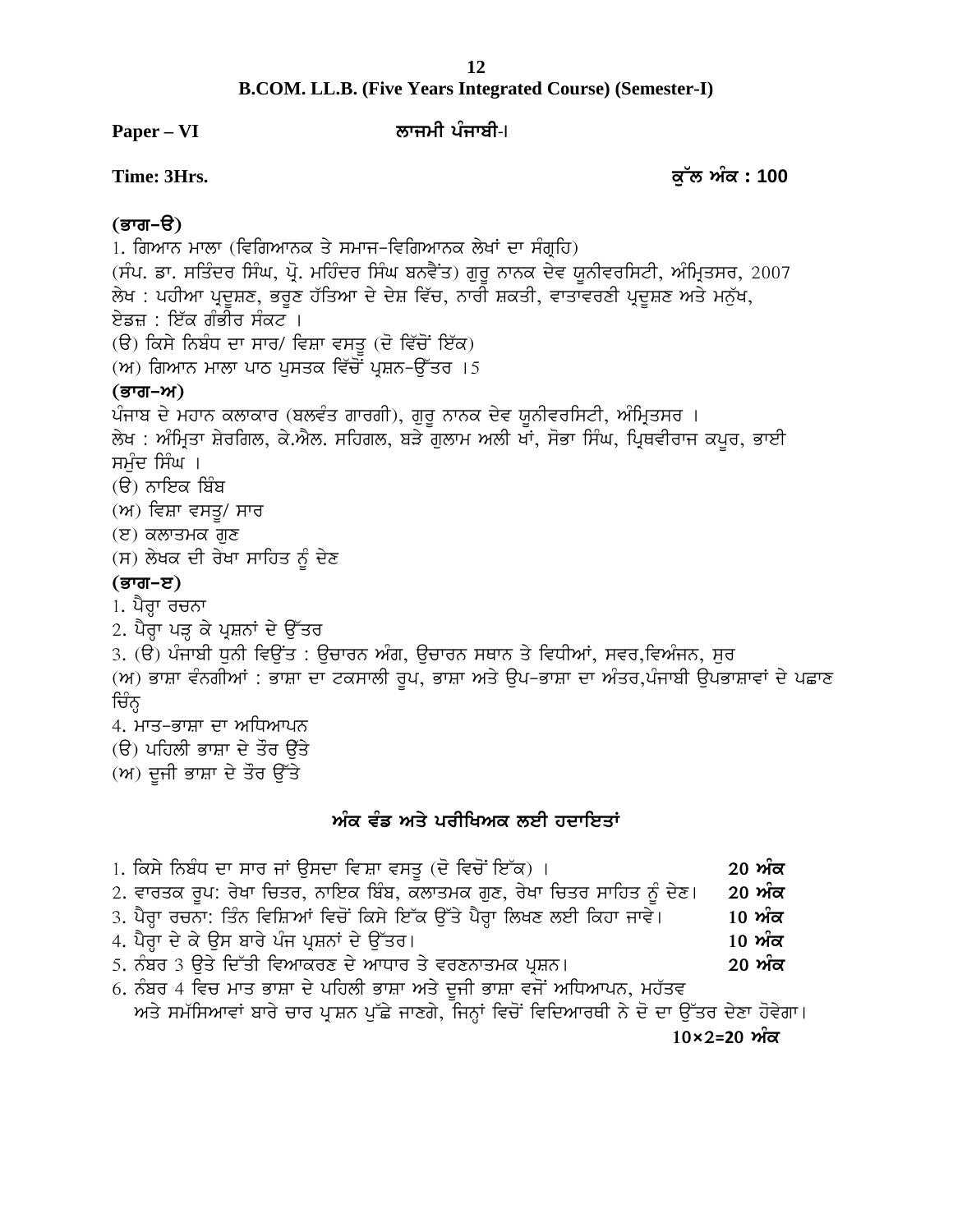# **B.COM. LL.B. (Five Years Integrated Course) (Semester-I) Time: 3Hrs. e [Zb nze <sup>L</sup> <sup>100</sup>**

### **PAPER - VI mu`FlI pMjwbI –I**

### ਭਾਗ−ੳ

ਪੰਜਾਬੀ ਭਾਸ਼ਾ, ਗਰਮਖੀ ਲਿਪੀ ਗਰਮਖੀ ਲਿਪੀ : ਬਣਤਰ ਅਤੇ ਤਰਤੀਬ

ਪੰਜਾਬੀ ਭਾਸ਼ਾ : ਨਾਮਕਰਣ ਅਤੇ ਸੰਖੇਪ ਜਾਣ ਪਛਾਣ, ਗਰਮਖੀ ਲਿਪੀ : ਨਾਮਕਰਣ, ਗਰਮਖੀ ਵਰਣਮਾਲਾ; ਪੈਂਤੀ ਅੱਖਰੀ, ਅੱਖਰ ਕ੍ਰਮ, ਸਵਰ ਵਾਹਕ (ੳ, ਅ, ੲ), ਲਗਾਂ ਮਾਤਰਾਂ, ਪੈਰ ਵਿਚ ਬਿੰਦੀ ਵਾਲੇ ਵਰਣ, ਪੈਰ ਵਿਚ ਪੈਣ ਵਾਲੇ ਵਰਣ, ਬਿੰਦੀ, ਟਿੰਪੀ, ਅੱਧਕ।

### ਭਾਗ–ਅ

ਗਰਮਖੀ ਆਰਥੋਗਾਫੀ ਸਵਰ ਬਣਤਰ ਅਤੇ ਉਚਾਰਨ ਵਿਅੰਜਨ ਬਣਤਰ ਅਤੇ ਉਚਾਰਨ

ਗੁਰਮੁਖੀ ਆਰਥੋਗ੍ਰਾਫੀ ਅਤੇ ਉਚਾਰਨ; ਸਵਰਾਂ ਦੀ ਬਣਤਰ ਅਤੇ ਉਚਾਰਨ (ਲਘੁ-ਦੀਰਘ ਸਵਰ); ਸਵਰ ਅਤੇ ਲਗਾਂ ਮਾਤਰਾਂ; ਵਿਅੰਜਨਾਂ ਦੀ ਬਣਤਰ ਅਤੇ ੳਚਾਰਨ; ਪੈਰ ਵਿਚ ਪੈਣ ਵਾਲੇ ਵਰਣਾਂ (ਹ, ਰ, ਵ) ਦਾ ੳਚਾਰਨ; ਲ ਅਤੇ ਲ. ਦਾ ਉਚਾਰਨ; ਭ, ਧ, ਢ, ਝ, ਘ ਦਾ ਉਚਾਰਨ, ਪੈਰ ਵਿਚ ਬਿੰਦੀ ਵਾਲੇ ਵਰਣਾਂ ਦਾ ਉਚਾਰਨ।

### ਭਾਗ–ੲ

ਪੰਜਾਬੀ ਸ਼ਬਦ ਬਣਤਰ ਸਾਧਾਰਨ ਸ਼ਬਦ ਇਕ ੳਚਾਰਖੰਡੀ ਸ਼ਬਦ

ਪੰਜਾਬੀ ਸ਼ਬਦ- ਬਣਤਰ : ਸਾਧਾਰਨ ਸ਼ਬਦ; ਇਕੱਲਾ ਸਵਰ (ਜਿਵੇ ਆ) : ਸਵਰ ਅਤੇ ਵਿਅੰਜਨ (ਜਿਵੇਂ ਆਰ); ਵਿਅੰਜਨ ਅਤੇ ਸਵਰ (ਜਿਵੇਂ ਪਾ); ਵਿਅੰਜਨ ਸਵਰ ਵਿਅੰਜਨ (ਜਿਵੇਂ ਪਾਰ) ; ਕੋਸ਼ਗਤ ਸ਼ਬਦ (ਜਿਵੇਂ ਘਰ, ਪੀ); ਵਿਆਕਰਣਕ ਸ਼ਬਦ (ਜਿਵੇਂ ਨੂੰ, ਨੇ); ਪੰਜਾਬੀ ਸ਼ਬਦ ਰਚਨਾ = 1; ਲਿੰਗ-ਪੁਲਿੰਗ, ਇਕ ਵਚਨ-ਬਹੁ ਵਚਨ; ਨਿੱਤ ਵਰਤੋਂ ਦੀ ਪਜਾਬੀ ਸ਼ਬਦਾਵਲੀ-I : ਖਾਣ-ਪੀਣ, ਸਾਕਾਦਾਰੀ, ਰੱਤਾਂ, ਮਹੀਨਿਆਂ, ਗਿਣਤੀ, ਮੌਸਮ ਆਦਿ ਨਾਲ ਸੰਬੰਧਿਤ । ਵਿਅੰਜਨ ਸਵਰ ਵਿਅੰਜਨ (ਜਿਵੇਂ ਪਾਰ) ; ਕੋਸ਼ਗਤ ਸ਼ਬਦ<br>); ਪੰਜਾਬੀ ਸ਼ਬਦ ਰਚਨਾ = 1; ਲਿੰਗ-ਪੁਲਿੰਗ, ਇਕ ਵਚਨ<br>ਰੋ-ਮ : ਖਾਣ-ਪੀਣ, ਸਾਕਾਦਾਰੀ, ਰੁੱਤਾਂ, ਮਹੀਨਿਆਂ, ਗਿਣਤੀ<br>**ਅੰਕ-ਵੰਡ ਅਤੇ ਪਰੀਖਿਅਕ ਲਈ ਹਦਾਇਤਾਂ:**<br>ਜਾਣਗੇ ਜਿਨਾਂ ਵਿਜੋਂ ਵਿਜਿਆਰਥੀ ਨੇ ਇਕ ਜਾ ਉੱਤਰ ਜੇਣ

- **ਅੰਕ–ਵੰਡ ਅਤੇ ਪਰੀਖਿਅਕ ਲਈ ਹਦਾਇਤਾਂ:**<br>1. ਭਾਗ–ੳ ਵਿੱਚੋਂ ਦੋ ਪ੍ਰਸ਼ਨ ਪੁੱਛੇ ਜਾਣਗੇ ਜਿਨ੍ਹਾਂ ਵਿਚੋਂ ਵਿਦਿਆਰਥੀ ਨੇ ਇਕ ਦਾ ਉੱਤਰ ਦੇਣਾ ਹੋਵੇਗਾ। (30 **ਅੰਕ)**<br>2. ਭਾਗ–ਅ ਅਤੇ ਭਾਗ–ੲ ਵਿਚੋਂ ਚਾਰ ਪੁਸ਼ਨ (ਹਰ ਇਕ ਭਾਗ ਵਿਚੋਂ ਦੋ–ਦੋ ਪੁਸ਼ਨ) ਪੱਛੇ ਜਾਣਗੇ ਜਿਨ੍ਹਾਂ ਵ
- ਨਾਲ ਸੰਬੰਧਿਤ ।<br>2. ਭਾਗ-ਓ ਵਿੱਚੋਂ ਦੋ ਪ੍ਰਸ਼ਨ ਪੁੱਛੇ ਜਾਣਗੇ ਜਿਨ੍ਹਾਂ ਵਿਚੋਂ ਵਿਦਿਆਰਥੀ ਨੇ ਇਕ ਦਾ ਉੱਤਰ ਦੇਣਾ ਹੋਵੇਗਾ। (30 **ਅੰਕ)<br>2. ਭਾਗ-ਅ ਅਤੇ ਭਾਗ-ੲ ਵਿਚੋਂ ਚਾਰ ਪ੍ਰਸ਼ਨ (ਹਰ ਇਕ ਭਾਗ ਵਿਚੋਂ ਦੋ-ਦੋ ਪ੍ਰਸ਼ਨ) ਪੁੱਛੇ ਜਾਣਗੇ ਜਿਨ੍ਹਾਂ ਵਿਚੋਂ<br>ਵਿਦਿਆਰਥੀ ਨੇ ਦੋ ਅੰਕ-ਵੰਡ ਅਤੇ ਪਰੀਖਿਅਕ ਲਈ ਹਦਾਇਤਾਂ:**<br>ਭਾਗ-ੳ ਵਿੱਚੋਂ ਦੋ ਪ੍ਰਸ਼ਨ ਪੁੱਛੇ ਜਾਣਗੇ ਜਿਨ੍ਹਾਂ ਵਿਚੋਂ ਵਿਦਿਆਰਥੀ ਨੇ ਇਕ ਦਾ ਉੱਤਰ ਦੇਣਾ ਹੋਵੇਗਾ। (30 **ਅੰਕ)**<br>ਭਾਗ-ਅ ਅਤੇ ਭਾਗ-ੲ ਵਿਚੋਂ ਚਾਰ ਪ੍ਰਸ਼ਨ (ਹਰ ਇਕ ਭਾਗ ਵਿਚੋਂ ਦੋ-ਦੋ ਪ੍ਰਸ਼ਨ) ਪੁੱਛੇ ਜਾਣਗੇ ਜਿਨ੍ਹਾਂ ਵਿਚੋ
- 1. ਭਾਗ-ੳ ਵਿੱਚੋਂ ਦੋ ਪ੍ਰਸ਼ਨ ਪੁੱਛੇ ਜਾਣਗੇ ਜਿਨ੍ਹਾਂ ਵਿਚੋਂ ਵਿਦਿਆਰਥੀ ਨੇ ਇਕ ਦਾ ਉੱਤਰ ਦੇਣਾ ਹੋਵੇਗਾ। (30 **ਅੰਨ**<br>2. ਭਾਗ-ਅ ਅਤੇ ਭਾਗ-ੲ ਵਿਚੋਂ ਚਾਰ ਪ੍ਰਸ਼ਨ (ਹਰ ਇਕ ਭਾਗ ਵਿਚੋਂ ਦੋ-ਦੋ ਪ੍ਰਸ਼ਨ) ਪੁੱਛੇ ਜਾਣਗੇ ਜਿਨ੍ਹਾਂ ਵਿਚੋਂ<br>ਫਿਦਿਆਰਥੀ ਨੇ ਦੋ ਪ੍ਰਸ਼ਨਾਂ ਦਾ ਭਾਗ-ੳ ਵਿੱਚੋਂ ਦੋ ਪ੍ਰਸ਼ਨ ਪੁੱਛੇ ਜਾਣਗੇ ਜਿਨ੍ਹਾਂ ਵਿਚੋਂ ਵਿਦਿਆਰਥੀ ਨੇ ਇਕ ਦਾ ਉੱਤਰ ਦੇਣਾ ਹੋਵੇਗਾ। (30 **ਅੰਕ)**<br>ਭਾਗ-ਅ ਅਤੇ ਭਾਗ-ੲ ਵਿਚੋਂ ਚਾਰ ਪ੍ਰਸ਼ਨ (ਹਰ ਇਕ ਭਾਗ ਵਿਚੋਂ ਦੋ-ਦੋ ਪ੍ਰਸ਼ਨ) ਪੁੱਛੇ ਜਾਣਗੇ ਜਿਨ੍ਹਾਂ ਵਿਚੋਂ<br>ਵਿਦਿਆਰਥੀ ਨੇ ਦੋ ਪ੍ਰਸ਼ਨਾਂ ਦਾ (ਹਰ ਭ **(10x3=30 nze)**

**13**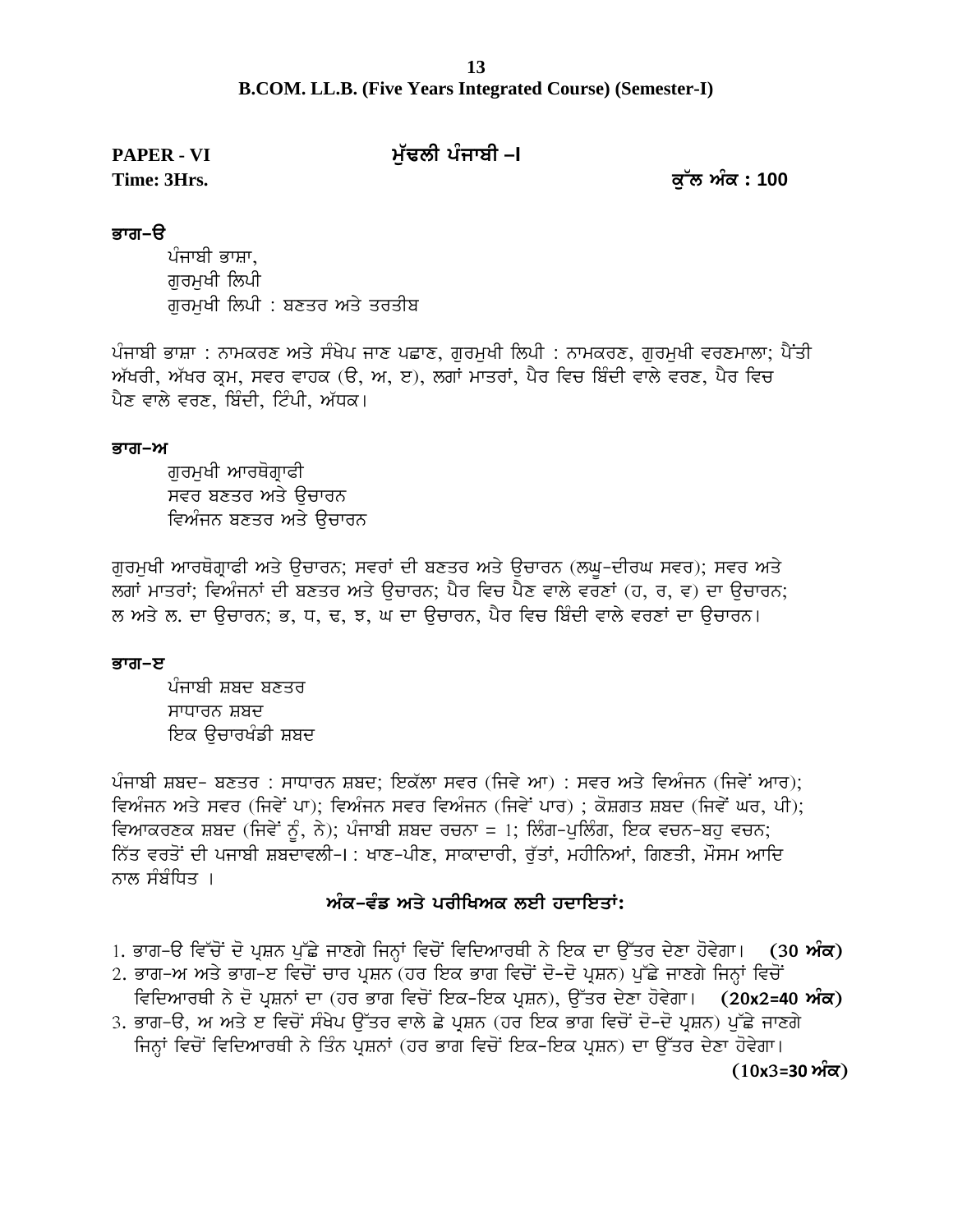### **B.COM. LL.B. (Five Years Integrated Course) (Semester-I)**

### **Paper-VII DRUG ABUSE: PROBLEM, MANAGEMENT AND PREVENTION (COMPULSORY)**

### **PROBLEM OF DRUG ABUSE**

### **Time: 3 Hours Max. Marks: 50**

### **Instructions for the Paper Setters:**

- **Section–A:(15 Marks):** It will consist of five short answer type questions. Candidates will be required to attempt three questions, each question carrying five marks. Answer to any of the questions should not exceed two pages.
- **Section–B: (20 Marks)** It will consist of four essay type questions. Candidates will be required to attempt two questions, each question carrying ten marks. Answer to any of the questions should not exceed four pages.
- **Section–C: (15 Marks)** It will consist of two questions. Candidate will be required to attempt one question only. Answer to the question should not exceed 5 pages.
- **1) Meaning of Drug Abuse:** Concept and Overview, Historical Perspective of Drug Abuse, Drug Dependence, Drug Addiction, Physical and Psychological Dependence: Drug Tolerance and withdrawal symptoms.

### **2) Types of Abused Drugs and their Effects.**

- 1) Stimulants: Amphetamines Benzedrine, Dexedrine, Cocaine.
- 2) Depressants: Alcohol Barbiturates: Nembutal, Seconal, Phenobarbital and Rohypnol.
- 3) Narcotics: Heroin, Morphine, Oxycodone.
- 4) Hallucinogens: Cannabis, Marijuana, Hashish, Hash Oil, MDMA, LSD.
- 5) Steroids.
- **3) Nature and Extent of the Problem:** Magnitude or prevalence of the menace of Drug Abuse in India and Punjab, Vulnerable groups by age, gender and economic status, Signs and Symptoms of Drug Abuse: Physical, Academic, Behavioural and Psychological Indicators.

### **References:**

- 1. Ahuja, Ram (2003), *Social Problems in India*, Rawat Publication, Jaipur.
- 2. Extent, Pattern and Trend of Drug Use in India, Ministry of Social Justice and Empowerment, Government of India, 2004.
- 3. Inciardi, J.A. 1981. *The Drug Crime Connection.* Beverly Hills: Sage Publications.
- 4. Kapoor. T. (1985) *Drug epidemic among Indian Youth*, New Delhi: Mittal Pub.
- 5. Modi, Ishwar and Modi, Shalini (1997) *Drugs: Addiction and Prevention*, Jaipur: Rawat Publication.
- 6. National Household Survey of Alcohol and Drug abuse. (2003) New Delhi, Clinical Epidemiological Unit, All India Institute of Medical Sciences, 2004.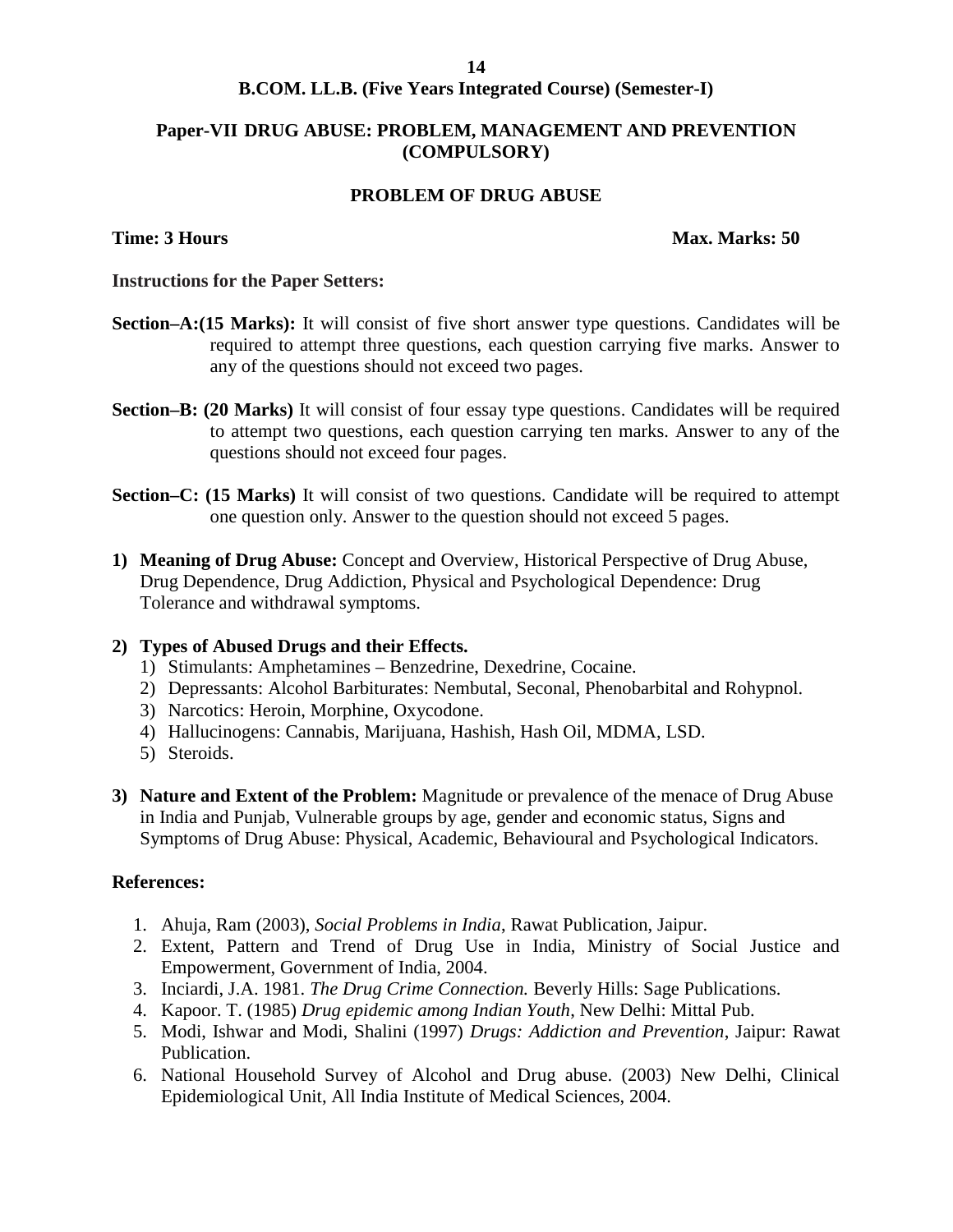- 7. Sain, Bhim 1991, *Drug Addiction Alcoholism,* Smoking obscenity New Delhi: Mittal Publications.
- 8. Sandhu, Ranvinder Singh, 2009, *Drug Addiction in Punjab*: A Sociological Study. Amritsar: Guru Nanak Dev University.
- 9. Singh, Chandra Paul 2000. *Alcohol and Dependence among Industrial Workers*: Delhi: Shipra.
- 10. Sussman, S and Ames, S.L. (2008). *Drug Abuse: Concepts, Prevention and Cessation,* Cambridge University Press.
- 11. World Drug Report 2010, United Nations office of Drug and Crime.
- 12. World Drug Report 2011, United Nations office of Drug and Crime.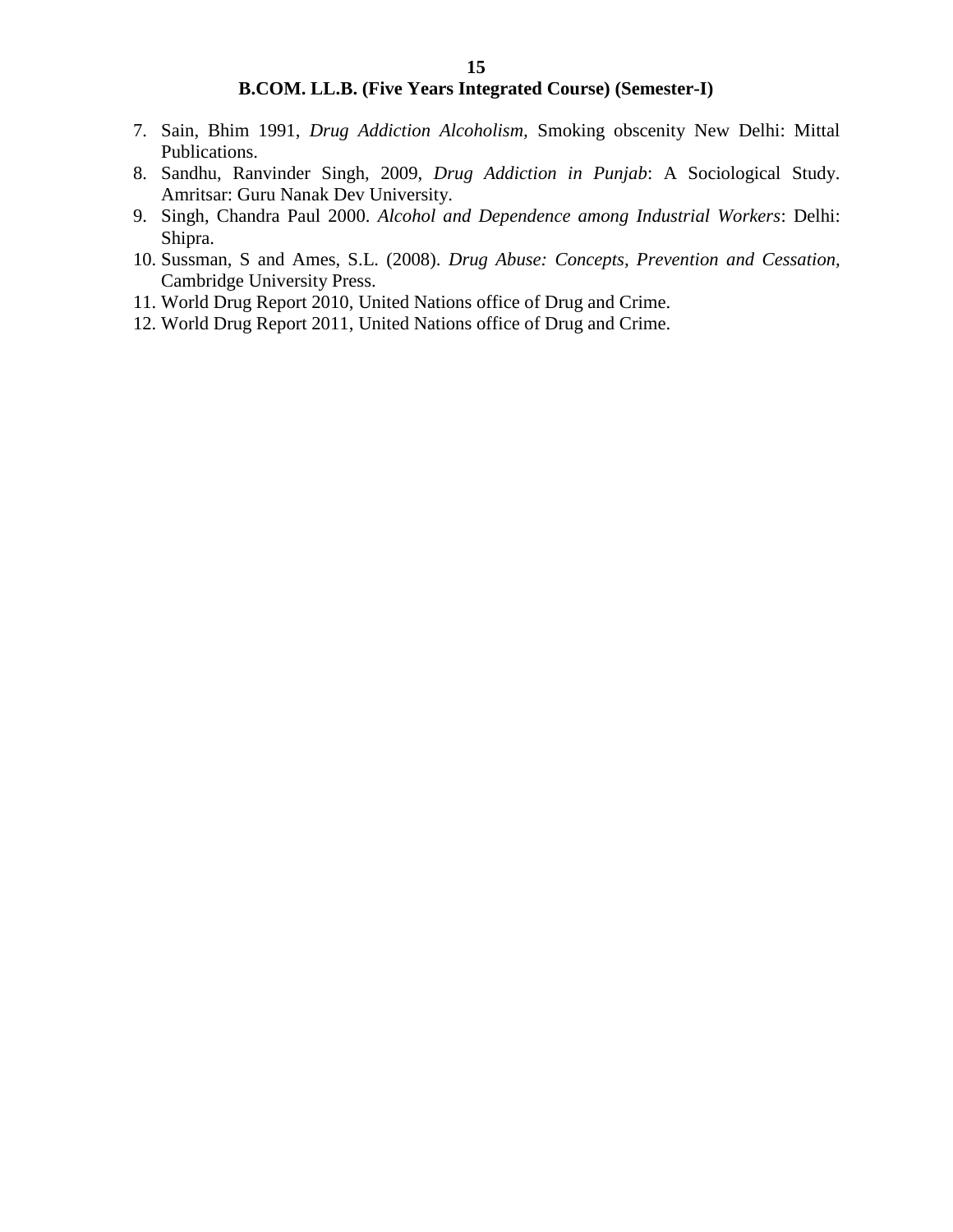### **Paper-I Law of Contract-II**

**Time: 3Hrs. Total Marks: 100**

### **The syllabus consists of three sections & the paper setter is required to set the paper as under:**

**Section-A:** It consists of 10 compulsory questions of 2 marks each. Answer to each question is to be in five lines. The paper setter is required to set out not less than three questions from each section. **Total 20 Marks**

Section-B: It consists of 9 questions of 8 marks each. Answer to each question is to be in 2 pages. Three questions are to be set from each section  $\&$  the candidates are required to attempt 6 questions attempting two questions from each section. **Total 48 Marks**

Section-C: It consists of four questions of 16 marks. Answer to each question is to be in 5 pages. One question is to be set from each section and the candidates are required to attempt any two questions. **Total 32 Marks**

### **Section A**

Indian Contract Act, 1872

\_\_Concept of Indemnity and Guarantee (Ss 124-147)

- —Bailment (Ss 148 to 171, 180, 181)
- —Pledge (Ss 172-179)

—Agency (Ss 182-238)

### **Judgments:-**

- 1. Maharashtra State Electricity Board v. Official Liquidator AIR1988 SC 1497
- 2. Orient Insurance Co.Ltd., Ahmedabad v. Gujarat State Warehousing Corpn., AIR 2003 Guj. 159

### **Section B**

Sale of Goods Act

- —Difference between agreement to sell or sale (Sec. 4)
- —Conditions and Warranties (Sec. 11-17)

### **Judgments:-**

- 1. Aluminum Industries Ltd., v. Minerals and Metals Trading, AIR 1998 Mad. 239
- 2. Collector of Customs, v. Pednekar & Co. AIR 1978 SC 1408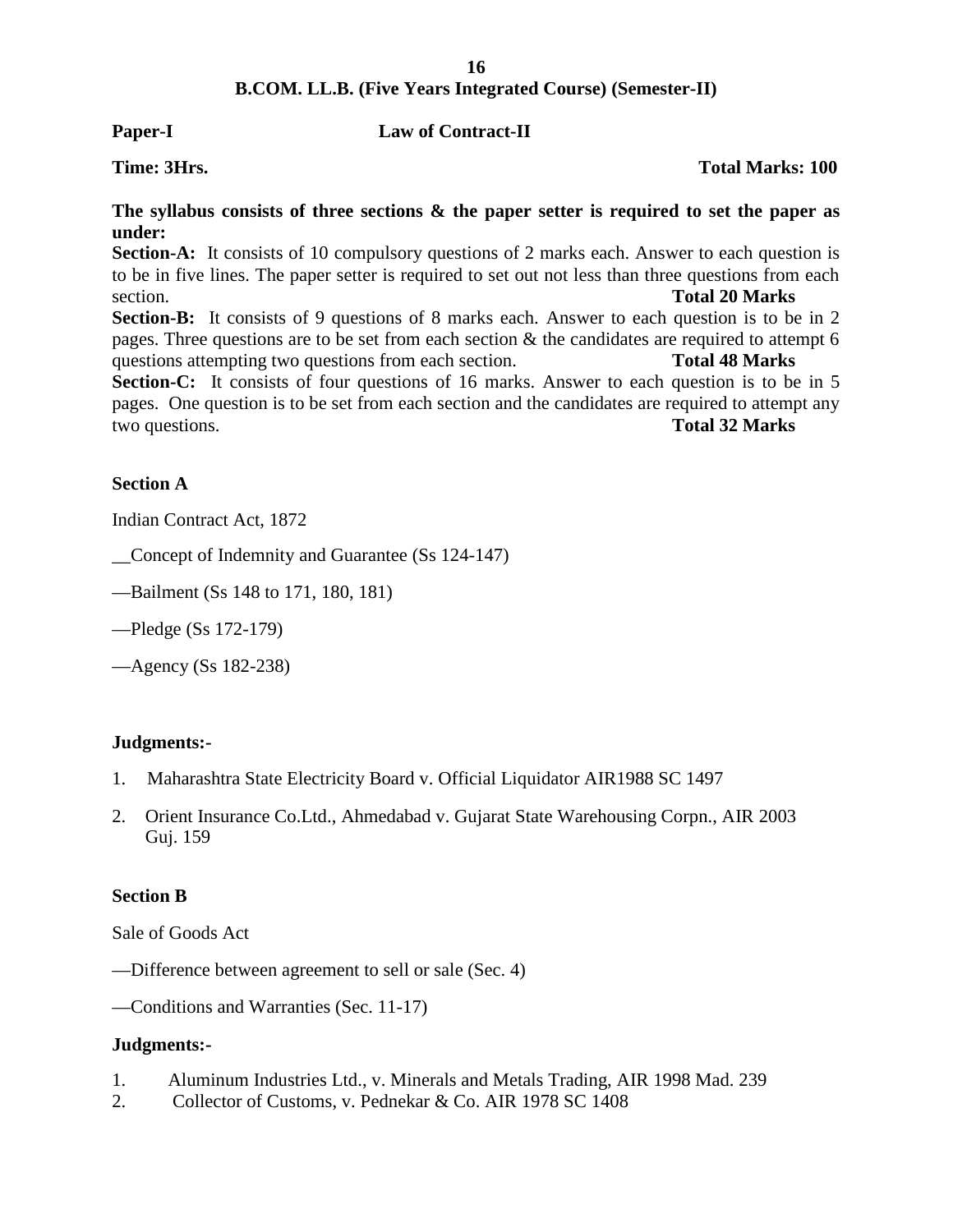### **Section C**

—Transfer of property as between seller and buyer (Sec. 18-26)

—Rights of an Unpaid Sellers (Sec. 45-54)

Indian Partnership Act,

- —Definition of Partnership
- —Relationship of partners inter se (Sec. 9-17)
- —Relationship of partners to third party (Sec. 18-30)
- —Minors admitted to the benefits of partnership (Sec. 30)
- —Dissolution of Firm (Sec. 39-55)

### **Judgments:-**

- 1. Commissioner of Income Tax v. Sunil J. Kinariwala, AIR 2003 SC 688
- **2.** Santi Prasad v. Shankar Mahto, AIR 2005 SC 290

### **Suggested Reading:**

- 1. Avtar Singh: Principles of Mercantile Law, Eastern Book Co., Lucknow.
- 2. R.K. Bangia: Sales of Goods Act, Allahabad Law, agency Allahabad.
- 3. Avtar Singh: Law of Contract, Eastern Book Co., Lucknow.
- 4. Avtar Singh: Law of Partnership, Eastern Book Co., Lucknow.
- 5. Law of Contract-I& II with specific Relief Act, Sale of Goods Act, Partnership
- 6. Law of Contract S.K. Kapoor
- 7. Indian Contract & Specific Relief Act Mulla
- 8. Law of Contract Anson
- 9. Law of Contract Dutta

**NOTE : The examiner in law subjects will discuss judgement in the tutorial classes as moot propositions and at least 20 marks from Minor I to Major ( in all) will be attributed to the judgment related questions.**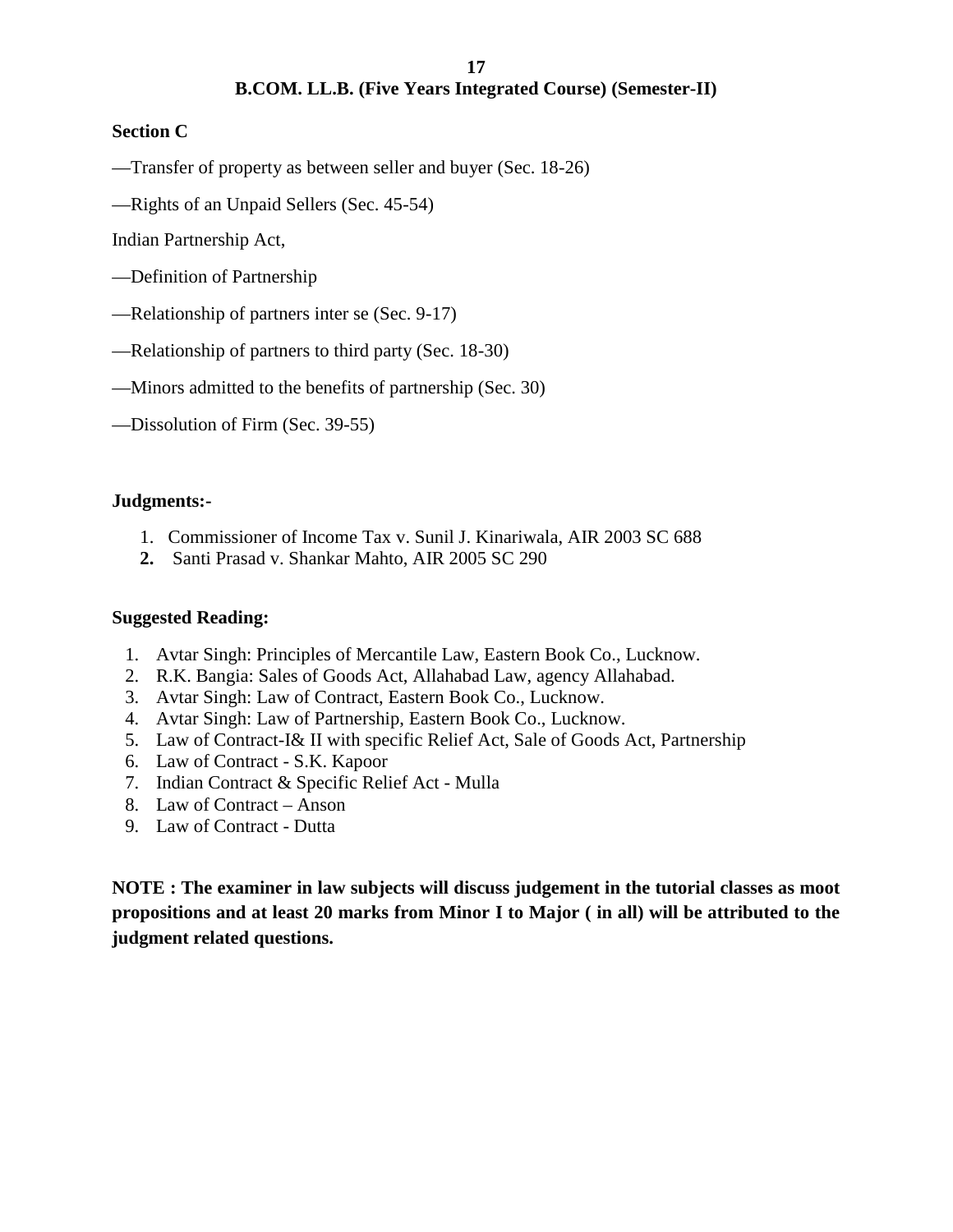### **Paper-II Jurisprudence**

**The syllabus consists of three sections & the paper setter is required to set the paper as under:**

**Section-A:** It consists of 10 compulsory questions of 2 marks each. Answer to each question is to be in five lines. The paper setter is required to set out not less than three questions from each section. **Total 20 Marks**

**Section-B:** It consists of 9 questions of 8 marks each. Answer to each question is to be in 2 pages. Three questions are to be set from each section & the candidates are required to attempt 6 questions attempting two questions from each section. **Total 48 Marks**

Section-C: It consists of four questions of 16 marks. Answer to each question is to be in 5 pages. One question is to be set from each section and the candidates are required to attempt any two questions. **Total 32 Marks**

### **Section-A**

Definition, Meaning, Nature and Scope of Jurisprudence Law and Social Change Natural Law

### **Section-B**

Analytical School

Pure Theory of Law – All School (Indian Perspective) Rights and Duties Legal Person: Nature and concept with Theories of Legal Personality

### **Section-C**

Historical School Sociological School Realist School-All Schools with Indian Perspective Administation of Justice: Civil and Criminal with Theories of Punishment Sources of Law **Property** Ownership & Possession

**Judgement:** Ravi Chander v. Justice A.M. Bhattacharjee, 1995 4SCC 457.

**Time: 3Hrs. Total Marks: 100**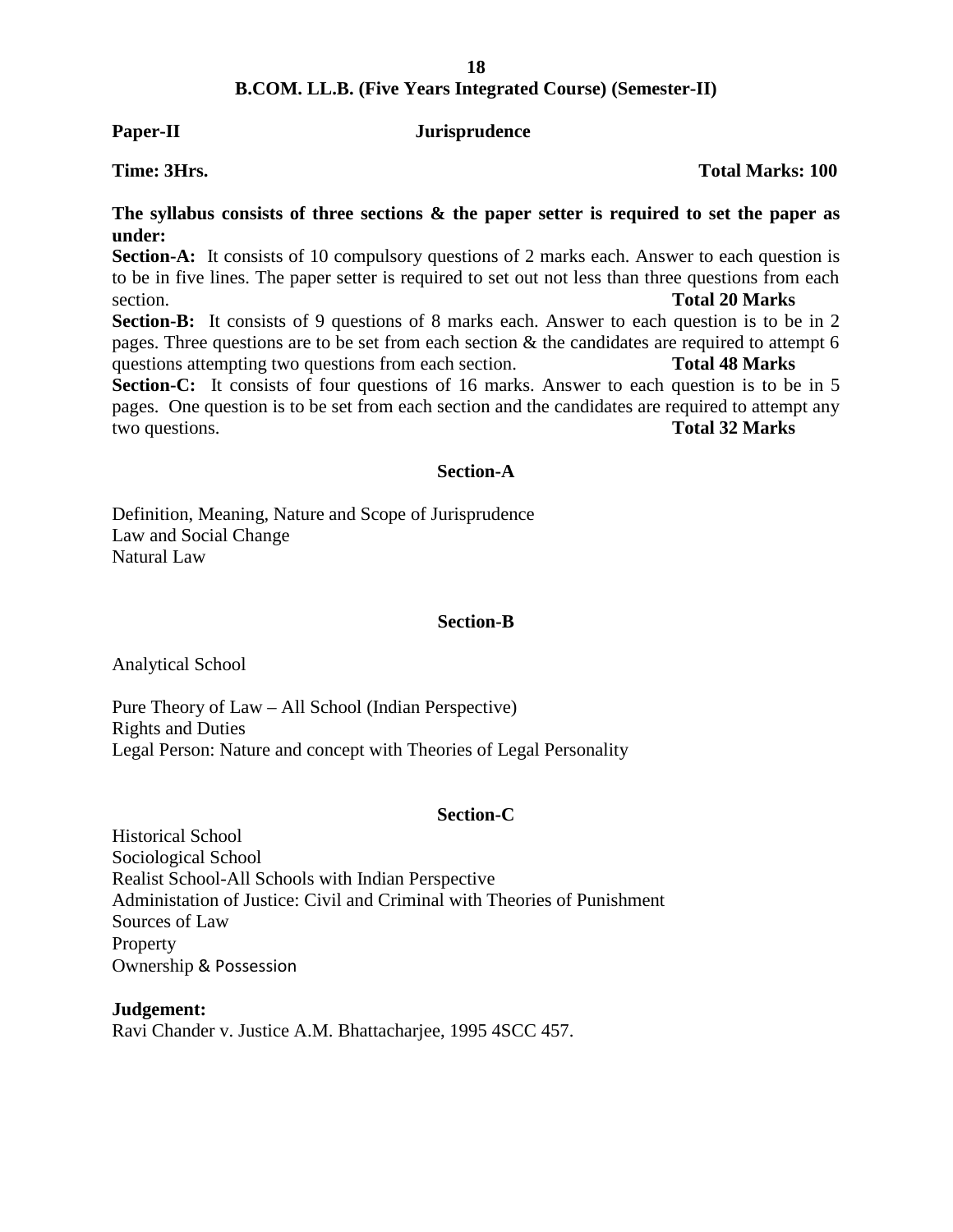### **Suggested Readings:-**

- 1. Anil Trehan: Penology and Victimology- A Perusal, Shree Ram Law House Chandigarh, 2011.
- 2. R.W.M. Dias Jurisprudence, Aditya Books, New Delhi, 2000.
- 3. C.W. Paton A Text Book of Jurisprudence, Oxford University Press, Oxford,1970
- 4. B.N.M. Tripathi An Introduction to Jurisprudence, Allahabad Law Agency, Allahabad.
- 5. S.N. Dhyani Fundamental of Jurisprudence, Central Law Agency, Allahabad
- 6. Dias: Jurisprudence
- 7. W. Friedman: Legal Theory
- 8. Edgar Bodenheimer: Jurisprudence
- 9. Butterworth: Lectures on Jurisprudence
- 10. Llyod: Jurisprudence
- 11. Nomita Aggarwal: Jurisprudence & Legal Theory
- 12. B.N.Tripathi: Jurisprudence (Legal Theory)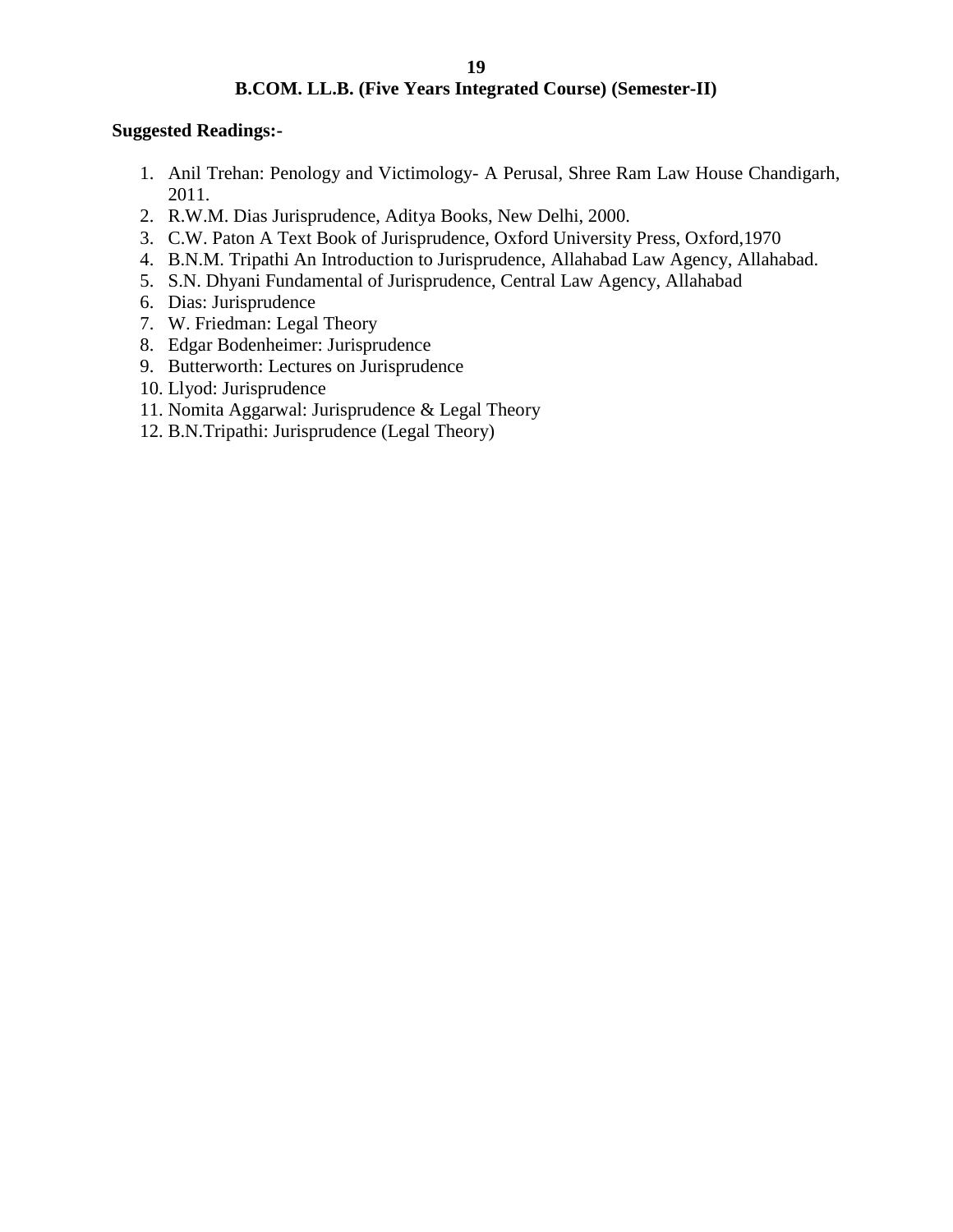### **Paper-III Legal English–II (Legal Profession And Communication Skill)**

### **Time: 3Hrs. Total Marks: 100**

### **The syllabus consists of three sections & the paper setter is required to set the paper as under:**

**Section-A:** It consists of 10 compulsory questions of 2 marks each. Answer to each question is to be in five lines. The paper setter is required to set out not less than three questions from each section. **Total 20 Marks**

**Section-B:** It consists of 9 questions of 8 marks each. Answer to each question is to be in 2 pages. Three questions are to be set from each section & the candidates are required to attempt 6 questions attempting two questions from each section. **Total 48 Marks**

**Section-C:** It consists of four questions of 16 marks. Answer to each question is to be in 5 pages. One question is to be set from each section and the candidates are required to attempt any two questions. **Total 32 Marks**

### **Section A**

1. All My Sons by Arthur Miller (Act I)

### **Poems of Nature and Culture:**

1. Dover Beach

2. Words

### **Grammar**

1. Tenses

2, Formation of words (from given prefixes and suffixes)

### **Legal Terms:**

Accumulated Profits, Authority, Bailable, Bailee, Banishment, Body of laws, abandon, defamation cadaver, coercion, bad faith, company, convict, claimant, convict, de jure, guardian.

### **Section B**

1. All My Sons by Arthur Miller (Act II)

### **Poems of Nature and Culture:**

1. Strange Meeting

2. The Ocean

### **Grammar:**

1. Synthesis of Sentences (Synthesis of two sentences into one simple, compound or complex) 2. Precis Writing (with a suitable title)

### **Foreign Words:**

Ad interim, alma mater, a propos, au fait, au pair, bête noire, carp diem, inter alia, ipso facto, joie de vivre, muse. Sine die, via, vox populi, object d art, bon voyage, déjà vu, esprit de corps.

### **Section C**

1. All My Sons by Arthur Miller (Act III) **Poems of Nature and Culture:** 1. Meeting at Night. 2. In Memoriam. **Essay Writing (500 words) Antonyms and Synonym**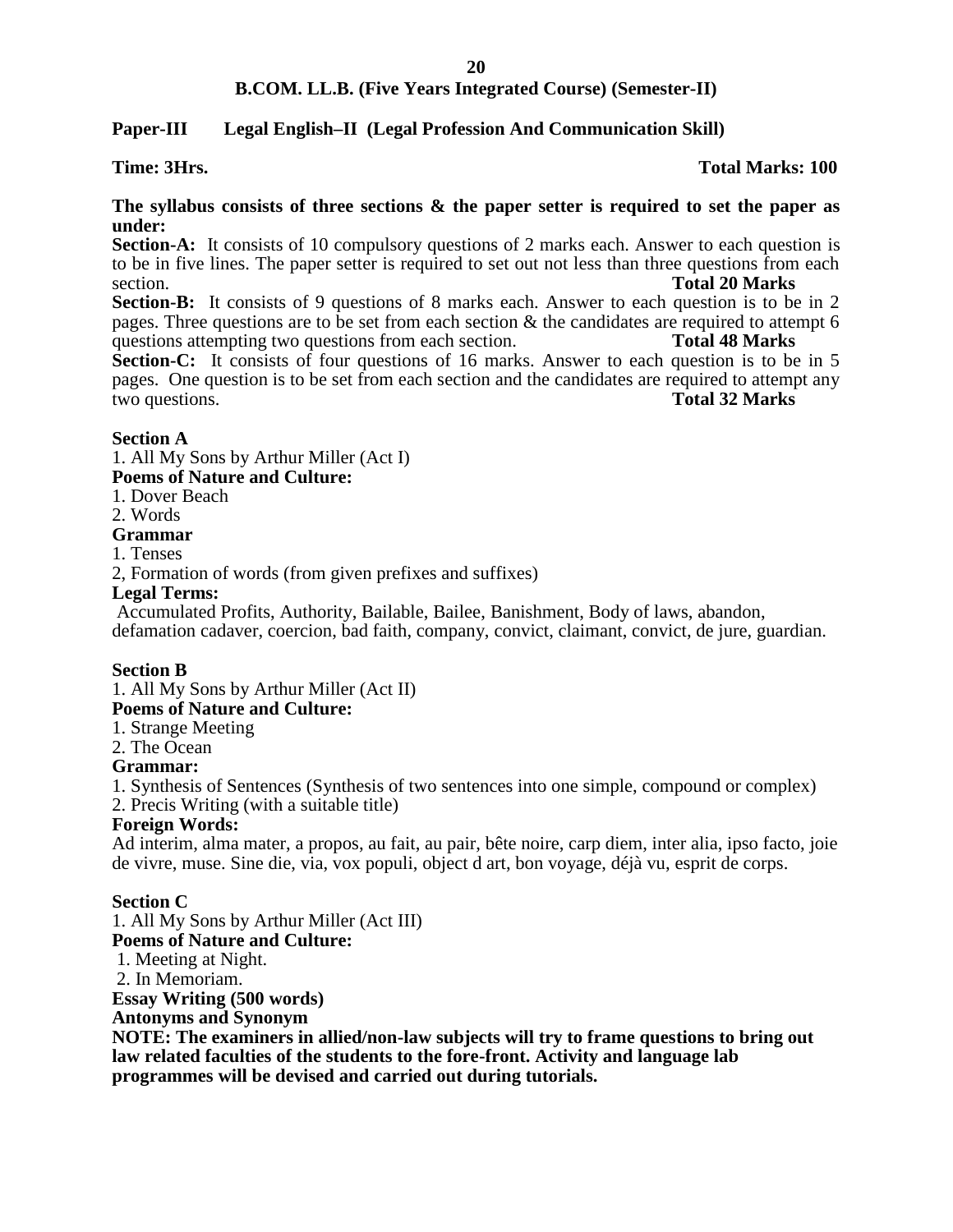### **Paper-IV Advanced Financial Accounting**

### **Time: 3 Hours Max. Marks: 100**

### **Guidelines for Paper Setters:**

**The syllabus consists of three sections & the paper setter is required to set the paper as under:**

**Section-A:** It consists of 10 compulsory questions of 2 marks each. Answer to each question is to be in five lines. The paper setter is required to set out not less than three questions from each section. **Total 20 Marks**

Section-B: It consists of 9 questions of 8 marks each. Answer to each question is to be in 2 pages. Three questions are to be set from each section  $\&$  the candidates are required to attempt 6 questions attempting two questions from each section. **Total 48 Marks** questions attempting two questions from each section.

**Section-C:** It consists of four questions of 16 marks. Answer to each question is to be in 5 pages. One question is to be set from each section and the candidates are required to attempt any two questions. Total 32 Marks Total 32 Marks<sup>1</sup>

### **Section A**

**Depreciation – Provisions and Reserves:** Depreciation: Meaning – Causes – Objects of providing for depreciation – Factors affecting depreciation – Accounting Treatment – Methods of providing depreciation: Straight line method – Diminishing Balance Method. Provisions and Reserves: Reserve Fund – Different Types of Provisions and Reserves.

### **Section B**

**Accounts from Incomplete Records – Hire Purchase and Instalment Purchase System:** Single Entry: Features – Books and Accounts maintained – Recording of transactions – Ascertainment of Profit (Statement of Affairs method only).

Hire Purchase System: Features – Accounting Treatment in the Books of Hire Purchaser and Hire Vendor – Default and Repossession.

Instalment Purchase System: Difference between Hire purchase and Instalment Purchase Systems – Accounting Treatment in the books of Purchaser and Vendor.

**Accounting of Non–Profit Organizations:** Non–Profit Entities: Features of non – Profit Entities – Accounting process – Preparation of summaries –Receipts and Payments Account: Meaning and special features – Procedure for preparation – Uses and limitations. Income and Expenditure Account: Features– Procedure for preparation– Preparation of Balance Sheet

### **Section C**

**Partnership Accounts:** Legal provisions in the absence of Partnership Deed Fluctuating Capitals – Preparation of final accounts Treatment of Goodwill and Admission of a partner.Accounting treatment of Retirement and Death of a Partner – Dissolution of Firm (Excluding Sale to Firm, Company and Amalgamation)**.Dissolution of Partnership Firms:** Legal Position, Accounting for simple dissolution, Applications of rule in case of Garner Vs. Murray in case of insolvency of partner(s) (excluding piecemeal distribution and sale of a firm to a company).

### **Suggested Readings:**

- 1. Shukla, M.C., Grewal, T.S. and Gupta, S.C., "*Advanced Accountancy*", Vol. I & II, 2008, Chand & Co, New Delhi
- 2. Gupta, R. L. & Radheswamy, M., "*Advanced Accountancy*" Vol. I & II, 2009, S Chand & Co, New Delhi
- 3. Maheshwari, S.N. & Maheshwari, V.L., "Advanced Accountancy" Vol. I & II, 2009, Vikas Publishing House Pvt. Ltd., New Delhi.
- 4. Sehgal, A. & Sehgal, D., "Advanced Accountancy" Vol. I & II, Taxmann Publication Pvt. Ltd, New Delhi.
- 5. Porwal, L.S., "Accounting Theory", 2001, Tata Mcgraw Hill Publishing Co. Ltd., New Delhi.
- 6. Sinha, G., "Accounting Theory & Management Accounting", 2009, PHI Learning Pvt. Ltd., New Delhi,
- 7. Banerjee, B., "Regulation of Corporate Accounting & Reporting in India", 2002, World Press Calcutta Private Limited, Calcutta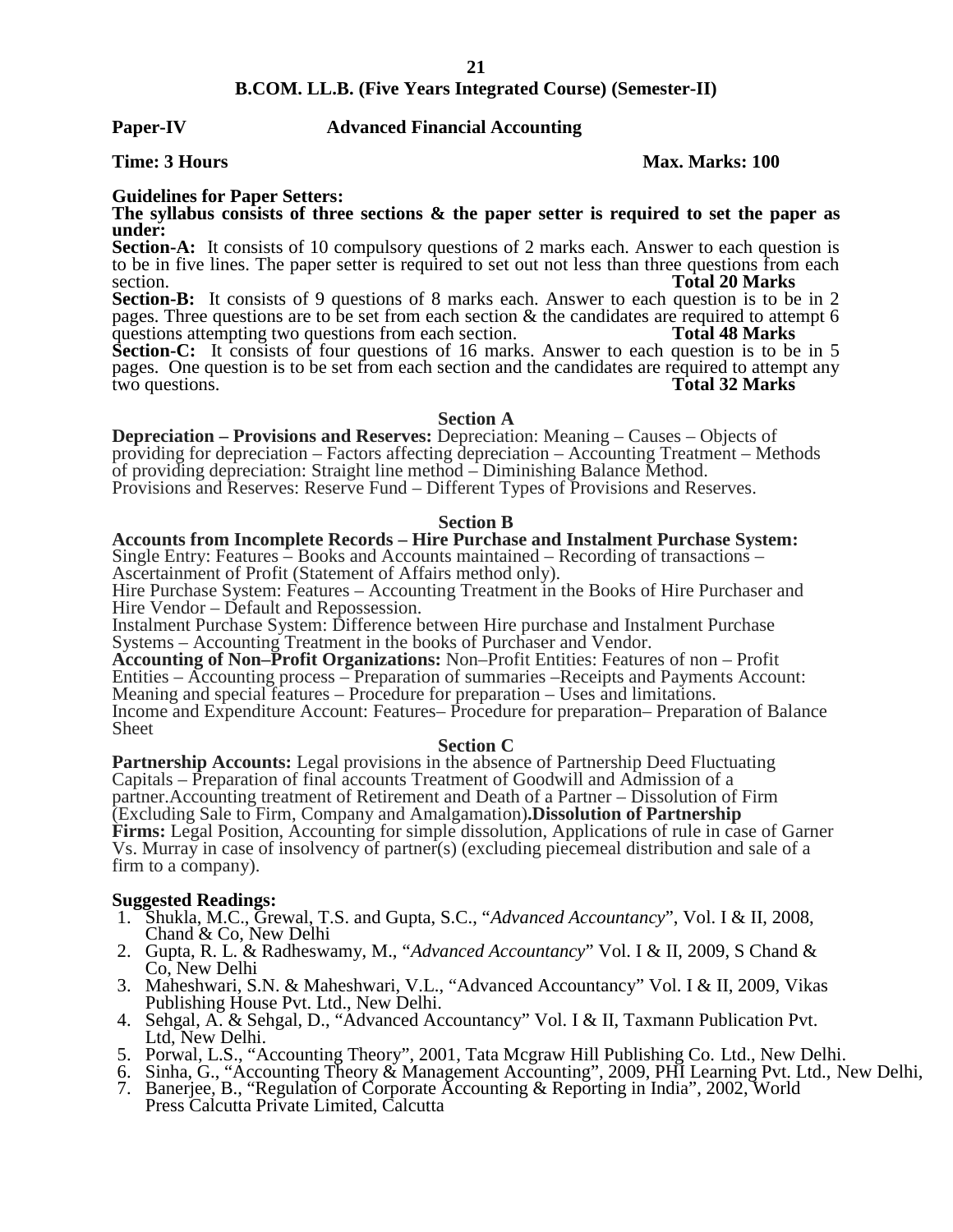### **PAPER-V BUSINESS STATISTICS**

### **Time: 3Hrs. Total Marks: 100**

### **The syllabus consists of three sections & the paper setter is required to set the paper as under:**

**Section-A:** It consists of 10 compulsory questions of 2 marks each. Answer to each question is to be in five lines. The paper setter is required to set out not less than three questions from each section. **Total 20 Marks**

**Section-B:** It consists of 9 questions of 8 marks each. Answer to each question is to be in 2 pages. Three questions are to be set from each section  $\&$  the candidates are required to attempt 6 questions attempting two questions from each section. **Total 48 Marks** questions attempting two questions from each section.

**Section-C:** It consists of four questions of 16 marks. Answer to each question is to be in 5 pages. One question is to be set from each section and the candidates are required to attempt any two questions. **Total 32 Marks**

### **Section – A**

**Definition**, Functions, Scope and Limitations of Statistics.

**Measures of Central Tendency:** Types of averages – Arithmetic Mean (Simple and Weighted), Median and Mode.

**Measures of Dispersion:** Range, Quartile Deviation, Mean Deviation, Standard Deviation and Coefficient of Variation.

**Simple Correlation and Regression:** Meaning, Types, Karl Pearsons & Rank Correlation (Excluding grouped data), Probable error.

### **Section– B**

**Index Numbers:** Meaning and importance, Methods of construction of Index Numbers: Weighted and unweighted; Simple Aggregative Method, Simple Average of Price Relative Method, Weighted index method: Laspeyres method, Pasches method and Fishers Ideal method including Time and Factor Reversal tests, Consumer Price Index.

### **Section – C**

**Time Series Analysis:** Components, Estimation of Trends (Graphical method, Semi Average Method,Moving Averages method and Method of Least Squares for linear path). **Probability:** Conceptual meaning and definition of probability, Theorems of probability– addition and multiplication theorem of probability and concept of conditional probability (simple applications only).

### **Suggested Readings:**

- 1. Levin, Richard and David S. Rubin. "*Statistics for Management*". 7th Edition, Prentice Hallof India, New Delhi.
- 2. Chandan, J.S., "*Statistics for Business and Economics*", Ist Edition, (1), Vikas Publishing House Pvt. Ltd.
- 3. Render, B. and Stair, R. M. Jr., "*Quantitative Analysis for Management*", 7th Edition, Prentice–Hall of India, New Delhi.
- 4. Gupta C B, Gupta V, "*An Introduction to Statistical Methods*", 23rd Edition (15), Vikas Publications.
- 5. Siegel, Andrew F, *Practical Business Statistics.* International Edition, 5th Edition (2001),McGraw Hill Irwin.
- 6. Berenson, L.M., Krehbiel, T.C., Vishwanathan, P.K. and Levine, D.M., "Business Statistics: A First Course", 4th Edition (2000), Pearson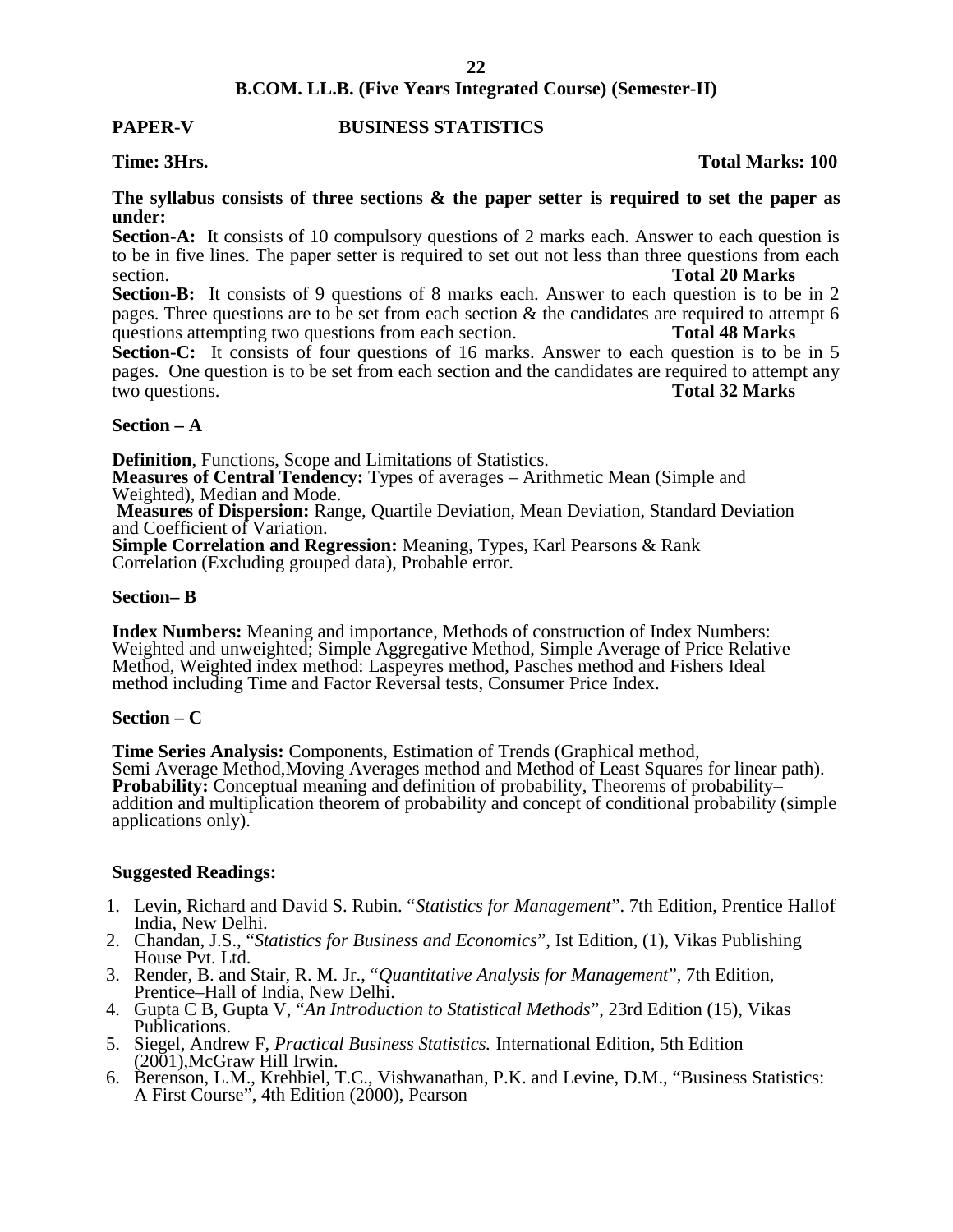# **B.COM. LL.B. (Five Years Integrated Course) (Semester-II) Time: 3 Hrs. example: 100**<br> **e** Time: 3 Hrs.<br> **e** Time: 3 Hrs.<br> **e** Time: 3 Hrs.<br> **e** Time: 3 Hrs.

### **PAPER - VI bkiwh gzikph ^II**

### <u>(ਭਾਗ–ੳ)</u>

1. ਗਿਆਨ ਮਾਲਾ (ਵਿਗਿਆਨਕ ਤੇ ਸਮਾਜ-ਵਿਗਿਆਨਕ ਲੇਖਾਂ ਦਾ ਸੰਗ੍ਰਹਿ)<br>(ਸੰਪ. ਡਾ. ਸਤਿੰਦਰ ਸਿੰਘ, ਪ੍ਰੋ. ਮਹਿੰਦਰ ਸਿੰਘ ਬਨਵੈਂਤ) ਗੁਰੂ ਨਾਨਕ ਦੇਵ ਯੂਨੀਵਰਸਿਟੀ,ਅੰਮ੍ਰਿਤਸਰ, 2007 Time**: 3 Hrs.**<br>(ਭਾਗ–ੳ)<br>1. ਗਿਆਨ ਮਾਲਾ (ਵਿਗਿਆਨਕ ਤੇ ਸਮਾਜ–ਵਿਗਿਆਨਕ ਲੇਖਾਂ ਦਾ ਸੰਗ੍ਰਹਿ)<br>(ਸੰਪ. ਡਾ. ਸਤਿੰਦਰ ਸਿੰਘ, ਪ੍ਰੋ. ਮਹਿੰਦਰ ਸਿੰਘ ਬਨਵੈਂਤ) ਗੁਰੂ ਨਾਨਕ ਦੇਵ ਯੂਨੀਵਰਸਿਟੀ,ਅੰਮ੍ਰਿਤਸਰ, 2007<br>ਲੇਖ : ਸਾਹਿਤ ਤੇ ਲੋਕ ਸਾਹਿਤ, ਅੱਖਾਂ, ਅਚੇਤਨ ਦਾ ਗੁਣ ਤੇ ਸੁਭ (**ਭਾਗ-ੳ)**<br>1. ਗਿਆਨ ਮਾਲਾ (ਵਿਗਿਆਨਕ ਤੇ ਸਮਾਜ-ਵਿਗਿਆਨਕ ਲੇਖਾਂ ਦਾ ਸੰਗ੍ਰਹਿ)<br>(ਸੰਪ. ਡਾ. ਸਤਿੰਦਰ ਸਿੰਘ, ਪ੍ਰੋ. ਮਹਿੰਦਰ ਸਿੰਘ ਬਨਵੈਂਤ) ਗੁਰੂ ਨਾਨਕ ਦੇਵ ਯੂਨੀਵਰਸਿਟੀ,ਅੰਮ੍ਰਿਤਸਰ, 2007<br>ਲੇਖ : ਸਾਹਿਤ ਤੇ ਲੋਕ ਸਾਹਿਤ, ਅੱਖਾਂ, ਅਚੇਤਨ ਦਾ ਗੁਣ ਤੇ ਸੁਭਾਅ, ਕੰਪਿਊਟਰ (**ਭਾਗ-ੳ)**<br>1. ਗਿਆਨ ਮਾਲਾ (ਵਿਗਿਆਨਕ ਤੇ ਸਮਾਜ-ਵਿਗਿਆਨਕ ਲੇਖਾਂ ਦਾ ਸੰਗ੍ਰਹਿ)<br>(ਸੰਪ. ਡਾ. ਸਤਿੰਦਰ ਸਿੰਘ, ਪ੍ਰੋ. ਮਹਿੰਦਰ ਸਿੰਘ ਬਨਵੈਂਤ) ਗੁਰੂ ਨਾਨਕ ਦੇਵ ਯੂ<br>ਲੇਖ : ਸਾਹਿਤ ਤੇ ਲੋਕ ਸਾਹਿਤ, ਅੱਖਾਂ, ਅਚੇਤਨ ਦਾ ਗੁਣ ਤੇ ਸੁਭਾਅ, ਕੰਪਿਊ<br>(ੳ) ਕਿਸੇ ਨਿਬੰਧ ਦਾ ਸਾਰ/ ਵਿਸ 1. ਗਿਆਨ ਮਾਲਾ (ਵਿਗਿਆਨਕ ਤੇ ਸਮਾਜ–ਵਿਗਿਆਨਕ ਲੇਖਾਂ ਦਾ ਸੰਗ੍ਰਹਿ)<br>(ਸੰਪ. ਡਾ. ਸਤਿੰਦਰ ਸਿੰਘ, ਪ੍ਰੋ. ਮਹਿੰਦਰ ਸਿੰਘ ਬਨਵੈਂਤ) ਗੁਰੂ ਨਾਨਕ ਦੇਵ ਯੂ<br>ਲੇਖ : ਸਾਹਿਤ ਤੇ ਲੋਕ ਸਾਹਿਤ, ਅੱਖਾਂ, ਅਚੇਤਨ ਦਾ ਗੁਣ ਤੇ ਸੁਭਾਅ, ਕੰਪਿਊ<br>(ੳ) ਕਿਸੇ ਨਿਬੰਧ ਦਾ ਸਾਰ/ ਵਿਸ਼ਾ ਵਸਤੂ (ਦ

### (ਭਾਗ–ਅ)

(ੳ) ਕਿਸੇ ਨਿਬੰਧ ਦਾ ਸਾਰ/ ਵਿਸ਼ਾ ਵਸਤੂ (ਦੋ ਵਿੱਚੋਂ ਇੱਕ)<br>(ਅ) ਗਿਆਨ ਮਾਲਾ ਪਾਠ ਪੁਸਤਕ ਵਿੱਚੋਂ ਪ੍ਰਸ਼ਨ-ਉੱਤਰ ।<br>(**ਭਾਗ-ਅ)**<br>ਪੰਜਾਬ ਦੇ ਮਹਾਨ ਕਲਾਕਾਰ (ਬਲਵੰਤ ਗਾਰਗੀ), ਗੁਰੂ ਨਾਨਕ ਦੇਵ ਯੂਨੀਵਰਸਿਟੀ, ਅੰਮ੍ਰਿਤਸਰ ।<br>ਲੇਖ : ਸਤੀਸ਼ ਗੁਜਰਾਲ, ਗੁਰਚਰਨ ਸਿੰਘ, ਠਾਕੁਰ ਸਿ (ਅ) ਗਿਆਨ ਮਾਲਾ ਪਾਠ ਪੁਸਤਕ ਵਿੱਚੋਂ ਪ੍ਰਸ਼ਨ-ਉੱਤਰ ।<br>(**ਭਾਗ-ਅ)**<br>ਪੰਜਾਬ ਦੇ ਮਹਾਨ ਕਲਾਕਾਰ (ਬਲਵੰਤ ਗਾਰਗੀ), ਗੁਰੂ ਨਾਨਕ ਦੇਵ ਯੂਨੀਵਰਸਿਟੀ, ਅੰਮ੍ਰਿਤਸਰ ।<br>ਲੇਖ : ਸਤੀਸ਼ ਗੁਜਰਾਲ, ਗੁਰਚਰਨ ਸਿੰਘ, ਠਾਕੁਰ ਸਿੰਘ, ਬਲਰਾਜ ਸਾਹਨੀ, ਸੁਰਿੰਦਰ ਕੌਰ<br>(ੳ) ਨਾਇਕ ਬਿੰਬ<br>(w) ਵਿਧ (ੳ) ਨਾਇਕ ਬਿੰਬ  $(M)$  ਵਿਸ਼ਾ ਵਸਤੂ/ ਸਾਰ  $(E)$  ਕਲਾਤਮਕ ਗੁਣ ਲੇਖ : ਸਤੀਸ਼ ਗੁਜਰਾਲ, ਗੁਰਚਰਨ ਸਿੰਘ, ਠਾਕੁਰ ਸਿੰਘ, ਬਲਰਾਜ ਸਾਹਨੀ, ਸੁਰਿੰਦਰ ਕੌਰ<br>(ੳ) ਨਾਇਕ ਬਿੰਬ<br>(ਅ) ਵਿਸ਼ਾ ਵਸਤੂ/ ਸਾਰ<br>(ੲ) ਕਲਾਤਮਕ ਗੁਣ<br>(ਸ) ਲੇਖਕ ਦੀ ਰੇਖਾ ਸਾਹਿਤ ਨੂੰ ਦੇਣ

### (ਭਾਗ–ੲ)

- 1. ਸ਼ਬਦ ਬਣਤਰ ਅਤੇ ਸ਼ਬਦ ਰਚਨਾ : ਪਰਿਭਾਸ਼ਾ, ਮੁੱਢਲੇ ਸੰਕਲਪ (ਭਾਗ−ੲ)<br>1. ਸ਼ਬਦ ਬਣਤਰ ਅਤੇ ਸ਼ਬਦ ਰਚਨਾ : ਪਰਿਭਾਸ਼ਾ, ਮੁੱਚ<br>2. ਸ਼ਬਦ ਸ਼੍ਰੇਣੀਆਂ<br>4. ਪੈਰ੍ਹਾ ਪੜ੍ਹ ਕੇ ਪ੍ਰਸ਼ਨਾਂ ਦੇ ਉੱਤਰ<br>5. ਮੁਹਾਵਰੇ ਅਤੇ ਅਖਾਣ 1. ਸ਼ਬਦ ਬਣਤਰ ਅਤੇ ਸ਼ਬਦ ਰਚਨਾ<br>2. ਸ਼ਬਦ ਸ਼੍ਰੇਣੀਆਂ<br>3. ਪੈਰ੍ਹਾ ਰਚਨਾ<br>4. ਪੈਰ੍ਹਾ ਪੜ੍ਹ ਕੇ ਪ੍ਰਸ਼ਨਾਂ ਦੇ ਉੱਤਰ<br>5. ਮੁਹਾਵਰੇ ਅਤੇ ਅਖਾਣ
- 2. ਸ਼ਬਦ ਸ਼੍ਰੇਣੀਆਂ
- 
- **(ਭਾਗ–ੲ)**<br>1. ਸ਼ਬਦ ਬਣਤਰ ਅਤੇ ਸ਼ਬਦ ਰਾ<br>2. ਸ਼ਬਦ ਸ਼੍ਰੇਣੀਆਂ<br>3. ਪੈਰ੍ਹਾ ਹੜ੍ਹ ਕੇ ਪ੍ਰਸ਼ਨਾਂ ਦੇ ਉੱਤ<br>4. ਪੈਰ੍ਹਾ ਪੜ੍ਹ ਕੇ ਪ੍ਰਸ਼ਨਾਂ ਦੇ ਉੱਤ
- 

### ਅੰਕਵੰਡ ਅਤੇ ਪਰੀਖਿਅਕ ਲਈ **ਹਦਾਇਤਾਂ**

| 4. ਪੈਰ੍ਹਾ ਪੜ੍ਹ ਕੇ ਪ੍ਰਸ਼ਨਾਂ ਦੇ ਉੱਤਰ                                        |                |
|---------------------------------------------------------------------------|----------------|
| 5. ਮੁਹਾਵਰੇ ਅਤੇ ਅਖਾਣ                                                       |                |
| ਅੰਕਵੰਡ ਅਤੇ ਪਰੀਖਿਅਕ ਲਈ ਹਦਾਇਤਾਂ                                             |                |
|                                                                           |                |
| 1. ਕਿਸੇ ਨਿਬੰਧ ਦਾ ਸਾਰ ਜਾਂ ਉਸਦਾ ਵਿਸ਼ਾ ਵਸਤੂ (ਦੋ ਵਿਚੋ ਇਕ) ।                   | <u>20 ਅੰਕ</u>  |
| 2. ਵਾਰਤਕ ਰੂਪ : ਰੇਖਾ ਚਿਤਰ, ਨਾਇਕ ਬਿੰਬ, ਕਲਾਤਮਕ ਗੁਣ, ਰੇਖਾ ਚਿਤਰ ਸਾਹਿਤ ਨੂੰ ਦੇਣ  | 20 ਅੰਕ         |
| 3-4,1-2 ਨੰਬਰ ਉੱਤੇ ਦਿੱਤੀ ਵਿਆਕਰਣ ਦੇ ਆਧਾਰ ਤੇ ਵਰਣਨਾਤਮਕ ਪ੍ਰਸ਼ਨ।                | 20 ਅੰਕ         |
| 5. ਪੈਰ੍ਹਾ ਰਚਨਾ: ਤਿੰਨ ਵਿਸ਼ਿਆਂ ਵਿਚੋਂ ਕਿਸੇ ਇਕ ਉਤੇ ਪੈਰ੍ਹਾ ਲਿਖਣ ਲਈ ਕਿਹਾ ਜਾਵੇ । | 10 ਅੰਕ         |
| 6. ਪੈਰ੍ਹਾ ਦੇ ਕੇ ਉਸ ਬਾਰੇ ਪੰਜ ਪ੍ਰਸ਼ਨਾਂ ਦੇ ਉੱਤਰ                              | 10 ਅੰਕ         |
| 7. ਨੰਬਰ 5 ਵਿਚ ਅੱਠ ਅਖਾਣ ਅਤੇ ਅੱਠ ਮੁਹਾਵਰੇ ਪੁੱਛੇ ਜਾਣਗੇ, ਜਿਨ੍ਹਾਂ ਵਿਚੋਂ         |                |
| ਵਿਦਿਆਰਥੀ ਨੇ ਪੰਜ-ਪੰਜ ਨੂੰ ਵਾਕਾਂ ਵਿਚ ਵਰਤ ਕੇ ਅਰਥ ਸਪੱਸ਼ਟ ਕਰਨੇ ਹੋਣਗੇ            | $10+10=20$ ਅੰਕ |
|                                                                           |                |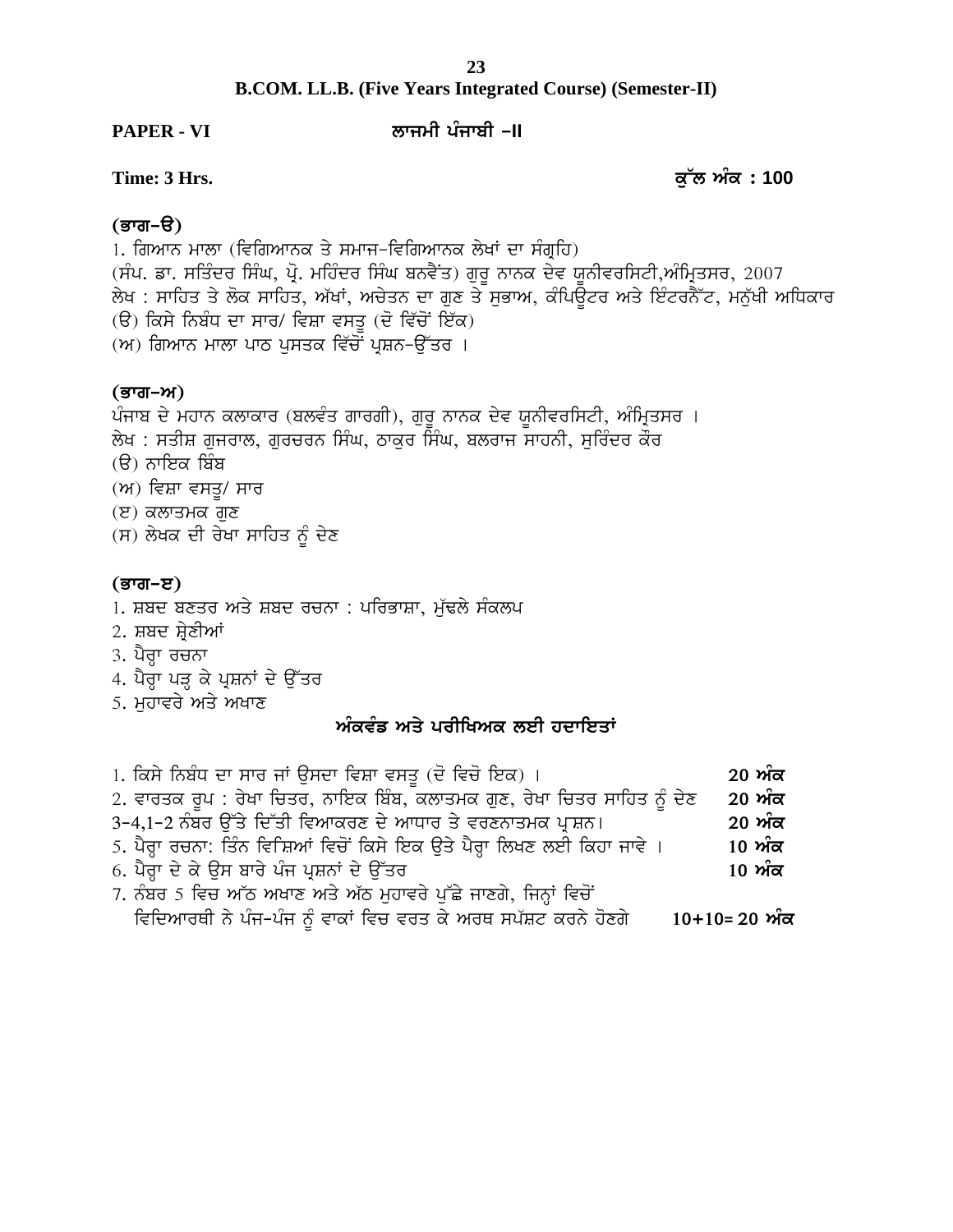# **B.COM. LL.B. (Five Years Integrated Course) (Semester-II)**  $24$ <br>B.COM. LL.B. (Five Years Integrated Course) (Semester-II)<br>Paper - VI *મ્*યું માંચી - II ક્ષેત્ર કે Hrs.<br>(ਭਾਗ–ੳ)

Paper - VI<br>Time: 3 Hrs.

<u>(ਭਾਗ–ੳ)</u>

ਪੰਜਾਬੀ ਸ਼ਬਦ-ਬਣਤਰ ਸੰਯੁਕਤ ਅਤੇ ਮਿਸ਼ਰਤ ਸ਼ਬਦ<br>ਬਹ-ੳਚਾਰਖੰਡੀ ਸ਼ਬਦ

ਪੰਜਾਬੀ ਸ਼ਬਦ-ਬਣਤਰ : ਸੰਯੁਕਤ ਸ਼ਬਦ; ਸਮਾਸੀ ਸਬਦ (ਜਿਵੇਂ ਲੋਕ ਸਭਾ) ; ਦੋਜਾਤੀ ਸ਼ਬਦ (ਜਿਵੇਂ ਕਾਲਾ ੇ ਪੰਜਾਬੀ ਸ਼ਬਦ−ਬਣਤਰ<br>ਸੰਯੁਕਤ ਅਤੇ ਮਿਸ਼ਰਤ ਸ਼ਬਦ<br>ਬਹੁ–ਉਚਾਰਖੰਡੀ ਸ਼ਬਦ<br>ਪੰਜਾਬੀ ਸ਼ਬਦ−ਬਣਤਰ : ਸੰਯੁਕਤ ਸ਼ਬਦ; ਸਮਾਸੀ ਸਬਦ (ਜਿਵੇਂ ਲੋਕ ਸਭਾ) ; ਦੋਜਾਤੀ ਸ਼ਬਦ (ਜਿਵੇਂ ਕਾਲਾ<br>ਸਿਆਹ); ਦੋਹਰੇ ਸ਼ਬਦ/ਦੁਹਰਰੁਕਤੀ (ਜਿਵੇਂ ਧੂੜ੍ਹ ਧਾੜ੍ਹ/ਭਰ ਭਰ), ਮਿਸ਼ਰਤ ਸ਼ਬਦਾਂ ਦੀ ਬਣਤ ਬਹੁੱ–ਉਚਾਰਖੰਡੀ ਸ਼ਬਦ<br>ਪੰਜਾਬੀ ਸ਼ਬਦ-ਬਣਤਰ : ਸੰਯੁਕਤ ਸ਼ਬਦ; ਸਮਾਸੀ ਸਬਦ (ਜਿਵੇਂ ਲੋਕ ਸਭਾ) ; ਦੋਜਾਤੀ ਸ਼ਬਦ (ਜਿਵੇਂ ਕਾਲਾ<br>ਸਿਆਹ); ਦੋਹਰੇ ਸ਼ਬਦ/ਦੁਹਰਰੁਕਤੀ (ਜਿਵੇਂ ਧੂੜ੍ਹ ਧਾੜ੍ਹ/ਭਰ ਭਰ), ਮਿਸ਼ਰਤ ਸ਼ਬਦਾਂ ਦੀ ਬਣਤਰ/ਸਿਰਜਨਾਂ; ਅਗੇਤਰਾਂ<br>ਰਾਹੀਂ (ਜਿਵੇਂ ਉਪ ਭਾਸ਼ਾ),

### (ਭਾਗ–ਅ)

ਪੰਜਾਬੀ ਵਾਕ-ਬਣਤਰ ਸਾਧਾਰਣ-ਵਾਕ : ਕਿਸਮਾਂ ਸੰਯਕਤ-ਵਾਕ : ਕਿਸਮਾਂ <u>ਮਿਸ਼ਰਤ-ਵਾਕ : ਕਿਸਮਾਂ</u>

ਸਾਧਾਰਣ-ਵਾਕ : ਕਿਸਮਾਂ<br>ਸੰਯੁਕਤ-ਵਾਕ : ਕਿਸਮਾਂ<br>ਮਿਸ਼ਰਤ-ਵਾਕ : ਕਿਸਮਾਂ<br>ਸੰਯੁਕਤ ਅਤੇ ਮਿਸ਼ਰਤ ਵਾਕਾਂ ਦੀਆਂ ਕਿਸਮਾਂ; ਸੁਤੰਤਰ ਅਤੇ ਅਧੀਨ ਉਪਵਾਕ; ਸਮਾਨ (ਤੇ/ਅਤੇ) ਅਤੇ ਅਧੀਨ<br>(ਜੋ/ਕਿ) ਯੋਜਕਾਂ ਦੀ ਵਰਤੋਂ; ਪੰਜਾਬੀ ਵਾਕਾਂ ਦੀ ਵਰਤੋਂ : ਵਿਭਿੰਨ ਸਮਾਜਕ/ਸਭਿਆਚਾਰਕ ਪ੍ਰਸਥਿਤ ਸੰਸੁਕਤ–ਵਾਕ : ਕਿਸਮਾਂ<br>ਪੰਜਾਬੀ ਵਾਕ-ਬਣਤਰ : ਕਰਤਾ ਕਰਮ ਕਿਰਿਆ; ਸਾਧਾਰਨ ਵਾਕ, ਬਿਆਨੀਆ, ਪ੍ਰਸਨਵਾਚਕ, ਆਗਿਆਵਾਚਕ,<br>ਸੰਯੁਕਤ ਅਤੇ ਮਿਸ਼ਰਤ ਵਾਕਾਂ ਦੀਆਂ ਕਿਸਮਾਂ; ਸੁਤੰਤਰ ਅਤੇ ਅਧੀਨ ਉਪਵਾਕ; ਸਮਾਨ (ਤੇ/ਅਤੇ) ਅਤੇ ਅਧੀਨ<br>(ਜੋ/ਕਿ) ਯੋਜਕਾਂ ਦੀ ਵਰਤੋਂ; ਪੰਜਾਬੀ ਵਾਕਾਂ ਦੀ ਵ ਘਰ ਵਿੱਚ, ਬਾਜ਼ਾਰ ਵਿੱਚ, ਮੇਲੇ ਵਿੱਚ, ਸ਼ੋਪਿੰਗ ਮਾਲ/ਸਿਨਮੇ ਵਿੱਚ, ਵਿਆਹ ਵਿੱਚ, ਧਾਰਮਿਕ ਸਥਾਨਾਂ ਵਿੱਚ ਦੋਸਤਾਂ<br>ਨਾਲ ਆਦਿ ।<br>(ਭਾਗ–ੲ)<br>ਪ੍ਰਕਾਰਜੀ ਪੰਜਾਬੀ<br>ਇੱਠੀ ਪੱਤਰ<br>ਪੈਰ੍ਹਾ ਰਚਨਾ<br>ਸੰਖੇਪ ਰਚਨਾ

### <u>(ਭਾਗ–ੲ)</u>

ਪ੍ਰਕਾਰਜੀ ਪੰਜਾਬੀ<br>ਚਿੱਠੀ ਪੱਤਰ ਦਿ ।<br>**;)**<br>ਪ੍ਰਕਾਰਜੀ ਪੰਜਾਬੀ<br>ਚਿੱਠੀ ਪੱਤਰ<br>ਪੈਰ੍ਹਾ ਰਚਨਾ<br>ਸੰਖੇਪ ਰਚਨਾ<br>ਅਖਾਣ ਅਤੇ ਮੁਹਾਵਰੇ

**(ਭਾਗ-ੲ)**<br>ਪ੍ਰਕਾਰਜੀ ਪੰਜਾਬੀ<br>ਜਿੱਥੀ ਪੱਤਰ<br>ਪੈਰ੍ਹਾ ਰਚਨਾ<br>ਸੰਖੇਪ ਰਚਨਾ<br>ਅਖਾਣ ਅਤੇ ਮੁਹਾਵਰੇ<br>ਇਸ ਯੂਨਿਟ ਵਿੱਚ ਚਿੱਠੀ ਪੱਤਰ (ਨਿੱਜੀ/ਦਫ਼ਤਰੀ/ਵਪਾਰਕ), ਪੈਰਾ ਰਚਨਾਂ, ਸੰਖੇਪ ਰਚਨਾ ਅਤੇ ਅਖਾਣ ਮੁਹਾਵਰਿਆਂ<br>ਦੀ ਵਰਤੋਂ ਰਾਹੀਂ ਵਿਦਿਆਰਥੀ ਦੀ ਭਾਸ਼ਾਈ ਯੋਗਤਾ ਨੂੰ ਪਰਖਿਆ ਜਾਵੇ ੱਜੀ/ਦਫ੍ਰਤਰੀ/ਵਪਾਰਕ), ਪੈਰਾ ਰਚਨਾਂ, ਸੰਖੇਪ ਰਚਨਾ<br>ਭਾਸ਼ਾਈ ਯੋਗਤਾ ਨੂੰ ਪਰਖਿਆ ਜਾਵੇਗਾ ।<br>**ਅੰਕ-ਵੰਡ ਅਤੇ ਪਰੀਖਿਅਕ ਲਈ ਹਦਾਇਤਾਂ**<br>ਤਮਕ ਪ੍ਰਸ਼ਨ ਪੁੱਛੇ ਜਾਣਗੇ ਜਿਨ੍ਹਾਂ ਵਿਚੋ ਵਿਦਿਆਰਥ

- ਇਸ ਯੂਨਿਟ ਵਿੱਚ ਚਿੱਠੀ ਪੱਤਰ (ਨਿੱਜੀ/ਦਫ਼ਤਰੀ/ਵਪਾਰਕ), ਪੈਰਾ ਰਚਨਾਂ, ਸੰਖੇਪ ਰਚਨਾ ਅਤੇ ਅਖਾਣ ਮੁਹਾਵਰਿਆਂ<br>ਦੀ ਵਰਤੋਂ ਰਾਹੀਂ ਵਿਦਿਆਰਥੀ ਦੀ ਭਾਸ਼ਾਈ ਯੋਗਤਾ ਨੂੰ ਪਰਖਿਆ ਜਾਵੇਗਾ ।<br>1. ਭਾਗ<sup>\_</sup>ੳ ਵਿੱਚੋਂ ਦੋ ਵਰਣਨਾਤਮਕ ਪ੍ਰਸ਼ਨ ਪੁੱਛੇ ਜਾਣਗੇ ਜਿਨ੍ਹਾਂ ਵਿਚੋ ਵਿਦਿਆਰਥ ੁੱਖੋਂ ਦਿੱਚੋਂ ਦੋ ਵਰਣਨਾਤਮਕ ਪ੍ਰਸ਼ਨ ਪੁੱਛੇ ਜਾਣਗੇ ਜਿਨ੍ਹਾਂ ਵਿਚੋਂ ਵਿਦਿਆਰਥੀ ਨੇ ਇਕ ਦਾ ਉੱਤਰ ਦੇਣਾ<br>ਹੋਵੇਗਾ। (30 **ਅੰਕ)**<br>2. ਭਾਗ–ਅ ਵਿਚੋਂ ਦੋ ਪ੍ਰਸ਼ਨ ਪੁੱਛੇ ਜਾਣਗੇ ਜਿਨ੍ਹਾਂ ਵਿਚੋਂ ਵਿਦਿਆਰਥੀ ਨੇ ਇਕ ਦਾ ਉੱਤਰ ਦੇਣਾ ਹੋਵੇਗਾ।<br>3. ਭਾਗ–ਉ ਅਤੇ ਅ ਵਿਚੋਂ ਸੰਖੇਪੁ
- 
- **(20 nze)** 3H Gkr^T ns/ n ftu 'A ;zy/g T [~so tkb/ uko gqPB (jo fJe Gkr ftu 'A d '-d ' gqPB) g[~S/ ikDr / fiBQK ftu 'A ftfdnkoEh B/ d ' gqPBK (jo Gkr ftu ' fJe-fJe gqPB) dk T [~so d /Dk j't/rk. 2. ਭਾਗ–ਅ ਵਿਚੋਂ ਦੋ ਪ੍ਰਸ਼ਨ ਪੁੱਛੇ ਜਾਣਗੇ ਜਿਨ੍ਹਾਂ ਵਿਚੋਂ ਵਿਦਿਆਰਥੀ ਨੇ ਇਕ ਦਾ ਉੱਤਰ ਦੇਣਾ ਹੋਵੇਗਾ।<br>3. ਭਾਗ–ੳ ਅਤੇ ਅ ਵਿਚੋਂ ਸੰਖੇਪ ਉੱਤਰ ਵਾਲੇ ਚਾਰ ਪ੍ਰਸ਼ਨ (ਹਰ ਇਕ ਭਾਗ ਵਿਚੋਂ ਦੋ–ਦੋ ਪ੍ਰਸ਼ਨ) ਪੁੱਛੇ ਜਾਣਗੇ<br>ਜਿਨ੍ਹਾਂ ਵਿਚੋਂ ਵਿਦਿਆਰਥੀ ਨੇ ਦੋ ਪ੍ਰਸ਼ਨਾਂ (ਹਰ
- **(10x2=20 ਔਕ)**<br>ਨਿੱਜੀ, ਦਫਤਰੀ ਅਤੇ ਵਪਾਰਕ ਚਿੱਠੀ: ਵਿਦਿਆਰਥੀ ਨੰ ਦੋ ਵਿੱਚੋਂ ਕਿਸੇ ਇਕ ਵਿਸ਼ੇ ਤੇ ਚਿੱਠੀ ਲਿਖਣ ਲਈ 3. ਭਾਗ–ੳ ਅਤੇ ਅ ਵਿਚੋਂ ਸੰਖੇਪ ਉੱਤਰ ਵਾਲੇ ਚਾਰ ਪ੍ਰਸ਼ਨ (ਹਰ ਇਕ ਭਾਗ ਵਿਚੋਂ ਦੋ–ਦੋ ਪ੍ਰਸ਼ਨ) ਪੁੱਛੇ ਜਾਣਗੇ<br>ਜਿਨ੍ਹਾਂ ਵਿਚੋਂ ਵਿਦਿਆਰਥੀ ਨੇ ਦੋ ਪ੍ਰਸ਼ਨਾਂ (ਹਰ ਭਾਗ ਵਿਚੋ ਇਕ–ਇਕ ਪ੍ਰਸ਼ਨ) ਦਾ ਉੱਤਰ ਦੇਣਾ ਹੋਵੇਗਾ।<br>4. ਨਿੱਜੀ, ਦਫਤਰੀ ਅਤੇ ਵਪਾਰਕ ਚਿੱਠੀ: ਵਿਦਿਆਰਥੀ ਨ ouBk eoB pko / fejk ikt/. **(10 nze)** <sup>6</sup> ਵਿੱਜੀ, ਦਫਤਰੀ ਅਤੇ ਵਪਾਰਕ ਚਿੱਠੀ: ਵਿਦਿਆਰਥੀ ਨੂੰ ਦੋ ਵਿੱਚੋਂ ਕਿਸੇ ਇਕ ਵਿਸ਼ੇ ਤੇ ਚਿੱਠੀ ਲਿਖਣ ਲਈ ਕਿਹਾ ਜਾਵੇਗਾ।<br>ਕਿਹਾ ਜਾਵੇਗਾ। ਵਿੱਚ ਕਿਸੇ ਇਕ ਤੇ ਪੈਰਾ ਲਿਖਣ ਲਈ ਜਾਂ ਕੋਈ ਪੈਰਾ ਦੇ ਕੇ ਉਸ ਦੀ ਸੰਖੇਪ<br>5. ਵਿਦਿਆਰਥੀ ਤਿੰਨ ਵਿਸ਼ਿਆਂ ਵਿੱਚੋਂ ਕਿਸੇ ਇਕ ਤੇ ਪੈਰ
- ਕਿਹਾ ਜਾਵੇਗਾ।<br>ਵਿਦਿਆਰਥੀ ਤਿੰਨ ਵਿਸ਼ਿਆਂ ਵਿੱਚੋਂ ਕਿਸੇ ਇਕ ਤੇ ਪੈਰਾ ਲਿਖਣ ਲਈ ਜਾਂ ਕੋਈ ਪੈਰਾ ਦੇ ਕੇ ਉਸ ਦੀ ਸੰਖੇਪ
-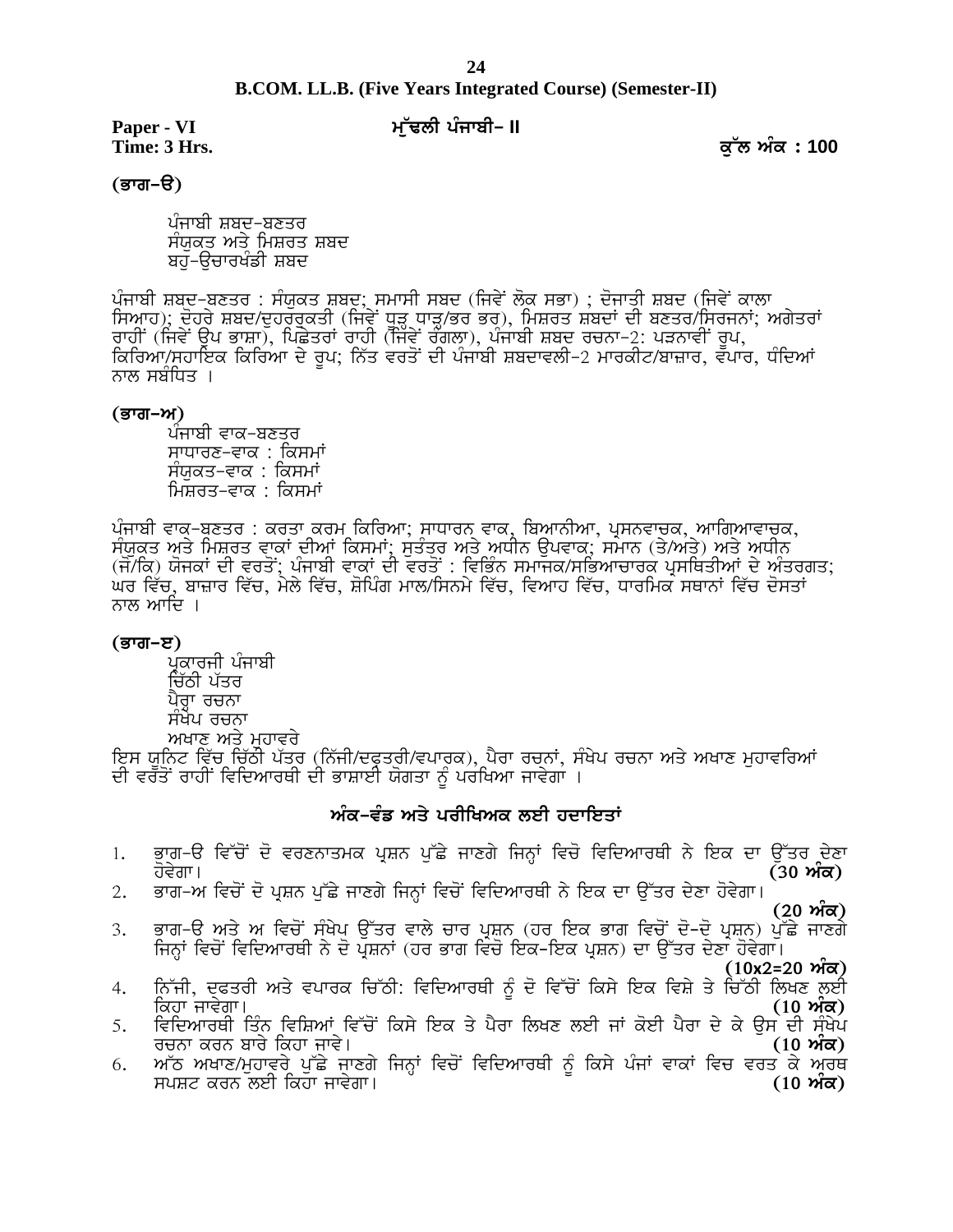### **B.COM. LL.B. (Five Years Integrated Course) (Semester-II)**

### **Paper-VII DRUG ABUSE: PROBLEM, MANAGEMENT AND PREVENTION (COMPULSORY)**

### **DRUG ABUSE: MANAGEMENT AND PREVENTION**

### **Time: 3 Hours Max. Marks: 50**

### **Instructions for the Paper Setters:**

- **Section–A:(15 Marks):** It will consist of five short answer type questions. Candidates will be required to attempt three questions, each question carrying five marks. Answer to any of the questions should not exceed two pages.
- **Section–B: (20 Marks)** It will consist of four essay type questions. Candidates will be required to attempt two questions, each question carrying ten marks. Answer to any of the questions should not exceed four pages.
- **Section–C: (15 Marks)** It will consist of two questions. Candidate will be required to attempt one question only. Answer to the question should not exceed 5 pages.

### **1) Consequences of Drug Abuse for:**

- 1) Individual Education, employment and income issues.
- 2) Family Violence
- 3) Society Crime.
- 4) Nation Law and order problem.

### **2) Management of Drug abuse:**

- 1) Medical Management: Medication for treatment and to reduce withdrawal effects, Drug De-addiction clinics, Relapse management.
- 2) Psycho-Social Management: Counselling, family and group therapy, behavioural and cognitive therapy, Environmental Intervention.

### **3) Prevention of Drug Abuse:**

- 1) Role of family: Parent child relationship, Family support, Supervision, Shaping values, Active Scrutiny.
- 2) School

Counselling, Teacher as role-model. Parent-Teacher-Health Professional Coordination, Random testing on students.

3) Media:

Restraint on advertisements of drugs, advertisements on bad effects of drugs, Publicity and media, Campaigns against drug abuse, Educational and awareness program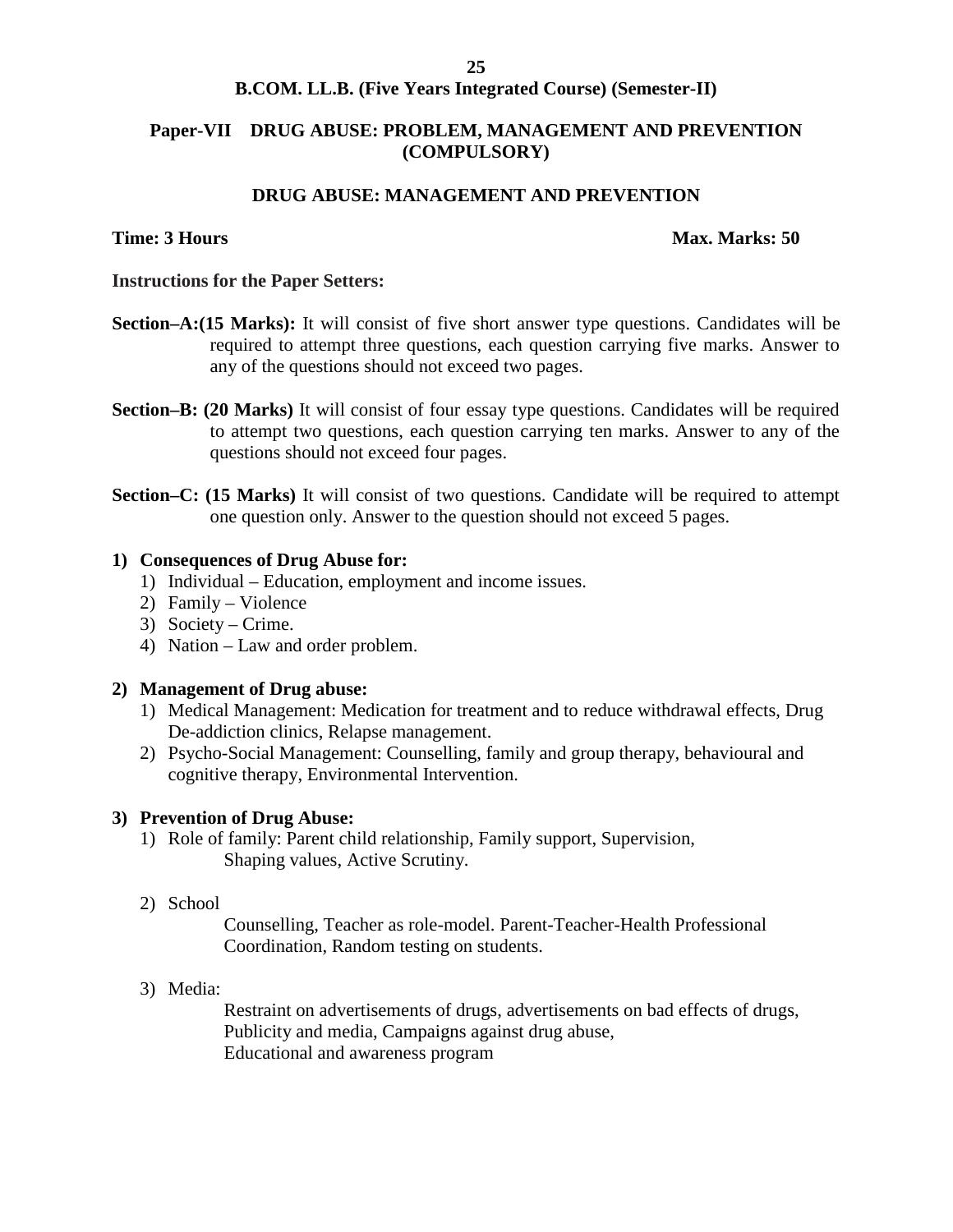4) Legisltaion: NDPs act, Statutory warnings, Policing of Borders, Checking Supply/Smuggling of Drugs, Strict enforcement of laws, Time bound trials.

### **References:**

- 1. Extent, Pattern and Trend of Drug Use in India, Ministry of Social Justice and Empowerment, Government of India, 2004.
- 2. Inciardi, J.A. 1981. *The Drug Crime Connection*. Beverly Hills: Sage Publications.
- 3. Modi, Ishwar and Modi, Shalini (1997) *Drugs: Addiction and Prevention*, Jaipur: Rawat Publication.
- 4. Sain, Bhim 1991, *Drug Addiction Alcoholism*, Smoking obscenity New Delhi: Mittal Publications.
- 5. Sandhu, Ranvinder Singh, 2009, *Drug Addiction in Punjab*: *A Sociological Study. Amritsar*: Guru Nanak Dev University.
- 6. Singh, Chandra Paul 2000*. Alcohol and Dependence among Industrial Workers*: Delhi: Shipra.
- 7. World Drug Report 2011, United Nations office of Drug and Crime.
- 8. World Drug Report 2010, United Nations office of Drug and Crime.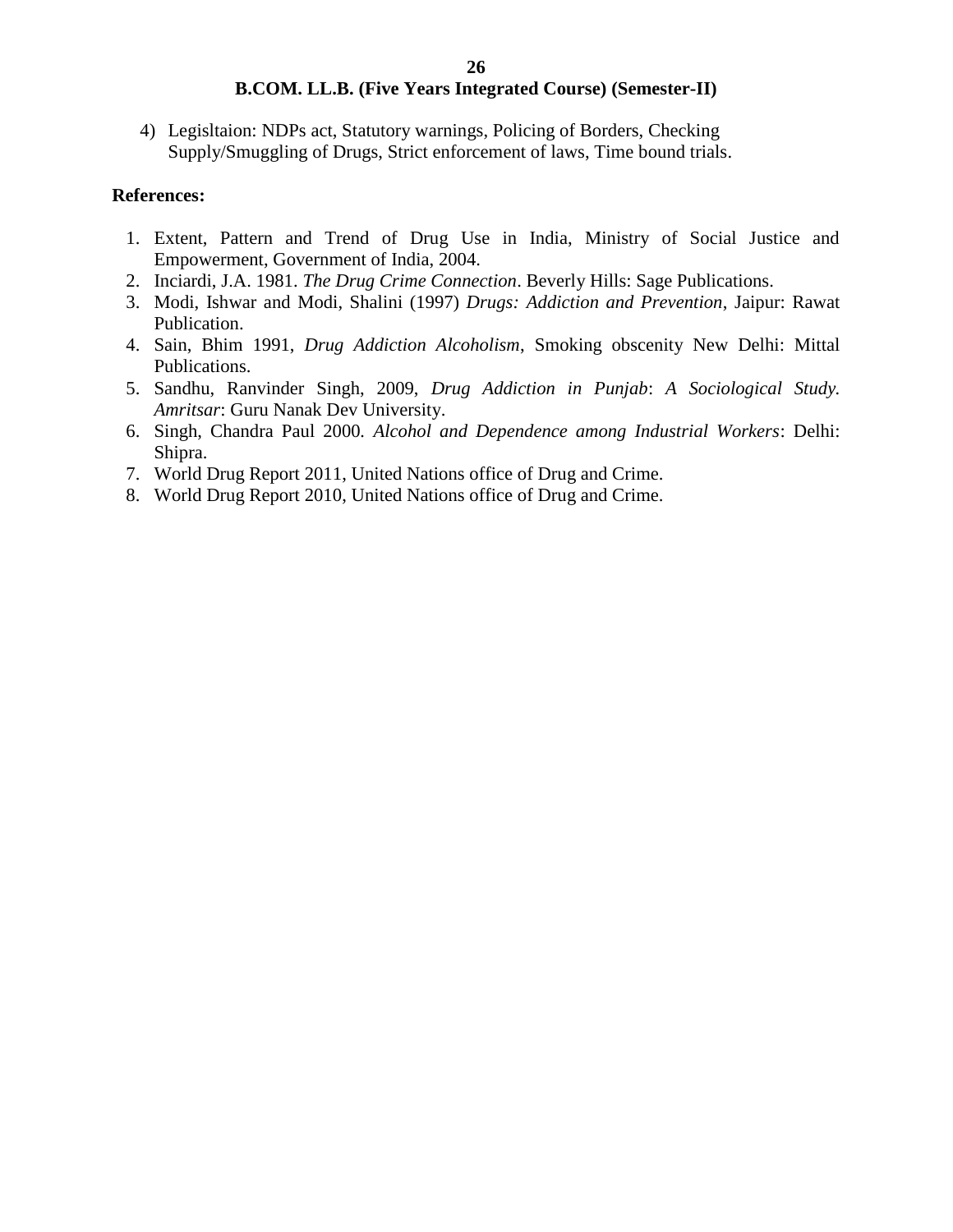### **PAPER–I: ENGLISH–III**

**Time: 3 Hours Max. Marks: 100** 

### **The Syllabus consists of four units & the Paper setter is required to set the paper as under:-**

- **Section–A**: It will consist of 10 compulsory questions of 2 marks each. Answer to each question is to be of five lines. The paper setter is required to set not less than two  $\&$  not more than three questions from each unit. **20 Marks**
- **Section–B:** It will consist of 12 questions of Six marks each. Answer each question is to be in 2 pages. Three questions are to be set from each unit  $\&$  the candidates are required to attempt two questions from each unit. **48 Marks**
- **Section–C:** It will consist of 4 questions of 16 marks. Answer to each question is to be in 5 pages one question is to be set from each unit and the candidates are required to attempt any two questions out of four. 3**2 Marks**

### **Unit-I**

The Merchant of Venice by Shakespeare Act I & II

### **Unit-II**

The Merchant of Venice by Shakespeare Act III & IV

### **Unit-III**

(a) Translation and Re-translation

(b) Foreign Words:

axiom, joie-de vivne, judicature, jusoli, suo jure, sue loco, a bas, ad absurdum, addendum, a deux, ad extremum, ad fin, ad infinitum, ad initium, bon jour, monsieur, en masse, en route, sans, vis-a-vis, ira, ira media, post script, post meridiam, ante meridiam, milieu (F), haute coture, petite, plaza, summum bonum, synopsis, virtuoso, voila, voir dire.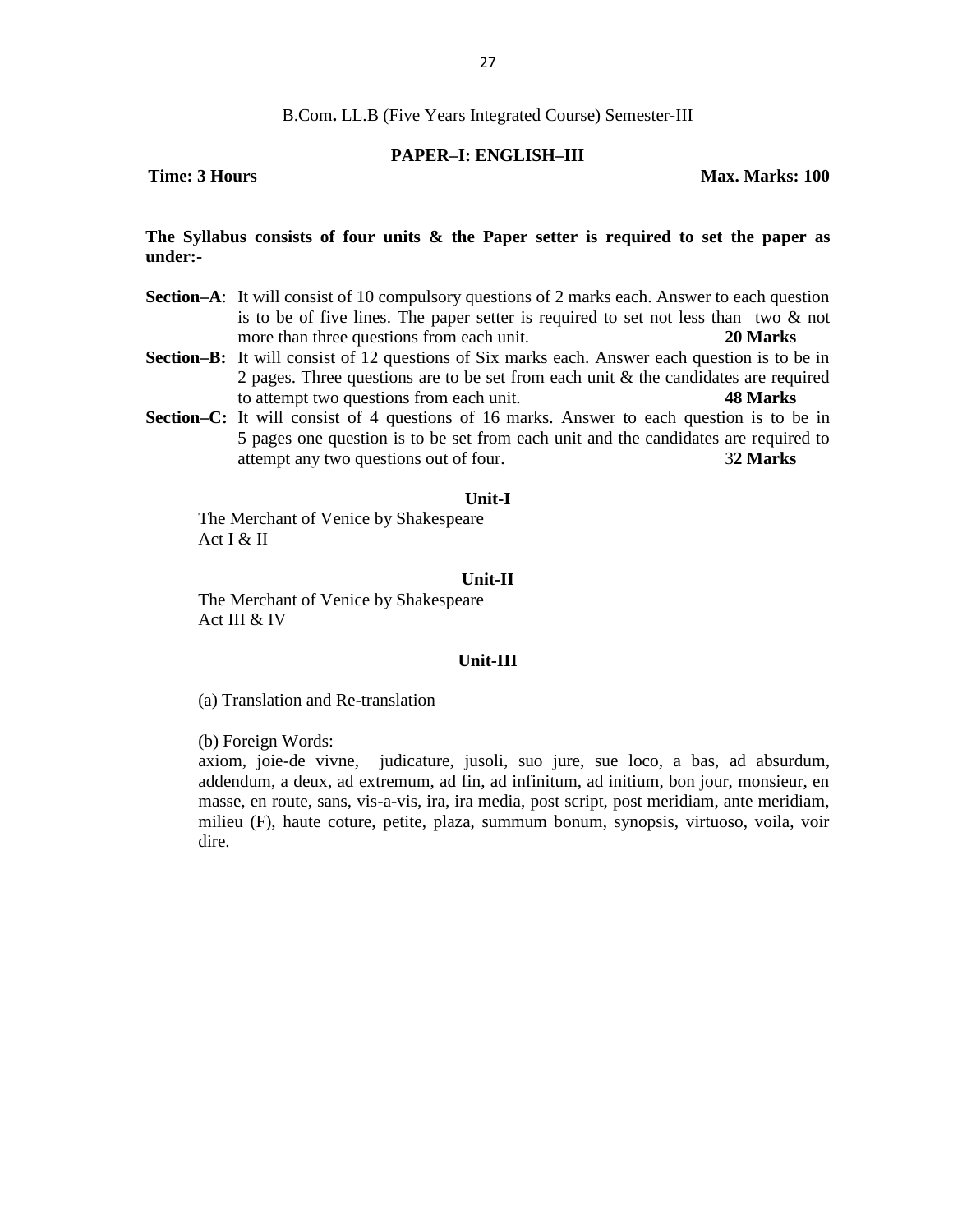(c) Use of legal terms:

ab initio(L), abintra (L), ad hoc (L), ad interim (Late) (L), ad Volorem (L), bona fides (L), corpus juris civilos (L), de facto (L), de novo (L), detanu (Fr) de jure (L),ex officio (L),ex parte (L),en route (Fr),expost facto (L),Impane (RFr), Interlia (L),Jure divino (L),jure humane (L),Locus standi (L),mala fide (L) Modus operandi (L),Pari passu (L),status quo(L),sub judice (L),sub poena (L) versus(L)

(d) Legal Drafting (e) Common Logical Fallacies (f) Regarding comprehension

### **Unit-IV**

-Current Legal Essays: -Law: Definition, Kinds and Classification -Codification of law -State and Sovereignty -Personality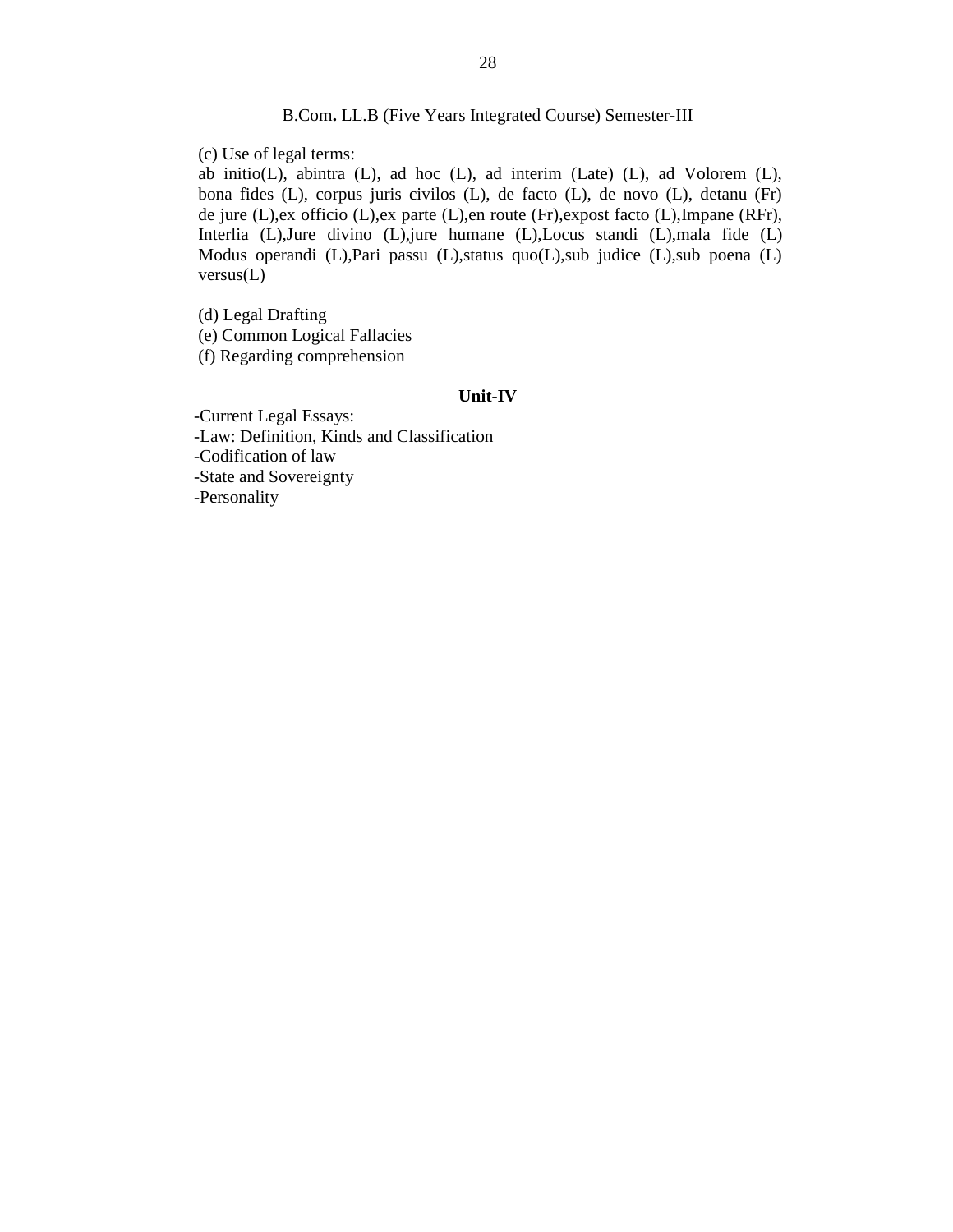B.Com**.** LL.B (Five Years Integrated Course) Semester-III

### **PAPER–II: gzikph bkIwh–III**

**Time: 3 Hours Max. Marks: 100** 

### (ਭਾਗ–ੳ)

### $h$ ਰਾ ਪਾਕਿਸਤਾਨੀ ਸਫਰਨਾਮਾ (ਬਲਰਾਜ ਸਾਹਨੀ)

1. ਮੇਰਾ ਪਾਕਿਸਤਾਨੀ ਸਫਰਨਾਮਾ ਨੂੰ ਸਫਰਨਾਮੇ ਦੇ ਤੌਰ 'ਤੇ ਪਰਖੋ?

**20 Marks**

2. ਮੇਰਾ ਪਾਕਿਸਤਾਨੀ ਸਫਰਨਾਮਾ ਦੇ ਆਧਾਰ 'ਤੇ ਬਲਰਾਜ ਸਾਹਨੀ ਦੀ ਵਾਰਤਕ ਕਲਾ ਉਪਰ ਨੋਟ ਲਿਖੋ? **20 Marks**

### (ਭਾਗ–ਅ)

### ਮੜ੍ਹੀ ਦਾ ਦੀਵਾ (ਗੁਰਦਿਆਲ ਸਿੰਘ)

- 1H wVh dk dhtk Bktb dk ftPk t;s{ fpnkB eo '< **20 Marks** 1. ਮੜ੍ਹੀ ਦਾ ਦੀਵਾ ਨਾਵਲ ਦਾ ਵਿਸ਼ਾ ਵਸਤੂ ਬਿਆਨ ਕਰੋ?<br>2. ਮੜ੍ਹੀ ਦਾ ਦੀਵਾ ਦੇ ਅਧਾਰ 'ਤੇ ਗੁਰਦਿਆਲ ਸਿੰਘ ਦੀ ਨਾਵਲ ਕਲਾ ਨੂੰ ਵਿਚਾਰੋ? 20 Marks
- - (ਭਾਗ−ੲ)
- 1H dcsoh iK xo /b{ fu Zmh gZso **10 Marks**

**(ਭਾਗ–ਸ**)

<u>2. ਅਗੇਤਰ ਪਿਛੇਤਰ ਵਿੱਚ ਵਿੱਚ ਵਿੱਚ ਵਿੱਚ ਵਿੱਚ ਵਿੱਚ ਵਿੱਚ 10 Marks</u>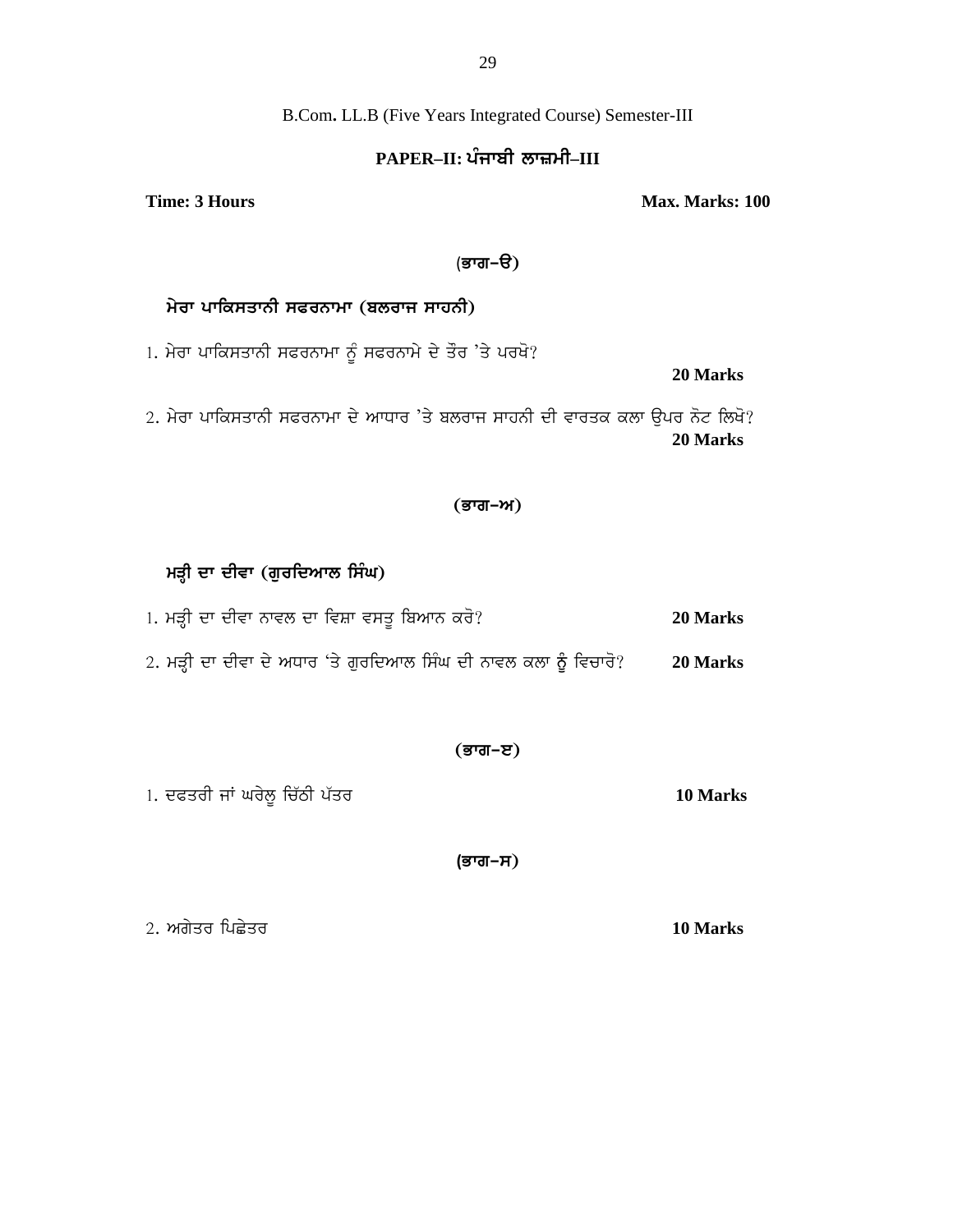B.Com**.** LL.B (Five Years Integrated Course) Semester-III B.Com. LL.B (Five Years Integrated Course) Semester-III<br> **PAPER–II: ਮੁੱਢਲੀ ਪੰਜਾਬੀ**-III<br>
(In lieu of Punjabi Compulsory)<br>
ਪਾਠ-ਕ੍ਰਮ<br>
ਤਲ ਅੰਕ : 100<br>
1 ਪੰਜਾਬੀ ਭਾਸ਼ਾ ਅਤੇ ਸ਼ਬਦ-ਬਣਤਰ

### **PAPER–II: w[ ZYbh gzikph**-III

(In lieu of Punjabi Compulsory)

### ਪਾਠ<del>-</del>ਕਮ

- (ੳ) ਗਰਮਖੀ ਲਿਪੀ
- PAPER–II: ਮੁੱਢਲ<br>In lieu of Punjabi)<br>ਪਾਠ–ਕ੍ਰ<br>1. ਪੰਜਾਬੀ ਭਾਸ਼ਾ ਅਤੇ ਸ਼ਬਦ-ਬਣਤਰ<br>(ੳ) ਗੁਰਮੁਖੀ ਲਿਪੀ<br>(ਅ) ਗਰਮਖੀ ਲਿਪੀ : ਬਣਤਰ ਅਤੇ ਤਰਤੀਬ (ਅ) ਗਰਮਖੀ ਲਿਪੀ : ਬਣਤਰ ਅਤੇ ਤਰਤੀਬ ਤਿੰਨ ਘੱਟੇ<br>ਪੰਜਾਬੀ ਭਾਸ਼ਾ ਅਤੇ ਸ਼ਬਦ-ਬਣਤਰ<br>(ੳ) ਗੁਰਮੁਖੀ ਲਿਪੀ<br>(ਅ) ਗੁਰਮੁਖੀ ਲਿਪੀ : ਬਣਤਰ ਅਤੇ ਤਰਤੀਬ<br>(ੲ) ਸਾਧਾਰਨ ਸ਼ਬਦ<br>(ਸ) ਇਕ ਉਚਾਰਖੰਡੀ ਸ਼ਬਦ<br>ਪੰਜਾਬੀ ਵਾਕ ਬਣਤਰ 1. **ਪੰਜਾਬੀ ਭਾਸ਼ਾ ਅਤੇ ਸ਼ਬਦ-ਬਣਤਰ**<br>(ੳ) ਗੁਰਮੁਖੀ ਲਿਪੀ : ਬਣਤਰ<br>(ਅ) ਗੁਰਮੁਖੀ ਲਿਪੀ : ਬਣਤਰ<br>(ੲ) ਸਾਧਾਰਨ ਸ਼ਬਦ<br>(ਸ) ਇਕ ਉਚਾਰਖੰਡੀ ਸ਼ਬਦ<br>2. **ਪੰਜਾਬੀ ਵਾਕ ਬਣਤਰ**<br>(ੳ) ਸਾਧਾਰਨ ਵਾਕ : ਕਿਸਮਾਂ<br>(ਅ) ਸੰਯਕਤ ਵਾਕ : ਕਿਸਮਾਂ
	-
	- (ੲ) ਸਾਧਾਰਨ ਸ਼ਬਦ<br>(ਸ) ਇਕ ੳਚਾਰਖੰਡੀ ਸ਼ਬਦ

- (ੳ) ਸਾਧਾਰਨ ਵਾਕ : ਕਿਸਮਾਂ
- (ਅ) ਸੰਯੁਕਤ ਵਾਕ : ਕਿਸਮਾਂ
- (ੲ) ਮਿਸ਼ਰਤ ਵਾਕ : ਕਿਸਮਾਂ 2. **ਪੰਜਾਬੀ ਵਾਕ ਬਣਤਰ**<br>(ੳ) ਸਾਧਾਰਨ ਵਾਕ : ਕਿਸਮਾਂ<br>(ਅ) ਸੰਯੁਕਤ ਵਾਕ : ਕਿਸਮਾਂ<br>(ੲ) ਮਿਸ਼ਰਤ ਵਾਕ : ਕਿਸਮਾਂ<br>3. **ਪ੍ਰਕਾਰਜੀ ਪੰਜਾਬੀ**<br>(ੳ) ਚਿੱਠੀ ਪੱਤਰ<br>(ਅ) ਪੈਰਾ ਰਚਨਾ ਪੰਜਾਬੀ ਵਾਕ ਬਣਤਰ<br>(ੳ) - ਸਾਧਾਰਨ ਵਾਕ : ਕਿਸਮਾਂ<br>(ਅ) - ਸੰਯੁਕਤ ਵਾਕ : ਕਿਸਮਾਂ<br>(ੲ) - ਮਿਸ਼ਰਤ ਵਾਕ : ਕਿਸਮਾਂ<br>ਪ੍ਰਕਾਰਜੀ ਪੰਜਾਬੀ<br>(ੳ) - ਬਿੱਠੀ ਪੱਤਰ<br>(ਅ) - ਪੈਰਾ ਰਚਨਾ<br>(ੲ) - ਅਖਾਣ ਅਤੇ ਮਹਾਵਰੇ

- 
- (ਅ) ਪੈਰਾ ਰਚਨਾ
- (ੲ) ਅਖਾਣ ਅਤੇ ਮਹਾਵਰੇ

- **ਯੂਨਿਟ ਅਤੇ ਥੀਮ**<br>**ਯੂਨਿਟ ਅਤੇ ਥੀਮ**<br>ਸੰਖੇਪ ਜਾਣ ਪਛਾਣ. ਗਰਮਖੀ ਲਿਪੀ : 1. **ਪ੍ਰਕਾਰਜੀ ਪੰਜਾਬੀ**<br>(ੳ) ਚਿੱਠੀ ਪੱਤਰ<br>(ਅ) ਪੈਰਾ ਰਚਨਾ<br>(ੲ) ਅਖਾਣ ਅਤੇ ਮੁਹਾਵਰੇ **ਯੂਨਿਟ ਅਤੇ ਥੀਮ**<br>1. ਪੰਜਾਬੀ ਭਾਸ਼ਾ : ਨਾਮਕਰਣ ਅਤੇ ਸੰਖੇਪ ਜਾਣ ਪਛਾਣ, ਗੁਰਮੁਖੀ ਲਿਪੀ : ਨਾਮਕਰਣ, ਗੁਰਮੁਖੀ<br>ਵਰਣਮਾਲਾ; ਪੈਂਤੀ ਅੱਖਰੀ, ਅੱਖਰ ਕ੍ਰਮ, ਸ੍ਵਰ ਵਾਹਕ (ੳ ਅ ੲ), ਲਗਾਂ ਮ (ੳ) ਚਿੱਠੀ ਪੰਤਰ<br>(ਅ) ਪੈਰਾ ਰਚਨਾ<br>(ੲ) ਅਖਾਣ ਅਤੇ ਮੁਹਾਵਰੇ **ਪੁਨਿਟ ਅਤੇ ਥੀਮ**<br>ਪੰਜਾਬੀ ਭਾਸ਼ਾ : ਨਾਮਕਰਣ ਅਤੇ ਸੰਖੇਪ ਜਾਣ ਪਛਾਣ, ਗੁਰਮੁਖੀ ਲਿਪੀ : ਨਾਮਕਰਣ, ਗੁਰਮੁਖੀ<br>ਵਰਣਮਾਲਾ; ਪੈਂਤੀ ਅੱਖਰੀ, ਅੱਖਰ ਕ੍ਰਮ, ਸੂਰ ਵਾਹਕ (ੳ ਅ ੲ), ਲਗਾਂ ਮਾਤਰਾਂ, ਪੈਰ ਵਿਚ ਬਿੰਦੀ ਵਾਲੇ (ਅ) ਪੈਰਾ ਰਚਨਾ<br>(ੲ) ਅਖਾਣ ਅਤੇ ਮੁਹਾਵਰੇ **ਯੂਨਿਟ ਅਤੇ ਥੀਮ**<br>ਪੰਜਾਬੀ ਭਾਸ਼ਾ : ਨਾਮਕਰਣ ਅਤੇ ਸੰਖੇਪ ਜਾਣ ਪਛਾਣ, ਗੁਰਮੁਖੀ ਲਿਪੀ : ਨਾਮਕਰਣ, ਗੁਰਮੁਖੀ<br>ਵਰਣਮਾਲਾ; ਪੈਂਤੀ ਅੱਖਰੀ, ਅੱਖਰ ਕ੍ਰਮ, ਸੂਰ ਵਾਹਕ (ੳ ਅ ੲ), ਲਗਾਂ ਮਾਤਰਾਂ, ਪੈਰ ਵਿਚ ਬਿੰਦੀ ਵਾਲੇ<br>ਵਰਣ, ਪੈਰ ਵਿਚ ਪ (ੲ) ਅਖਾਣ ਅਤੇ ਮੁਹਾਵਰੇ **ਪਰੂਨਿਟ ਅਤੇ ਥੀਮ**<br>ਪੰਜਾਬੀ ਭਾਸ਼ਾ : ਨਾਮਕਰਣ ਅਤੇ ਸੰਖੇਪ ਜਾਣ ਪਛਾਣ, ਗੁਰਮੁਖੀ ਲਿਪੀ : ਨਾਮਕਰਣ, ਗੁਰਮੁਖੀ<br>ਵਰਣਮਾਲਾ, ਪੈਂਤੀ ਅੱਖਰੀ, ਅੱਖਰ ਕ੍ਰਮ, ਸੂਰ ਵਾਹਕ (ੳ ਅ ੲ), ਲਗਾਂ ਮਾਤਰਾਂ, ਪੈਰ ਵਿਚ ਬਿੰਦੀ ਵਾਲੇ<br>ਵਰਣ, ਪੈਰ ਵਿਚ ਪੈਣ ਵਾਲੇ ਵਰਣ, ਸੰਯੁਕਤ ਸ਼ਬਦ, ਸਮਾਸੀ ਸ਼ਬਦ (ਜਿਵੇਂ ਲੋਕ ਸਭਾ); ਦੋਜਾਤੀ ਸ਼ਬਦ (ਜਿਵੇਂ ਕਾਲਾ ਸਿਆਹ); ਦੋਹਰੇ<br>ਸ਼ਬਦ ਦਹਰਰਕਤੀ (ਜਿਵੇਂ ਧੜ ਧਾੜ ਭਰ ਭਰ), ਮਿਸ਼ਰਤ ਸ਼ਬਦਾਂ ਦੀ ਬਣਤਰ ਸਿਰਜਨਾ: ਅਗੇਤਰਾਂ ਰਾਹੀਂ ਪੰਜਾਬੀ ਭਾਸ਼ਾ : ਨਾਮਕਰਣ ਅਤੇ ਸੰਖੇਪ ਜਾਣ ਪਛਾਣ, ਗੁਰਮੁਖੀ ਲਿਪੀ : ਨਾਮਕਰਣ, ਗੁਰਮੁਖੀ<br>ਵਰਣਮਾਲਾ; ਪੈਂਤੀ ਅੱਖਰੀ, ਅੱਖਰ ਕ੍ਰਮ, ਸੂਰ ਵਾਹਕ (ੳ ਅ ੲ), ਲਗਾਂ ਮਾਤਰਾਂ, ਪੈਰ ਵਿਚ ਬਿੰਦੀ ਵਾਲੇ<br>ਵਰਣ, ਪੈਰ ਵਿਚ ਪੈਣ ਵਾਲੇ ਵਰਣ, ਬਿੰਦੀ, ਟਿੱਪੀ, ਅੱਧਕ, ਪੰਜਾਬੀ ਸ਼ਬਦ-ਬਣਤਰ ਪੰਜਾਬੀ ਭਾਸ਼ਾ : ਨਾਮਕਰਣ ਅਤੇ ਸੰਖੇਪ ਜਾਣ ਪਛਾਣ, ਰੁ<br>ਵਰਣਮਾਲਾ; ਪੈਂਤੀ ਅੱਖਰੀ, ਅੱਖਰ ਕ੍ਰਮ, ਸੂਰ ਵਾਹਕ (ੳ ਅ ੲ)<br>ਵਰਣ, ਪੈਰ ਵਿਚ ਪੈਣ ਵਾਲੇ ਵਰਣ, ਬਿੰਦੀ, ਟਿੱਪੀ, ਅੱਧਕ, ਪੰ<br>ਇਕੱਲਾ ਸੂਰ (ਜਿਵੇਂ ਆ); ਸੂਰ ਅਤੇ ਵਿਅੰਜਨ (ਜਿਵੇਂ ਆਰ);<br>ਸੰਯੁਕਤ ਸ਼ਬਦ, ਸਮਾਸੀ ਸ਼ਬਦ (ਜਿ
- 2. ਪੰਜਾਬੀ ਵਾਕ–ਬਣਤਰ : ਕਰਤਾ ਕਰਮ ਕਿਰਿਆ<sub>ਂ</sub> ਸਾਧਾਰਨ ਵਾਕ, ਬਿਆਨੀਆ, ਪ੍ਰਸ਼ਨਵਾਚਕ,<br>ਆਗਿਆਵਾਚਕ, ਸੰਯੁਕਤ ਅਤੇ ਮਿਸ਼ਰਤ ਵਾਕਾਂ ਦੀਆਂ ਕਿਸਮਾਂ; ਸੁਤੰਤਰ ਅਤੇ ਅਧੀਨ ਉਪਵਾਕ; ਸਮਾਨ ਇਕੱਲਾ ਸ੍ਰੂਰ (ਜਿਵੇਂ ਆ); ਸ੍ਰੂਰ ਅਤੇ ਵਿਅੰਜਨ (ਜਿਵੇਂ ਆਰ); ਵਿਆਕਰਣਕ ਸ਼ਬਦ (ਜਿਵੇਂ ਨੂੱ, ਨੱ);<br>ਸੰਯੁਕਤ ਸ਼ਬਦ, ਸਮਾਸੀ ਸ਼ਬਦ (ਜਿਵੇਂ ਲੋਕ ਸਭਾ); ਦੋਜਾਤੀ ਸ਼ਬਦ (ਜਿਵੇਂ ਕਾਲਾ ਸਿਆਹ); ਦੋਹਰੇ<br>ਸ਼ਬਦ ਦੁਹਰਰੁਕਤੀ (ਜਿਵੇਂ ਧੂੜ੍ਹ ਧਾੜ ਭਰ ਭਰ), ਮਿਸ਼ਰਤ ਸ਼ਬਦਾਂ ਦੀ ਬਣਤ (ਤੇ ⁄ਅਤੇ) ਅਤੇ ਅਧੀਨ (ਜੋ ਕਿ) ਯੋਜਕਾਂ ਦੀ ਵਰਤੋਂ; ਪੰਜਾਬੀ ਵਾਕਾਂ ਦੀ ਵਰਤੋਂ; ਵਿਭਿੰਨ ਸ਼ਬਦ ਦੁਹਰਰੁਕਤੀ (ਜਿਵੇਂ ਧੂੜ੍ਹ ਧਾੜ ਭਰ ਭਰ), ਮਿਸ਼ਰਤ ਸ਼ਬਦਾ ਦੀ ਬਣਤਰ ਸਿਰਜਨਾ, ਅਗੋਤਰਾ ਰਾਹੀਂ<br>(ਜਿਵੇਂ ਉਪ ਭਾਸ਼ਾ), ਪਿਛੇਤਰਾਂ ਰਾਹੀਂ (ਜਿਵੇਂ ਰੰਗਲਾ)।<br>ਆਗਿਆਵਾਚਕ, ਸੰਯੁਕਤ ਅਤੇ ਮਿਸ਼ਰਤ ਵਾਕਾਂ ਦੀਆਂ ਕਿਸਮਾਂ, ਸੁਤੰਤਰ ਅਤੇ ਅਧੀਨ ਉਪਵਾਕ, ਸਮਾਨ<br>(ਤੇ ਅਤੇ) ਅਤੇ ਅ ਮਾਲ ਸਿਨਮੇ ਵਿਚ. ਵਿਆਹ ਵਿਚ, ਧਾਰਮਿਕ ਸਥਾਨਾਂ ਵਿਚ, ਦੋਸਤਾਂ ਨਾਲ ਆਦਿ। 2. ਪੰਜਾਬੀ ਵਾਕ-ਬਣਤਰ : ਕਰਤਾ ਕਰਮ ਕਿਰਿਆ<sub>ਂ</sub> ਸਾਧਾਰਨ ਵਾਕ, ਬਿਆਨੀਆ, ਪ੍ਰਸ਼ਨਵਾਚਕ,<br>ਆਗਿਆਵਾਚਕ, ਸੰਯੁਕਤ ਅਤੇ ਮਿਸ਼ਰਤ ਵਾਕਾਂ ਦੀਆਂ ਕਿਸਮਾਂ; ਸੁਤੰਤਰ ਅਤੇ ਅਧੀਨ ਉਪਵਾਕ; ਸਮਾਨ<br>(ਤੇ.ਅਤੇ) ਅਤੇ ਅਧੀਨ (ਜੋ./ਕਿ) ਯੋਜਕਾਂ ਦੀ ਵਰਤੋਂ; ਪੰਜਾਬੀ ਵਾਕਾਂ ਦੀ ਵਰਤੋਂ; ਵਿਭਿੰਨ<br>
- ਵਰਤੋਂ ਰਾਹੀਂ ਵਿਦਿਆਰਥੀ ਦੀ ਭਾਸ਼ਾਈ ਯੋਗਤਾ ਨੂੰ ਪਰਖਿਆ ਜਾਵੇਗਾ।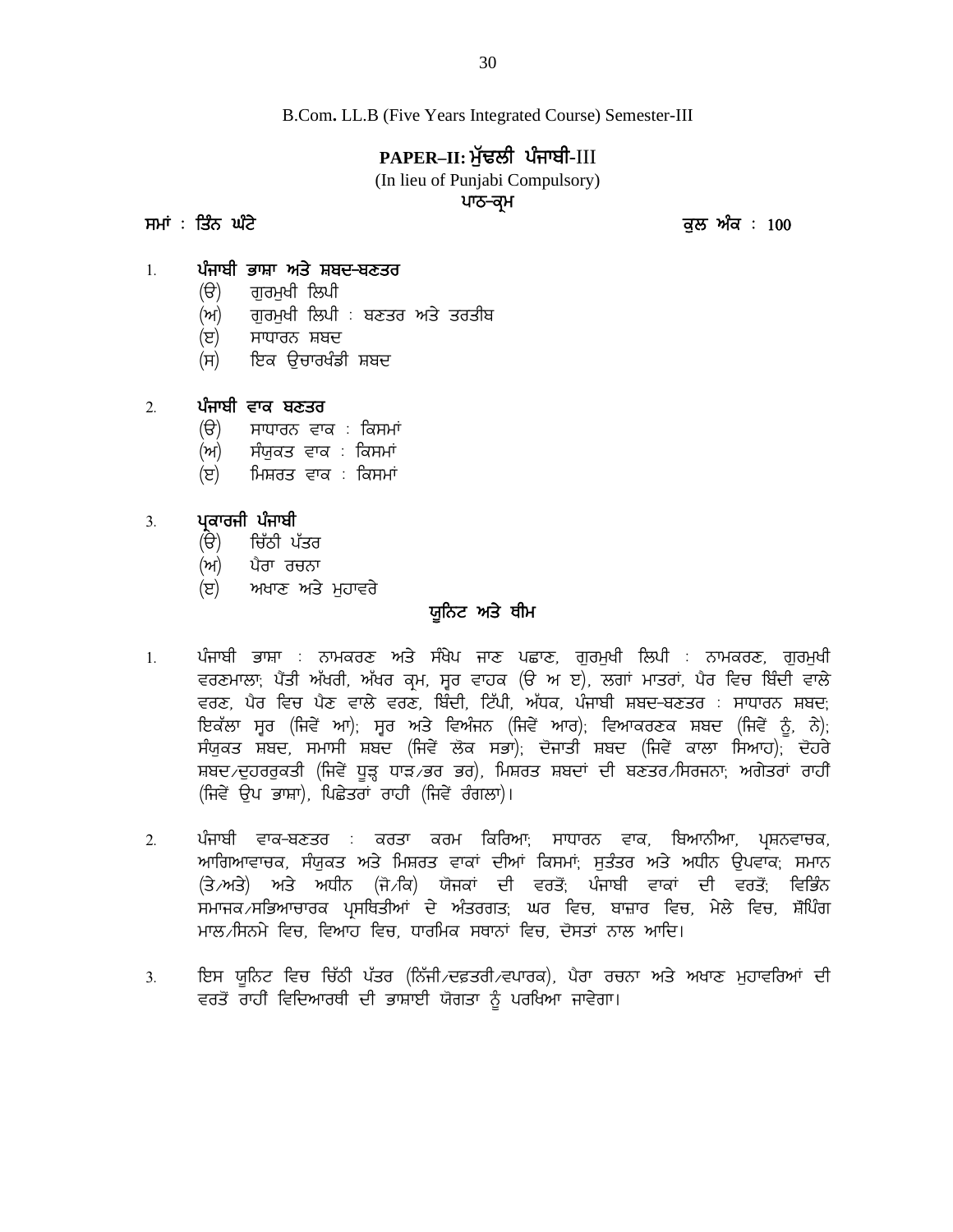B.Com**.** LL.B (Five Years Integrated Course) Semester-III <sup>31</sup><br>2.B (Five Years Integrated Course) Semes<br>ਅੰਕ<del>-ਵੰਡ ਅਤੇ ਪਰੀਖਿਅਕ ਲਈ ਹਦਾਇਤਾਂ<br><sub>ਵੱ</sub>ਚੋਂ ਚਾਰ ਵਰਣਨਾਤਮਕ ਪਸ਼ਨ (ਹਰ ਇਕ ਭਾ</del>

- 1<br>1. ਯੂਨਿਟ ਪਹਿਲਾ ਅਤੇ ਦੂਜਾ ਵਿਚੋਂ ਚਾਰ ਵਰਣਨਾਤਮਕ ਪ੍ਰਸ਼ਨ (ਹਰ ਇਕ ਭਾਗ ਵਿਚੋਂ ਦੋ-ਦੋਂ ਪ੍ਰਸ਼ਨ) ਪੁੱਛੇ<br>1. ਯੂਨਿਟ ਪਹਿਲਾ ਅਤੇ ਦੂਜਾ ਵਿਚੋਂ ਚਾਰ ਵਰਣਨਾਤਮਕ ਪ੍ਰਸ਼ਨ (ਹਰ ਇਕ ਭਾਗ ਵਿਚੋਂ ਦੋ-ਦੋਂ ਪ੍ਰਸ਼ਨ) ਪੁੱਛੇ<br>ਜਾਣਗੇ ਜਿਨ੍ਹਾਂ ਵਿਚੋਂ ਵਿਦਿਆਰਥੀ ਨੇ ਦੋ ਪ੍ਰਸ਼ਨ B.Com. LL.B (Five Years Integrated Course) Semester-III<br>ਅੰਕ–ਵੰਡ ਅਤੇ ਪਰੀਖਿਅਕ ਲਈ ਹਦਾਇਤਾਂ<br>ਜਾਣਗੇ ਜਿਨ੍ਹਾਂ ਵਿਚੋਂ ਵਿਦਿਆਰਥੀ ਨੇ ਦੋ ਪ੍ਰਸ਼ਨਾਂ (ਹਰ ਭਾਗ ਵਿਚੋਂ ਵਾਗ ਵਿਚੋਂ ਦੋ–ਦੋ ਪ੍ਰਸ਼ਨ) ਪੁੱਛੇ<br>ਹੋਵੇਗਾ (ਉੱਤਰ ਚਾਰ ਪੰਨਿਆਂ ਤੋਂ ਵੱਧ ਨਾ ਹੋਵੇ)। B.Com. LL.B (Five Years Integrated Course) Semester-III<br>- ਅੰ**ਕ-ਵੰਡ ਅਤੇ ਪਰੀਖਿਅਕ ਲਈ ਹਦਾਇਤਾਂ**<br>ਯੂਨਿਟ ਪਹਿਲਾ ਅਤੇ ਦੂਜਾ ਵਿਚੋਂ ਚਾਰ ਵਰਣਨਾਤਮਕ ਪ੍ਰਸ਼ਨ (ਹਰ ਇਕ ਭਾਗ ਵਿਚੋਂ ਦੋ<del>-ਦੋ</del> ਪ੍ਰਸ਼ਨ) ਪੁੱਛੇ<br>ਜਾਣਗੇ ਜਿਨ੍ਹਾਂ ਵਿਚੋਂ ਵਿਦਿਆਰਥੀ ਨੇ ਦੋ ਪ੍ਰਸ਼ਨਾਂ - ਅਕੇਂਦਿਡ ਅਤੇ ਪੋਗੀਖੋਅਕ ਲਈ ਹੋਦਾਇਤਾ<br>2. ਯੂਨਿਟ ਪਹਿਲਾ ਅਤੇ ਦੂਜਾ ਵਿਚੋਂ ਚਾਰ ਵਰਣਨਾਤਮਕ ਪ੍ਰਸ਼ਨ (ਹਰ ਇਕ ਭਾਗ ਵਿਚੋਂ ਦੋਂ-ਦੋਂ ਪ੍ਰਸ਼ਨ) ਪੁੱਛੇ<br>ਜਾਣਗੇ ਜਿਨ੍ਹਾਂ ਵਿਚੋਂ ਵਿਦਿਆਰਥੀ ਨੇ ਦੋ ਪ੍ਰਸ਼ਨਾਂ (ਹਰ ਭਾਗ ਵਿਚੋਂ ਇਕ-ਇਕ ਪ੍ਰਸ਼ਨ) ਦਾ ਉੱਤਰ ਦੇਣਾ<br>2. ਯੂਨਿਟ ਪਹਿ
- ਯੂਨਿਟ ਪਹਿਲਾ ਅਤੇ ਦੂਜਾ ਵਿਚੋਂ ਚਾਰ ਵਰਣਨਾਤਮਕ ਪ੍ਰਸ਼ਨ (ਹਰ ਇਕ ਭਾਗ ਵਿਚੋਂ ਦੋ–ਦੋ ਪ੍ਰਸ਼ਨ) ਪੁੱਛੇ<br>ਜਾਣਗੇ ਜਿਨ੍ਹਾਂ ਵਿਚੋਂ ਵਿਦਿਆਰਥੀ ਨੇ ਦੋ ਪ੍ਰਸ਼ਨਾਂ (ਹਰ ਭਾਗ ਵਿਚੋਂ ਇਕ–ਇਕ ਪ੍ਰਸ਼ਨ) ਦਾ ਉੱਤਰ ਦੇਣਾ<br>ਹੋਵੇਗਾ (ਉੱਤਰ ਚਾਰ ਪੰਨਿਆਂ ਤੋਂ ਵੱਧ ਨਾ ਹੋਵੇ)।<br>ਯੂਨਿਟ ਪਹਿ ਯੂਨਿਟ ਧੀਹਲਾਂ ਅਤੇ ਦੂਜਾਂ ਵਿੱਚ ਚਾਰੇ ਵਰਣਨਾਤਸਕ ਪ੍ਰਸ਼ਨ (ਹਰ ਇਕ ਭਾਗ ਵਿੱਚ ਦੋਂਦ ਪ੍ਰਸ਼ਨ) ਪੁੱਛੇ<br>ਜਾਣਗੇ ਜਿਨ੍ਹਾਂ ਵਿਚੋਂ ਵਿਦਿਆਰਥੀ ਨੇ ਦੋ ਪ੍ਰਸ਼ਨਾਂ (ਹਰ ਭਾਗ ਵਿਚੋਂ ਇਕ-ਇਕ ਪ੍ਰਸ਼ਨ) ਦਾ ਉੱਤਰ ਦੇਣਾ<br>ਹੋਵੇਗਾ (ਉੱਤਰ ਚਾਰ ਪੰਨਿਆਂ ਤੋਂ ਵੱਧ ਨਾ ਹੋਵੇ)।<br>ਯੂਨਿਟ ਪਹਿ ਹਵਗਾ (ਚੁੱਤਰ ਚਾਰ ਧੀਨਆ ਤੋਂ ਵਧ ਨਾ ਹਵ)।<br>2. ਯੂਨਿਟ ਪਹਿਲਾ ਅਤੇ ਦੂਜਾ ਵਿਚੋਂ ਚਾਰ ਸੰਖੇਪ ਪ੍ਰਸ਼ਨ (ਹਰ ਇਕ ਭਾਗ ਵਿਚੋਂ ਦੋ–ਦੋਂ ਪ੍ਰਸ਼ਨ) ਪੁੱਛੇ ਜਾਣਗੇ<br>ਜਿਨ੍ਹਾਂ ਵਿਚੋਂ ਵਿਦਿਆਰਥੀ ਨੇ ਦੋ ਪ੍ਰਸ਼ਨਾਂ (ਹਰ ਭਾਗ ਵਿਚੋਂ ਇਕ–ਇਕ) ਦਾ ਉੱਤਰ ਦੇਣਾ ਹੋਵੇਗਾ (ਉੱਤਰ ਦੋ<br>ਪੰਨਿਆ
- bJh fejk ikt/rk. **10 nze** (ii). ftfdnkoEh ~ fszB ftfFnK ftu '\_ fe;/ fJe s/ g?oQk fbyD bJh fejk ikt/rk. **10 nze** (i). ਨਿੱਜੀ, ਦਫ਼ਤਰੀ ਅਤੇ ਵਪਾਰਕ ਚਿੱਠੀ : ਵਿਦਿਆਰਥੀ ਨੂੰ ਦੋ ਵਿਚੋਂ ਕਿਸੇ ਇਕ ਵਿਸ਼ੇ <sup>:</sup>ਤੇ ਚਿੱਠੀ ਲਿਖਣ<br>ਲਈ ਕਿਹਾ ਜਾਵੇਗਾ।<br>(ii).ਵਿਦਿਆਰਥੀ ਨੂੰ ਤਿੰਨ ਵਿਸ਼ਿਆਂ ਵਿਚੋਂ ਕਿਸੇ ਇਕ ਤੇ ਪੈਰ੍ਹਾ ਲਿਖਣ ਲਈ ਕਿਹਾ ਜਾਵੇਗਾ। **10 ਅੰਕ**<br>(iii).ਅੱਠ ਅਖਾਣ<sub>⁄</sub>ਮੁਹਾਵਰੇ
	-
	- noE ;g`FN eoB bJh fejk ikt/rk. **10 nze**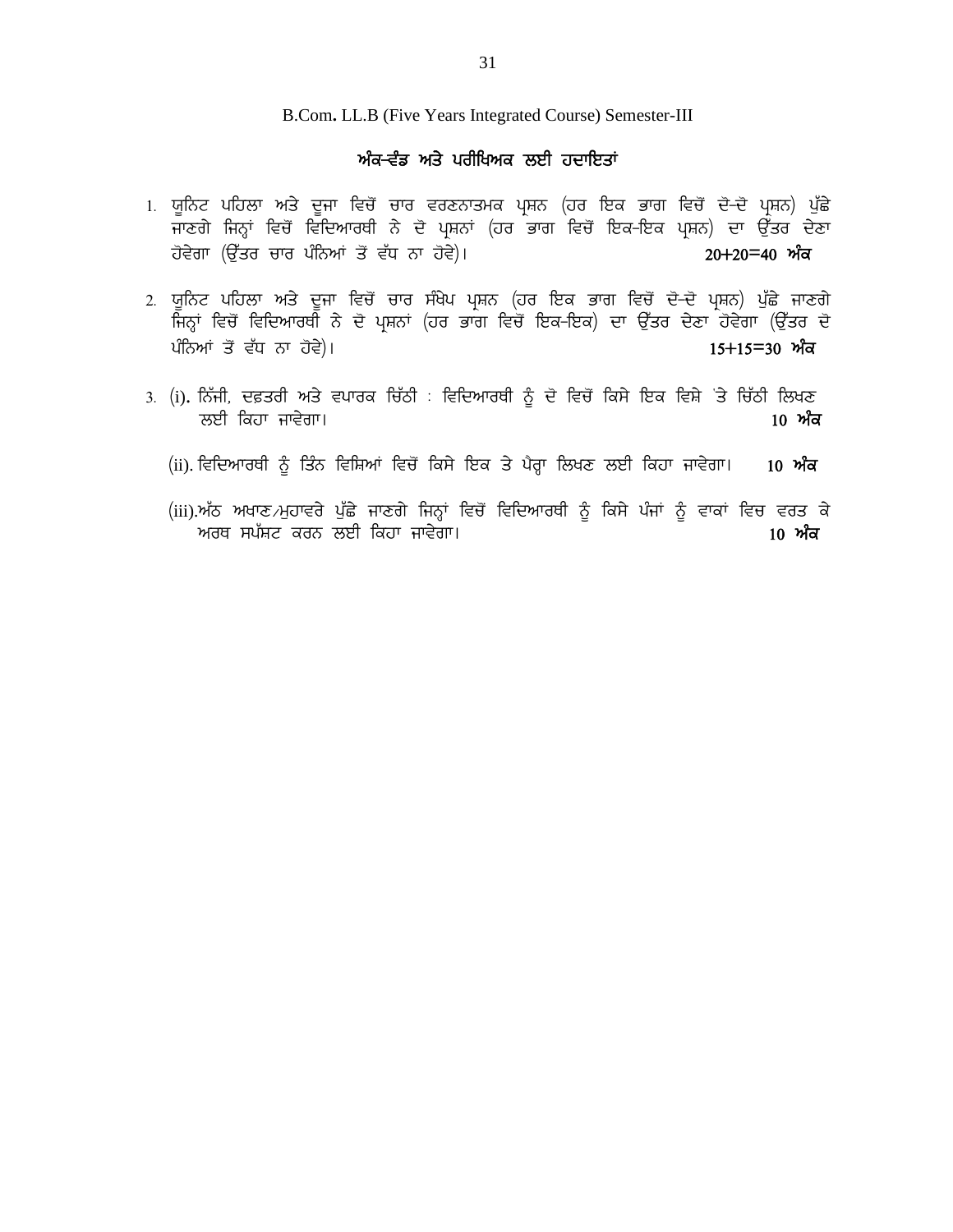### **PAPER-III: FINANCIAL MARKET OPERATIONS**

### **Time: 3 Hours Max. Marks: 100**

### **Guidelines for Paper Setter**

The syllabus consists of four units and the paper setters is required to set the paper as under **Section A:-** it consist of 10 compulsory question of 2 marks each answer to each question is to be in 5 lines the paper setter is required to set out not less than 2 and not more than 3 questions from each unit **Marks 20**

**Section B:-** it consist of 12 questions of 6 marks each answer to each question is to be in 2 pages 3 questions are to be set from each unit and candidates are required to attempt 2 questions from each unit **Marks 48**

**Section C:-** it consist of four questions of 16 marks answer to each question is to be in 5 pages, one question is to be set from each unit and the candidates are required to attempt any 2 question

### **Marks 32**

### **UNIT-I**

**Money Market**: Indian Money Markets Composition and Structure; (a) Acceptance house (b) Discount houses and (c) Call money; Recent trends in Indian money market.

**Capital Market** : Security market– (a) New Issue Market (b) Secondary market; functions and role of stock exchange listing, procedure and legal requirements Public issue pricing and marketing, Stock exchange – National Stock Exchange and over the Counter exchangers.

### **UNIT-II**

**Functionaries on Stock Exchanges**:– Brokers, Sub brokers, Market makers, Jobbers, Portfolio Consultants, Institutional Investors, Depository.

SEBI – Introduction, Role, Its powers, Objectives, Scope & Functions.

### **UNIT-III**

**Investors Protection**:– Grievances concerning stock exchange and dealings and their removal; grievance cell in stock exchange SEBI: Company law Board: Press remedy through courts. Meaning and benefits of Mutual Funds, Types, SEBI guidelines.

### **UNIT-IV**

Role, Policy measures relating to Development Financial Institution in India. Products & Services offered by IFCI, IDBI,,IIBI, SIDBI, IDFCL, EXIM, NABARD & ICICI.

### **Suggested Readings:**

- 1. Chandler L.V. and Goldfield S.M., "*Economics of Money and Banking*", 1977, Harper & Row Publishers, New York.
- 2. Gupta, S. B., "*Monetary Planning for India*", 1995, Oxford University Press, Delhi.
- 3. Gupta Sural B, "*Monetary Economics: Institutions, Theory & Policy*", 1983, S. Chand & Co. New Delhi.
- 4. Bhole L.M., "*Financial Institutions and Markets*"; 2009, Tata McGraw–Hill, New Delhi.
- 5. Hooda, R.P," *Indian Securities Markets– Investors View Point*"; 1998, Excell Books, New Delhi.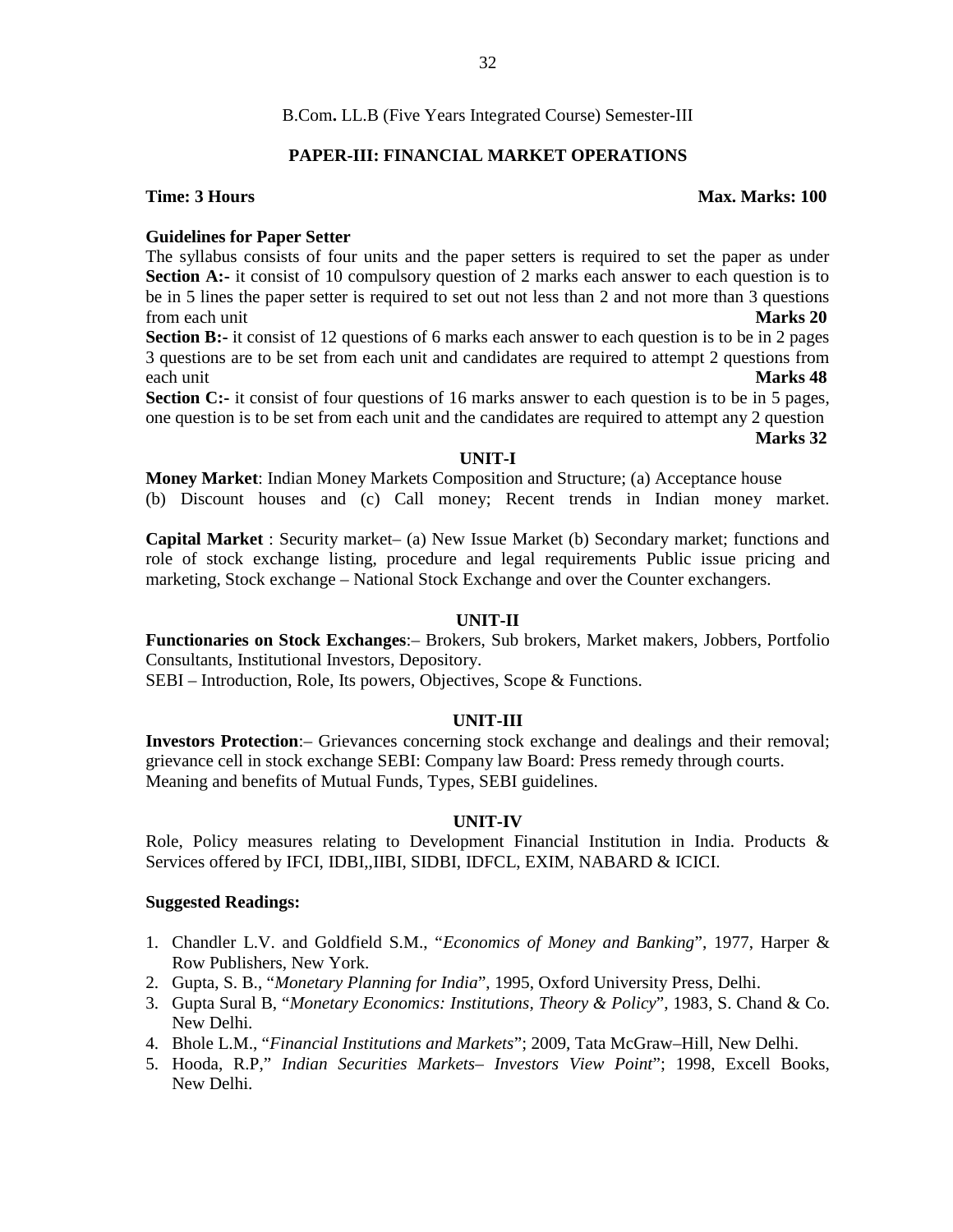### **PAPER–IV: HISTORY-III (LEGAL & CONSTITUTIONAL HISTORY)**

### **The Syllabus consists of four units & the Paper setter is required to set the paper as under:-**

- **Section–A**: It will consist of 10 compulsory questions of 2 marks each. Answer to each question is to be of five lines. The paper setter is required to set not less than two  $\&$  not more than three questions from each unit. **20 Marks**
- **Section–B:** It will consist of 12 questions of Six marks each. Answer each question is to be in 2 pages. Three questions are to be set from each unit  $\&$  the candidates are required to attempt two questions from each unit. **48 Marks**
- **Section–C:** It will consist of 4 questions of 16 marks. Answer to each question is to be in 5 pages one question is to be set from each unit and the candidates are required to attempt any two questions out of four. 3**2 Marks**

### **Unit-I**

Judicial system of India: Ancient and Medieval Period Administration of Justice in Bombay, Calcutta and Madras (1600-1773) Mayor's court and the Courts of Request in the Presidency Towns.

### **Unit-II**

Warren Hastings Plan of 1772 and the Adalat System Reforms under the Plan of 1774; Re- Organization of 1780 supreme Court at Calcutta its composition Powers and Functioning; Act of 1781 Supreme court vis-a-vis Mofussil Courts; Raja Nand Kumar Case, Patna Case, Cosijura Case.

### **Unit-III**

Judicial Reforms of Lord Cornwallis: 1787, 1790 and Establishment of High Courts. The Indian Council Acts, 1861 and 1892 The Government of India Acts of 1909 and 1919. The Government of India Act, 1935: Federal and Provincial Legislatures.

### **Unit-IV**

Privy Council Federal Court of India History of Legal Profession in India Codification and Law Commission

### **Suggested Readings:**

| M.P. Jain: | Constitutional History of India                                   |
|------------|-------------------------------------------------------------------|
|            | V.K. Kurlshresta: Indian Legal & constitutional History of India. |
| Rama Jois: | Legal and constitutional History of India (Tripathi) (1990)       |

### **Time: 3 Hours Max. Marks: 100**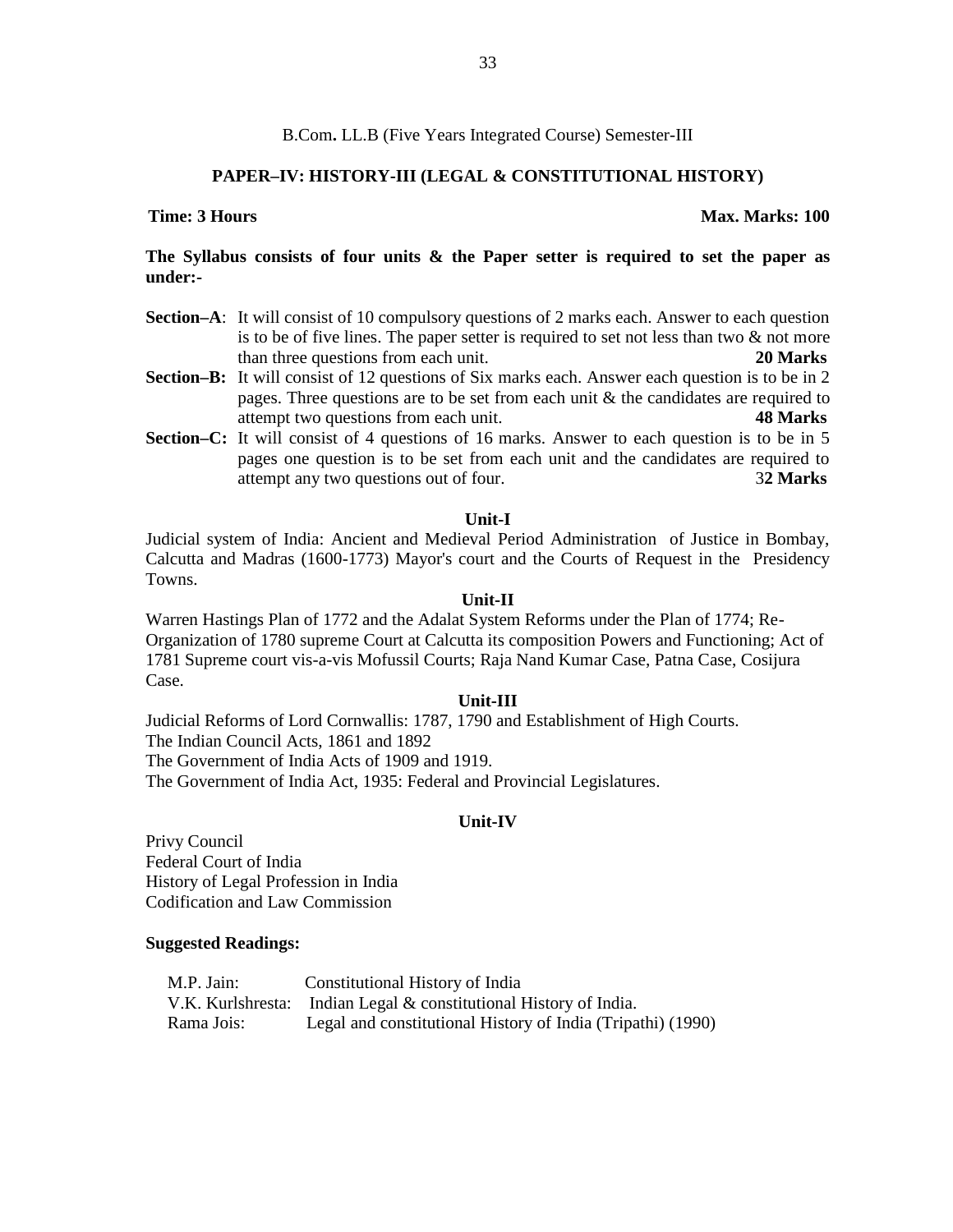### **PAPER-V: BUSINESS ENVIRONMENT**

### **Time: 3 Hours Max. Marks: 100**

### **Guidelines for Paper Setter**

The syllabus consists of four units and the paper setters is required to set the paper as under **Section Section A:-** it consist of 10 compulsory question of 2 marks each answer to each question is to be in 5 lines the paper setter is required to set out not less than 2 and not more than 3 questions from each unit **Marks 20**

**Section B:-** it consist of 12 questions of 6 marks each answer to each question is to be in 2 pages 3 questions are to be set from each unit and candidates are required to attempt 2 questions from each unit **Marks 48**

**Section C:-** it consist of four questions of 16 marks answer to each question is to be in 5 pages, one question is to be set from each unit and the candidates are required to attempt any 2 question **Marks 32**

### **UNIT-I**

**Business Environment –** Concept – Importance– Inter relationship between environment and business. Types of Environment – Internal, External, Micro and Macro, Environment analysis and Strategic Management, Managing diversity, process and limitations of environment analysis. Competitive structure of industries and impact of globalization.

### **UNIT-II**

**Economic Environment:** Nature, components: Economic systems, Economic conditions, Economic policies – industrial policy, FEMA, Monetary and fiscal policies. Economic planning. Liberalization, privatisation and globalisation of Indian economy. Recent trends.

### **UNIT-III**

**Political environment:** Nature, Economic roles of government, Government and legal environment, rationale and extent of state intervention.

### **UNIT-IV**

**Socio environment:** Nature and Impact of culture on business, Social responsibility of business, Social Audit, Demographic environment.

**Technological environment:** Features, Innovation, Technological leadership and followership, Management of technology.

### **Suggested Readings:**

- 1. Cherunilam, Francis, "*Business Environment*", 2011, Himalaya Publishing House, New Delhi.
- 2. K Ashwathappa, "*Legal Environment of Business*", Himalaya Publishing House, New Delhi.
- 3. M. Adhikary, "*Economic Environment for Business*", Sultan Chand & Sons, New Delhi.
- 4. K. Ashwathappa, "*Essentials of Business Environment",* 11th Edition (2011), Himalaya Publishing House, New Delhi.
- 5. Paul Justin, "*Business Environment – Text and Cases*", 2006, Tata McGraw Hills Publishing
- 6. Ruddar Dutt and KPM Sundaram, "*Indian Economy*", 53rd Edition, S. Chand and Company Ltd., New Delhi.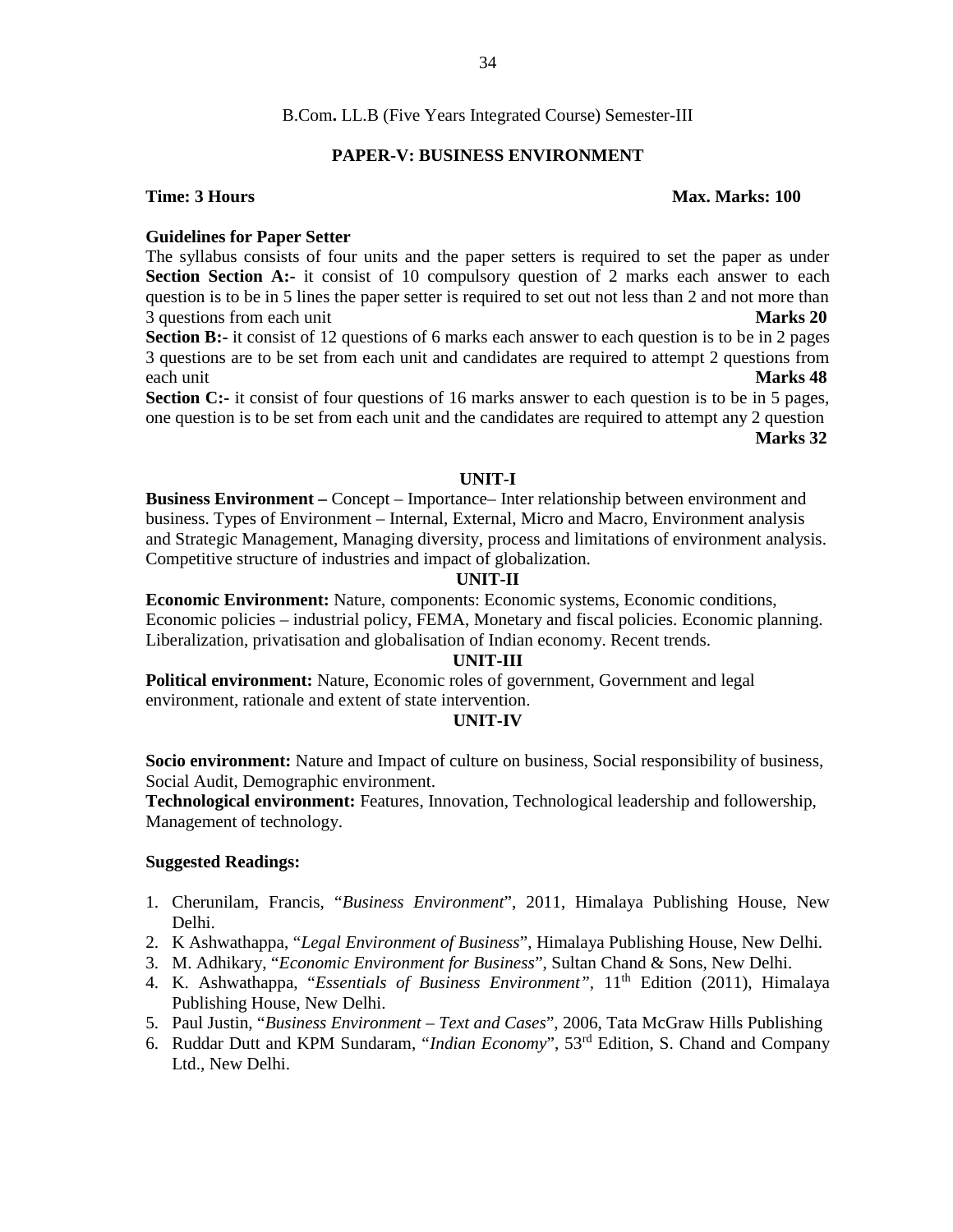### **PAPER-VI: CORPORATE ACCOUNTING**

### **Time: 3 Hours Max. Marks: 100**

### **Guidelines for Paper Setter**

The syllabus consists of four units and the paper setters is required to set the paper as under **Section Section A:-** it consist of 10 compulsory question of 2 marks each answer to each question is to be in 5 lines the paper setter is required to set out not less than 2 and not more than 3 questions from each unit **Marks 20**

**Section B:-** it consist of 12 questions of 6 marks each answer to each question is to be in 2 pages 3 questions are to be set from each unit and candidates are required to attempt 2 questions from each unit **Marks 48**

**Section C:-** it consist of four questions of 16 marks answer to each question is to be in 5 pages, one question is to be set from each unit and the candidates are required to attempt any 2 question **Marks 32**

### **UNIT-I**

Company Accounts Regarding: Issue of share capital & debentures, Issue of Bonus and Right Share.

### **UNIT-II**

Redemption of Preference Share and Debenture, Final Accounts of Companies, Amalgamation, Absorption and Reconstruction.

### **UNIT-III**

Liquidation accounts. Valuation of Goodwill and Shares.

### **UNIT-IV**

Accounts of Banking Company and Insurance. Corporate Reporting – Recent Trends.

### **Suggested Readings:**

- 1. Shukla, M. C. and Grewal, T. S., "*Advance Accounting*", 13<sup>th</sup> Edition (2006), Sultan Chand and Co., New Delhi
- 2. Sehgal, Ashok and Sehgal, Deepak, "*Advanced Accounting",* Vol. II, Taxman, New Delhi
- 3. Mukherjee and Hanif, "*Corporate Accounting",* 2005, Tata McGraw Hill, New Delhi.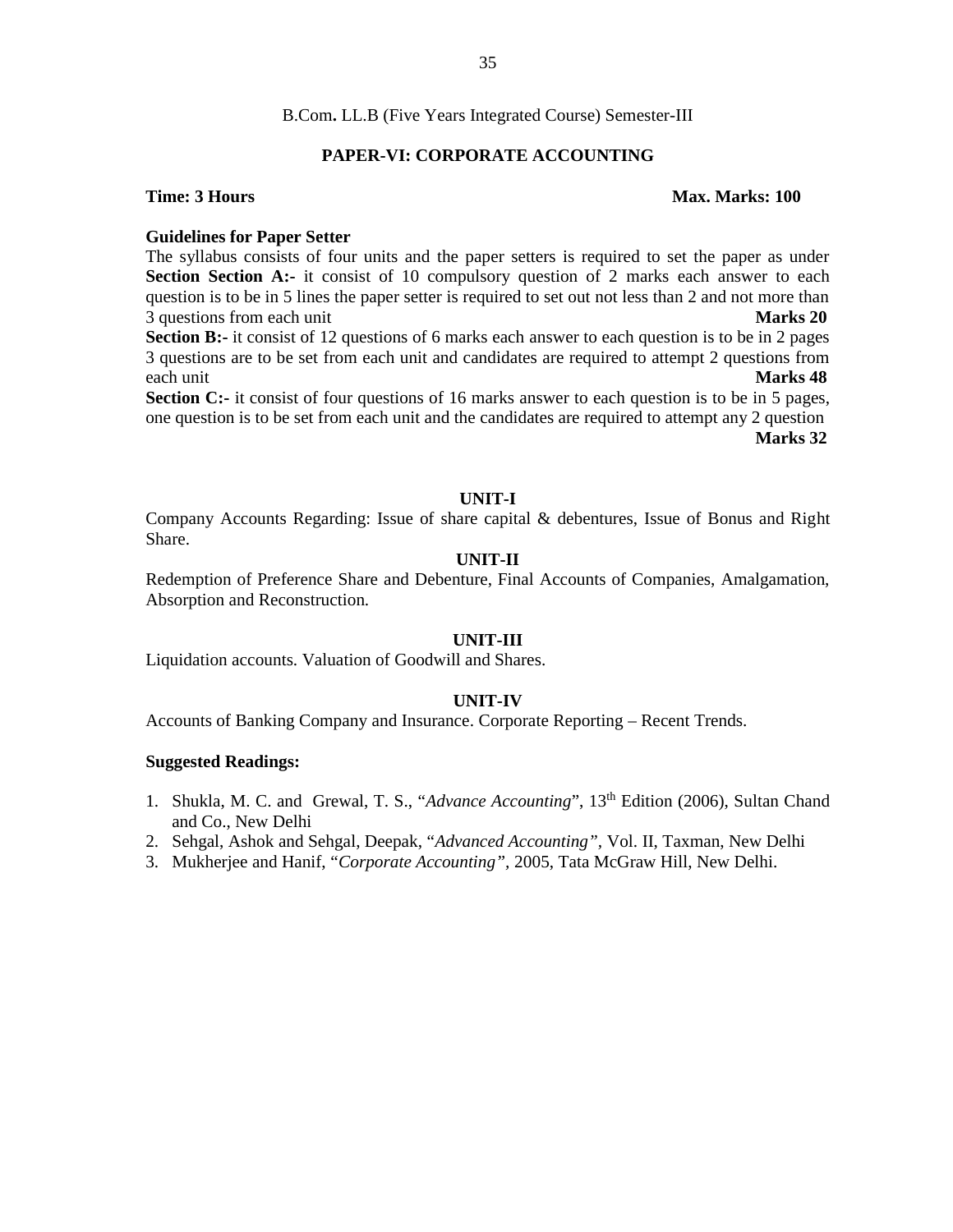#### **PAPER-VII: ENVIRONMENTAL STUDIES-I (Compulsory)**

#### **Time: 3 Hrs. Max. Marks: 50 Theory Lectures: 1½ Hours/ Week**

**Section–A: (15 Marks):** It will consist of five short answer type questions. Candidates will be required to attempt three questions, each question carrying five marks. Answer to any of the questions should not exceed two pages.

**Section–B: (20 Marks)**: It will consist of four essay type questions. Candidates will be required to attempt two questions, each question carrying ten marks. Answer to any of the questions should not exceed four pages.

**Section–C: (15 Marks):** It will consist of two questions. Candidate will be required to attempt one question only. Answer to the question should not exceed 5 pages.

#### **1. The Multidisciplinary Nature of Environmental Studies:**

- Definition, scope & its importance.
- Need for public awareness.

#### **2. Natural Resources**:

- Natural resources and associated problems:
	- **a) Forest Resources**: Use of over exploitation, deforestation, case studies. Timber extraction, mining, dams and their effects on forests and tribal people.
	- **b) Water Resources**: Use and over-utilization of surface and ground water, floods, drought, conflicts over water, dams-benefits and problems.
	- **c) Mineral Resources**: Use and exploitation, environmental effects of extracting and using mineral resources, case studies.
	- **d) Food Resources**: World food problems, change caused by agriculture and overgrazing, effects or modern agriculture, fertilizer-pesticide problem, salinity, case studies.
	- **e) Energy Resources**: Growing of energy needs, renewable and non-renewable energy resources, use of alternate energy sources, case studies.
	- **f) Land Recourses**: Land as a resource, land degradation, soil erosion and desertification.
- Role of an individual in conservation of natural resources.
- Equitable use of resources for sustainable lifestyles.

#### **3. Ecosystem:**

- Concept of an ecosystem.
- Structure and function of an ecosystem.
- Producers, consumers and decomposers.
- Energy flow in the ecosystem.
- Ecological succession.
- Food chains, food webs and ecological pyramids.
- Introduction, types, characteristic features, structure and function of the following ecosystems:
	- a. Forest ecosystem
	- b. Grassland ecosystem
	- c. Desert ecosystem
	- d.Aquatic ecosystems (ponds, streams, lakes, rivers, oceans, estuaries)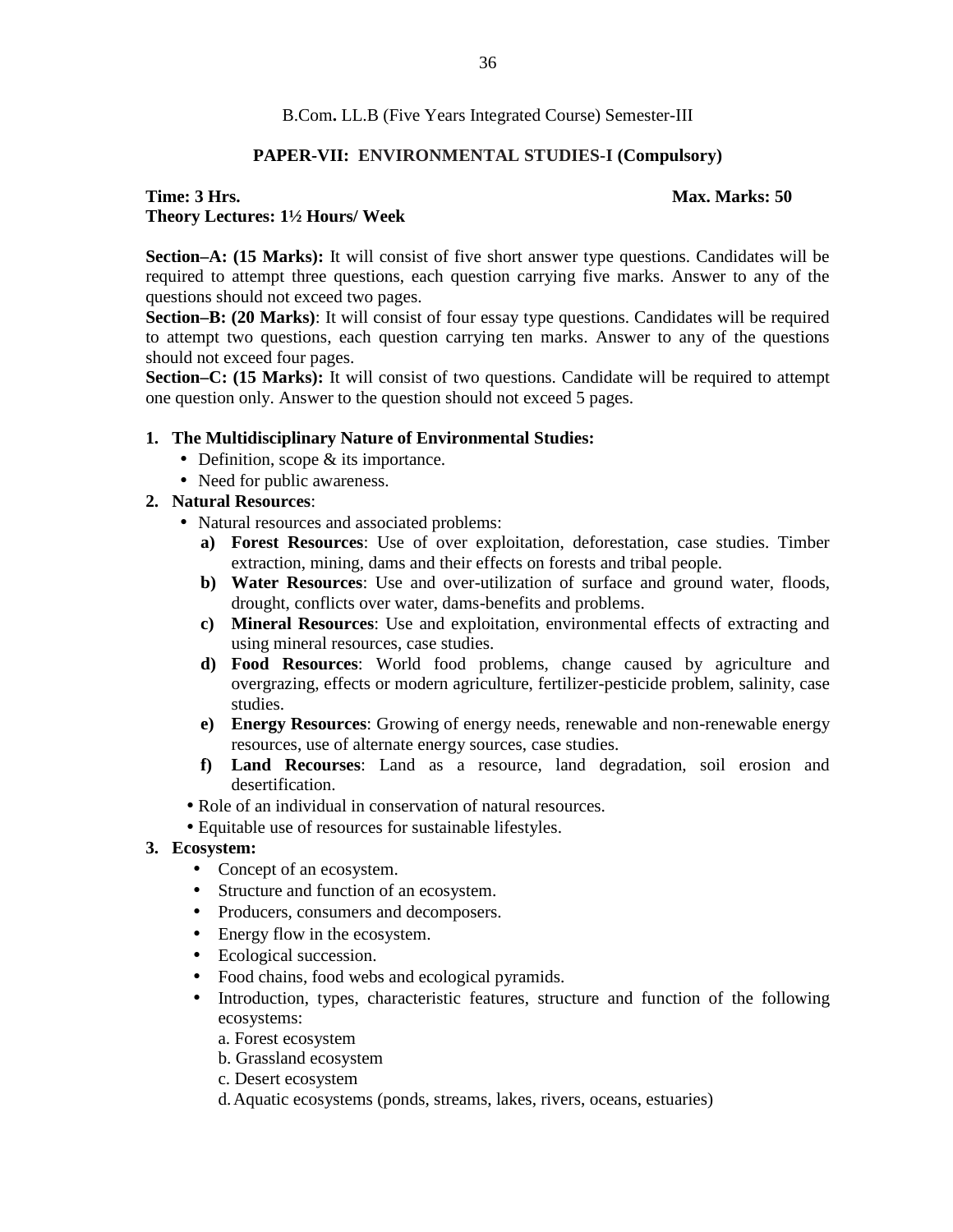#### **4. Social Issues and Environment:**

- From unsustainable to sustainable development.
- Urban problems related to energy.
- Water conservation, rain water harvesting, watershed management.
- Resettlement and rehabilitation of people; its problems and concerns. Case studies.
- Environmental ethics: Issues and possible solutions.
- Climate change, global warning, acid rain, ozone layer depletion, nuclear accidents and holocause. Case studies.
- Wasteland reclamation.
- Consumerism and waste products.
- Environmental Protection Act:
	- $\triangleright$  Air (prevention and Control of Pollution) Act.
	- $\triangleright$  Water (prevention and Control of Pollution) Act.
	- $\triangleright$  Wildlife Protection Act.
	- **Forest Conservation Act.**
- Issues involved in enforcement of environmental legislation.
- Public awareness.

#### **5. National Service Scheme**

- **Introduction and Basic Concepts of NSS:** History, philosophy, aims & objectives of NSS; Emblem, flag, motto, song, badge etc.; Organizational structure, roles and responsibilities of various NSS functionaries.
- **Health, Hygiene & Sanitation:** Definition, needs and scope of health education; Food and Nutrition; Safe drinking water, water borne diseases and sanitation (Swachh Bharat Abhiyan); National Health Programme; Reproductive health.

#### **References/Books:**

- 1. Agarwal, K. C. 2001. Environmental Biology, Nidhi Publications Ltd. Bikaner.
- 2. Bharucha, E. 2005. Textbook of Environmental Studies, Universities Press, Hyderabad.
- 3. Down to Earth, Centre for Science and Environment, New Delhi.
- 4. Jadhav, H. & Bhosale, V. M. 1995. Environmental Protection and Laws. Himalaya Pub.
- 5. Joseph, K. and Nagendran, R. 2004. Essentials of Environmental Studies, Pearson Education (Singapore) Pte. Ltd., Delhi.
- 6. Kaushik, A. & Kaushik, C. P. 2004. Perspective in Environmental Studies, New Age International (P) Ltd, New Delhi.
- 7. Miller, T. G. Jr. 2000. Environmental Science, Wadsworth Publishing Co.
- 8. Sharma, P. D. 2005. Ecology and Environment, Rastogi Publications, Meerut.
- 9. Booklet on Safe Driving. Sukhmani Society (Suvidha Centre), District Court Complex, Amritsar
- 10. Kanta, S., 2012. Essentials of Environmental Studies, ABS Publications, Jalandhar.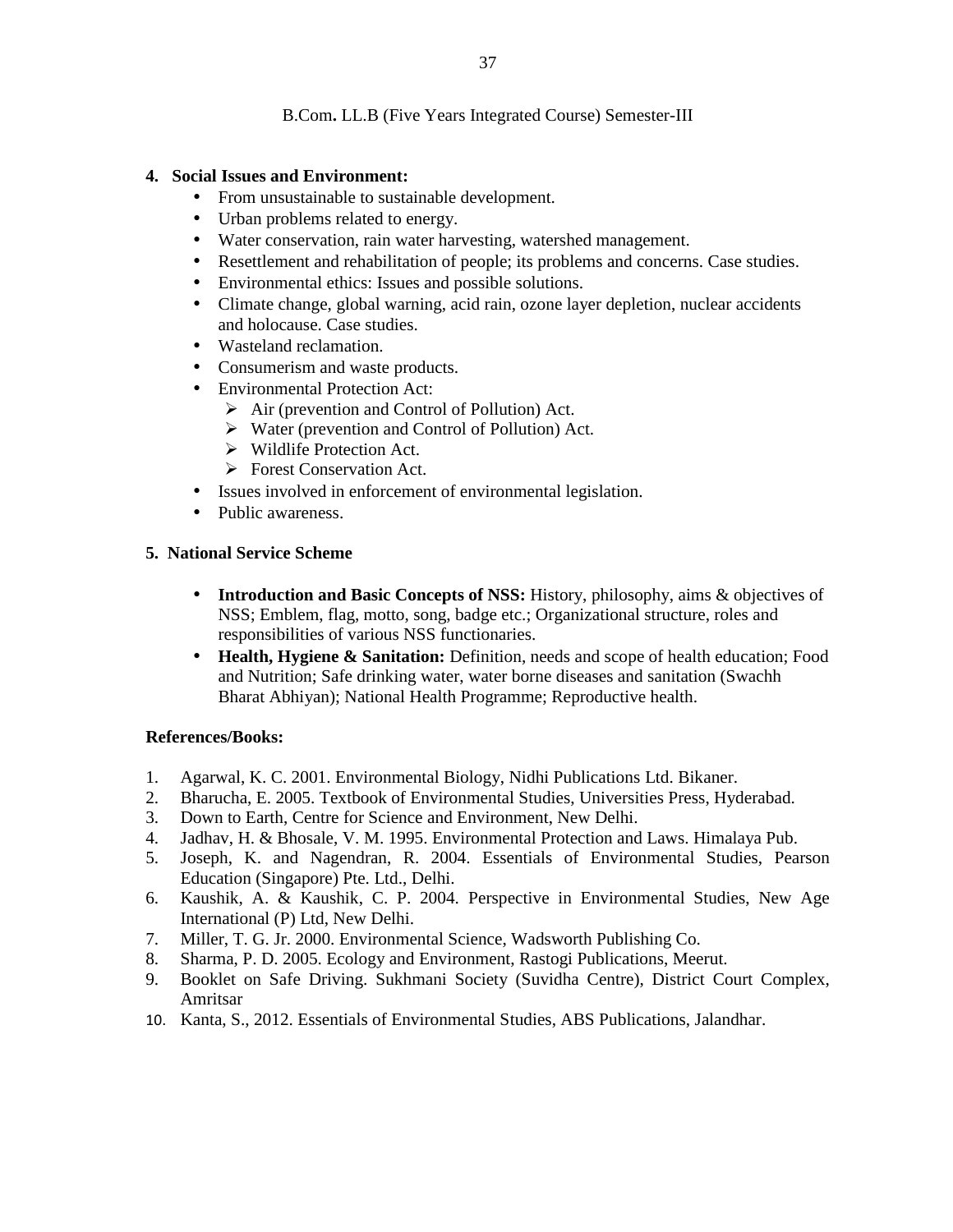#### **PAPER–I: ENGLISH-IV**

#### **Time: 3 Hours Max. Marks: 100**

#### **The Syllabus consists of four units & the Paper setter is required to set the paper as under:-**

- **Section–A**: It will consist of 10 compulsory questions of 2 marks each. Answer to each question is to be of five lines. The paper setter is required to set not less than two  $\&$  not more than three questions from each unit. **20 Marks**
- **Section–B:** It will consist of 12 questions of Six marks each. Answer each question is to be in 2 pages. Three questions are to be set from each unit  $\&$  the candidates are required to attempt two questions from each unit. **48 Marks**
- **Section–C:** It will consist of 4 questions of 16 marks. Answer to each question is to be in 5 pages one question is to be set from each unit and the candidates are required to attempt any two questions out of four. **32 Marks**

#### **Unit-I**

Roses in December in M.C. Chagla (8th ed.) Chapter IV & VII

#### **Unit-II**

Roses in December in M.C. Chagla (8th ed.) Chapter X and Epilogue

#### **Unit-III**

Grammar and Composition

- (a) Precis Writing
- (b) Grammar Vocabulary:
	- (i) Certain Set Expressions and Phrases
	- (ii) One Word Substitution
	- (iii) Foreign Works and Phrases (Important Latin and English) Affixes Greek and Latin Affixes & Prefixes

-ab from-abuse, abstain

-ambi-around-ambition, ambiguous

-ante-before-ante date, ante-room

-en-to make, enslave, enable, empower

-bene-well, benefaction, beneficial

-bi-twice, binocular, bicameral

-cirum-around-about circumstances, circumference

-co-together, co-operation

-centren against, contradict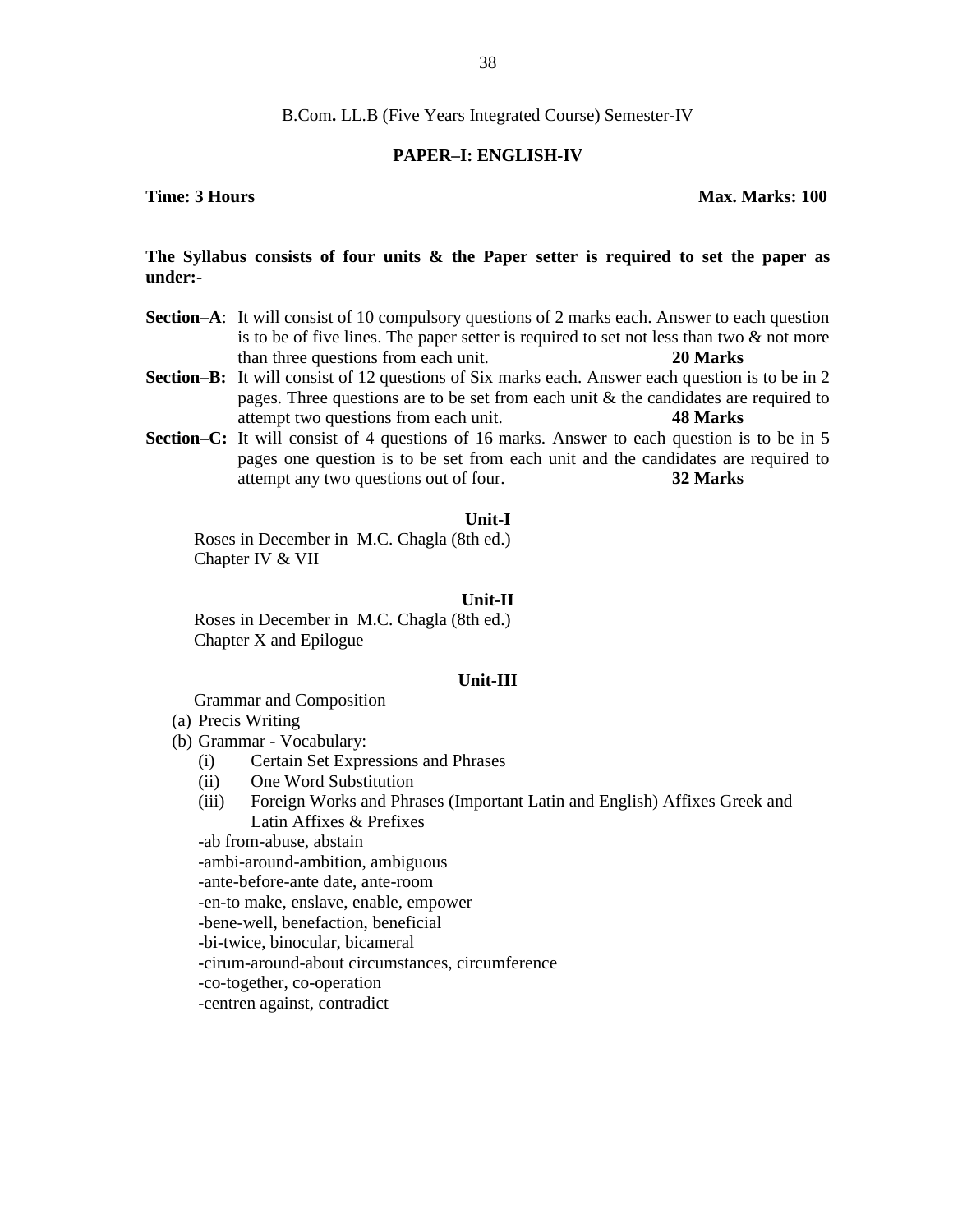#### B.Com**.** LL.B (FIVE YEARS INTEGRATED COURSE) SEMESTER-IV

-de-down, deforestation, ddthrone -dis-apart, discord, displane -equi-equal, equally equivalent -extra-beyond, extravagant, extraordinary -inter-between, interact, interrelation -mal-ill, maladjustment, malcontent -pen-almost, peninsula -post-after, postscript, postmentem -pre-forth, forward, project, proauthorities -pre-before, predict, prefer -re-back, refund, rebound -retro-back, retrospect, retrograde -Semi-half, semicolon, semicircle, sub-under, subject, suble -trans across, trans-atlantics, transport -ultra-beyond, ultra-violet, ultramarine -uni-one uniform, unanimous -endo-within, endogenous -epi-upon, epitaph, epicenter -ex-out of-from, exodus -ce-out of from, ecstasy -hemo-half, hemisphere -miso-hate, misogynist -suffixes a-ance allegiance abundance -ion, opinion, action -ment, enchantment, punishment -ure, culture, censure -y, beggary, recovery -ade, cascade, bridge -al, legal, regal -ary, contrary, arbitrary -arious, gregarious -sque, picturesque, grotesque -ous, glorious, preilous -ise, victimize, harmonize -ate, facilitate, activate -ify, classify, verify -en, darken, quicken -ful, faithful, fearful -age, foliage -en, artisen, warden -eur, amateur, grandeur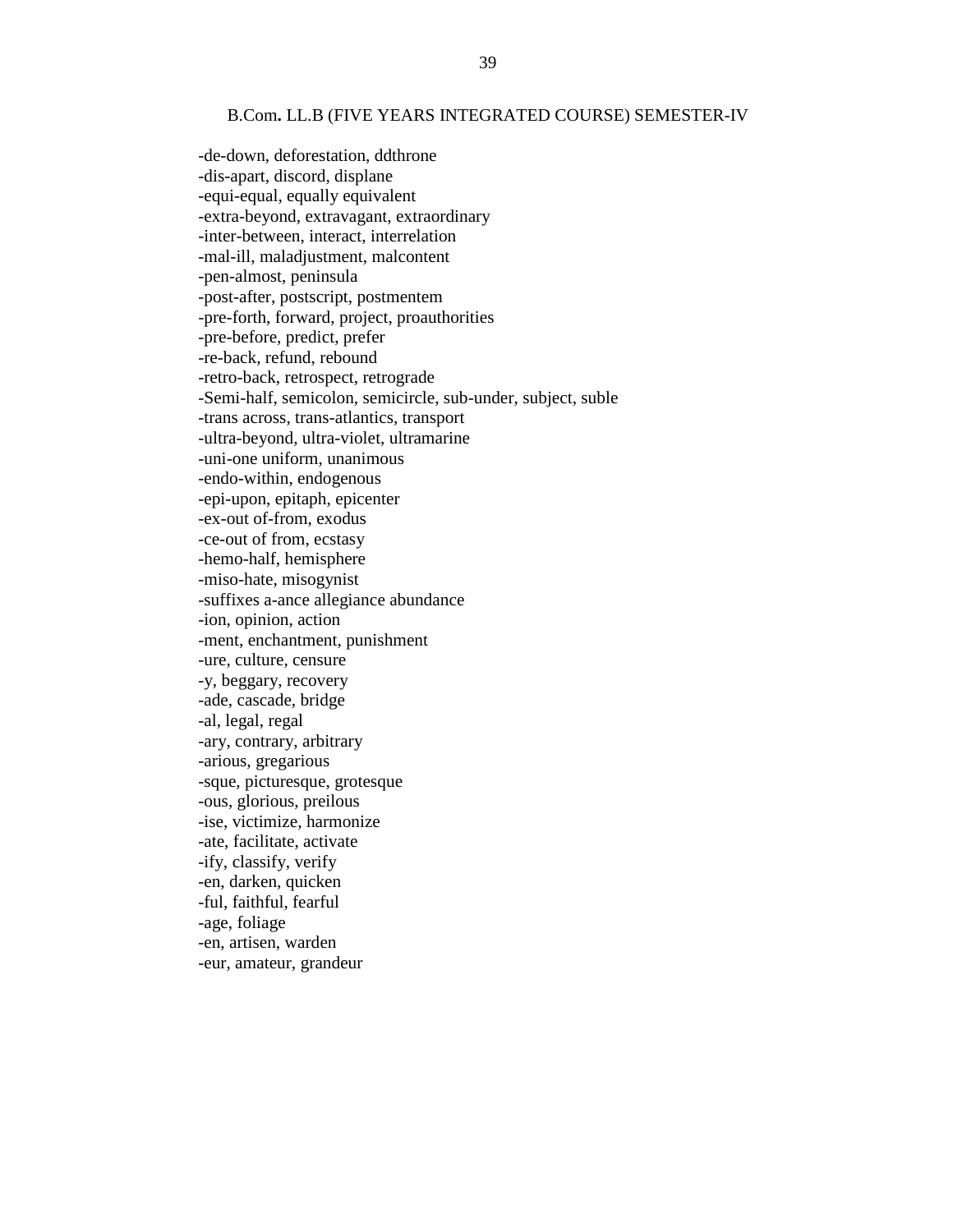#### B.Com**.** LL.B (FIVE YEARS INTEGRATED COURSE) SEMESTER-IV

#### **Unit-IV**

Brief Writing and Drafting of Legal Reports Legal Maxims: -Audi alteram partem -Ubi Jus ibi remedium -One cannot approabate and reprobate -Volenti Non fit injuria -Res Ipsa loquitor -Delegatus non potest delegare -Actus non facit reum-nisi mens sit rea -Justice delayed is justice denied -Nemo debet bis vexari -He who seeks equity must do equity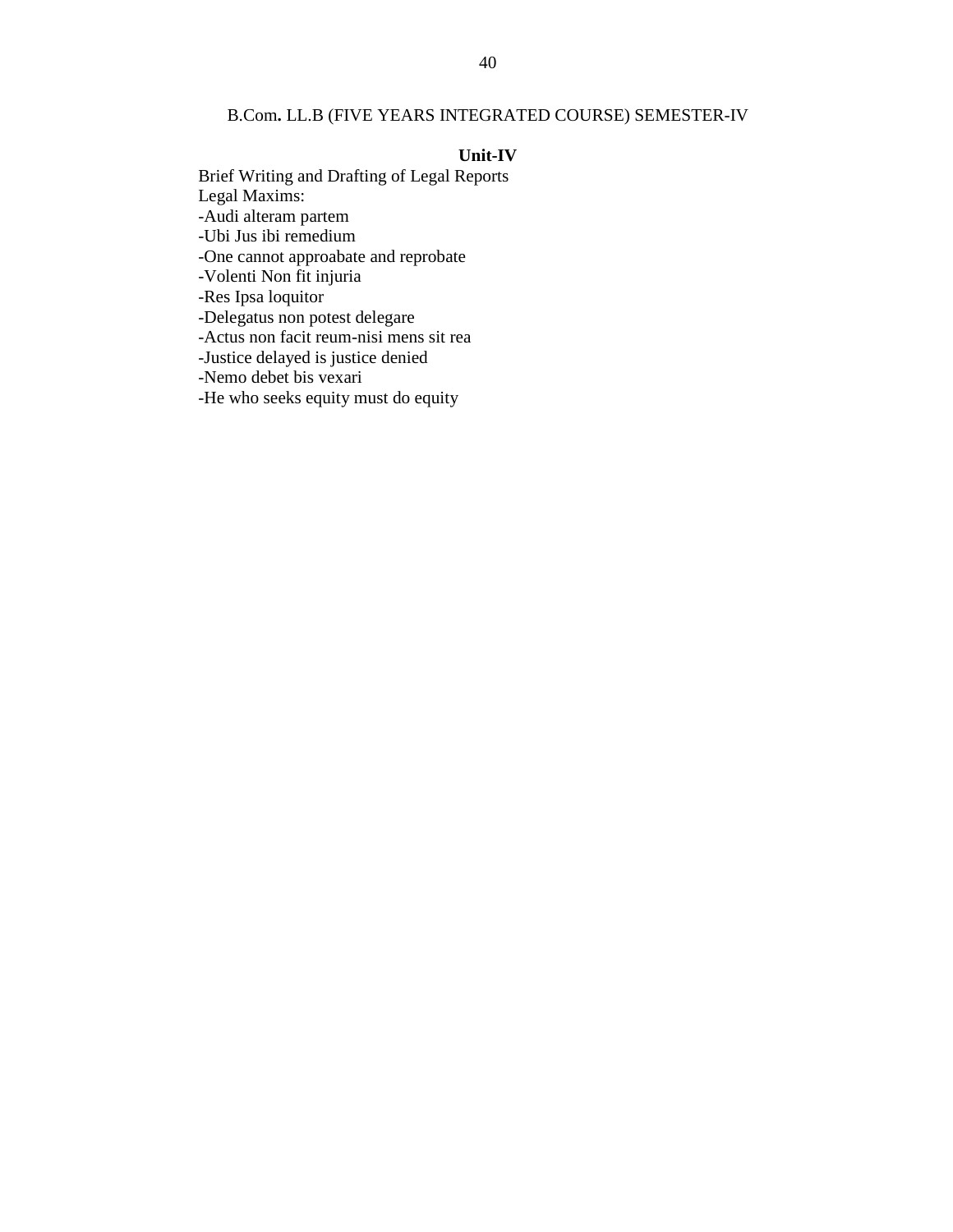## B.Com**.** LL.B (FIVE YEARS INTEGRATED COURSE) SEMESTER-IV <sup>41</sup><br>ARS INTEGRATED COURSE) SEMESTER<br>PAPER-II: ਪੰਜਾਬੀ-IV<br><sup>7</sup>  $^{41}$ <br>B.Com. LL.B (FIVE YEARS INTEGRATED COURSE) SEMESTER-IV<br>**PAPER-II: ਪੰਜਾਬੀ-IV**<br>ਕੁਲ ਅੰਕ: 100<br>ਪਾਠ-ਕ੍ਰਮ ਅਤੇ ਪਾਠ-ਪੁਸਤਕਾਂ **kRS INTEGRATED COURSE) SEMESTEI<br>PAPER-II: ਪੰਜਾਬੀ-IV<br>ਪਾਠ-ਕ੍ਰਮ ਅਤੇ ਪਾਠ-ਪੁਸਤਕਾਂ**

|               | PAPER-II: ਪੰਜਾਬੀ-IV                                                                  |                      |  |
|---------------|--------------------------------------------------------------------------------------|----------------------|--|
| ਸਮਾਂ : 3 ਘੰਟੇ |                                                                                      | ਕੁਲ ਅੰਕ <b>:</b> 100 |  |
|               | ਪਾਠ-ਕਮ ਅਤੇ ਪਾਠ-ਪੁਸਤਕਾਂ                                                               |                      |  |
|               |                                                                                      |                      |  |
| 1.            | ਸੁਖ਼ਨ ਦੇ ਸੂਰਜ (ਆਧੁਨਿਕ ਪੰਜਾਬੀ ਕਾਵਿ–ਸੰਗ੍ਰਹਿ : 1901–1995),                              | 40 ਅੰਕ               |  |
|               | (ਸੰਪਾ. ਡਾ. ਬਲਜੀਤ ਕੋਰ ਅਤੇ ਡਾ. ਟੀ.ਡੀ. ਜੋਸ਼ੀ), ਗੁਰੂ ਨਾਨਕ ਦੇਵ ਯੂਨੀਵਰਸਿਟੀ, ਅੰਮ੍ਰਿਤਸਰ।     |                      |  |
|               | ਕਵੀ : ਭਾਈ ਵੀਰ ਸਿੰਘ, ਪ੍ਰੋ. ਪੂਰਨ ਸਿੰਘ, ਮੋਹਨ ਸਿੰਘ, ਅੰਮ੍ਰਿਤਾ ਪ੍ਰੀਤਮ, ਬਾਵਾ ਬਲਵੰਤ,         |                      |  |
|               | ਹਰਿਭਜਨ ਸਿੰਘ, ਸੋਹਣ ਸਿੰਘ ਮੀਸ਼ਾ, ਸ਼ਿਵ ਕੁਮਾਰ, ਜਸਵੰਤ ਸਿੰਘ ਨੇਕੀ, ਜਗਤਾਰ, ਪਾਸ਼, ਸੁਰਜੀਤ ਪਾਤਰ। |                      |  |
| 2.            | <b>ਪਵਿਤਰ ਪਾਪੀ</b> (ਨਾਨਕ ਸਿੰਘ), ਨਾਨਕ ਸਿੰਘ ਪੁਸਤਕਮਾਲਾ, ਅੰਮ੍ਰਿਤਸਰ।                       | 20 ਅੰਕ               |  |
| 3.            | <b>ਮੰਚ ਘਰ</b> (ਸੰਪਾ. ਕੁਲਦੀਪ ਸਿੰਘ ਧੀਰ ਅਤੇ ਹਿਰਦੇਜੀਤ ਸਿੰਘ ਭੋਗਲ), ਗੁਰੂ ਨਾਨਕ ਦੇਵ          |                      |  |
|               | ਯੂਨੀਵਰਸਿਟੀ, ਅੰਮ੍ਰਿਤਸਰ। ਇਕਾਂਗੀ : ਬੇਬੇ ਰਾਮ ਭਜਨੀ, ਦੂਜਾ ਵਿਆਹ, ਮਨ ਦੀਆਂ ਮਨ                 |                      |  |
|               | ਵਿਚ, ਅੱਖ ਅੱਗੇ ਕੱਖ, ਬਹਮ ਭੋਜ, ਕੁੱਤਾ ਤੇ ਮਨੁੱਖ।                                          | 20 ਅੰਕ               |  |
| 4.            | ਉਪਰੋਕਤ ਪੰਜਾਬੀ ਨਾਵਲ ਅਤੇ ਇਕਾਂਗੀਆਂ ਵਿਚੋਂ ਪਾਠ ਆਧਾਰਿਤ ਸੰਖੇਪ ਉੱਤਰਾਂ ਵਾਲੇ ਦਸ                |                      |  |
|               | ਪ੍ਰਸ਼ਨ ਪੁੱਛੇ ਜਾਣਗੇ। ਸਾਰੇ ਪ੍ਰਸ਼ਨਾਂ ਦੇ ਉੱਤਰ ਦੇਣੇ ਲਾਜ਼ਮੀ ਹਨ।                            |                      |  |
|               |                                                                                      | $10\times2= 20$ ਅੰਕ  |  |
|               |                                                                                      |                      |  |
|               |                                                                                      |                      |  |

# **n ze-t zv ns / gohfyne bJh jdkfJsK** <sub>ਸੁ<sup>ਕਨਾ ਰੂ</sup>ਲ ਜਾਣਗਾ ਸਾਰ <sub>ਸੁ</sub>ਕਨਾ ਦ ਫੂੱਤਰ ਹੁਣ ਲਾਗਮਾ ਹਨ।<br>ਅੰਕ-ਵੰਡ ਅਤੇ ਪਰੀਖਿਅਕ ਲਈ ਹਦਾਇਤਾਂ<br>1. **ਸੁਖ਼ਨ ਦੇ ਸੂਰਜ (ਆਧੁਨਿਕ ਪੰਜਾਬੀ ਕਾਵਿ-ਸੰਗ੍ਰਹਿ** : 1901-1995)<br>(ੳ) ਪ੍ਰਸੰਗ ਸਹਿਤ ਵਿਆਖਿਆ (ਚਾਰ ਵਿਚੋਂ ਦੋ) ।</sub>

|                                                        | ਅੰਕ–ਵੰਡ ਅਤੇ ਪਰੀਖਿਅਕ ਲਈ ਹਦਾਇਤਾਂ                   |                       |  |  |
|--------------------------------------------------------|--------------------------------------------------|-----------------------|--|--|
| ਸੁਖ਼ਨ ਦੇ ਸੂਰਜ (ਆਧੁਨਿਕ ਪੰਜਾਬੀ ਕਾਵਿ–ਸੰਗ੍ਰਹਿ : 1901–1995) |                                                  |                       |  |  |
| (ੳ)                                                    | ਪਸੰਗ ਸਹਿਤ ਵਿਆਖਿਆ (ਚਾਰ ਵਿਚੋਂ ਦੋ) ।                | $10+10=20$ ਅੰਕ        |  |  |
| (ਅ)                                                    | ਕਿਸੇ ਇਕ ਕਵਿਤਾ ਦਾ ਵਿਸ਼ਾ-ਵਸਤੂ, ਕਵੀ ਬਾਰੇ ਜਾਣਕਾਰੀ ਤੇ |                       |  |  |
|                                                        | ਉਸਦਾ ਯੋਗਦਾਨ (ਦੋ ਵਿਚੋਂ ਇਕ) ।                      | 10 ਅੰਕ                |  |  |
| (ੲ)                                                    | ਪੰਜ ਮਲਟੀਪਲ ਚੋਣ ਪਸ਼ਨ                              | $5 \times 2 = 10$ ਅੰਕ |  |  |
| ਪਵਿਤਰ ਪਾਪੀ                                             |                                                  |                       |  |  |

## 2. ਪਵਿਤਰ ਪਾਪੀ (ੲ) ਪੰਜ ਮਲਟੀਪਲ ਚੋਣ ਪ੍ਰਸ਼ਨ<br>2. **ਪਵਿਤਰ ਪਾਪੀ**<br>ਨਾਵਲ ਦਾ ਵਿਸ਼ਾ–ਵਸਤੂ<sub>∕</sub>ਕਥਾਨਕ ਪਾਤਰ (ਦੋ ਵਿਚੋਂ ਇਕ)<br>3. **ਮੰਚ ਘਰ**<br>ਕਿਸੇ ਇਕ ਇਕਾਂਗੀ ਦਾ ਵਿਸ਼ਾ–ਵਸਤੂ ∕ਕਲਾ ∕ਇਕਾਂਗੀ ਲੇਖਕ ਬਾਰੇ

## ਨਾਵਲ ਦਾ ਵਿਸ਼ਾ–ਵਸਤੁ∠ਕਥਾਨਕ ਪਾਤਰ (ਦੋ ਵਿਚੋਂ ਇਕ) ਭਾਰਤ ਵਿੱਚ ਸ਼ਾਹਮ ਦਾ ਸ਼ਾਹਮ **20 ਅੰਕ**

## (ੲ) ਪੰਜ ਮਲਟੀਪਲ ਚੋਣ ਪ੍ਰਸ਼ਨ<br>ਪਵਿਤਰ ਪਾਪੀ<br>ਨਾਵਲ ਦਾ ਵਿਸ਼ਾ-ਵਸਤੂ ਕਥਾਨਕ ਪਾਤਰ (ਦੋ ਵਿਚੋਂ ਇਕ)<br><mark>ਮੰਚ ਘਰ</mark><br>ਕਿਸੇ ਇਕ ਇਕਾਂਗੀ ਦਾ ਵਿਸ਼ਾ-ਵਸਤੂ ਕਲਾ /ਇਕਾਂਗੀ ਲੇਖਕ ਬਾਰੇ<br>ਜਾਣਕਾਰੀ ਤੇ ਉਸਦਾ ਯੋਗਦਾਨ (ਦੋ ਵਿਚੋਂ ਇਕ) ਪ**ਵਿਤਰ ਪਾਪੀ**<br>ਨਾਵਲ ਦਾ ਵਿਸ਼ਾ-ਵਸਤੂ*/*ਕਥਾਨਕ ਪਾਤਰ (ਦੋ ਵਿਚੋਂ ਇਕ)<br>**ਮੰਚ ਘਰ**<br>ਕਿਸੇ ਇਕ ਇਕਾਂਗੀ ਦਾ ਵਿਸ਼ਾ-ਵਸਤੂ ਕਲਾ ਇਕਾਂਗੀ ਲੇਖਕ ਬਾਰੇ<br>ਜਾਣਕਾਰੀ ਤੇ ਉਸਦਾ ਯੋਗਦਾਨ (ਦੋ ਵਿਚੋਂ ਇਕ)<br>ਪਾਠ-ਕ੍ਰਮ ਵਿਚ ਅੰਕਿਤ ਨਾਵਲ ਅਤੇ ਇਕਾਂਗੀਆਂ ਵਿਚੋਂ ਪਾਠ ਆਧਾਰਿਤ ਨਾਵਲ ਦਾ ਵਿਸ਼ਾ-ਵਸਤੂ ਕਥਾਨਕ ਪਾਤਰ (ਦੋ ਵਿਚੋਂ ਇਕ)<br>3. **ਮੰਚ ਘਰ**<br>ਕਿਸੇ ਇਕ ਇਕਾਂਗੀ ਦਾ ਵਿਸ਼ਾ-ਵਸਤੂ ਕਲਾ ਇਕਾਂਗੀ ਲੇਖਕ ਬਾਰੇ<br>ਜਾਣਕਾਰੀ ਤੇ ਉਸਦਾ ਯੋਗਦਾਨ (ਦੋ ਵਿਚੋਂ ਇਕ)<br>4. ਪਾਠ-ਕ੍ਰਮ ਵਿਚ ਅੰਕਿਤ ਨਾਵਲ ਅਤੇ ਇਕਾਂਗੀਆਂ ਵਿਚੋਂ ਪਾਠ ਆਧਾਰਿਤ<br>10 ਪ੍ਰਸ਼ਨ ਪੁੱਛ ਮੱਚ ਘਰ<br>ਕਿਸੇ ਇਕ ਇਕਾਂਗੀ ਦਾ ਵਿਸ਼ਾ–ਵਸਤੂ ਕਲਾ ਇਕਾਂਗੀ ਲੇਖਕ ਬਾਰੇ<br>ਜਾਣਕਾਰੀ ਤੇ ਉਸਦਾ ਯੋਗਦਾਨ (ਦੋ ਵਿਚੋਂ ਇਕ)<br>ਪਾਠ–ਕ੍ਰਮ ਵਿਚ ਅੰਕਿਤ ਨਾਵਲ ਅਤੇ ਇਕਾਂਗੀਆਂ ਵਿਚੋਂ ਪਾਠ ਆਧਾਰਿਤ<br>10 ਪ੍ਰਸ਼ਨ ਪੁੱਛੇ ਜਾਣਗੇ, ਜਿਨ੍ਹਾਂ ਦੇ ਵਿਦਿਆਰਥੀ ਨੇ ਸੰਖੇਪ ਉੱਤਰ ਦੇਣੇ ਹਨ।<br>10×2=

**10%2= 20 nze**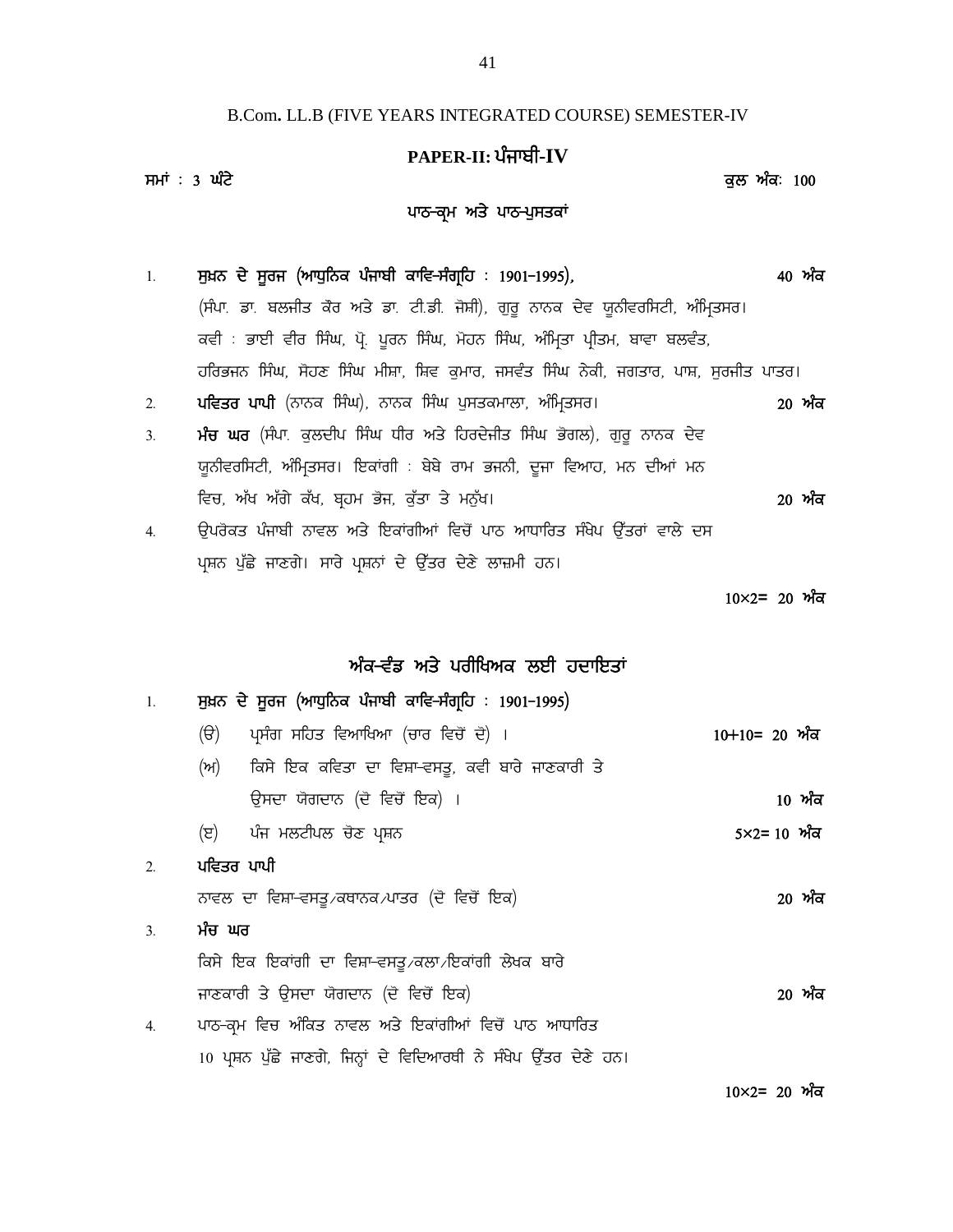#### B.Com**.** LL.B (FIVE YEARS INTEGRATED COURSE) SEMESTER-IV

## **PAPER-II: muF`lI pMjwbI-IV** (ਪੰਜਾਬ ਦਾ ਇਤਿਹਾਸ ਤੇ ਸੱਭਿਆ**ਚਾਰ**) **(In Lieu of Punjabi Compulsory)**

**Time: 3 Hrs. Marks: 100**

#### ਅੰਕਾਂ ਦੀ **ਵੰਡ:**-

- **ਭਾਗ ੳ:-** ਇਸ ਭਾਗ ਵਿੱਚ 15 ਪ੍ਰਸ਼ਨ ਪੁੱਛੇ ਜਾਣਗੇ। ਵਿਦਿਆਰਥੀ ਵੱਲੋਂ ਕਿਸੇ 10 ਦੇ ਉੱਤਰ 30-40 ਸ਼ਬਦਾਂ ਵਿੱਚ ਦਿੱਤੇ ਜਾਣ। ਹਰੇਕ ਪੁਸ਼ਨ ਦੇ 4 ਅੰਕ ਹੋਣਗੇ।
- **ਭਾਗ ਅ:-** ਇਸ ਭਾਗ ਵਿੱਚ 6 ਪ੍ਰਸ਼ਨ ਪੁੱਛੇ ਜਾਣਗੇ। ਵਿਦਿਆਰਥੀ ਕਿਸੇ 3 ਪ੍ਰਸ਼ਨਾਂ ਦੇ ਉੱਤਰ 400-500 ਸ਼ਬਦਾਂ ਵਿੱਚ ਦਿੱਤੇ ਜਾਣ। ਹਰੇਕ ਪਸ਼ਨ ਦੇ 20 ਅੰਕ ਹਨ।
- 1**. ਸਿੱਖ ਧਰਮ ਦੀ ਸਥਾਪਨਾ ਗੁਰੂ ਨਾਨਕ ਦੇਵ ਜੀ ਦਾ ਜੀਵਨ ਤੇ ਉਪਦੇਸ਼** (1469-1539):- ਗੁਰੂ ਨਾਨਕ ਦੇਵ ਜੀ ਦਾ ਜੀਵਨ, ਰੱਬ ਸਬੰਧੀ ਵਿਚਾਰ, ਗੁਰੂ ਦਾ ਮਹੱਤਵ, ਸਿੱਖਿਆਵਾਂ। ਸੰਗਤ*-*ਪੰਗਤ, ਗੁਰਗੱਦੀ ਦੀ ਸਥਾਪਨਾ ਇਸ ਦਾ ਸਮਾਜ ਤੇ ਪ੍ਰਭਾਵ।
- **2. ਸਿੱਖ ਪੰਥ ਦਾ ਵਿਕਾਸ:-** ਗੁਰੂ ਅੰਗਦ ਦੇਵ ਜੀ ਤੋਂ ਗੁਰੂ ਰਾਮਦਾਸ ਜੀ ਤੱਕ (1539-1581):- ਗੁਰੂ ਅੰਗਦ ਦੇਵ ਜੀ ਦਾ ਸਿੱਖ ਧਰਮ ਦੇ ਵਿਕਾਸ ਵਿੱਚ ਯੋਗਦਾਨ, ਗੁਰਮੁੱਖੀ ਲਿੱਪੀ, ਗੁਰੂ ਅਮਰਦਾਸ ਜੀ ਦਾ ਸਿੱਖ ਧਰਮ ਦੇ ਵਿਕਾਸ ਵਿੱਚ ਯੋਗਦਾਨ: ਗੋਇੰਦਵਾਲ ਸਾਹਿਬ ਦੀ ਸਥਾਪਨਾ, ਮੰਜੀ ਪੂਥਾ ਅਤੇ ਸਮਾਜਿਕ ਸਧਾਰ, ਗਰ ਰਾਮਦਾਸ ਜੀ ਦਾ ਯੋਗਦਾਨ, ਰਾਮਦਾਸਪੁਰਾ ਦੀ ਸਥਾਪਨਾ, ਮਸੰਦ ਪ੍ਰਥਾ।
- 3. ਗੁਰੂ ਅਰਜਨ ਦੇਵ ਜੀ ਦੇ ਸਮੇਂ ਸਿੱਖ ਪੰਥ ਦਾ ਵਿਕਾਸ:- ਗੁਰੂ ਅਰਜਨ ਦੇਵ ਜੀ ਦਾ ਯੋਗਦਾਨ, (1581-1606), ਹਰਿਮੰਦਰ ਸਾਹਿਬ ਦਾ ਨਿਰਮਾਣ, ਆਦਿ ਗੁੰਥ ਸਾਹਿਬ ਦਾ ਸੰਕਲਨ, ਗੁਰੂ ਅਰਜਨ ਦੇਵ ਜੀ ਦੀ ਸ਼ਹਾਦਤ ਤੇ ਇਸਦਾ ਮਹੱਤਵ।

#### **sbMiDq pusqkW:-**

- 1. **'ਸ਼ਿਰੋਮਣੀ ਸਿੱਖ ਇਤਿਹਾਸ'** 1469-1708 ਡਾ. ਸੁਖਦਿਆਲ ਸਿੰਘ, ਸੰਗਮ ਪਬਲੀਕੇਸ਼ਨ, ਸਮਾਣਾ।
- 2. **'ਸੰਖੇਪ ਜੀਵਨ ਦਸ ਗੁਰੂ ਸਾਹਿਬਾਨ'**, ਗਿਆਨੀ ਜਗਤਾਰ ਸਿੰਘ ਰਾਏ ਮੋਰਾਵਾਲੀ ਆਜਾਦ ਬੁੱਕ ਡੀਪ, ਹਾਲ ਬਜਾਰ, ਅੰਮ੍ਰਿਤਸਰ।
- 3**. 'ਸਿੱਖ ਇਤਿਹਾਸ'** (1469-1765), ਪ੍ਰਿੰਸੀਪਲ ਤੇਜਾ ਸਿੰਘ, ਡਾ. ਗੰਡਾ ਸਿੰਘ ਪਬਲੀਕੇਸ਼ਨ ਬਿੳਰੋ ਪੰਜਾਬੀ ਯਨੀਵਰਸਿਟੀ ਪਟਿਆਲਾ।
- 4**. 'ਸਿੱਖ ਇਤਿਹਾਸ'** ਭਾਗ ਪਹਿਲਾ, ਖਸ਼ਵੰਤ ਸਿੰਘ ਅਨਵਾਦਕ ਡਾ. ਗਰਦਰਸ਼ਨ ਸਿੰਘ ਔਲਖ ਲਾਹੋਰ <u>ਬੱਕ ਸ਼ਾਪ ਲੁਧਿਆਣਾ</u>
- 5. **'ਪੰਜਾਬ ਦਾ ਵਿਰਸਾ'** (ਪੰਜਾਬ ਦੇ ਸਭਿਆਚਾਰ ਦਾ ਵਿਕਾਸ) ਪ੍ਰਿਥੀਪਾਲ ਸਿੰਘ ਕਪੁਰ ਨਿਉ ਬੁਕ ਕੰਪਨੀ ਜਲੰਧਰ।
- 6. **'ਸਿੱਖ ਹਿਸਟਰੀ'** 1469-1988 ਖਸ਼ਵੰਤ ਸਿੰਘ, ਨਵਯੱਗ ਪਬਿਲਸ਼ਰਜ ਨਵੀ ਦਿੱਲੀ।
- 7. **'ਸਾਡਾ ਇਤਿਹਾਸ'** ਭਾਗ ਪਹਿਲਾ (1469-1708) ਪੰਜਾਬ ਦਾ ਇਤਿਹਾਸ: ਸਤਿਬੀਰ ਸਿੰਘ ਨਿੳ ਬੱਕ ਕੰਪਨੀ ਜਲੰਧਰ।
- 8. **'ਪੰਜਾਬ ਦਾ ਇਤਿਹਾਸ'** (1469-1799) ਸ਼ਿਵ ਗਜਰਾਨੀ, ਮਦਨ ਪਬਲਿਸ਼ਰਜ ਪਟਿਆਲਾ।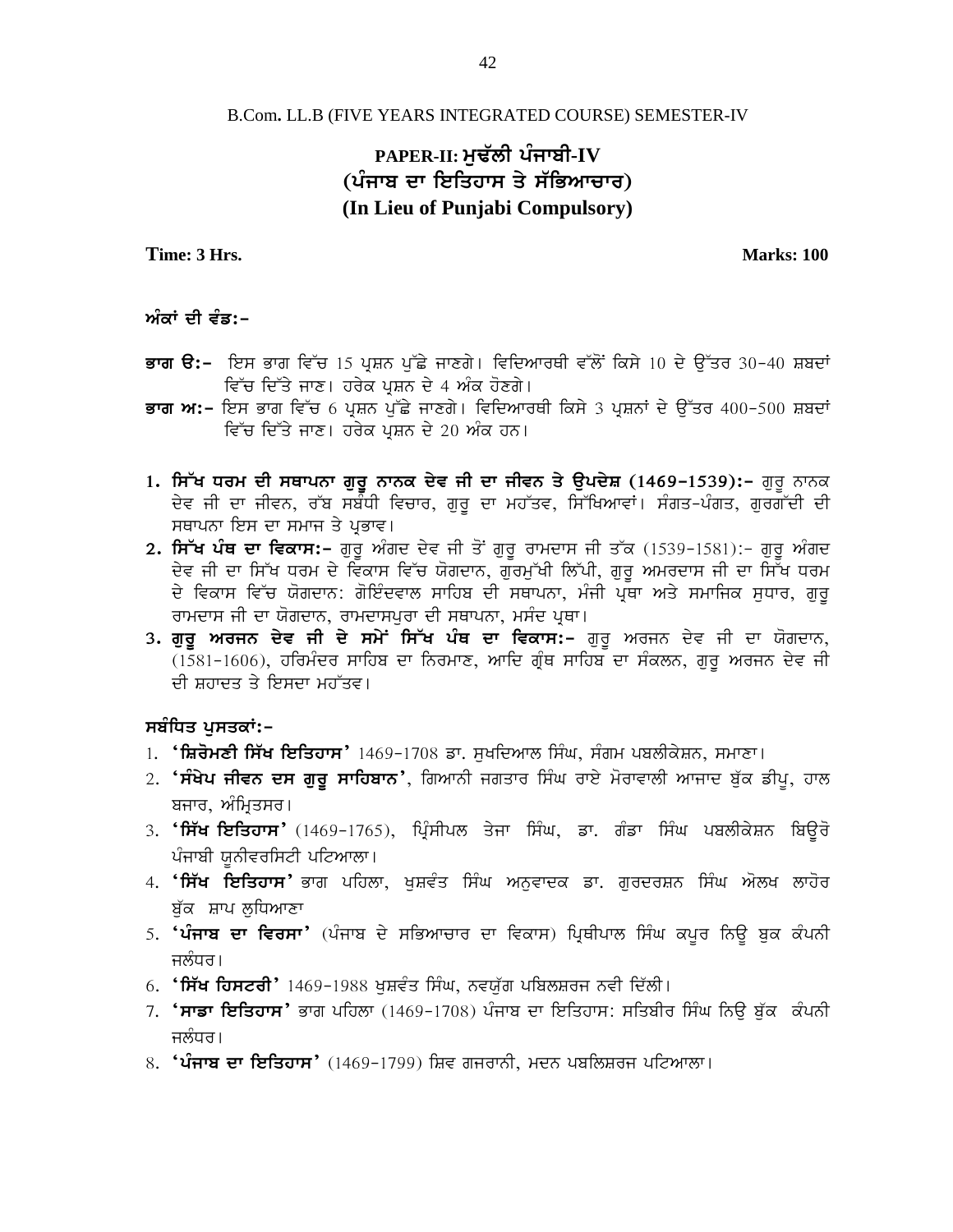#### **PAPER-III: OPERATION RESEARCH**

#### **Time: 3 Hours Max. Marks: 100**

#### **Guidelines for Paper Setter**

The syllabus consists of four units and the paper setters is required to set the paper as under **Section A:-** it consist of 10 compulsory question of 2 marks each answer to each question is to be in 5 lines the paper setter is required to set out not less than 2 and not more than 3 questions from each unit **Marks 20**

**Section B:-** it consist of 12 questions of 6 marks each answer to each question is to be in 2 pages 3 questions are to be set from each unit and candidates are required to attempt 2 questions from each unit **Marks 48**

**Section C:-** it consist of four questions of 16 marks answer to each question is to be in 5 pages, one question is to be set from each unit and the candidates are required to attempt any 2 question **Marks 32**

#### **Unit-I**

Operation Research- meaning, significance and scope. Introduction of Liner Programming: Formation of problem.

#### **Unit-II**

Solution using graphic method, simplex, two phase simplex, Method, Duality, Dual simplex, Assignment problem: formulation, optimal solution, variant of Assignment problems, travelling salesman problem.

#### **Unit-III**

Games Theory: concept, Methods Sequencing Problems

#### **Unit-IV**

Transportation: formulation, optimal solution, unbalanced Transportation problem, degeneracy.

#### **Suggested Readings:**

- 1. Taha, H.A, "Operation Research", 9th edition (2010), prentice hall of India, New Delhi.
- 2. Winsten, W.L "Operation Research: Application and Algorithms", 4th edition (2004), Indian university.
- 3. Kappor, V.K "Operation Research", Sultan chand and Sons.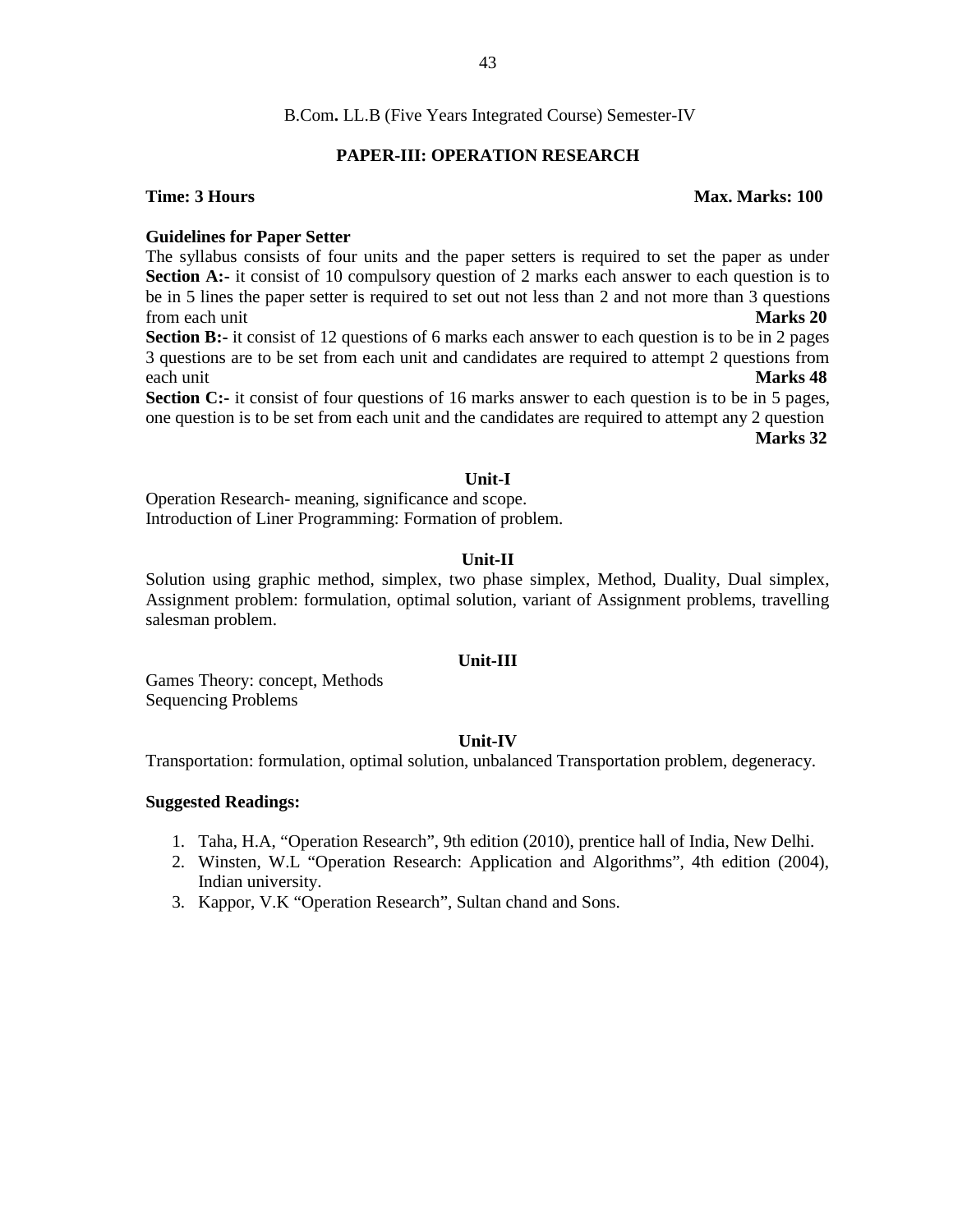#### **Paper–IV: LAW OF TORTS INCLUDING MV ACCIDENT AND CONSUMER PROTECTION LAWS**

#### **Time: 3 Hours Max. Marks: 100**

**The Syllabus consists of four units & the Paper setter is required to set the paper as under:-**

- **Section–A**: It will consist of 10 compulsory questions of 2 marks each. Answer to each question is to be of five lines. The paper setter is required to set not less than two  $\&$ not more than three questions from each unit. **20 Marks**
- **Section–B:** It will consist of 12 questions of Six marks each. Answer each question is to be in 2 pages. Three questions are to be set from each unit  $\&$  the candidates are required to attempt two questions from each unit. **48 Marks**
- **Section–C:** It will consist of 4 questions of 16 marks. Answer to each question is to be in 5 pages one question is to be set from each unit and the candidates are required to attempt any two questions out of four. 3**2 Marks**

Atleast two Judgements should be reflected in the paper from the syllabus.

#### **Unit-I**

-Torts-Evolution, Definition, Nature and Scope -General Defences

#### **Judgements:-**

Ramanuja Mudali v. M. Gagan, AIR 1984 Mad. 103 Anita Bhandari v. Union of India AIR 2004 Guj.67

#### **Unit-II**

Principle of Liability in Torts -Vicarious liability -Strict liability -State liability -Nuisance

#### **Judgements:-**

Municipal Corp. of Delhi v. Subhagwant, AIR 1964 Sc 1750 Jacob Mathew Vs. State of Punjab, (2005) 6 SCC 1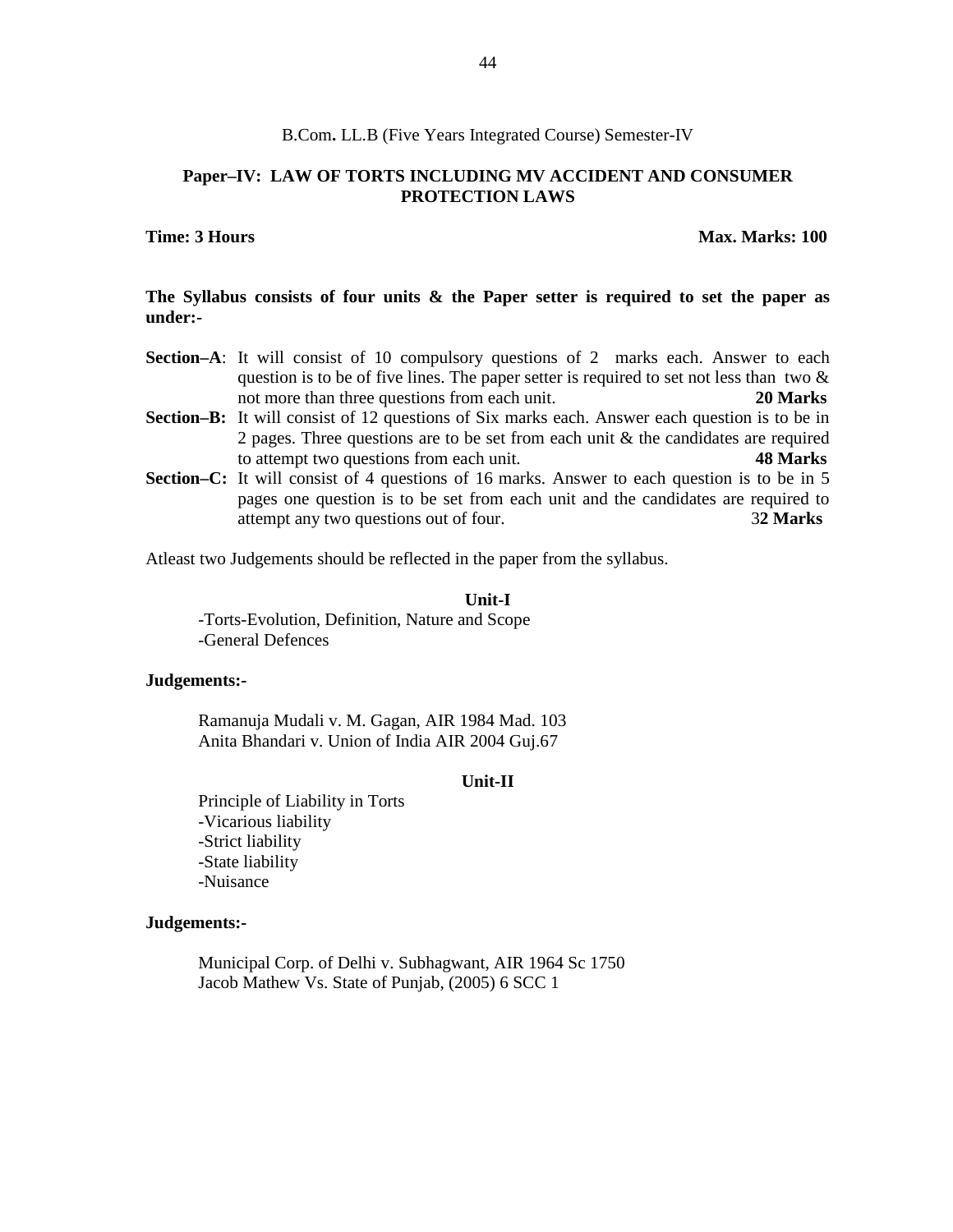#### **Unit-III**

-Negligence -Defamation -Tresspass against immovable Property

#### **Judgements:-**

X VZ Hospital (1999) CTJ (SC) R.K. Kranjia v. KMD Thakersay AIR 1970 Bom, 424

#### **Unit-IV**

-Definition and Need of Consumer Protection -Consumer Rights under the Consumer Protection ACT, 1986 -Redressal Mechanism under the Consumer Protection Act, 1986 -Compensation under Motor Vehicle Act

#### **Judgements:-**

Laxmi Engineering Works v. P SG Industrial Institute (1995) 3 (P) Spring Meadows Hospital v. Harjot Ahluwalia & anothers 1998(2) SCALE.456 (SC) United India Insurance Co. Ltd. V. Kiran Combers and Spiners, AIR 2007 SC 303

#### **Suggested Readings:**

| D.D Basu:                   | Law of Torts                                 |
|-----------------------------|----------------------------------------------|
| Rattan Lal Dhiraj Lal:      | Law of Torts                                 |
| R.K. Bangia:                | Law of Torts                                 |
| Ramaswamy Iyer:             | The Law of Torts                             |
| <b>Salmond and Hueston:</b> | The Law of Torts                             |
| Tones Michael:              | <b>Text Book on Torts</b>                    |
| S.K. Kapoor:                | The Law of Torts                             |
| D.N. Saraf:                 | Law of Consumer Protection                   |
| Gurjeet Singh:              | Law of Consumer Protection in India          |
| M.N. Shukla:                | The Law of Torts and Consumer Protection Act |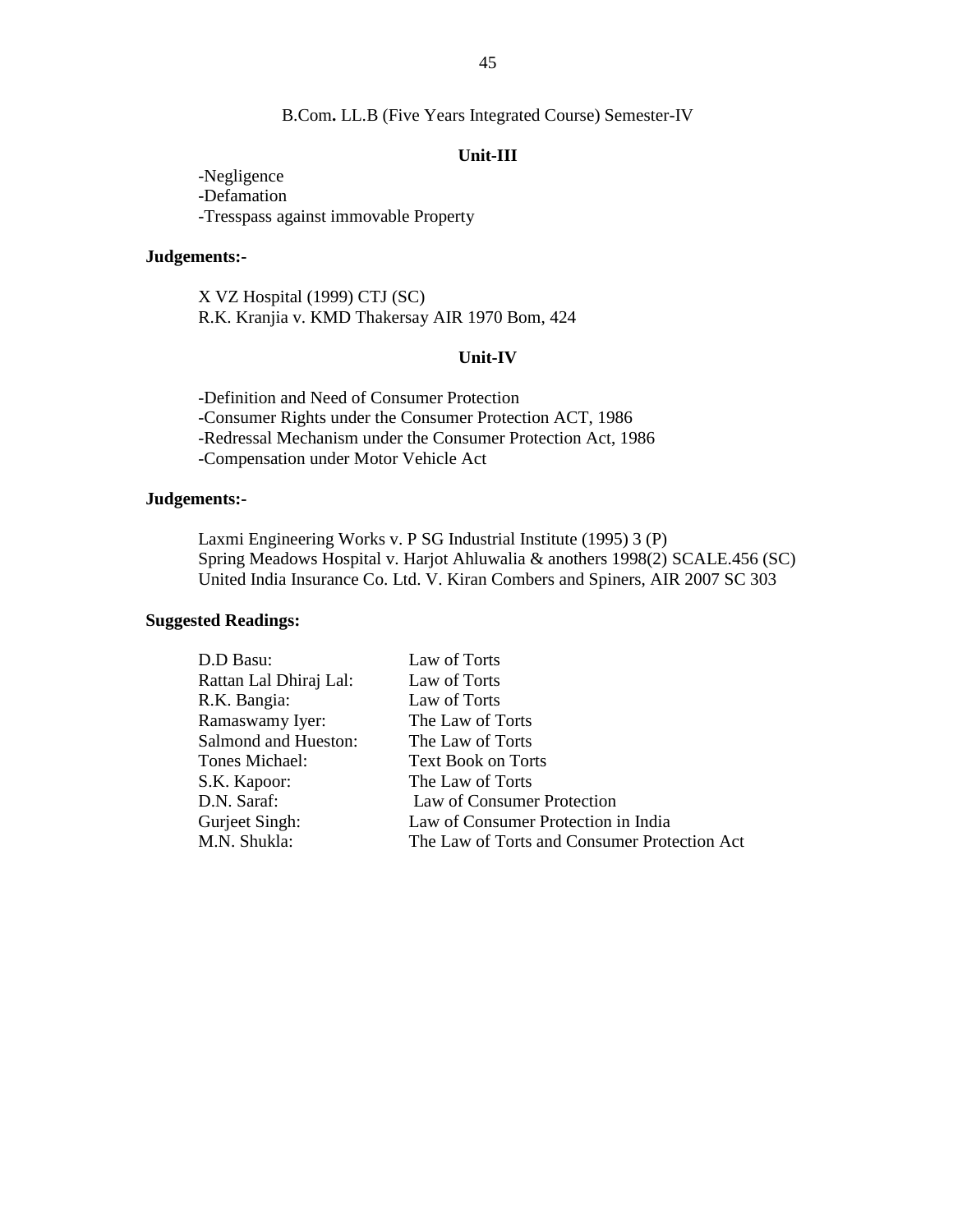#### **PAPER–V: LOCAL SELF GOVERNMENT INCLUDING PANCHAYAT ADMINISTRATION**

#### **Time: 3 Hours Max. Marks: 100**

#### **The Syllabus consists of four units & the Paper setter is required to set the paper as under:-**

- **Section–A**: It will consist of 10 compulsory questions of 2 marks each. Answer to each question is to be of five lines. The paper setter is required to set not less than two  $\&$ not more than three questions from each unit. **20 Marks**
- **Section–B:** It will consist of 12 questions of Six marks each. Answer each question is to be in 2 pages. Three questions are to be set from each unit & the candidates are required to attempt two questions from each unit. **48 Marks**
- **Section–C:** It will consist of 4 questions of 16 marks. Answer to each question is to be in 5 pages one question is to be set from each unit and the candidates are required to attempt any two questions out of four. 3**2 Marks**

#### **Unit-I**

The Punjab Panchayati Raj Act, 1994

- 1. Definition Sec.2
- 2. Gram Sabhas and Gram Panchayats-Sec. 3 to 29
- 3. Functions, Powers and Duties of Gram Panchayats. Sec. 30-43
- 4. Art. 243 to 243-G of the Indian Constitution (Schedule XI)

#### **Unit-II**

- 1. Judicial Functions of Gram Panchayats Sec., 44 to 84
- 2. Constitution of Panchayat Samities and conduct of their Business. Sec 98 to 160
- 3. Art. 243-H to 243-O of the Indian Constitution (Schedule XI)

#### **Unit-III**

- 1. Definitions Sec. 3
- 2. Constitution of Municipalities and constitution of committees. Sec. 11 to 19
- 3. Bye-Laws Sec. 188 to 202
- 4. Art. 243-P to 243-W of the Indian Constitution (Schedule XII)

#### **Unit-IV**

- 1. Control over Committees Sec. 231 to 240
- 2. Municipal Election Inquiries Sec. 247 to 258
- 3. Art. 243-X to 243-ZG of the Indian constitution (Schedule XII)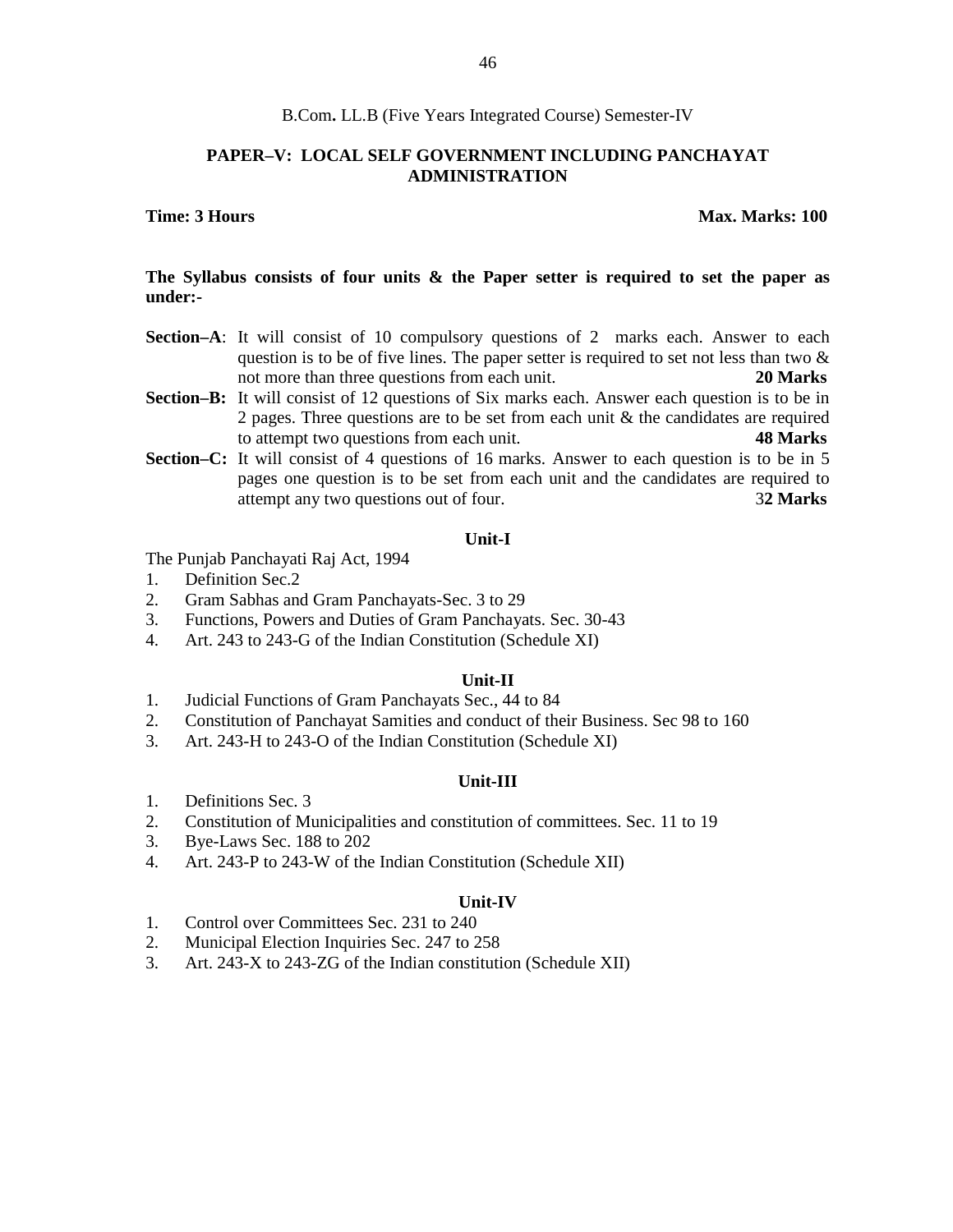#### **PAPER-VI: ENTREPRENEURSHIP AND SMALL BUSINESS**

#### **Time: 3 hours Max Marks: 100**

#### **Guidelines for Paper Setter**

The syllabus consists of four units and the paper setters is required to set the paper as under **Section Section A:-** it consist of 10 compulsory question of 2 marks each answer to each question is to be in 5 lines the paper setter is required to set out not less than 2 and not more than 3 questions from each unit **Marks 20**

**Section B:-** it consist of 12 questions of 6 marks each answer to each question is to be in 2 pages 3 questions are to be set from each unit and candidates are required to attempt 2 questions from each unit **Marks 48**

**Section C:-** it consist of four questions of 16 marks answer to each question is to be in 5 pages, one question is to be set from each unit and the candidates are required to attempt any 2 question

#### **Marks 32**

#### **Unit-I**

Entrepreneurship: meaning, element, determinants and importance of Entrepreneurship and creative behavior, dimensions of Entrepreneurship, Intrapreneurship, technopreneurship, cultural entrepreneurship, international entrepreneurship, netpreneurship, ecopreneurship and social entrepreneurship, etc.

Entrepreneurship and micro, small and medium enterprises. Introduction to entrepreneur, entrepreneurship and enterprise- importance and relevance of the entrepreneur- factors influencing entrepreneurship – pros and cons of being an entrepreneur- women Entrepreneur problem and promotion- type of Entrepreneur- pros and cons of being entrepreneur characteristics of successful entrepreneur, competency requirement for entrepreneur- awareness of competency and its development.

#### **Unit-II**

Small scale industries- small scale industry/ tiny industries/ ancillary industries/ cottage industry- definition, meaning product range, capital investment, ownership patterns- importance and role played by SSI in development of the Indian economy- problems faced by SSI's and then step taken to solve the problems-policies governing SSI's.

#### **Unit-III**

Starting a small industry- understanding a business opportunity, scanning the environment for opportunities, evaluation of alternative and selection-an overview of the steps involved in starting a business venture – location, clearances and permits required, formalities, licensing and registration procedure-assessment of the market for the proposed project-importance of financial, technical and social feasibility of the project.

#### **Unit-IV**

Preparing the business plan (BP)- business plan-meaning and importance, typical BP format covering financial, marketing, human resource, technical and aspect preparation of BP common pitfall to be avoided in preparation of a BP.

Implementation of the project-Financial assistance through SFC's,SIDBI, commercial Banks, Financial incentive of SSI's and tax concessions. Assistance for obtaining raw material, machinery, land building and technical assistance.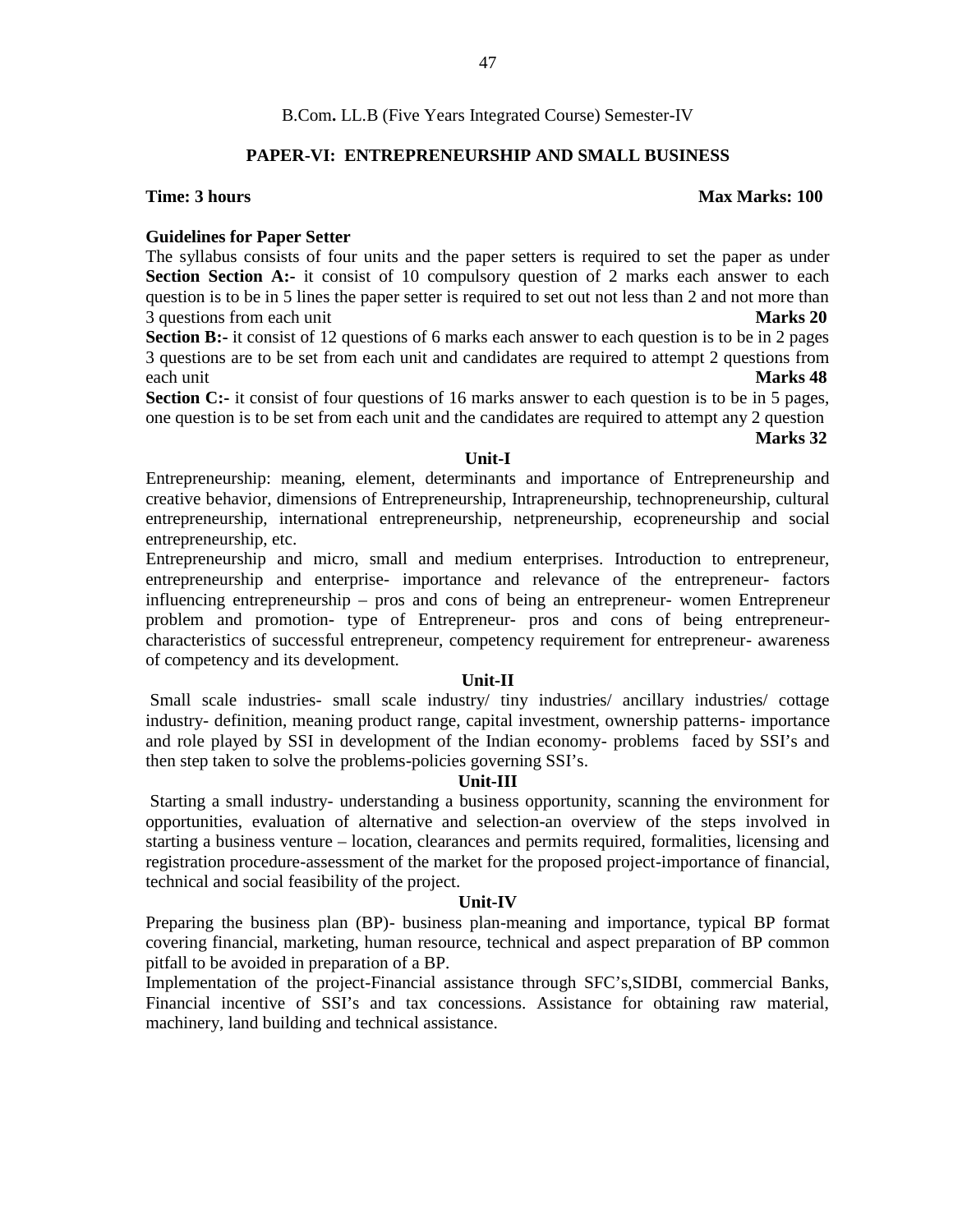#### B.Com**.** LL.B (FIVE YEARS INTEGRATED COURSE) SEMESTER-IV

Sickness in SSI's- meaning and definition of a sick industry- causes of industrial sickness preventive and remedial measures for sick industries.

#### **Suggested Reading:**

- 1. Dollinger M.J "Enterpreneurship" strategics and resource".2008, marsh publications.
- 2. Srivastav, S.B " Apractical guide to industria entrepreneur", 1980, sultan chand & sons, new dehi.
- 3. kumar, A. etal, Enterpreneurial development, new age international publisher house Pvt ltd, New Delhi.
- 4. Desai, v." management of small scae industry"(1992), Himalaya publishing house Pvt Ltd, New Delhi.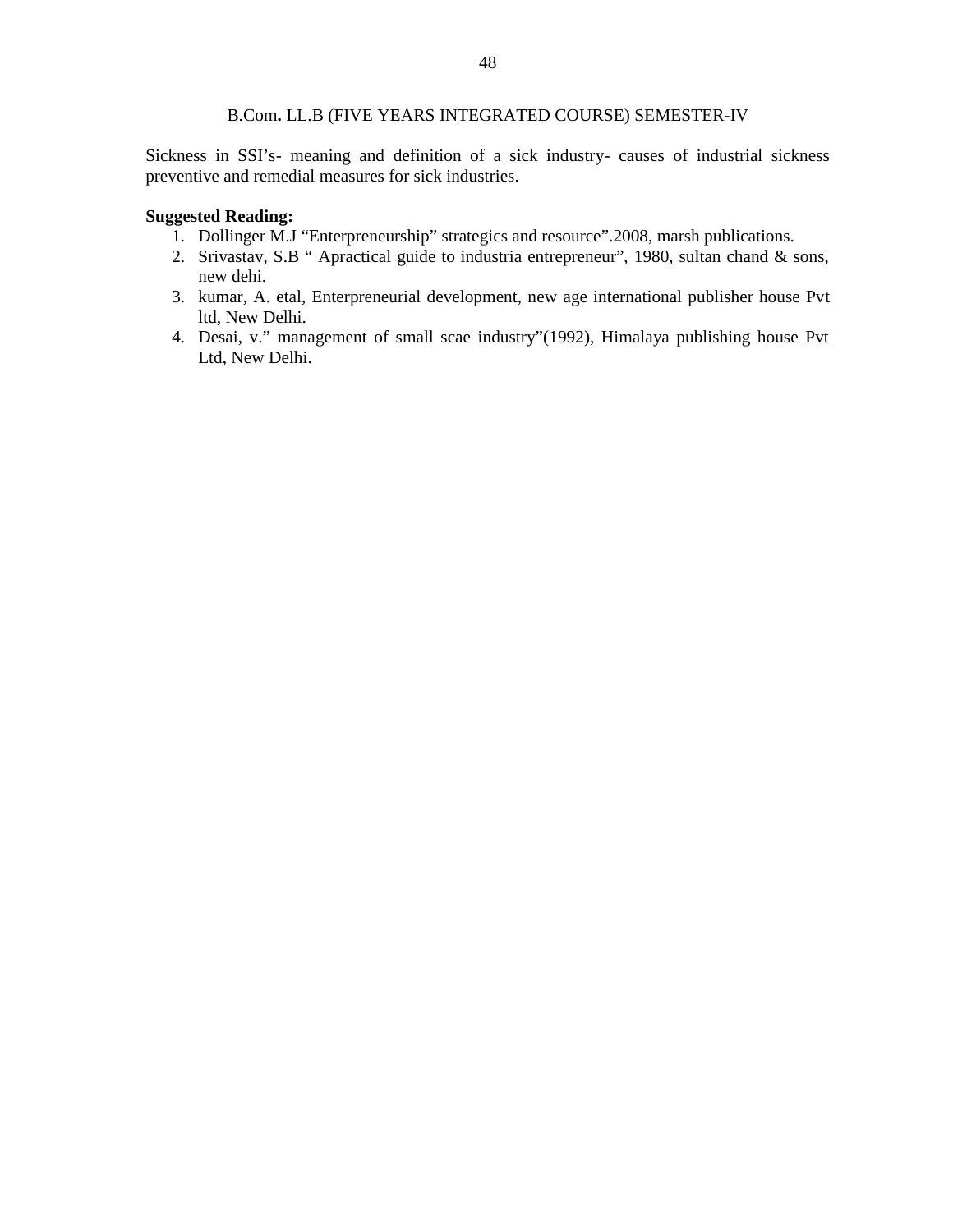#### **PAPER-VII: ENVIRONMENTAL STUDIES-II (Compulsory)**

## **Time: 3 Hrs. Max. Marks: 50 Theory Lectures: 1½ Hours/ Week**

**Section–A: (15 Marks):** It will consist of five short answer type questions. Candidates will be required to attempt three questions, each question carrying five marks. Answer to any of the questions should not exceed two pages.

**Section–B: (20 Marks):** It will consist of four essay type questions. Candidates will be required to attempt two questions, each question carrying ten marks. Answer to any of the questions should not exceed four pages.

**Section–C: (15 Marks):** It will consist of two questions. Candidate will be required to attempt one question only. Answer to the question should not exceed 5 pages.

#### **1. Biodiversity and its Conservation:**

- Definition: Genetic, species and ecosystem diversity.
- Biogeographical classification of India.
- Value of Biodiversity: Consumptive use; productive use, social, ethical, aesthetic and option values.
- Biodiversity of global, National and local levels.
- India as mega-diversity nation.
- Hot-spots of biodiversity.
- Threats to Biodiversity: Habitat loss, poaching of wild life, man wildlife conflicts.
- Endangered and endemic species of India.
- Conservation of Biodiversity: In situ and Ex-situ conservation of biodiversity.

#### **2. Environmental Pollution:**

- Definition, causes, effects and control measures of:
	- a) Air Pollution
	- b) Water Pollution
	- c) Soil Pollution
	- d) Marine Pollution
	- e) Noise Pollution
	- f) Thermal Pollution
	- g) Nuclear Hazards
	- h) Electronic Waste
- Solid Waste Management: Causes, effects and control measures of urban and industrial wastes.
- Role of an individual in prevention of pollution.
- Pollution case studies.
- Disaster Management: Floods, Earthquake, Cyclone and Landslides.

#### **3. Human Population and the Environment**

- Population growth, variation among nations.
- Population explosion-Family welfare programme.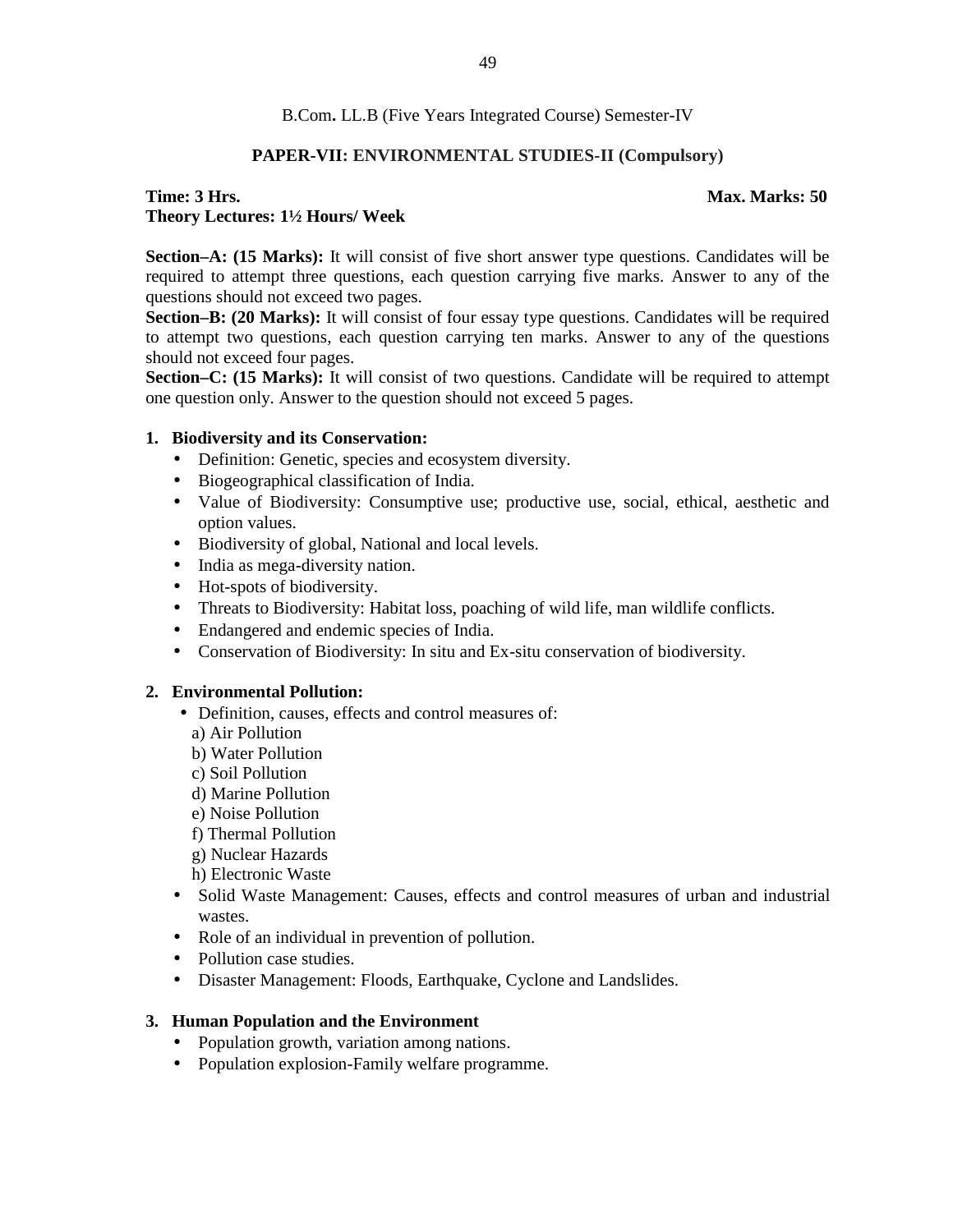- Environment and human health.
- Human rights.
- Value education.
- HIV/AIDS.
- Women and child welfare.
- Role of information technology in environment and human health.
- Case studies.
- Road Safety Rules & Regulations**:** Use of Safety Devices while Driving, Do's and Don'ts while Driving, Role of Citizens or Public Participation, Responsibilities of Public under Motor Vehicle Act, 1988, General Traffic Signs.
- Accident & First Aid**:** First Aid to Road Accident Victims, Calling Patrolling Police & Ambulance.

#### **4. National Service Scheme**

- **Entrepreneurship Development:** Definition & Meaning; Qualities of good entrepreneur; Steps/ ways in opening an enterprise; Role of financial and support service Institutions.
- **Civil/Self Defense:** Civil defense services, aims and objectives of civil defense; Needs for self defense training.

#### **5. Field Visits:**

- Visit to a local area to document environmental assets–river/forest/grassland/hill/ mountain.
- Visit to a local polluted site–Urban/Rural/Industrial/Agricultural.
- Study of common plants, insects, birds.
- Study of simple ecosystems–pond, river, hill slopes etc.
- Contribution of the student to NSS/any other social cause for service of society.
- **Note:** In this section the students will be required to visit and write on the environment of an area/ ecosystem/vi1lage industry/disaster/mine/dam/agriculture field/waste management/ hospital etc. with its salient features, limitations, their implications and suggestion for improvement.

#### **References/Books:**

- 1. Agarwal, K. C. 2001. Environmental Biology, Nidhi Publications Ltd. Bikaner.
- 2. Bharucha, E. 2005. Textbook of Environmental Studies, Universities Press, Hyderabad.
- 3. Down to Earth, Centre for Science and Environment, New Delhi.
- 4. Jadhav, H. & Bhosale, V. M. 1995. Environmental Protection and Laws. Himalaya Pub.
- 5. Joseph, K. and Nagendran, R. 2004. Essentials of Environmental Studies, Pearson Education (Singapore) Pte. Ltd., Delhi.
- 6. Kaushik, A. & Kaushik, C. P. 2004. Perspective in Environmental Studies, New Age International (P) Ltd, New Delhi.
- 7. Miller, T. G. Jr. 2000. Environmental Science, Wadsworth Publishing Co.
- 8. Sharma, P. D. 2005. Ecology and Environment, Rastogi Publications, Meerut.
- 9. Booklet on Safe Driving. Sukhmani Society (Suvidha Centre), District Court Complex, Amritsar
- 10. Kanta, S., 2012. Essentials of Environmental Studies, ABS Publications, Jalandhar.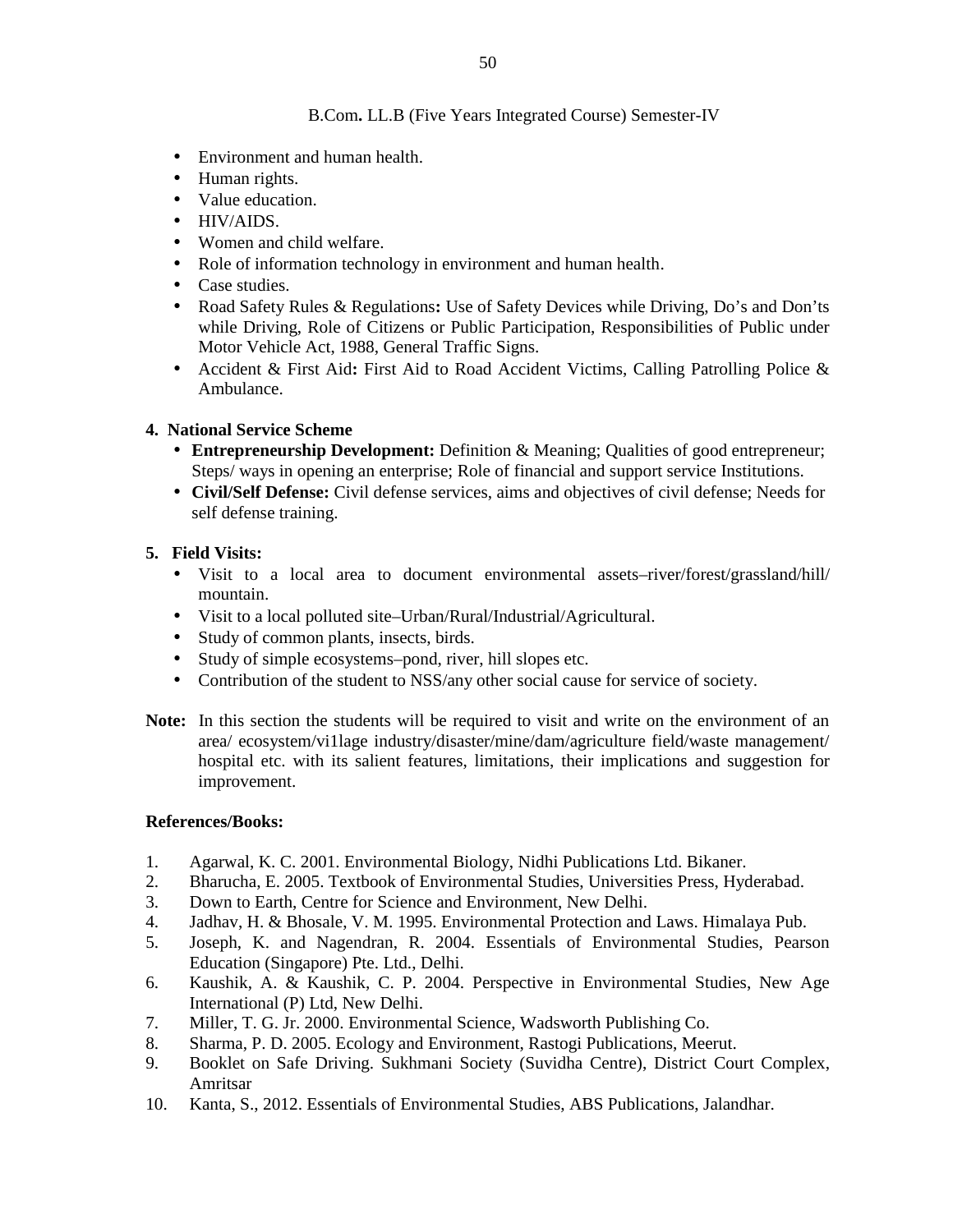## **PAPER-I DIRECT TAXATION LAW – I**

#### **Time: 3 Hours Max. Marks: 100**

#### **The syllabus consist of four units & the paper setter is required to set the paper as Under:-**

**Section –A:** It will consist of 10 compulsory questions of 2 marks each. Answer to each question is to be of five lines. The paper setter is required to set not less than two  $\&$  not more than three questions from each unit. **20 marks. 20 marks.** 

**Section –B :** It will consist of 12 questions of six marks each. Answer to each questions is to be in 2 pages. Three questions are to be set from each units  $\&$  the candidates are required to attempt two questions from each unit . **48 Marks.**

Section-C: It will consist of 4 questions of 16 Marks each, Answer to each question is to be in 5 pages one question is to be set from each unit and the candidate are required to attempt any two questions out of four. **32 Marks. 32 Marks.** 

Atleast two Judgments should be reflected in the paper from the syllabus.

#### **Unit –I**

Income Tax Act, 1961 Definition such as Agriculture Income, Assesse, Assessing Authority, Income, person, Previous Year, Assessment Year ect. (Sec 2 & 3) Basis of Charge (Sec. 4-9) Difference between Capital Receipt and Revenue Receipt **Judgments:**

- 1. Sutlang Cotton Mills v. CIT..(SC) 107 ITR 1991
- 2. Rupen Jute Tea Co.Ltd. v. CIT, 186 ITR ( 1990) 301

### **Unit – II**

Salaries, Deductions from Salary, Perquisite, profit in Lieu of salary (Sec 15-17) Income from House Property, Deductions ( Sec 22-25) Difference between Short Term Capital Gain and Long Term Capital Gain

#### **Judgments:**

- 1. CIT.v.Sanasi Mahapatra . Vol. 53 Taxmann
- 2. Travancore Tea Eastate Co.Ltd b. CIT. ITR 154 ( 1985) 745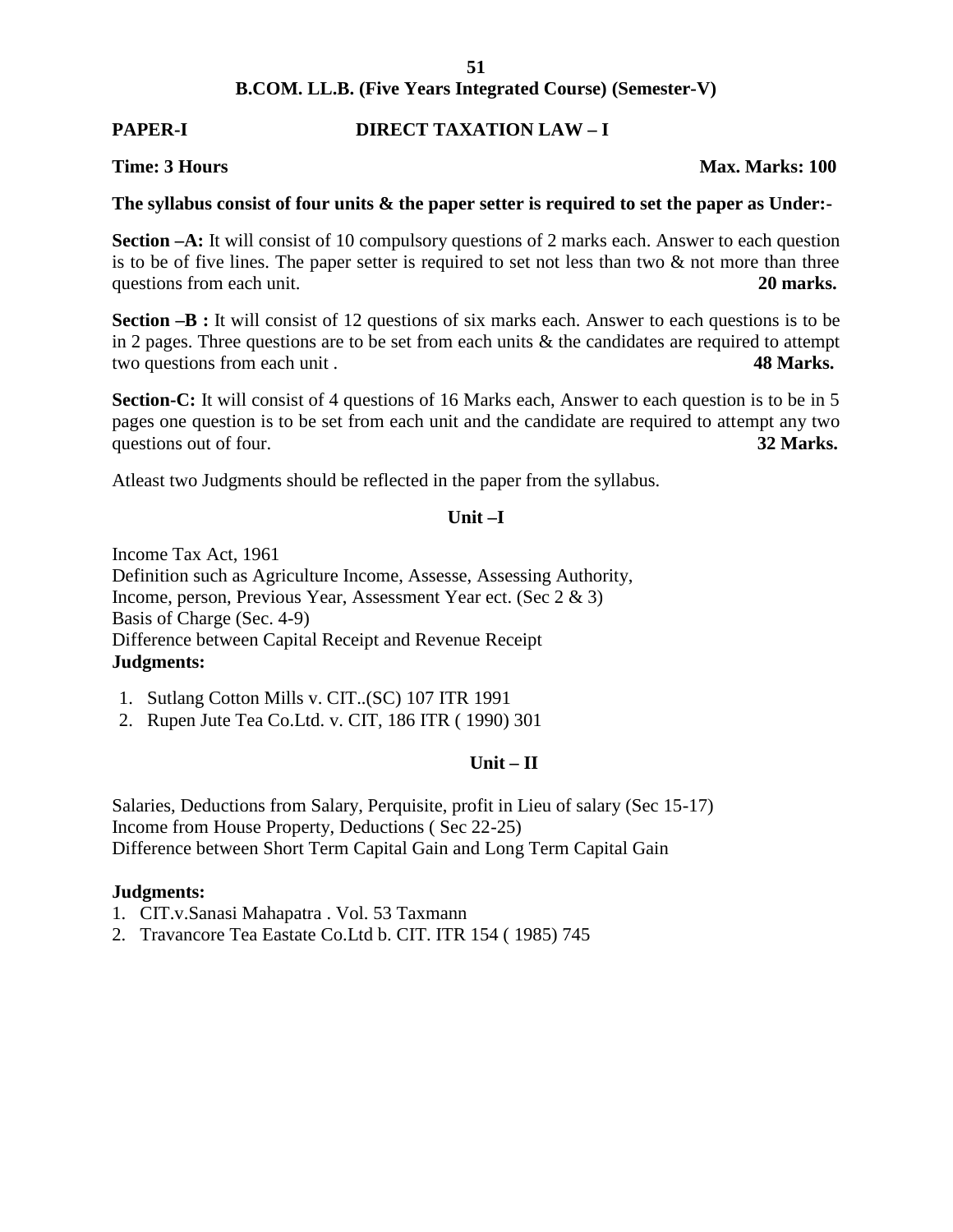#### **Unit –III**

Income of other Persons included in Assesses Total Income ( Sec 60-65) Set off or Carry Forward of Losses ( Sec. 70-74) Rebate of Income Tax ( Sec 87-88)

Deductions under Section 801 and 80U of Income Tax Act

#### **Judgments : -**

- 1. CIT .v. Ramaswamy Naidu, ITR 208 ( 1994)377
- 2. Morarjee Gokuldass Spinning and Weaving Co. Ltd v. P.N Beintal and other ITR 208 ( 1994) 471

#### **Unit – IV**

Assessment of Tax ( 139-144) Income Escaping Assessment (147-152) Time Limit for Completion of Assessment ( Sec -154) Ratification of Mistake ( Sec -154) Penalties under Sec 271, 271 –A, 271 –C

#### **Judgments :**

- 1. Hindustan Steel Ltd.v. State of Orissa, 25 STC 211 (SC)
- 2. M/S Partap steel Rolling Steel Mills v. State of Punjabi STI ( 1999)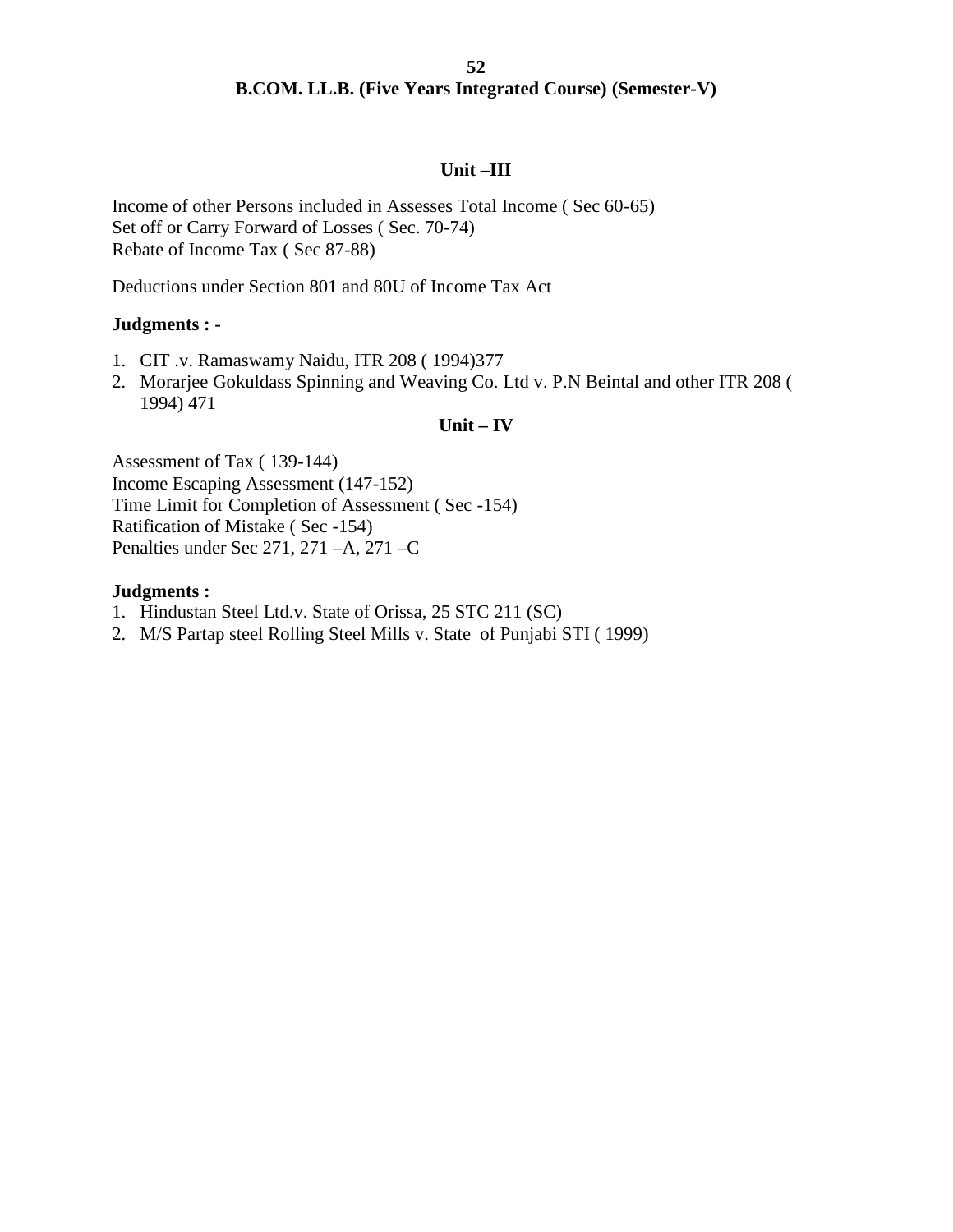#### **PAPER-II CONSTITUTIONAL LAW-I**

#### **Time: 3 Hours Max. Marks: 100**

#### **The syllabus consist of four units & the paper setter is required to set the paper as Under:-**

**Section –A:** It will consist of 10 compulsory questions of 2 marks each. Answer to each question is to be of five lines. The paper setter is required to set not less than two  $\&$  not more than three questions from each unit. **20 marks. 20 marks.** 

**Section –B :** It will consist of 12 questions of six marks each. Answer to each questions is to be in 2 pages. Three questions are to be set from each units  $\&$  the candidates are required to attempt two questions from each unit . **48 Marks.**

**Section-C:** It will consist of 4 questions of 16 Marks each, Answer to each question is to be in 5 pages one question is to be set from each unit and the candidate are required to attempt any two questions out of four. **32 Marks. 32 Marks.** 

#### **Unit-I**

-Meaning of Preamble

-Object. Purpose and Seope of the Preamble.

-Preamble how far useful in interpretation of the constitution.

-Whether Preamble can be amended under Article 368

-Citizenship of India at the Commencement of the Constitution

-Citizenship after the commencement of the Constitution

(i) Modes of Acquisition of Citizenship

(ii)Termination of Citizenship of India

#### **Judgements-**

Keshvananda Bharti v. state of Kerala. Air 1973 SC 1461 DC & G Mills v. Union of India 1983 SC 937

#### **Unit-II**

#### **-Union Executive:**

The President Executive powers of the Union Qualification for election as a President Procedure for the impeachment of President Powers and Positions of President Privileges of President **-The Vice President:** Qualification for the office of Vice-President Election of Vice-President Terms and office of Vice-President Time for holding Election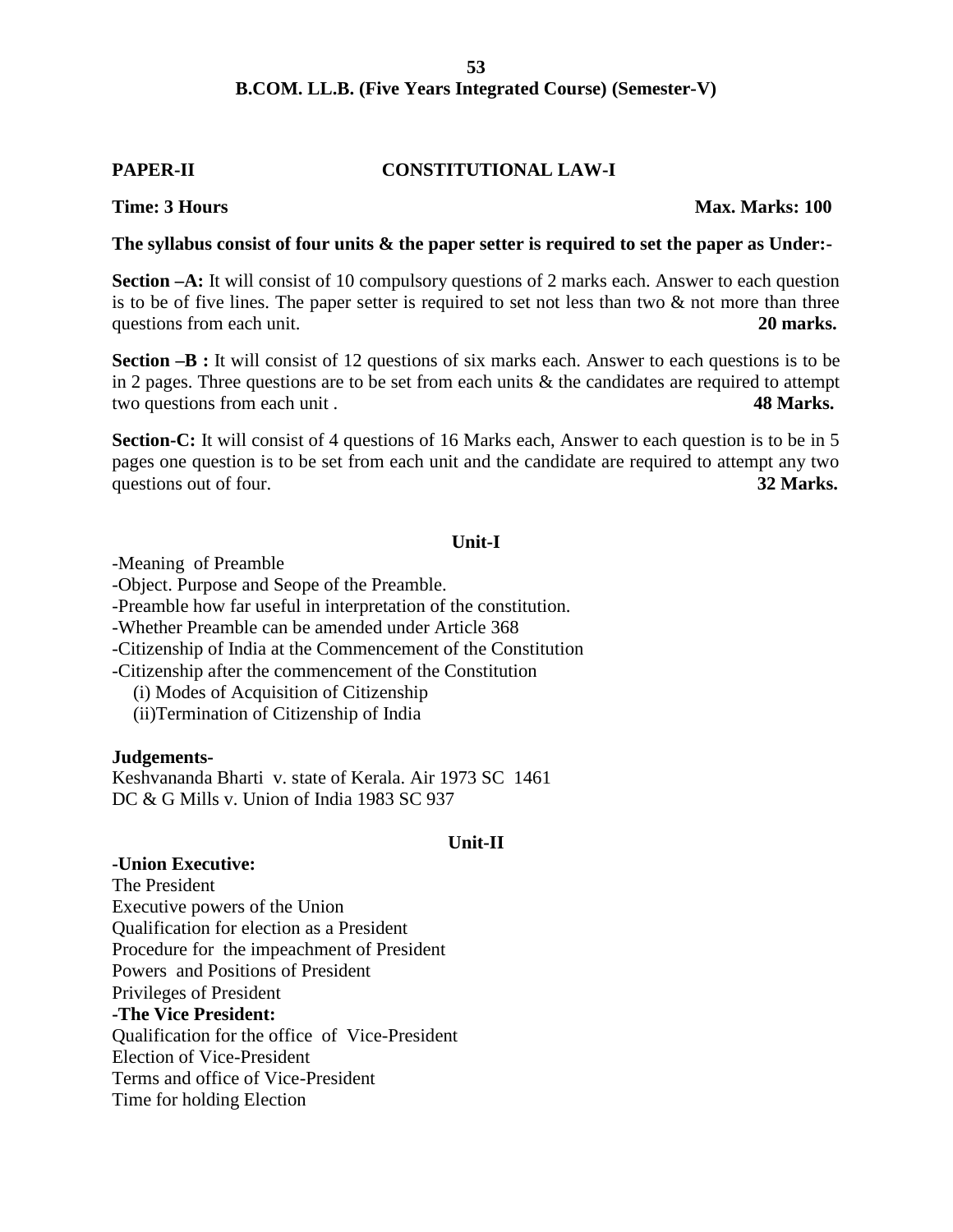Council of Ministers Attorney General For India

#### **-State Executive:**

The Governor Executive Powers of the State Appointment of the Governor Qualification for appointment as Governor Condition of Governor's Office Powers of Governor

#### **-The Council of Ministers:**

Relationship between Governor and Council of Ministers Advocate General for State (Appointment and Functions)

#### **-Union Legislature:**

The Parliament Composition Of Parliament Officers of Business Disqualification of Members Powers, Privileges and Immunities of Parliament and its Procedure in Financial Matters and Procedure Generally Anti-Defection Law

#### -**State Legislature:**

General Composition of State Legislature Conduct of Business Disqualification of Members Legislative Procedure Procedure in Financial Matters and Procedure Generally

#### **Judgments:**

U.N. Rao v. Indira Gandhi. AIR 1971 SC 1002 Kehar Singh V. Union of india . AIR 1989 SC 653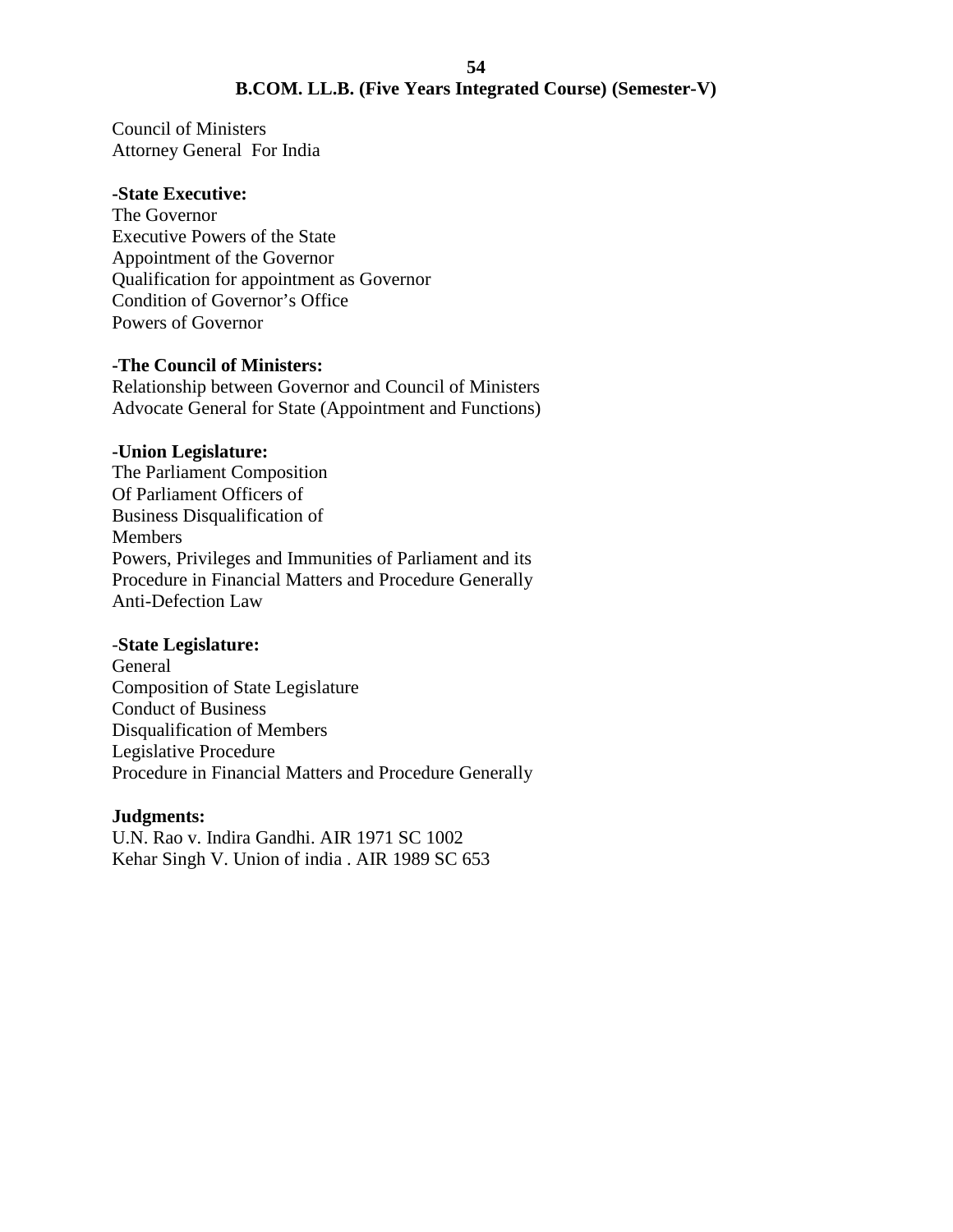## **Unit – III**

## **Judicial Process under the Constitution**

The Union Judiciary The Supreme Court Constitution of Supreme Court Appointment of Judges Jurisdiction of Supreme Court Doctrine of Stare Decisis

#### **Judicial Process under the Constitution**

The High Court Appointment of Judges Jurisdiction of High Court Writs

## **Judgments:**

In Re-Presidential Reference AIR 1999 SC 1 Daryao V. State of UP AIR 1961 SC 1457

#### **Unit – IV**

## **Relation between Union & States**

Legislative power (Art 245-255) Administrative Powers ( Art 256-263) Financial Powers ( Art 264-290-A) **Emergency Provisions:** National Emergency State Emergency Financial Emergency

#### **Judgments:**

S.R. Bommai v. Union of India AIR 1994 SC 1918 SC International Tourist Corpn. v. State of Haryana . AIR 1981 SC 774

#### **Suggested Readings:**

M.P. Singh (Ed): Shukla's Constitution of India Eastern Book Co .Lucknow. M.P. Jain: Indian Constitutional Law. D.D. Basu : Shorter Constitution of India . Prentice Hall of india. New Delhi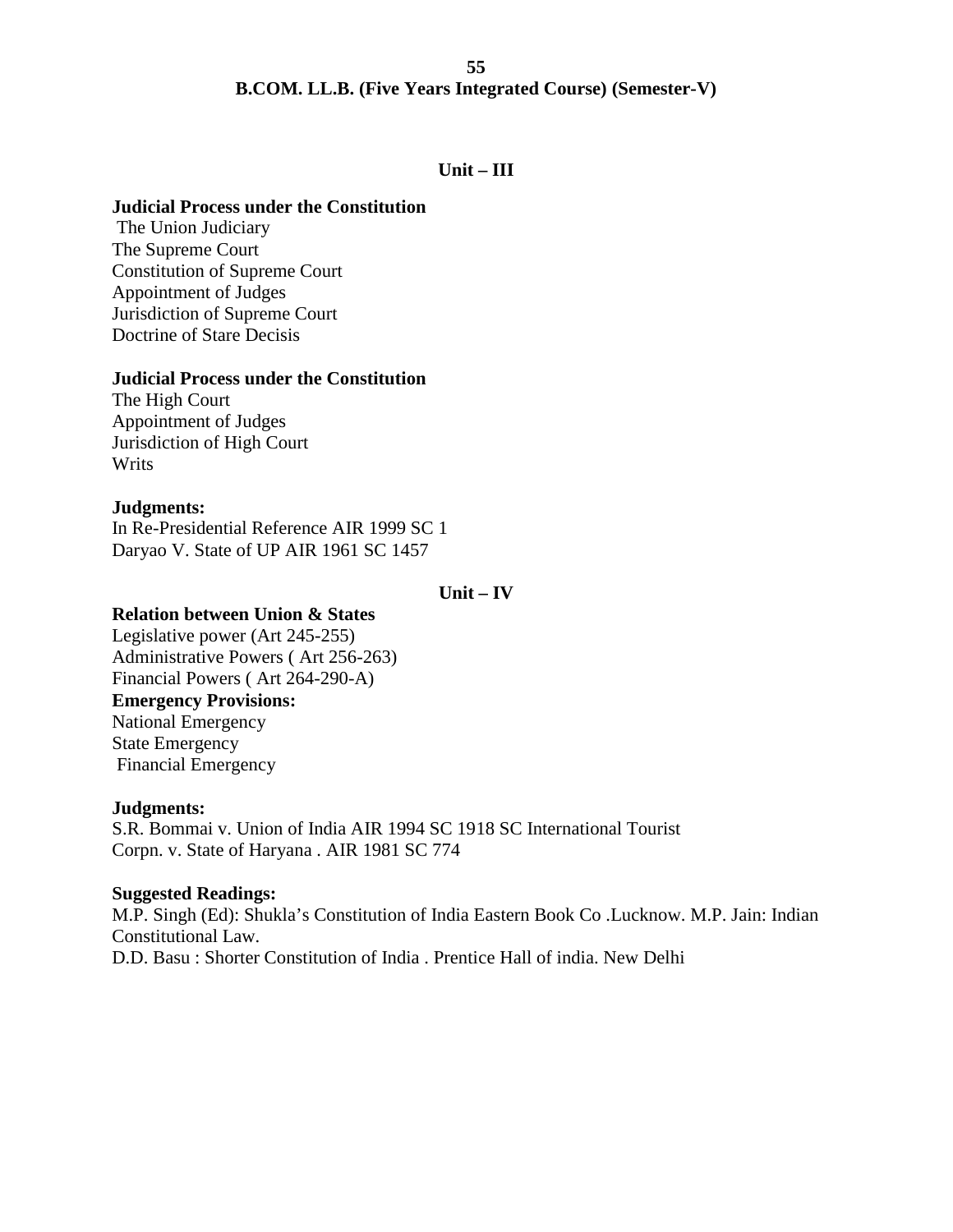#### **PAPER-III MANAGEMENT ACCOUNTING**

#### **Time: 3 Hours Max. Marks: 100**

#### **Note: The question paper covering the entire course shall be divided into three sections.**

- **Section A:** It will have question No.1 consisting of 12 very short answer questions from the entire syllabus with answer to each question up to five lines in length. Students will attempt 10 questions. Each question will carry two mark; The total weightage being 20 marks.
- **Section B**: It will consist of essay type/numerical questions up to five pages in length. Four questions numbering 2, 3, 4 and 5 will be set by the examiner from Part–I of the syllabus. The candidates will be required to attempt any two questions. Each question will carry 20 marks. The total weightage of this section shall be 40 marks.
- **Section C:** It will consist of essay type/numerical questions with answer to each question up to five pages in length. Four questions numbering 6,7, 8 and 9 will be set by the examiner from Part–II of the syllabus. The candidates will be required to attempt any two questions. Each question will carry 20 marks. The total weightage of the section shall be 40 marks.

#### **PART–I**

**Management Accounting** –Nature and Scope – Difference between Cost Accounting, Financial Accounting and Management accounting – Recent Trends in Management Reporting.

**Analysis and Interpretation of financial Statement**: – Meaning– Types and Methods of Financial Analysis – Comparative statements – Trend Analysis – Common size statements (a general discussion only). Ratio Analysis: – Meaning –Nature – uses and limitations of Ratios

**Fund Flow Statements** : Meaning and concept of fund–Flow of Fund –Preparation of Fund flow statements – uses and significance

**Cash Flow Statement** : Difference between fund flow statement and cash flow statements – Preparation of cash flow statements as per AS–3 Norms

#### **PART – II**

Managerial decision making with the help of C.V.P. Analysis : Marginal Costing–Fixed Cost, Variable Cost, Contribution, P/V ratio, Break Even Analysis – Algebraic and Graphic presentation – Decision making: Fixation of Selling Price – Exploring new markets – make or buy–key factor – Product Mix – Operate or Shutdown

Responsibility Accounting –Concept – Significance – Responsibility centers–Activity Based Costing – (General outline only)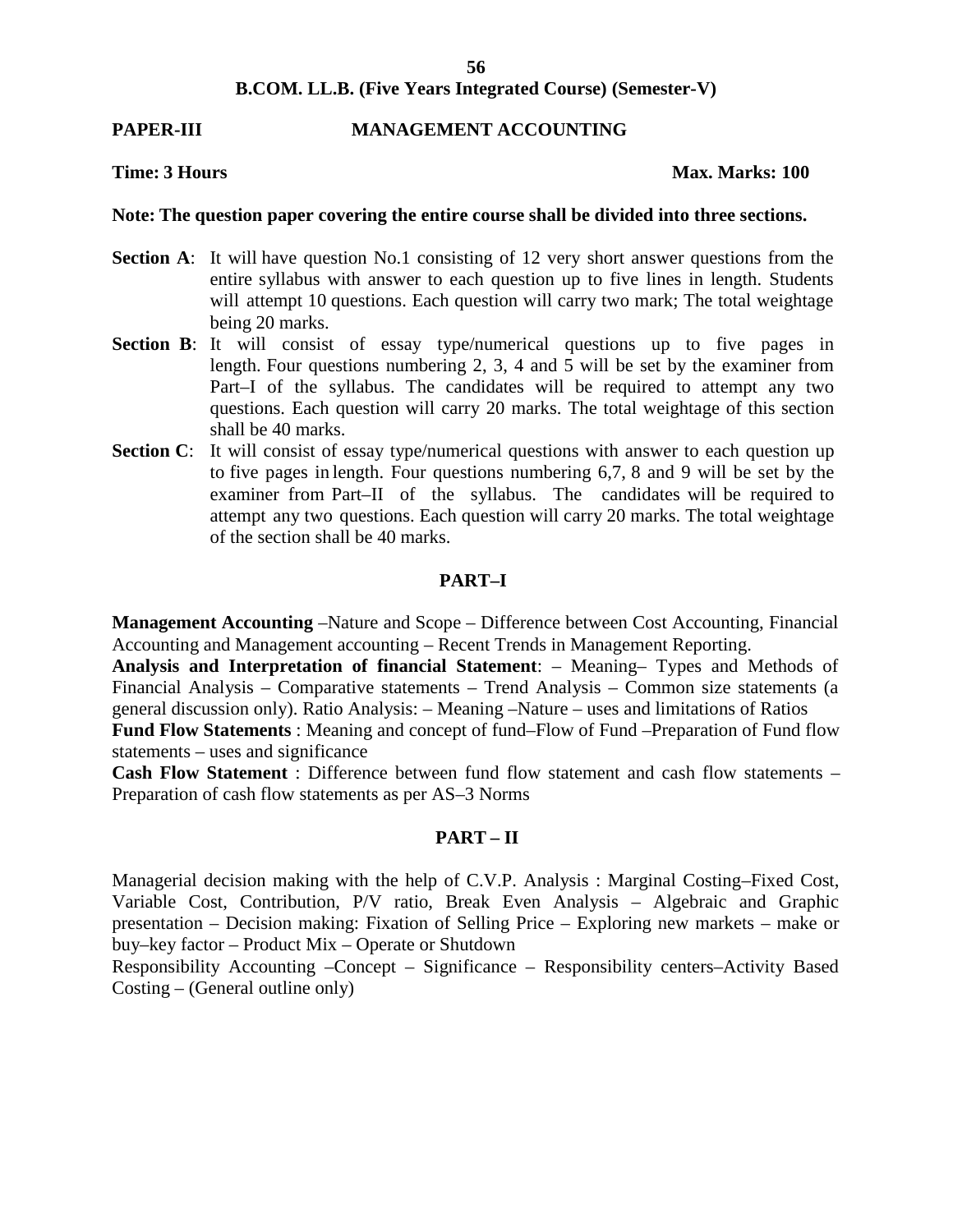#### **Suggested Readings:**

- 1. Maheswari, S.N., "*Principles of Management Accounting*", 2007, Sultan Chand & Sons, New Delhi
- 2. Vashisht, C.D. and Sexana, V.K., "*Advanced Management Accounting*", 2012, Sultan Chand & Sons, New Delhi"
- 3. Gowda, J.M., "*Management Accounting*", 2010, Himalaya Publishing House, New Delhi.
- 4. Manmohan and Goyal, S.N., "*Principles of Management Accounting*", Shakithabhavan Publication, Agra
- 5. Pillai, R.S.N. and Bagavathi, V., "*Management Accounting*", 2013, S. Chand & Co. Pvt. Ltd., New Delhi
- 6. Sharma, R.K. and Gupta, S.K., "*Management Accounting: Principles and Practices*", 1996, 7<sup>th</sup> Edition, Kalyani Publishers Ltd., New Delhi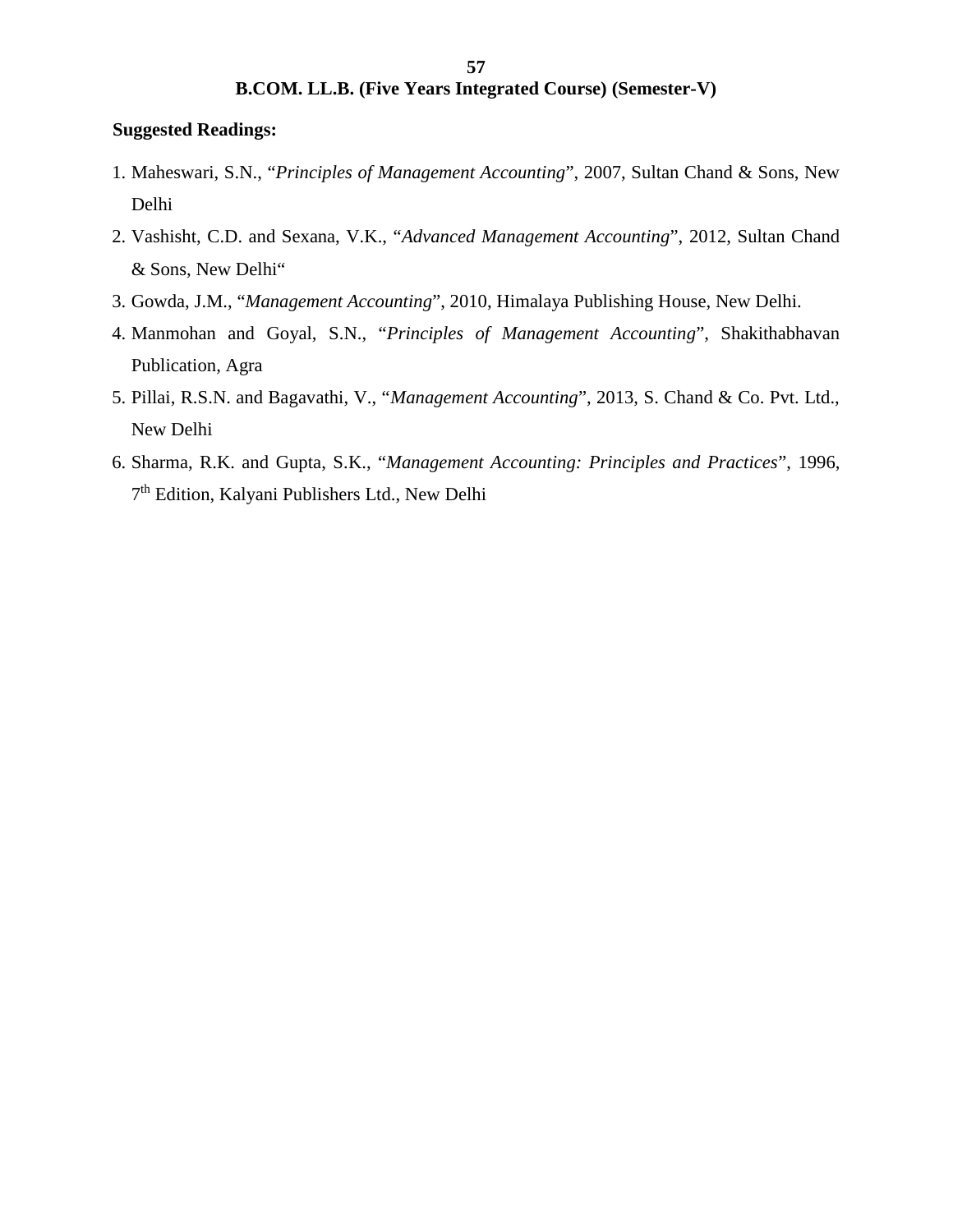#### **Paper–IV LAW OF CONTRACT AND SPECIFIC RELIEF ACT**

#### **Time: 3 Hours** Max. Marks: 100 **Guidelines for the Paper Setters:**

#### **The syllabus consist of four units & the paper setter is required to set the paper as Under:-**

**Section**  $-A$ **: It will consist of 10 compulsory questions of 2 marks each. Answer to each question** is to be of five lines. The paper setter is required to set not less than two  $\&$  not more than three questions from each unit. **20 marks. 20 marks.** 

**Section –B :** It will consist of 12 questions of six marks each. Answer to each questions is to be in 2 pages. Three questions are to be set from each units & the candidates are required to attempt two questions from each unit . **48 Marks.**

Section-C: It will consist of 4 questions of 16 Marks each, Answer to each question is to be in 5 pages one question is to be set from each unit and the candidate are required to attempt any two questions out of four. **32 Marks. 32 Marks.** 

Atleast two Judgments should be reflected in the paper from the syllabus.

#### **Unit-I**

#### **Indian Contract Act**

- —Formation of Contract Proposal and Acceptance (Ss 1 to 9)
- —What agreements are contract? (S. 10)
- —Consideration, Ingredients and Privity of consideration (S 2(d)
- —Capacity to contract (S 11)
- —Sound mind for the purpose of contract (S 12)

#### **Judgments:-**

Khan Gul and Ors. v. Lakha Singh, AIR 1928 Lahore 609 Dresser Rand A. v. Binda Agra Chemical Lt. AIR 2006 SC 871

#### **Unit-II**

- —Free Consent (Ss 13and 14)
- —Coercion (S 15)
- —Undue Influence (S 16)
- —Fraud (S 17)
- —Misrepresentation (S 18)
- —Mistake (Ss 20 to 22)
- —Legality of consideration and object (Ss 23, 24, 25)
- —Void agreements (Ss 26 to 30)
- —Contingent contracts (Ss 31 to 36)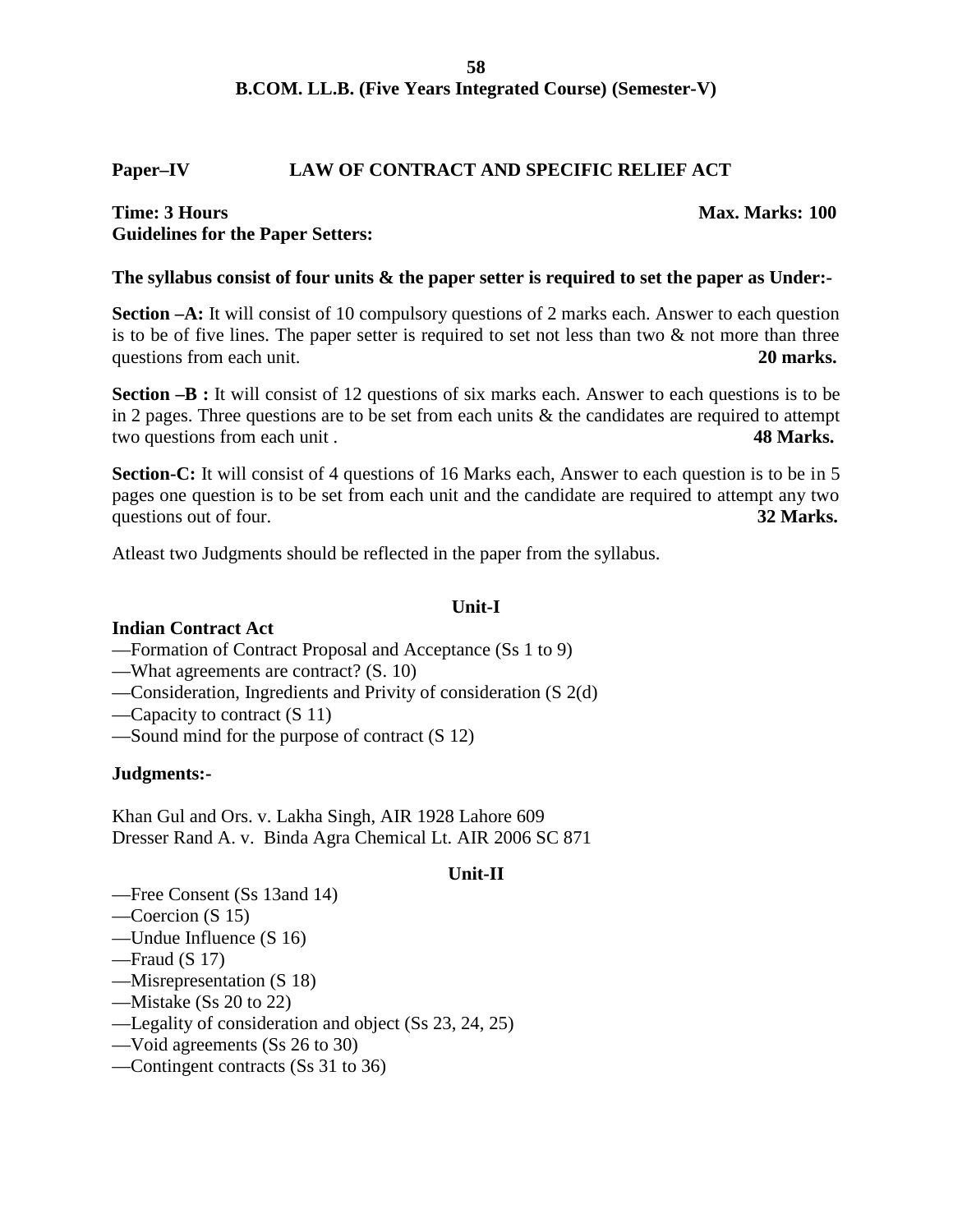#### **Judgments:-**

Sonia Bhatia v. State of UP AIR 1981 SC 1274 M. Rangasamy V/s Rangamal AIR 2007 SC 2967

## **Unit-III**

—Performance & Anticipatory Breach (Sc 30 to 40 £ 55)

—Impossible  $\&$  illegality  $\&$  Performance and Measure of damages (Ss 56 and 65)

—Quasi contract (Ss 68-72)

#### **Judgments:-**

Ghaziabad Development Authority V/s. Union of India AIR 2000 SC 2003 Puran Lal Shah v. State of UP AIR 1971 SC 712

#### **Unit-IV**

- —Breach of contracts & damages (Ss 73-75)
	- Specific Relief Act:
- —Specific Performance of Contract
- —Contracts which can be specifically enforced (Sec. 10-13)
- —Contracts which cannot be specifically enforced (Sec. 14-19)
- —Discretion and powers of the Court (Sec. 20-25)
- —Injunctions (Sec. 36-42)

#### **Judgments:-**

Ram Niwas v. Bano, AIR 2000 SC 2921 Moti Lal Jain v. Ramdasi Devi, AIR 2000 SC 2408

#### **Suggested Readings:**

Pollock & Mulla: Indian Contract Act Specific Relief Act R.K. BangiaL: Indian Contract Act Allahabad Law Avtar Singh: Indian Contract Act Eastern Book Co. Subha Rao: Law of Specific Relief Law of Contract-I & II with specific Relief Act, Sale of Goods Act, Partnership Act & Negotiable Instruments Act - By S.S. Srivastava Indian Contract & Specific Relief Act - By Mulla Law of Contract - By Anson Law of Contract - By Dutt.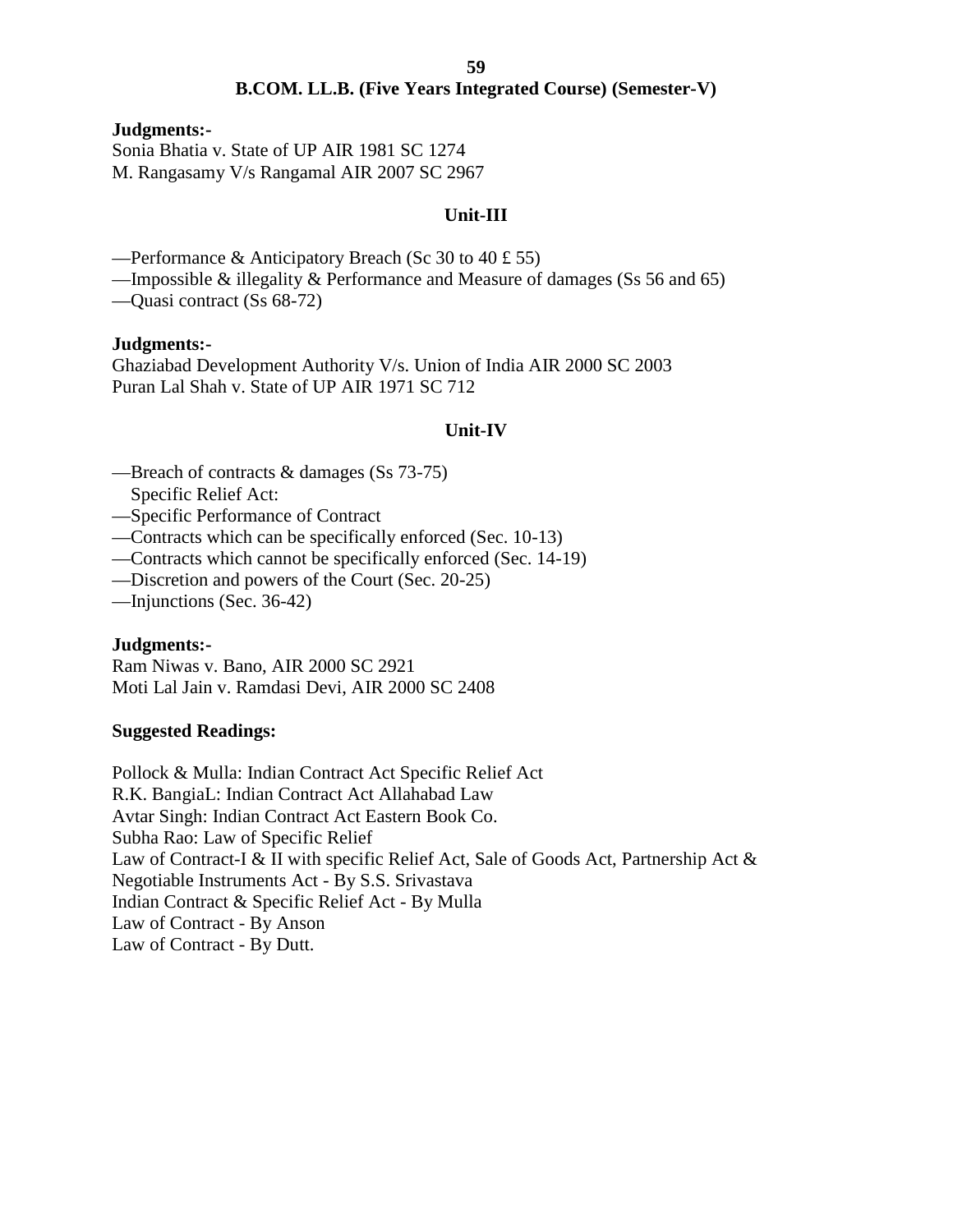## **PAPER-V LAW OF CRIMES-I (PENAL LAW)**

#### **Time: 3 Hours Max. Marks: 100**

## **The syllabus consist of four units & the paper setter is required to set the paper as Under:-**

**Section –A:** It will consist of 10 compulsory questions of 2 marks each. Answer to each question is to be of five lines. The paper setter is required to set not less than two  $\&$  not more than three questions from each unit. **20 marks. 20 marks.** 

**Section –B :** It will consist of 12 questions of six marks each. Answer to each questions is to be in 2 pages. Three questions are to be set from each units  $\&$  the candidates are required to attempt two questions from each unit . **48 Marks.**

Section-C: It will consist of 4 questions of 16 Marks each, Answer to each question is to be in 5 pages one question is to be set from each unit and the candidate are required to attempt any two questions out of four. **32 Marks. 32 Marks.** 

Atleast two Judgments should be reflected in the paper from the syllabus.

#### $Unit - I$

Territorial Operation of the Code ( Ss. 2 to 4) General Explanations ( Ss. 6 to 32) Joint Liability in Crime ( Ss.34 to 38 and 149) General Exceptions ( Ss 76 to 106)

#### **Judgments:**

- 1. Pendurang v. State of Hyderabad, AIR 1955 SC 216
- 2. Basudev v. State of Pepsu. AIR 1956 SC 488

#### **Unit – II**

Abetment ( Ss.107 to 116) Criminal Conspiracy ( Ss. 120A-B) Offences against the State ( Ss. 121-124A) Offences relating to Marriage ( Ss. 493 to 498) Defamation (Ss. 499 to 502) Attempt (S.511)

#### **Judgments:**

- 1. Sarla Mudgal v. Union of India, 1955 ( 3) SCC 635
- 2. Malkiat Singh v. State of Punjab, AIR 1970 SC 713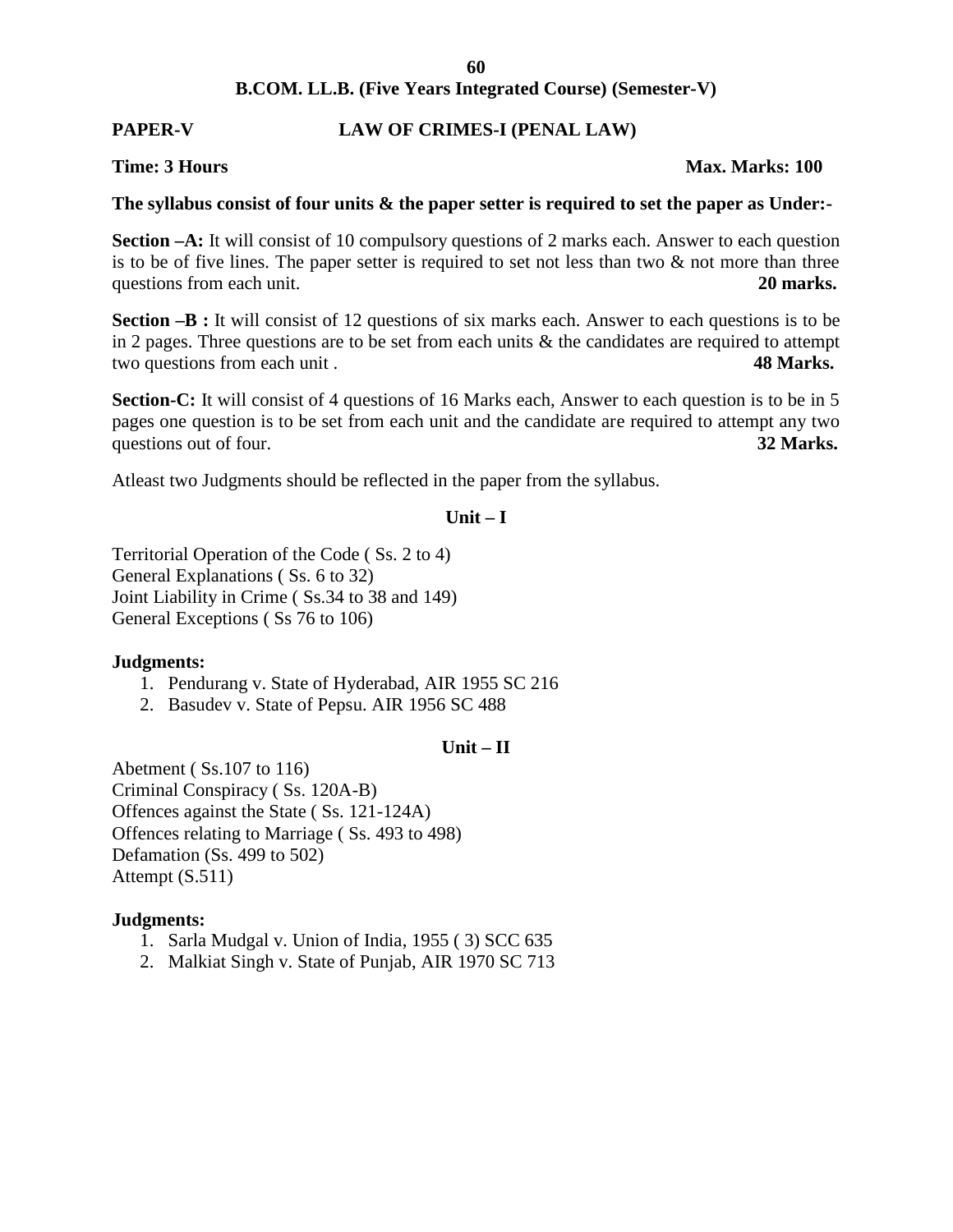## **Unit – III**

Offences against Human Body (Ss. 299 to 309, 319 to 377)

#### **Judgments**

K.M. Nanawati v. State of Maharashtra, AIR 1960 SC 605 Tukaram v. State of Maharashtra, AIR 1979 SC 195

## **Unit – IV**

Offences against Property (Ss. 378 to 400 to 420, 441 to 462)

## **Judgments**

Sheo Nath v. State of U.P., AIR 1970 SC 535 Abhyanand Mishra v. State of Bihar , AIR 1961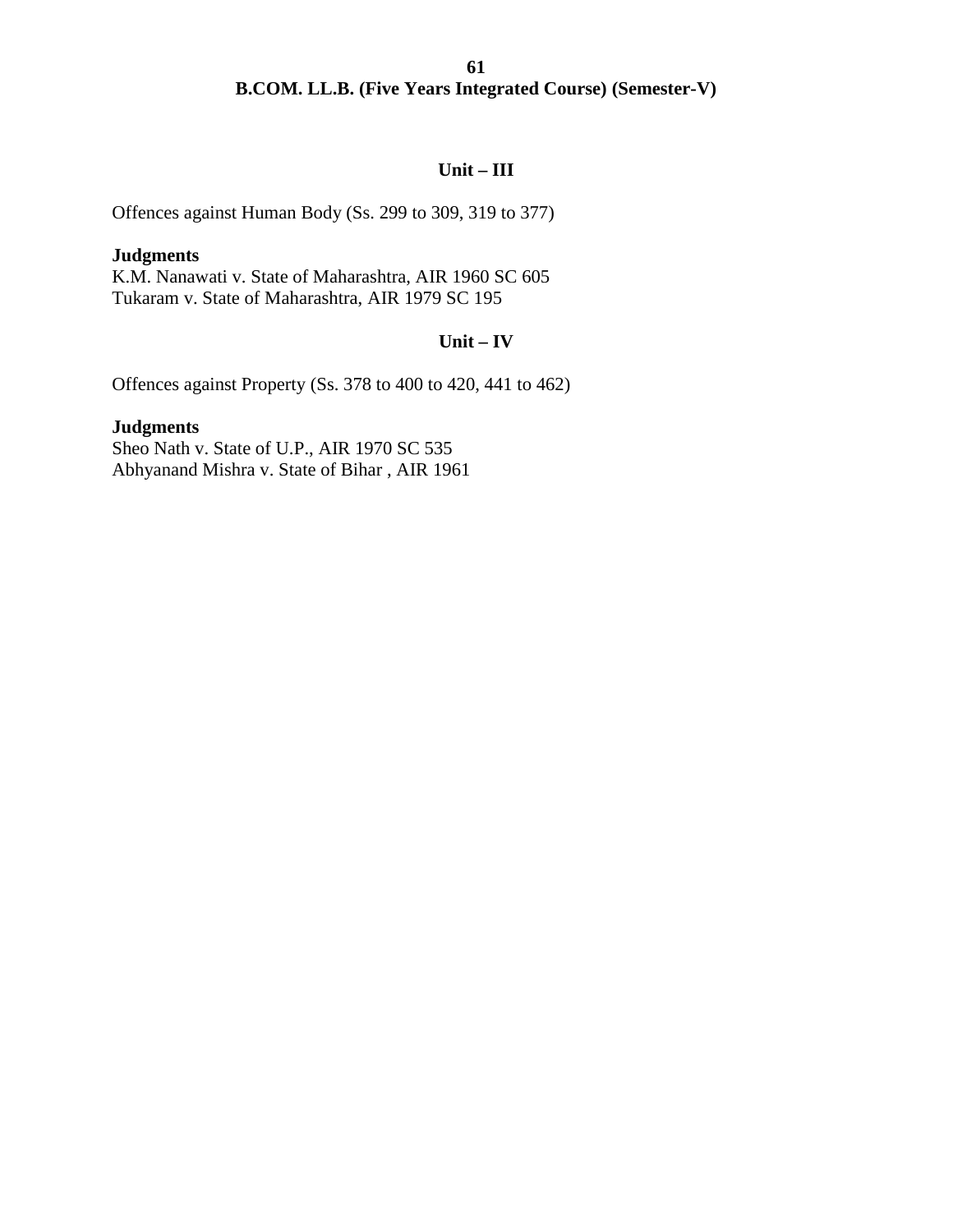## **PAPER-VI CONTEMPORARY ACCOUNTING**

**Time: 3 Hours Max. Marks:** 100

#### **Note: The question paper covering the entire course shall be divided into three sections.**

- **Section A:** It will have question No.1 consisting of 12 very short answer questions from the entire syllabus with answer to each question up to five lines in length. Students will attempt 10 questions. Each question will carry two mark; The total weightage being 20 marks.
- **Section B:** It will consist of essay type/numerical questions up to five pages in length. Four questions numbering 2, 3, 4 and 5 will be set by the examiner from Part–I of the syllabus. The candidates will be required to attempt any two questions. Each question will carry 20 marks. The total weightage of this section shall be 40 marks.
- **Section C:** It will consist of essay type/numerical questions with answer to each question up to five pages in length. Four questions numbering 6, 7, 8 and 9 will be set by the examiner from Part–II of the syllabus. The candidates will be required to attempt any two questions. Each question will carry 20 marks. The total weightage of the section shall be 40 marks.

#### **PART – I**

**Emergence of contemporary issues in accounting** – influence of other disciplines on accounting and changing environment.

**Human Resource Accounting**: Meaning and Scope, Human Resource Cost Accounting – Capitalization, Write off and Amortization Procedure. Human Resource Valuation Accounting – Appraisal of Various Human Resource Valuation Models. Use of Human Resource Accounting in Managerial Decisions. Human Resource Accounting in India.

**Price Level Accounting** – Methods, Utility and Corporate Practices

**Corporate Social Reporting**: Areas of Corporate Social Performance, Approaches to Corporate Social Accounting and Reporting. Corporate Social Reporting in India. **Corporate Reporting:** Concept of Disclosure in relation to Published Accounts, Issues in Corporate Disclosure, Corporate Disclosure Environment, Conceptual framework of corporate reporting.

#### **PART – II**

**Recent Trends in the Presentation of Published Accounts**. Reporting by Diversified Companies.

**Value Added Reporting**: Preparation and Disclosure of Value Added Statements, Economic Value Added, EVA Disclosure in India

#### **Basel II and III Norms**

**Accounting Standards in India**. Significance and formulation of Accounting Standards. Accounting Standards relating to Interim Reporting. Accounting for Leases, Earning Per Share. and Accounting for Intangibles.

**Contemporary Issues In Management Accounting**: Target Costing.

**62**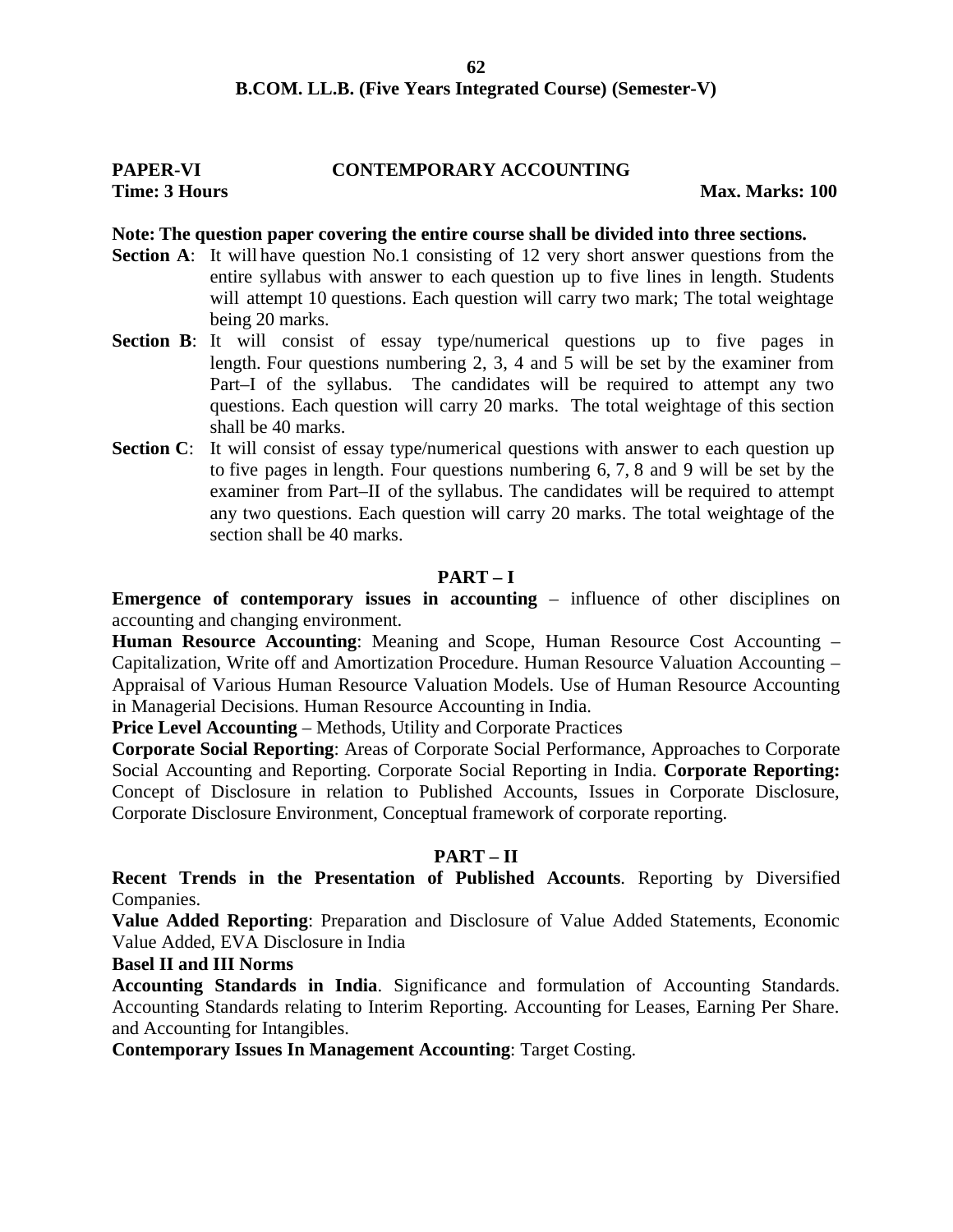## **Suggested Readings:**

- 1. Lal, Jawahar and Lele, R.K., "*Contemporary Accounting Issues*", 1988, Himalaya Publishers.
- 2. Porwal, L.S., "*Accounting Theory*", 2001, Tata McGraw Hill.
- 3. Lal, Jawahar, "*Corporate Financial Reporting*",2009, Taxman.
- 4. Arora, J.S., "*Price Level Accounting*", 1999, Deep and Deep Publishers.
- 5. Chander, Subhash, "*Corporate Reporting Practices*",1992, Deep and Deep Publishers.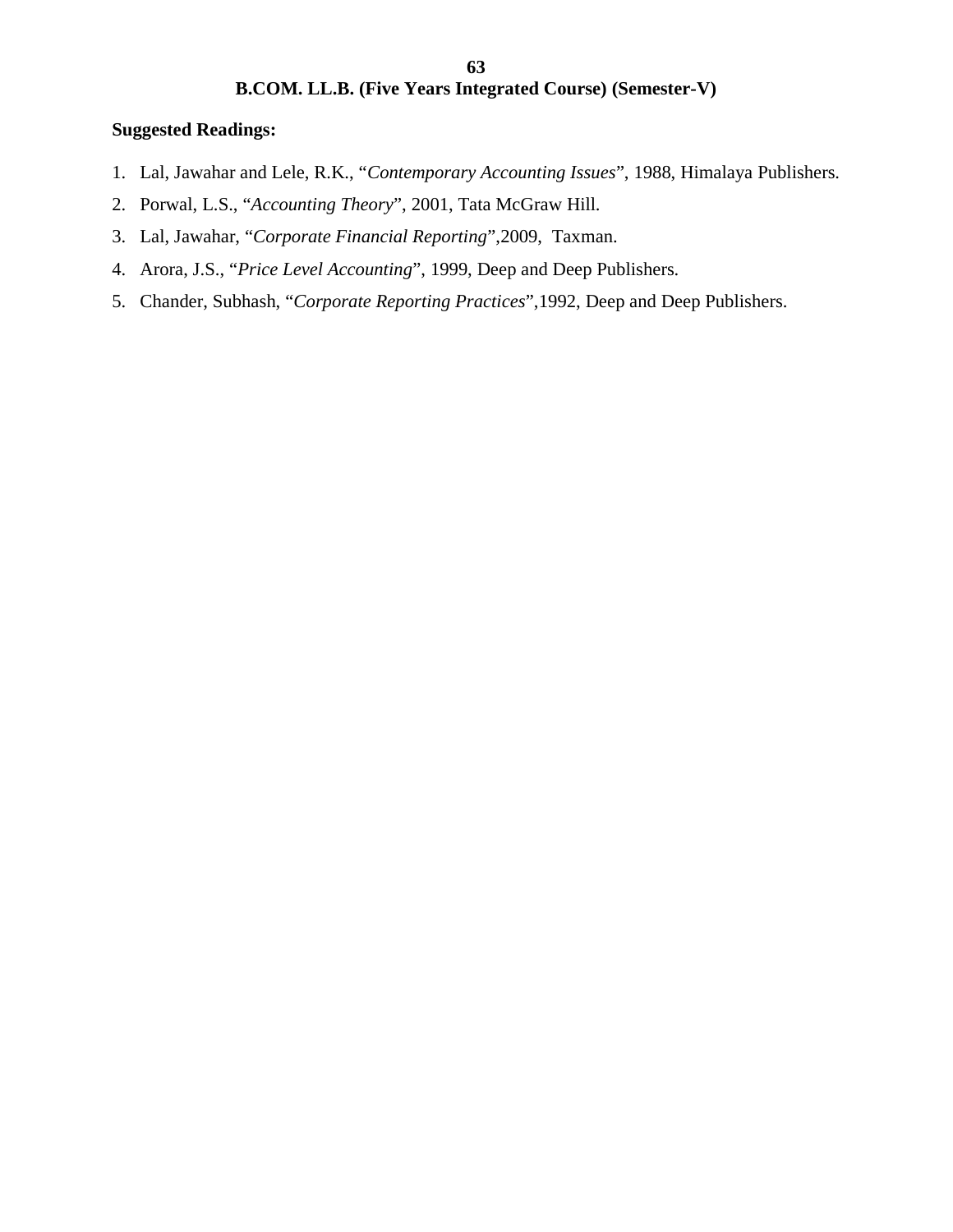#### **B.COM. LL.B. (Five Years Integrated Course) (Semester-VI)**

#### **PAPER-I BANKING LAWS AND NEGOTIABLE INSTRUMENTS**

#### **Time: 3 Hours Max. Marks: 100**

#### **The syllabus consist of four units & the paper setter is required to set the paper as Under:-**

**Section –A:** It will consist of 10 compulsory questions of 2 marks each. Answer to each question is to be of five lines. The paper setter is required to set not less than two  $\&$  not more than three questions from each unit. **20 marks. 20 marks.** 

**Section –B :** It will consist of 12 questions of six marks each. Answer to each questions is to be in 2 pages. Three questions are to be set from each units  $\&$  the candidates are required to attempt two questions from each unit . **48 Marks.**

Section-C: It will consist of 4 questions of 16 Marks each, Answer to each question is to be in 5 pages one question is to be set from each unit and the candidate are required to attempt any two questions out of four. **32 Marks. 32 Marks.** 

Atleast two Judgments should be reflected in the paper from the syllabus.

#### **Unit –I**

- 1. Evolution of banking laws in India .
- 2. Provisions of Banking Regulation Act, 1949- Definitions, business of banking companies , suspension of business and winding up of banking companies , provisions relating to certain operations of banking companies.

#### **Unit –II**

- 1. Reserve Bank of India act, 1934- its incorporation , central banking functions provisions relating to non banking institution, receiving deposits and financial institutions, penalties.
- 2. Role and functions of RBI- Credit control Techniques

#### **Unit-III**

1. Payment sand settlements act 2007- definitions' , designated authority and its committee, regulation and supervision by the reserve bank , right and duties of a system provider , settlement of disputes, offences and penalties.

#### **Unit-IV**

- 1. Special features of recovery of debts due to banks and financial institution act, 1993 definitions, establishments of tribunal and appellate tribunal jurisdiction , powers and authority of tribunals, procedure of tribunal , recovery of debts determined by tribunal.
- 2. Grievance mechanism and banking ombudsman-lok-adalats.
- 3. Banking codes and standard boards board- debts recovery tribunals

## **NOTE: TWO JUDGMENTS IN EACH UNIT TO BE PRESCRIBED.**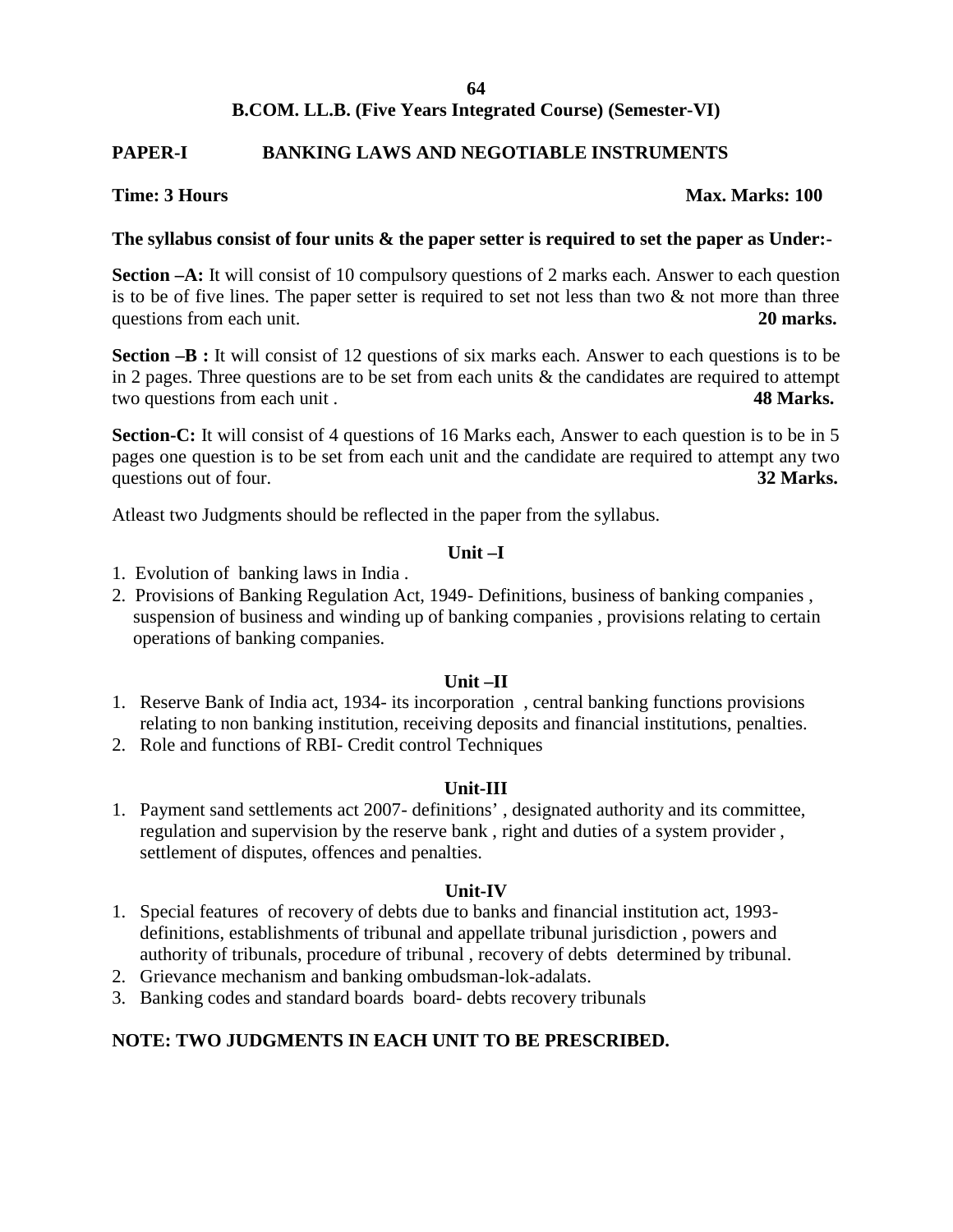#### **B.COM. LL.B. (Five Years Integrated Course) (Semester-VI)**

## **PAPER-II CONSTITUTIONAL LAW-II**

#### **Time: 3 Hours Max. Marks: 100**

#### **The syllabus consist of four units & the paper setter is required to set the paper as Under:-**

**Section –A:** It will consist of 10 compulsory questions of 2 marks each. Answer to each question is to be of five lines. The paper setter is required to set not less than two  $\&$  not more than three questions from each unit. **20 marks. 20 marks.** 

**Section –B :** It will consist of 12 questions of six marks each. Answer to each questions is to be in 2 pages. Three questions are to be set from each units  $\&$  the candidates are required to attempt two questions from each unit . **48 Marks.**

Section-C: It will consist of 4 questions of 16 Marks each, Answer to each question is to be in 5 pages one question is to be set from each unit and the candidate are required to attempt any two questions out of four. **32 Marks. 32 Marks.** 

Atleast two Judgments should be reflected in the paper from the syllabus.

## **UNIT –I**

Fundamental Rights: Definition of state (Art-12) Law inconsistent with or in the derogation of fundamental rights (Art-13) Right to Equality (Art-14 to 18) Right to freedom (Art-19 to 22) **Judgments' :-** ----- AIR India v. Naresh Meerza Air 1981 SC 1829 ------ Indira Sawhney v. Union of India Air 1993 SC 477

#### **UNIT-II**

Fundamental fights: Right against Exploitation (Art-23 to 21) Rights to freedom of religion (Art-25 to 28) cultural and educational rights (Art-29 to 30) Directive principles of state policy (Art 36 to 51) Relationship between fundamental l rights & directive principles. Fundamental duties(Art 51-A) **Judgments:-** ---- Maneka Gandhi V. Union of India AIR 1978 SC 597

---- P.A Inamadar V. State of Maharashtra AIR 2005 SC 3226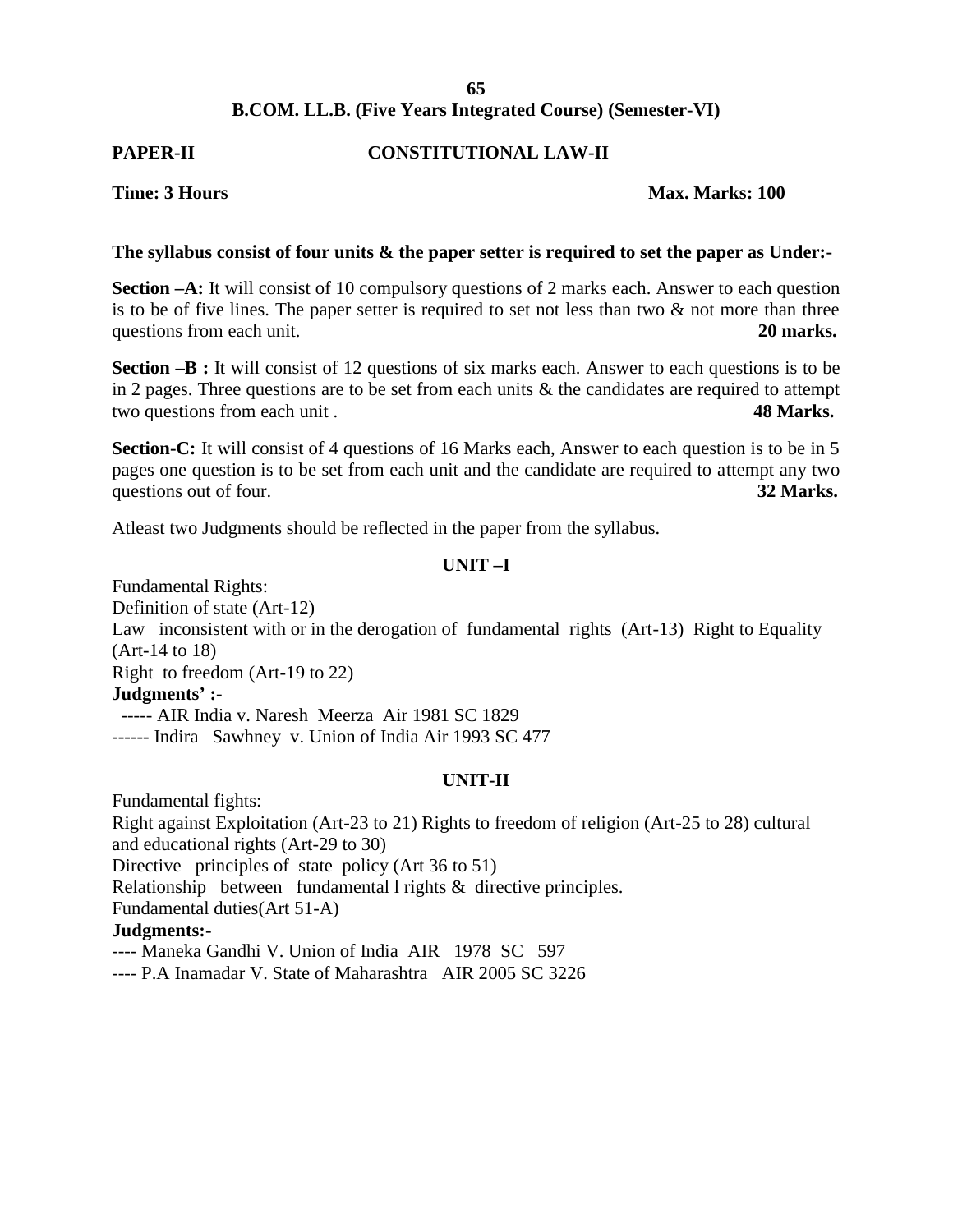## **B.COM. LL.B. (Five Years Integrated Course) (Semester-VI)**

#### **UNIT-III**

#### **Civil services under the constitution (Art 309-311)**

Requirement and conditions of services of persons serving the union or a state, tenure of office. Doctrine of pleasure

Dismissal, removal or reduction in rank of persons employed in civil capacities under the union or a state.

The panchayats and municipalities (Art-243 to 243-ZG)

#### **Judgments:-**

--- Bankunth Nath Dass V. Chief Disst. Medical officer Baripada AIR 1992 SC 102

--- Union of India V. Tulsi Ram Panel AIR 1985 SC 1416

#### **UNIT-IV**

#### **Contracts, suits & proceedings (Art. 299, 300)**

#### **Freedom of trade, commerce and intercourse (Art 301 to 307)**

Power of parliament to impose restriction on trade, commerce and inter course restriction on the legislative power of union and states with regard to trade and commerce restriction on trade, commerce and intercourse among states , appointment of authority for carrying out the purpose of article 301 to 304

**Amendments of the Constitution (ART-368)** powers of parliament to amend the constitution and procedure therefore.

#### **Judgments: -**

--- Indian cement V. state of A.P .AIR 1988 SC 567

--- Indira Nehru Gandhi V. Raj Narain AIR 1975 SC 2299

#### **Suggested Readings:-**

M.P Singh (Ed.) Shukla's constitution of India , Eastern book Co. , Lucknow. M.P Jain Indian Constitutional Law

D.D Basu Shorter Constitution of India prentice Hall of India, New Delhi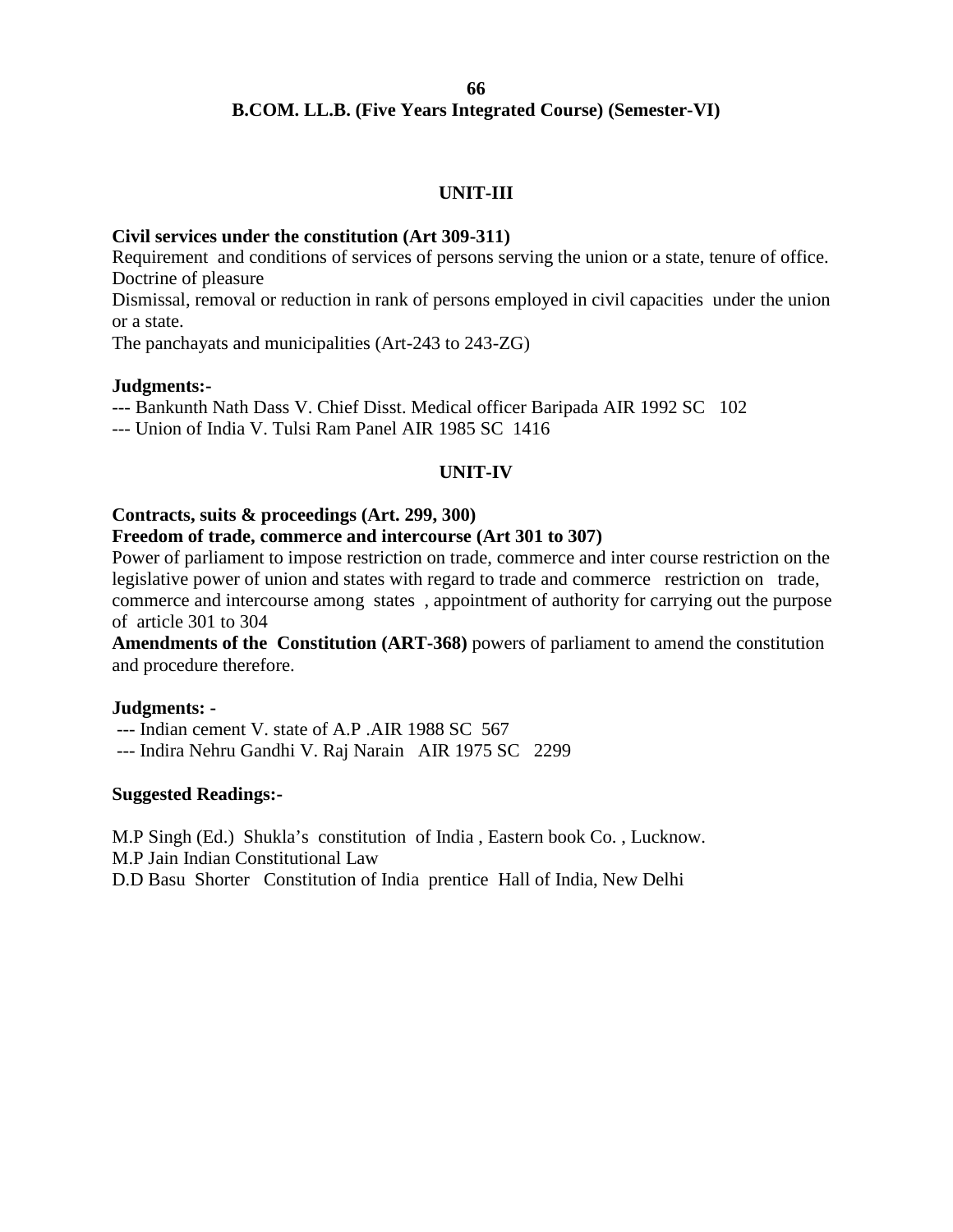## **PAPER-III COST ACCOUNTING Time: 3 Hours Max. Marks: 100**

#### **The syllabus consist of four units & the paper setter is required to set the paper as Under:-**

**Section –A:** It will consist of 10 compulsory questions of 2 marks each. Answer to each question is to be of five lines. The paper setter is required to set not less than two  $\&$  not more than three questions from each unit. **20 marks. 20 marks.** 

**Section –B :** It will consist of 12 questions of six marks each. Answer to each questions is to be in 2 pages. Three questions are to be set from each units  $\&$  the candidates are required to attempt two questions from each unit . **48 Marks.**

**Section-C:** It will consist of 4 questions of 16 Marks each, Answer to each question is to be in 5 pages one question is to be set from each unit and the candidate are required to attempt any two questions out of four. **32 Marks. 32 Marks.** 

#### **Unit-I**

Meaning ,nature, scope and advantages of cost accounting, distinction between cost and financial accounting , elements of cost material, purchase and storage , control and pricing issue and evaluation.

#### **Unit-II**

Lab our- meaning, components of labour cost methods of wage payments and incentive plans, labour turnover-causes, effects , accounting and control of idle time and overtime cost over heads – classification and allocation.

#### **Unit-III**

Cost system: unit costing, job costing, batch costing, contract costing, process costing. Operating costing- nature, installation of costing system, pre- requisites of a good system.

#### **Unit-IV**

Reconciliation of cost and financial accounts.

#### **Suggested readings;**

1. drury, Colin, management and cost accounting  $6<sup>th</sup>$  edition (20040, Thomson learning

2. Khan, M.Y and Jain P.K cost accounting 1<sup>st</sup> edition (2003) TATA McGraw HILL

3. jawahar lal and srivastatva  $4<sup>th</sup>$  edition (2008), TATA McGraw HILL, new Delhi.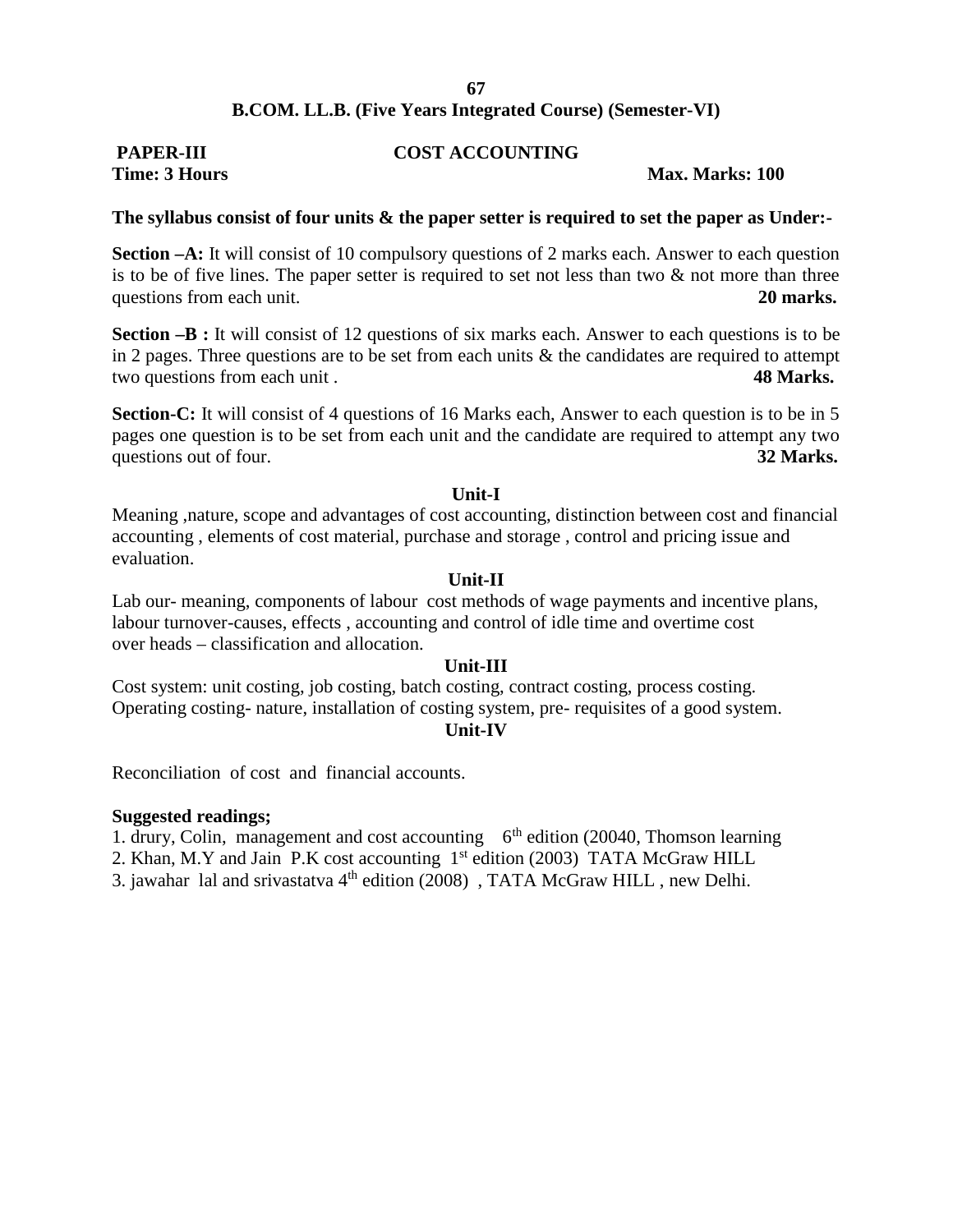## **B.COM. LL.B. (Five Years Integrated Course) (Semester-VI)**

#### **PAPER–IV SPECIFIC CONTRACT**

#### **Max. Marks: 100**

**Time: 3 Hours**

#### **Guidelines for the Paper Setters:**

#### **The syllabus consist of four units & the paper setter is required to set the paper as Under:-**

**Section –A:** It will consist of 10 compulsory questions of 2 marks each. Answer to each question is to be of five lines. The paper setter is required to set not less than two  $\&$  not more than three questions from each unit. **20 marks. 20 marks.** 

**Section –B :** It will consist of 12 questions of six marks each. Answer to each questions is to be in 2 pages. Three questions are to be set from each units  $\&$  the candidates are required to attempt two questions from each unit . **48 Marks.**

**Section-C:** It will consist of 4 questions of 16 Marks each, Answer to each question is to be in 5 pages one question is to be set from each unit and the candidate are required to attempt any two questions out of four. **32 Marks. 32 Marks.** 

At-least two Judgments should be reflected in the paper from the syllabus.

#### **Unit-I**

Indian Contract Act, 1872 \_\_Concept of Indemnity and Guarantee (Ss 124-147)

—Bailment (Ss 148 to 171, 180, 181)

—Pledge (Ss 172-179)

—Agency (Ss 182-238)

#### **Judgments:-**

Maharashtra State Electricity Board v. Official Liquidator AIR1988 SC 1497 Orient Insurance Co.Ltd., Ahmedabad v. Gujarat State Warehousing Corpn., AIR 2003 Guj. 159

#### **Unit-II**

Sale of Goods Act —Difference between agreement to sell or sale (Sec. 4) —Conditions and Warranties (Sec. 11-17)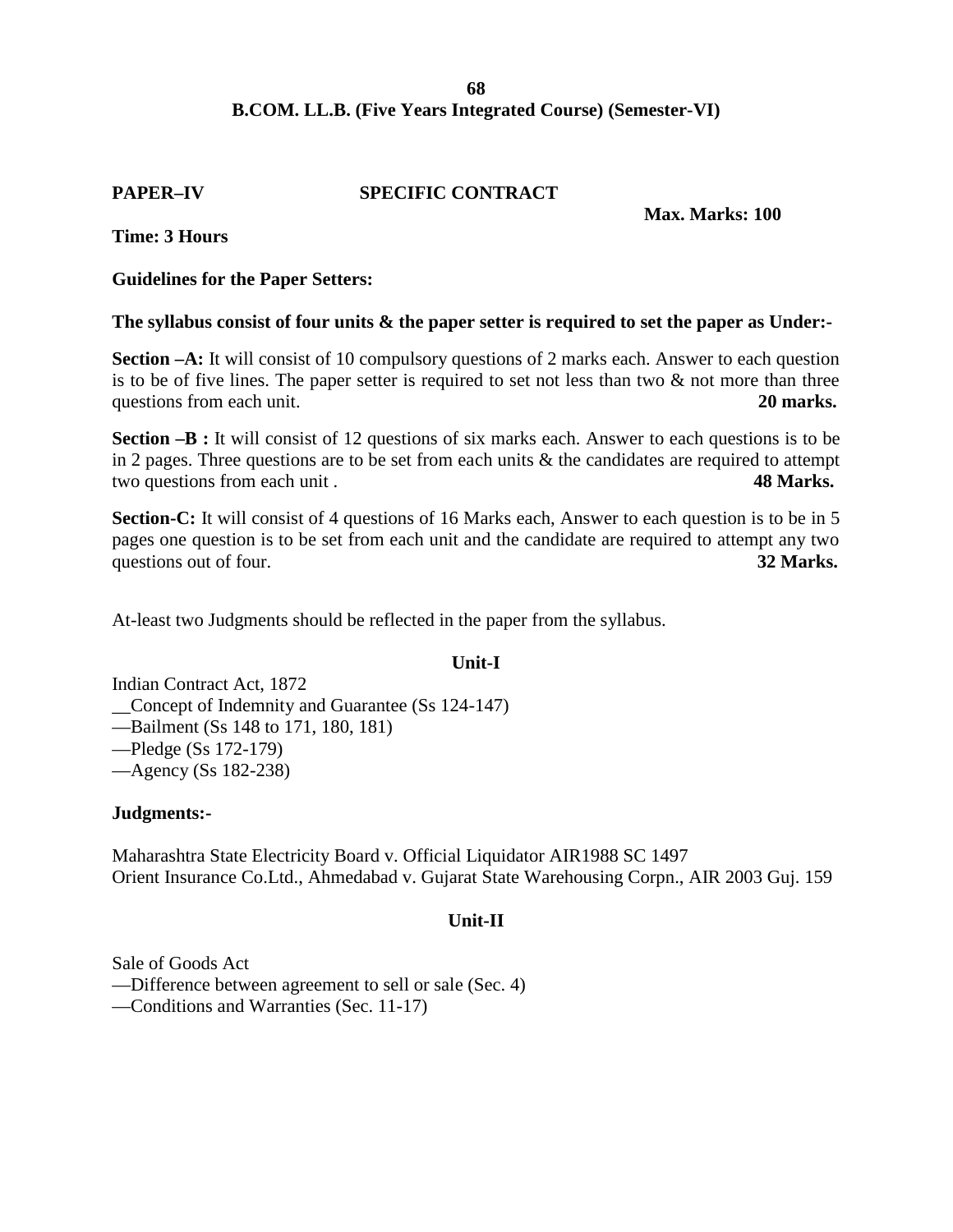## **B.COM. LL.B. (Five Years Integrated Course) (Semester-VI)**

#### **Judgments:-**

Aluminum Industries Ltd., v. Minerals and Metals Trading, AIR 1998 Mad. 239 Collector of Customs, v. Pednekar & Co. AIR 1978, SC 1408

## **Unit-III**

—Transfer of property as between seller and buyer (Sec. 18-26)

—Rights of an Unpaid Sellers (Sec. 45-54)

#### **Judgments:-**

Suresh Kumar Rajinder Kumar v. K. Assan Koya & Sons, AIR 1990 AP 20 Jute Distributors v. Sushil Kumar Gupta AIR 1974 Cal. 386

#### **Unit-IV**

Indian Partnership Act,

- —Definition of Partnership
- —Relationship of partners inter se (Sec. 9-17)
- —Relationship of partners to third party (Sec. 18-30)
- —Minors admitted to the benefits of partnership (Sec. 30)
- —Dissolution of Firm (Sec. 39-55)

#### **Judgments:-**

Commissioner of Income Tax v. Sunil J. Kinariwala, AIR 2003 SC 688 Santi Prasad v. Shankar Mahto, AIR 2005 SC 2905

#### **Suggested Reading:**

- 1. Avtar Singh: Principles of Mercantile Law, Eastern Book Co., Lucknow.
- 2. R.K. Bangia: Sales of Goods Act, Allahabad Law, agency Allahabad.
- 3. Avtar Singh: Law of Contract, Eastern Book Co., Lucknow.
- 4. Avtar Singh: Law of Partnership, Eastern Book Co., Lucknow.
- 5. Law of Contract-I& II with specific Relief Act, Sale of Goods Act, Partnership
- 6. Act & Negotiable Instruments Act S.S. Srivastava
- 7. Law of Contract S.K. Kapoor
- 8. Indian Contract & Specific Relief Act Mulla
- 9. Law of Contract Anson
- 10. Law of Contract Dutta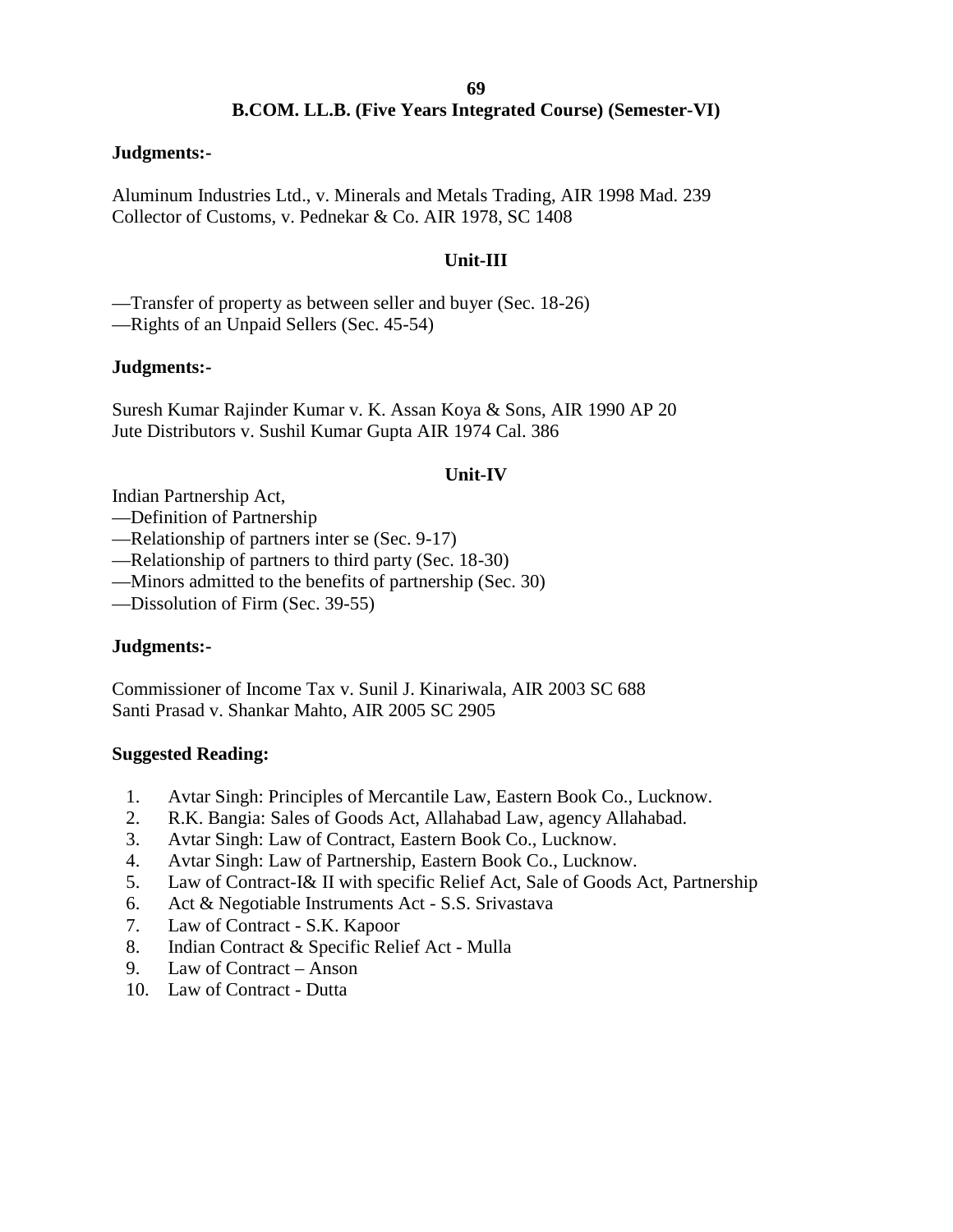#### **PAPER–V LAW OF CRIMES-II**

#### **Time: 3 Hours Max. Marks: 100**

**The syllabus consist of four units & the paper setter is required to set the paper as Under:- Section –A:** It will consist of 10 compulsory questions of 2 marks each. Answer to each question is to be of five lines. The paper setter is required to set not less than two  $\&$  not more than three

questions from each unit. **20 marks. 20 marks. Section –B :** It will consist of 12 questions of six marks each. Answer to each questions is to be in 2 pages. Three questions are to be set from each units  $\&$  the candidates are required to attempt two questions from each unit. two questions from each unit.

Section-C: It will consist of 4 questions of 16 Marks each, Answer to each question is to be in 5 pages one question is to be set from each unit and the candidate are required to attempt any two questions out of four. questions out of four.

At-least two Judgments should be reflected in the paper from the syllabus.

#### **Unit-I**

Offences against Human Body (Ss. 299 to 309 of IPC, 1860)

**Judgments:-** K.M. Nanavati v. State of Maharastra, AIR 1960 SC 605 Bachan Singh v. State of Punjab, AIR 1980 SC 898

#### **Unit-II**

Offences against Human Body (Ss. 319 to 377)

**Judgments:-** S. Vardarajan v. State of Madras, AIR 1962 SC <sup>942</sup> Tukaram v. State of Maharashtra, AIR 1979 SC 195

#### **Unit-III**

Offences against Property (Ss. 378 to 400)

**Judgments:-** Sheo Nath v. State of UP, AIR 1970 SC 535 Md. Silaj Ali and Others v. State, AIR 1985 Cr. L.J. 91

#### **Unit-IV**

Offences against Property (Ss. 403 to 420 & Ss. 441 to 462)

**Judgments:-** Abhyanand Mishra v. State of Bihar, AIR 1961 Sc 1698 Smt. Kanwal Sood v. Kamal Kishore, AIR 1983 SC 159

#### **Suggested Readings:**

- 1. Rattan Lal Dhiraj Lal : The Indian Penal Code (Students Edition)<br>2. M.P. Tandon: Indian Penal Code
- 2. M.P. Tandon: Indian Penal Code<br>3. Jaspal Singh: Indian Penal Code
- 3. Jaspal Singh: Indian Penal Code
- PSA Pillai: Criminal Law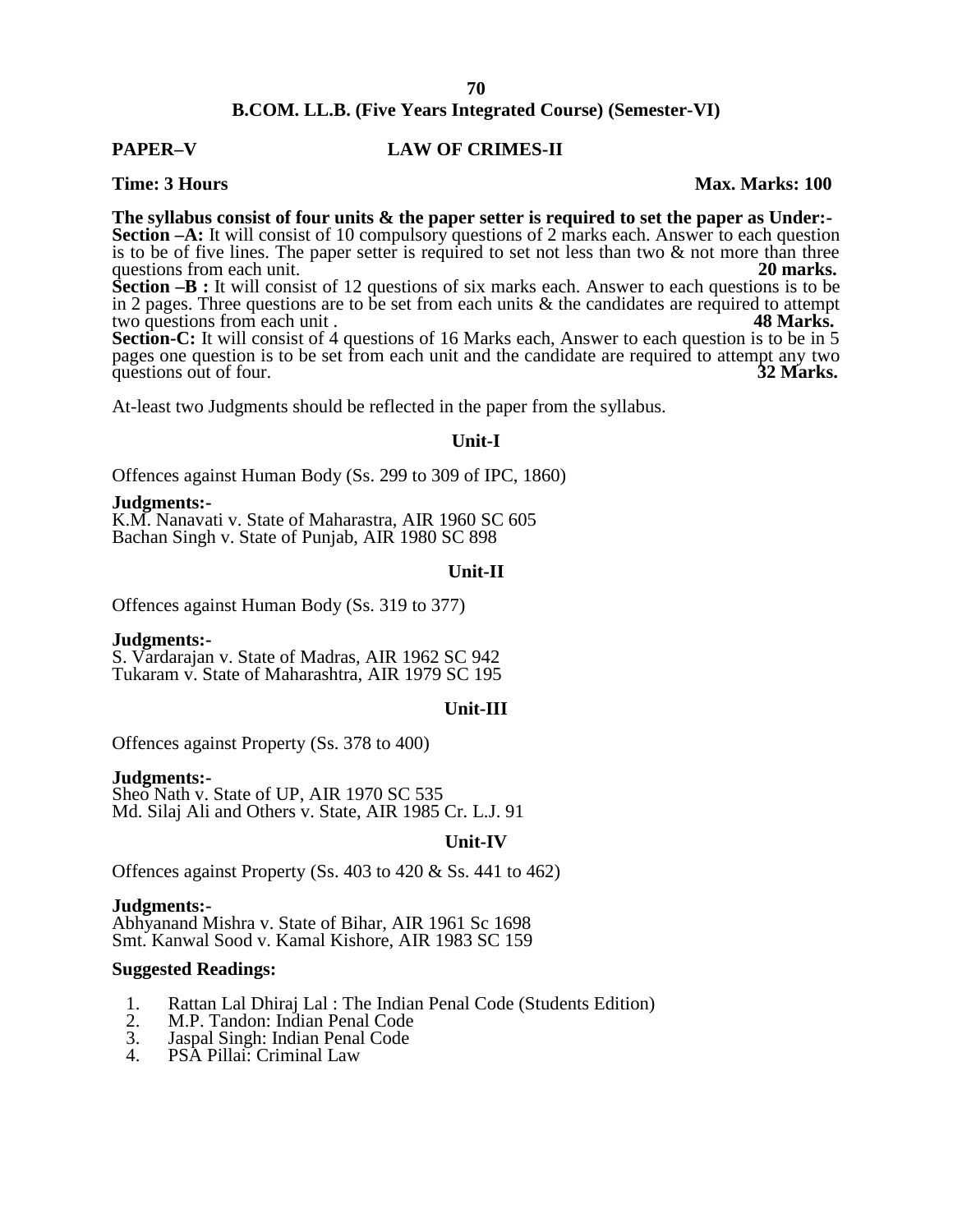#### **B.COM. LL.B. (Five Years Integrated Course) (Semester-VI)**

#### **PAPER-VI INVESTMENT LAWS**

#### **TIME: 3 HOURS Max. Marks:100**

#### **The syllabus consist of four units & the paper setter is required to set the paper as Under:-**

**Section –A:** It will consist of 10 compulsory questions of 2 marks each. Answer to each question is to be of five lines. The paper setter is required to set not less than two  $\&$  not more than three questions from each unit. **20 marks. 20 marks.** 

**Section –B :** It will consist of 12 questions of six marks each. Answer to each questions is to be in 2 pages. Three questions are to be set from each units  $\&$  the candidates are required to attempt two questions from each unit . **48 Marks.**

**Section-C:** It will consist of 4 questions of 16 Marks each, Answer to each question is to be in 5 pages one question is to be set from each unit and the candidate are required to attempt any two questions out of four. **32 Marks. 32 Marks.** 

**Course Objective:** the main objective of this course is to familiarize the students with different provisions of investment laws, the working of RBI and working of EXIM bank of India and its role;

## **Unit-I**

#### **Reserve Bank of India Act 1934**

**Preliminary:** definitions under the act, incorporation, capital, management and business of RBI, central banking functions

## **Unit-II**

#### **Credit Information and NBFC'S**

Collection and furnishing of credit information, provisions relating to non- banking institutions receiving deposits and financial institutions.

**Unit-III**

#### **Prohibitions and Penalties**

Prohibitions of acceptance of deposits from man corporate bodies, regulation of transactions in derivatives, money market, instruments, securities etc. General provisions, penalties.

#### **Unit-IV**

#### **Export Import Bank of India Act 1981**

Preliminary; preamble, definitions, incorporation of EXIM bank, constitution of board and committees , disqualifications od directors, members of committees